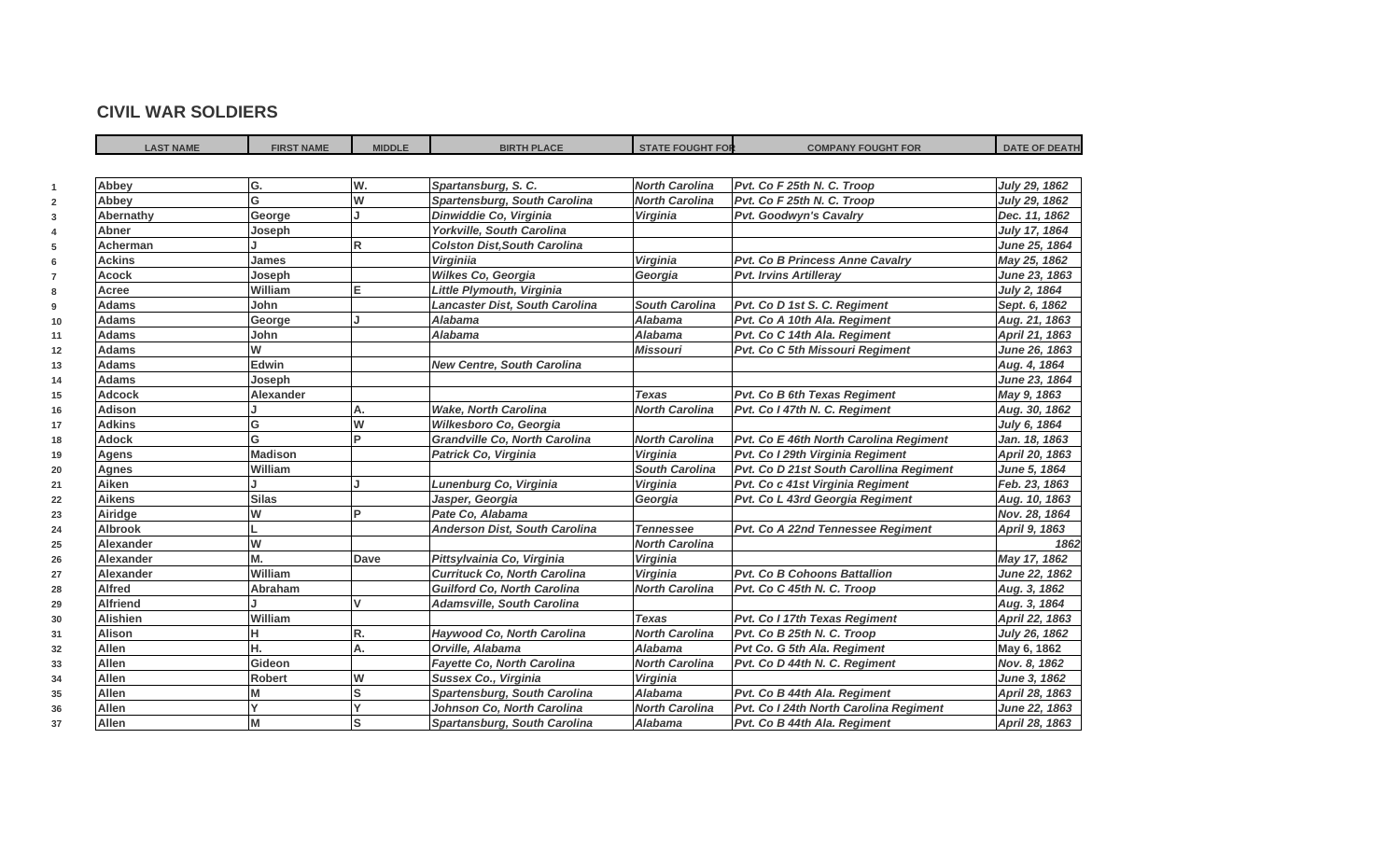| 38 | Allen             | William       | Halifax Co. Virginia        |                       |                                               | July 1, 1864   |
|----|-------------------|---------------|-----------------------------|-----------------------|-----------------------------------------------|----------------|
| 39 | <b>Allford</b>    | <b>Berry</b>  | Franklin Co, North Carolina | <b>North Carolina</b> | <b>Pvt. Co B 47th North Carolina Regiment</b> | Jan. 24, 1863  |
| 40 | <b>Allison</b>    | James         | North Carolina              |                       |                                               | Sept. 6, 1864  |
| 41 | Almingdinger      | William       | <i>Louisiana</i>            | Louisiana             | <b>Washington Artillerv</b>                   | June 23, 1864  |
| 42 | <b>Alphin</b>     | <b>Daniel</b> | Dubbie Co. North Carolina   |                       |                                               | June 24, 1864  |
| 43 | <b>Alsabrook</b>  | W.            | Talbot Co. Georgia          | <b>North Carolina</b> | <b>Pvt. Co D 7th N. C. Reaiment</b>           | Dec. 15, 1862  |
| 44 | <b>Alsabrooks</b> |               | Talbot Co. Georgia          | <b>North Carolina</b> | <b>Pvt. Co D 7th N. C. Regiment</b>           | Dec. 15, 1862  |
| 45 | Amon              | <b>Henry</b>  |                             |                       |                                               | Sept. 21, 1864 |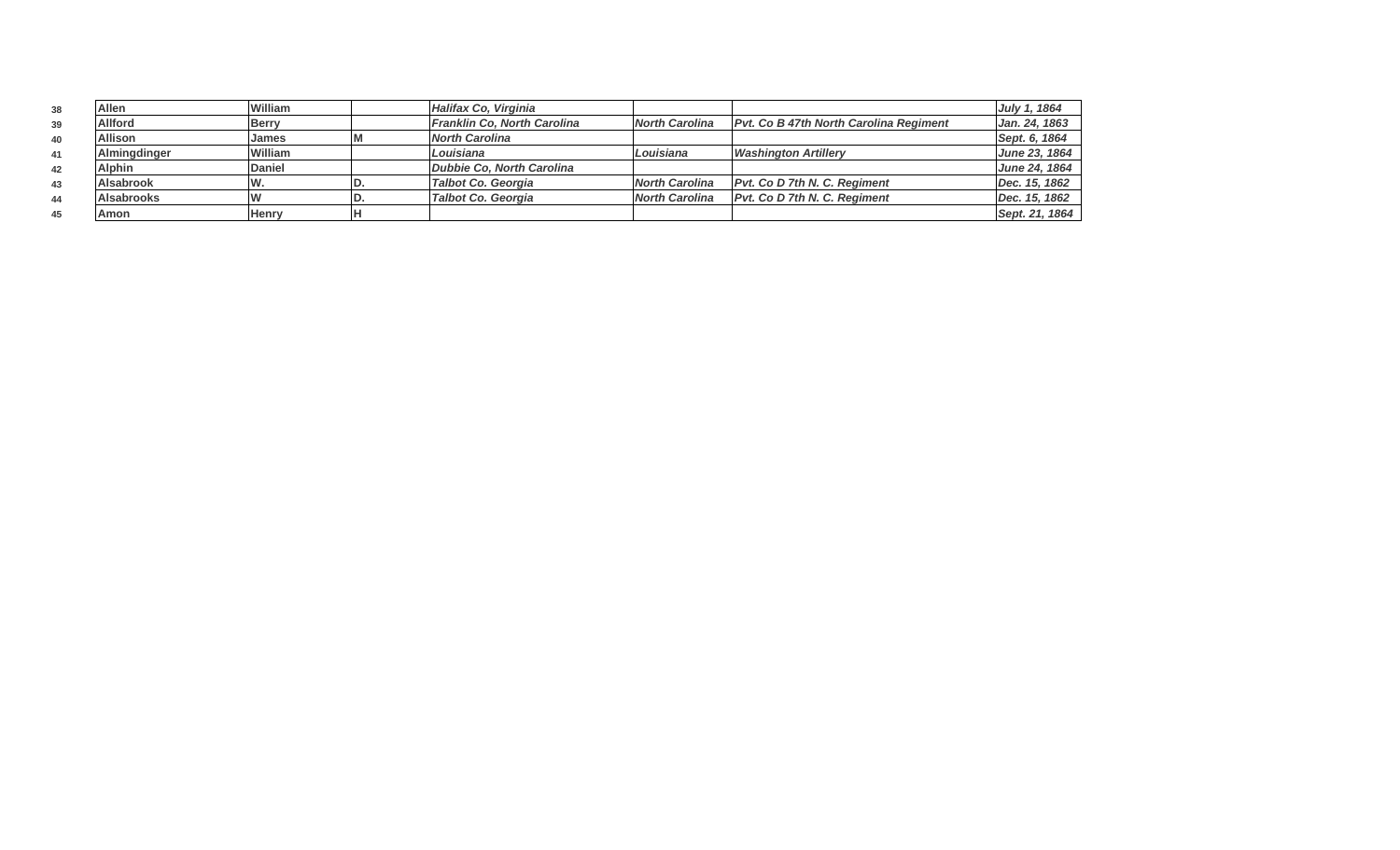| <b>LAST NAME</b> | <b>FIRST NAME</b> | <b>MIDDLE</b> | <b>BIRTH PLACE</b>                  | <b>STATE FOUGHT FOR</b> | <b>COMPANY FOUGHT FOR</b>              | <b>DATE OF DEATH</b> |
|------------------|-------------------|---------------|-------------------------------------|-------------------------|----------------------------------------|----------------------|
|                  |                   |               |                                     |                         |                                        |                      |
| <b>Amos</b>      | H.                | lн.           | <b>Burke Co, Georgia</b>            | Georgia                 | Pvt. Co I 45th Georgia Regiment        | May 5, 1862          |
| <b>Anderson</b>  | Joseph            |               | Chambers Co, Alabama                | <b>Alabama</b>          | Pvt. Co D 46th Ala. Regiment           | July 14, 1863        |
| <b>Anderson</b>  | Josiah            |               | Mt. Vernon Hill, North Carolina     | <b>North Carolina</b>   | Pvt. Co C Boggs Battery                | June 16, 1864        |
| <b>Anderson</b>  | William           |               |                                     |                         |                                        | Sept. 28, 1864       |
| Anding           |                   | A             | Suieth Co, Mississippi              | <b>Mississippi</b>      | Pvt. Co A 4th Mississippi Regiment     | Aug. 10, 1863        |
| <b>Andrews</b>   | G                 |               |                                     |                         |                                        | 1864                 |
| Angle            |                   | E             | <b>Stokes Co, North Carolina</b>    | <b>North Carolina</b>   | Pvt. Co D 45th N. C. Regiment          | Oct. 4, 1862         |
| Anthony          | Deiucan           |               | Kyle Landing, North Carolina        | <b>North Carolina</b>   | Pvt. Co I 57th North Carolina Regiment | June 15, 1864        |
| Archer           | John              | lE.           | Sprinkle Hill, Arkansas             | <b>Arkansas</b>         | Pvt. Co F 24th Arkansas Regiment       | June 4, 1863         |
| Archer           | William           |               |                                     | <b>Tennessee</b>        | Pvt. Co F 29th Tennessee Regiment      | April 20, 1863       |
| <b>Archer</b>    | Peter             |               | Floyd Co, Georgia                   | Georgia                 | Pvt. Co G 22nd Georgia Regiment        | June 23, 1862        |
| <b>Arnold</b>    | John              |               |                                     | <b>South Carolina</b>   | Pvt. Co I PSS S. C. Volunteer          | July 20, 1862        |
| <b>Arrington</b> | Josiah            |               |                                     | <b>Virginia</b>         | Pvt. Co A 27th Virginia Battery        | Jan. 16, 1863        |
| <b>Arthur</b>    | N                 | lн            |                                     |                         |                                        | July 1, 1864         |
| <b>Atkins</b>    | James             | W             | Princess Ann Co, Virginia           | Virginia                | <b>Princess Anne's Cavaliers</b>       | May 25, 1862         |
| <b>Atkinson</b>  | A                 |               | <b>South Carolina</b>               |                         |                                        | July 14,1864         |
| Averetti         | $\mathsf{R}$      | lc.           |                                     |                         |                                        | July 30, 1864        |
| <b>Aycock</b>    | <b>Charles</b>    |               | <b>Darlington, South Carolina</b>   | <b>North Carolina</b>   | Pvt. Co A 48th N. C. Regiment          | Aug. 21, 1862        |
| <b>Aycock</b>    | R.                |               | Waren Co, North Carolina            | <b>North Carolina</b>   | Pvt. Co D 24th N. C. Regiment          | Aug. 26, 1862        |
| Aycock           | <b>Charles</b>    |               | Darlington, South Carolina          | <b>North Carolina</b>   | Pvt. Co A 48th N. C. Regiment          | Aug. 21, 1862        |
| Ayne             | н.                | M             | <b>Guilford, North Carolina</b>     |                         |                                        | Nov. 4, 1864         |
| <b>Bachelor</b>  | т                 | E.            | <b>Nash Co. North Carolina</b>      | <b>North Carolina</b>   | Pvt. Co F 37th N. C. Regiment          | Aug. 10, 1862        |
| <b>Backins</b>   | M                 |               | Lane, Texas                         | <b>Texas</b>            | Pvt. Co F 18th Texas Regiment          | April 30, 1863       |
| <b>Bagley</b>    | <b>David</b>      |               | <b>Mississippi</b>                  | <b>Mississippi</b>      | Pvt. Co A 31st Mississippi Regiment    | July 11, 1863        |
| <b>Bailess</b>   |                   | <b>P</b>      | Halifax Co, Virginia                | <b>Virginia</b>         | Pvt. Co A 18th Virginia Regiment       | Mar. 17, 1863        |
| <b>Bailey</b>    | Eli               |               | Limestone Springs, South Carolina   |                         |                                        | July 24, 1864        |
| <b>Baily</b>     | <b>Paschall</b>   |               | <b>Bridges Branch, Georgia</b>      |                         |                                        | Dec. 3, 1864         |
| <b>Bain</b>      | <b>Herbert</b>    |               | Petersburg, Virginia                |                         |                                        | June 30, 1864        |
| <b>Baines</b>    | <b>James</b>      |               |                                     | Virginia                |                                        | 1863                 |
| <b>Baitman</b>   | George            | W.            | <b>Terrell Co, North Carolina</b>   | <b>North Carolina</b>   | 2nd Lt. Co A 32nd N. C. Regiment       | Aug. 8, 1862         |
| <b>Baitz</b>     |                   |               | <b>Inedell Co., North Carolina</b>  |                         |                                        | July 7, 1864         |
| <b>Baker</b>     | Е.                | lG.           | <b>Union Co, North Carolina</b>     | <b>North Carolina</b>   | Pvt. Co I 53rd N. C. Regiment          | Aug. 4, 1862         |
| <b>Baker</b>     | <b>Tuner</b>      |               |                                     | <b>North Carolina</b>   |                                        | 1862                 |
| <b>Baker</b>     |                   | c             | Reedy Creek, Georgia                | Georgia                 | Pvt. Co C 7th Georgia Regiment         | Mar. 3, 1863         |
| <b>Baker</b>     | <b>Turner</b>     |               | <b>South Carolina</b>               | <b>South Carolina</b>   | Pvt. Chesterfields Light Artillery     | June 6, 1863         |
| <b>Baker</b>     | <b>Enock</b>      |               | Jonesboro, Tennessee                | <b>Tennessee</b>        | Pvt. Co E 60th Tennessee Regiment      | Aug. 3, 1863         |
| <b>Baker</b>     | $\mathsf{v}$      | <b>P</b>      | Pennsylvania                        |                         |                                        | 1864                 |
| <b>Balance</b>   |                   | W             | <b>Currituck Co, North Carolina</b> | <b>North Carolina</b>   | Lt. Co B 8th North Carolina Regiment   | May 22, 1864         |
| <b>Ball</b>      | William           |               | Halifax, North Carolina             | <b>North Carolina</b>   | Pvt. Co I 45th N. C. Regiment          | Oct. 29, 1862        |
| <b>Ballard</b>   |                   | lw            |                                     | Alabama                 | Pvt. Co F 20th Ala. Regiment           | July 5, 1863         |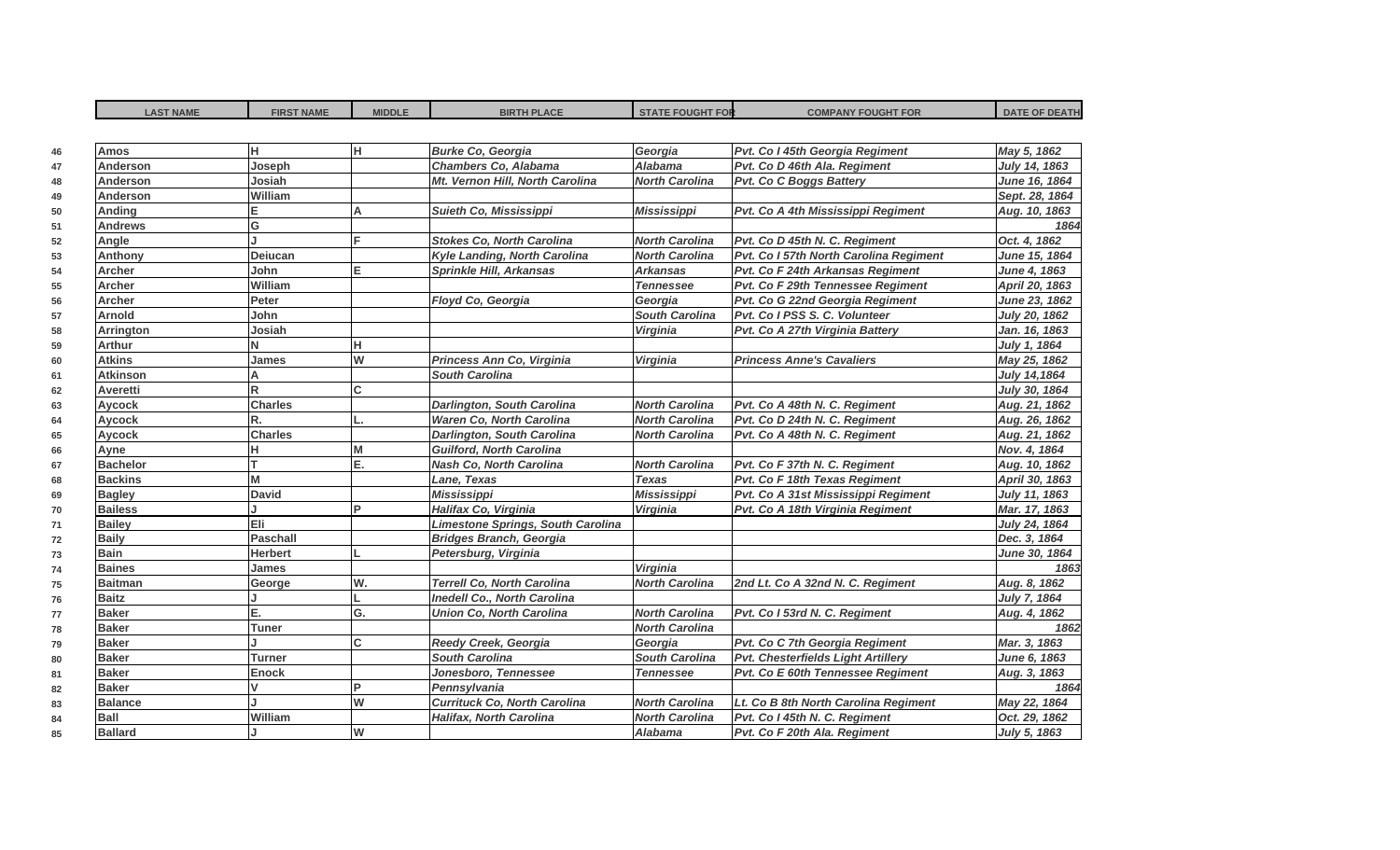| 86 | <b>Ballard</b>  |                 |                               | <b>Missouri</b> | <b>Pvt. Co K 5th Missouri Regiment</b>        | July 16, 1863  |
|----|-----------------|-----------------|-------------------------------|-----------------|-----------------------------------------------|----------------|
| 87 | <b>Bane</b>     | John            | Ashe Co, North Carolina       | North Carolina  | Pvt. Co A 24th North Carolina Regiment        | July 13, 1863  |
| 88 | <b>Banister</b> | <b>William</b>  | Sussex Co, Virginia           | Virginia        | Petersburg Militia                            | June 9, 1864   |
| 89 | <b>Banks</b>    |                 | Madison Co, North Carolina    | North Carolina  | Pvt. Co D 25th N. C. Regiment volunteer       | Aug. 29, 1862  |
| 90 | <b>Barber</b>   | Josiah          |                               | North Carolina  | <b>Pvt. Co I 47th N. C. Reaiment</b>          | Sept. 28, 1862 |
| 91 | <b>Barbour</b>  |                 | Wilkesboro Co, North Carolina |                 |                                               | Oct. 4, 1864   |
| 92 | <b>Barhave</b>  | <b>William</b>  | North Carolina                | North Carolina  | <b>Pvt. Co F 57th North Carolina Regiment</b> | Aug. 9, 1863   |
| 93 | <b>Barker</b>   | <b>Anderson</b> | Virginija                     | <b>Virginia</b> | Pvt. Co D 53rd Virginia Regiment              | May 20, 1862   |
| 94 | <b>Barker</b>   | lJohn           |                               |                 |                                               | Aug. 5, 1864   |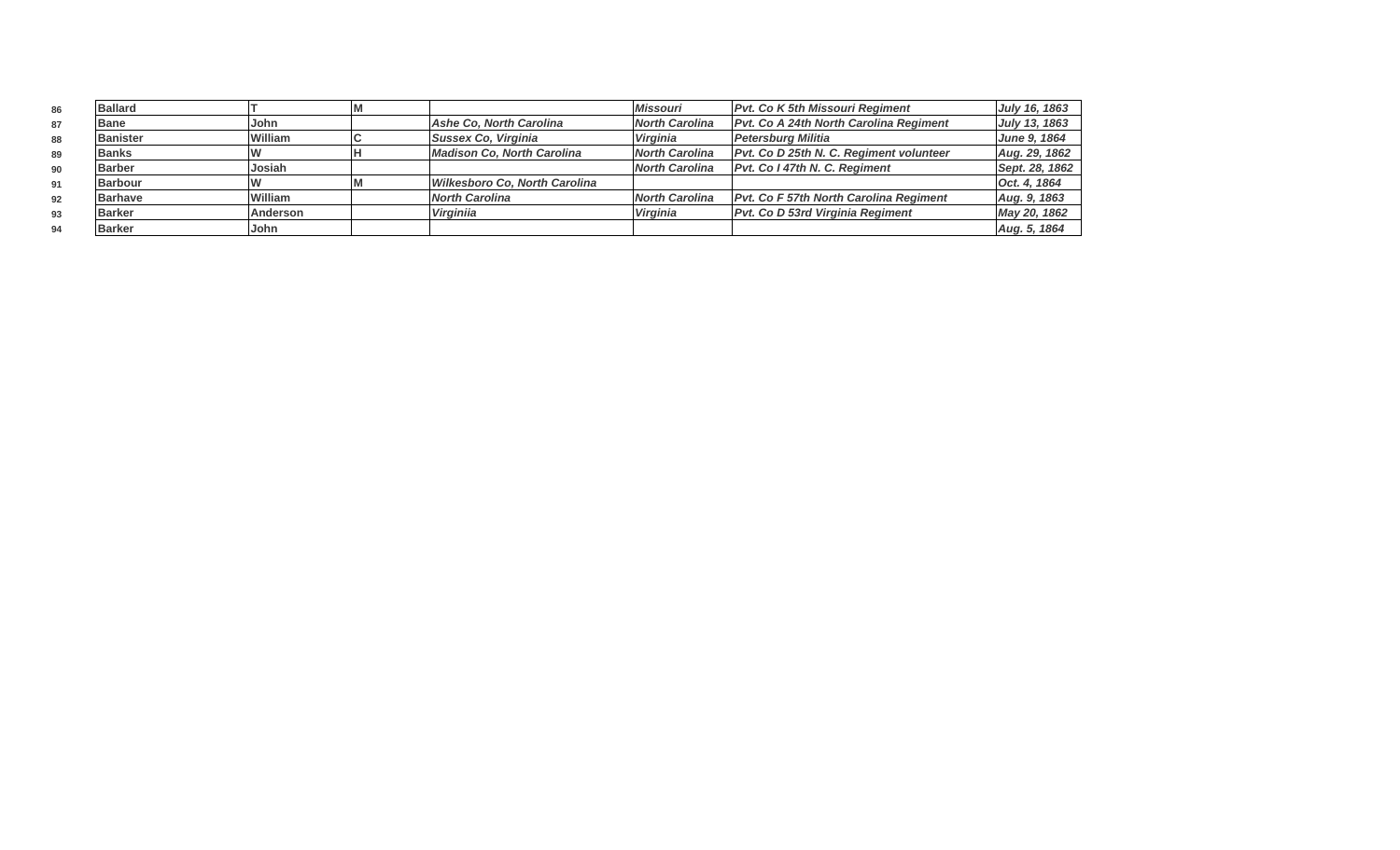| <b>LAST NAME</b>  | <b>FIRST NAME</b> | <b>MIDDLE</b> | <b>BIRTH PLACE</b>                   | <b>STATE FOUGHT FOR</b> | <b>COMPANY FOUGHT FOR</b>              | <b>DATE OF DEATH</b> |
|-------------------|-------------------|---------------|--------------------------------------|-------------------------|----------------------------------------|----------------------|
|                   |                   | lS.           | <b>Wilson Co, North Carolina</b>     | <b>North Carolina</b>   |                                        | Nov. 10, 1862        |
| <b>Barnes</b>     |                   |               |                                      |                         | Pvt. Co H, Col. Claibornes Regiment    |                      |
| <b>Barnes</b>     | W                 | E.            |                                      | Georgia<br><b>Texas</b> | Pvt. Co A 10th Georgia Battery         | June 3, 1863         |
| <b>Barnes</b>     |                   |               | Peach Tree Village, Mississippi      | <b>North Carolina</b>   | Pvt. Co f 25th Texas Regiment          | April 26, 1863       |
| <b>Barnes</b>     | <b>Timothy</b>    |               | Robertson Co, North Carolina         |                         | Pvt. Co B 50th North Carolina Regiment | Feb. 26, 1863        |
| <b>Barnes</b>     | W                 | E.            | Peach Tree Village, Mississippi      | <b>Texas</b>            | Pvt. Co F 25th Texas Regiment          | April 26, 1863       |
| <b>Barnes</b>     | James             |               |                                      | Virginia                | Pvt. Co H 6th Virginia Regiment        | Mar. 22, 1863        |
| <b>Barnes</b>     |                   |               |                                      | Virginia                | <b>Pvt. Hng Norfolk Artillery</b>      | Jan. 28, 1863        |
| <b>Barnett</b>    | Isaac             |               |                                      |                         |                                        | 1864                 |
| <b>Barnett</b>    | John              |               | <b>Camden Co. North Carolina</b>     | <b>North Carolina</b>   | Pvt. Co G 4th North Carolina Cavalier  | may 18, 1862         |
| <b>Barratt</b>    | George            | W             | <b>Virginiia</b>                     | Virginia                | Pvt. 53rd Virginia Regiment            | May 19, 1862         |
| <b>Barrington</b> | <b>Charles</b>    | F             | <b>Marlboro Dist. South Carolina</b> | <b>South Carolina</b>   | <b>Pvt. Co D Boggs Battery</b>         | June 21, 1862        |
| <b>Barrow</b>     |                   |               | <b>Pitts Co, North Carolina</b>      | <b>North Carolina</b>   | Pvt. Co C, 44th N. C. Regiment         | Nov. 20, 1862        |
| <b>Bary</b>       | John              |               | <b>New York</b>                      |                         |                                        | 1864                 |
| <b>Basge</b>      | Luther            |               |                                      | <b>Virginia</b>         | Pvt. Co F 17th Virginia Artillery      | Oct. 28, 1863        |
| <b>Bass</b>       | D                 | W             | Georgia                              |                         |                                        | Feb. 9, 1864         |
| <b>Baswell</b>    | <b>James</b>      |               |                                      | <b>North Carolina</b>   | Pvt. Co I 43rd N. C. Regiment          | Aug. 4, 1862         |
| <b>Bateman</b>    | <b>Robert</b>     |               | Isle of Wight Co, Virginia           | Virginia                | Pvt. Co D 9th Virginia Regiment        | June 17, 1862        |
| <b>Batlen</b>     | E.                | D.            | Montgomery Co, N. C.                 | <b>North Carolina</b>   | Pvt. Co H 44th N. C. Regiment          | Dec. 30, 1862        |
| <b>Batte</b>      | Cary              | D.            | Petersburg, Virginia                 | Virginia                |                                        | May 3, 1863          |
| <b>Batts</b>      | н                 |               |                                      | <b>Texas</b>            | Pvt. Co C 6th Texas Regiment           | Sept. 2, 1863        |
| <b>Batts</b>      | Lewis             | W             | <b>Duplin Co, North Carolina</b>     | <b>North Carolina</b>   | Pvt. Co I 1st North Carolina Regiment  | April 16, 1862       |
| <b>Baucan</b>     |                   | D.H           | <b>Wake Co, North Carolina</b>       | <b>North Carolina</b>   | Pvt. 6th North Carolina Regiment       | June 11, 1864        |
| <b>Baxter</b>     | <b>Birdy</b>      | R.            | Georgia                              | Georgia                 | Pvt. Co A 16th Georgia Regiment        | April 14, 1862       |
| <b>Baxter</b>     |                   |               |                                      |                         |                                        | 1864                 |
| <b>Bayard</b>     | B                 |               |                                      |                         |                                        | Sept. 25, 1864       |
| <b>Beachum</b>    | William           | $\mathbf{v}$  | <b>South Carolina</b>                | <b>South Carolina</b>   | Pvt. Co B Palmetto Sharp Shooters      | June 10, 1862        |
| <b>Beaners</b>    |                   |               | <b>Coswell Co, North Carolina</b>    | <b>North Carolina</b>   | Pvt. Co B 61st N. C. Regiment          | Dec. 30, 1862        |
| <b>Beard</b>      | <b>Richard</b>    | A.            | <b>Warren Co, North Carolina</b>     | <b>North Carolina</b>   | Pvt. Co H N. C. Troops                 | May 10, 1862         |
| <b>Beardon</b>    |                   |               |                                      | Alabama                 | Pvt. Co F 44th Ala. Regiment           | May 20, 1863         |
| <b>Bearr</b>      |                   |               | <b>Massachusetts</b>                 | <b>Massachusetts</b>    | Pvt. Co I 14th Massachusetts Regiment  | June 15, 1864        |
| <b>Beasley</b>    |                   | R.            | Pike Co, Alabama                     | <b>Alabama</b>          | Pvt. Co D 3rd Ala. Regiment            | <b>July 8, 1862</b>  |
| <b>Beasley</b>    | John              | <sub>c</sub>  | Dale Co, Alabama                     | <b>Alabama</b>          | Pvt. Co K 15th Ala. Regiment           | April 14, 1863       |
| <b>Beaufort</b>   | John              |               |                                      | <b>North Carolina</b>   | Pvt. Co B 56th N. C. Regiment          | Dec. 8, 1862         |
| <b>Belate</b>     | C.                |               | <b>Mississippi</b>                   | <b>Arkansas</b>         | Pvt. Co D 19th Arkansas Regiment       | April 13, 1863       |
| <b>Belate</b>     | C.                |               | <b>Mississippi</b>                   | <b>Arkansas</b>         | Pvt. Co D 19th Arkansas Regiment       | April 13, 1863       |
| <b>Belk</b>       | D                 | B             | <b>Union Dist., South Carolina</b>   | <b>South Carolina</b>   |                                        | July 13, 1862        |
| <b>Bell</b>       | John              | C.            |                                      | Georgia                 | Pvt Co B 61st Georgia Regiment         | Nov. 18, 1862        |
| <b>Bell</b>       | R                 | G             | <b>Bedford, Virginia</b>             |                         |                                        | Sept. 4, 1864        |
| <b>Belt</b>       | James             | н             |                                      |                         |                                        | June 28, 1864        |
| <b>Bennett</b>    |                   |               | <b>Buncombe Co. North Carolina</b>   |                         |                                        | July 2, 1864         |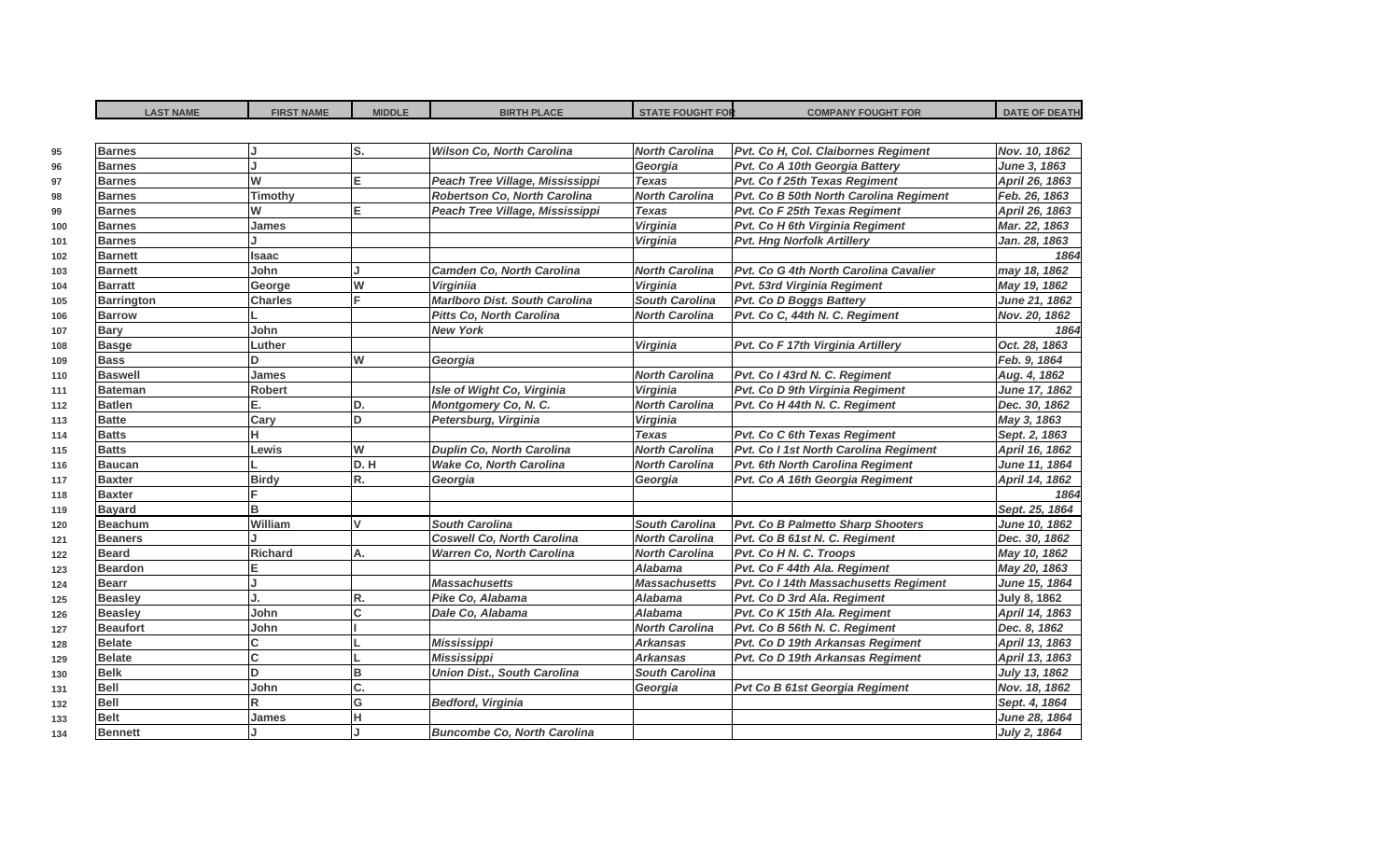| 135 | <b>Benson</b>  |               |              | Desota, Alabama               |                           |                                                               | Nov. 28, 1864  |
|-----|----------------|---------------|--------------|-------------------------------|---------------------------|---------------------------------------------------------------|----------------|
| 136 | <b>Benton</b>  | John          | <b>Holly</b> | <b>New Orleans, Louisiana</b> |                           |                                                               | Sept. 19, 1864 |
| 137 | <b>Bercon</b>  |               |              |                               |                           |                                                               | Aug. 3, 1864   |
| 138 | <b>Berkelv</b> | <b>Nelson</b> |              | <b>St. Stephens, Virginia</b> | <b>Virginia</b>           | Pvt. Co K 34th Virginia Regiment                              | May 30, 1864   |
| 139 | <b>Bernett</b> |               |              | <i>Mississippi</i>            | <i><b>Mississippi</b></i> | Pvt. Capt. Warrens Company A (paroled prisone April 21, 1863) |                |
| 140 | <b>Berry</b>   | Lawrence      |              |                               |                           |                                                               |                |
| 141 | <b>Best</b>    | .John         |              | <b>Walton Co. Georgia</b>     | <b>North Carolina</b>     | Pvt. Co L 16th N. C. Troop                                    | April 1, 1862  |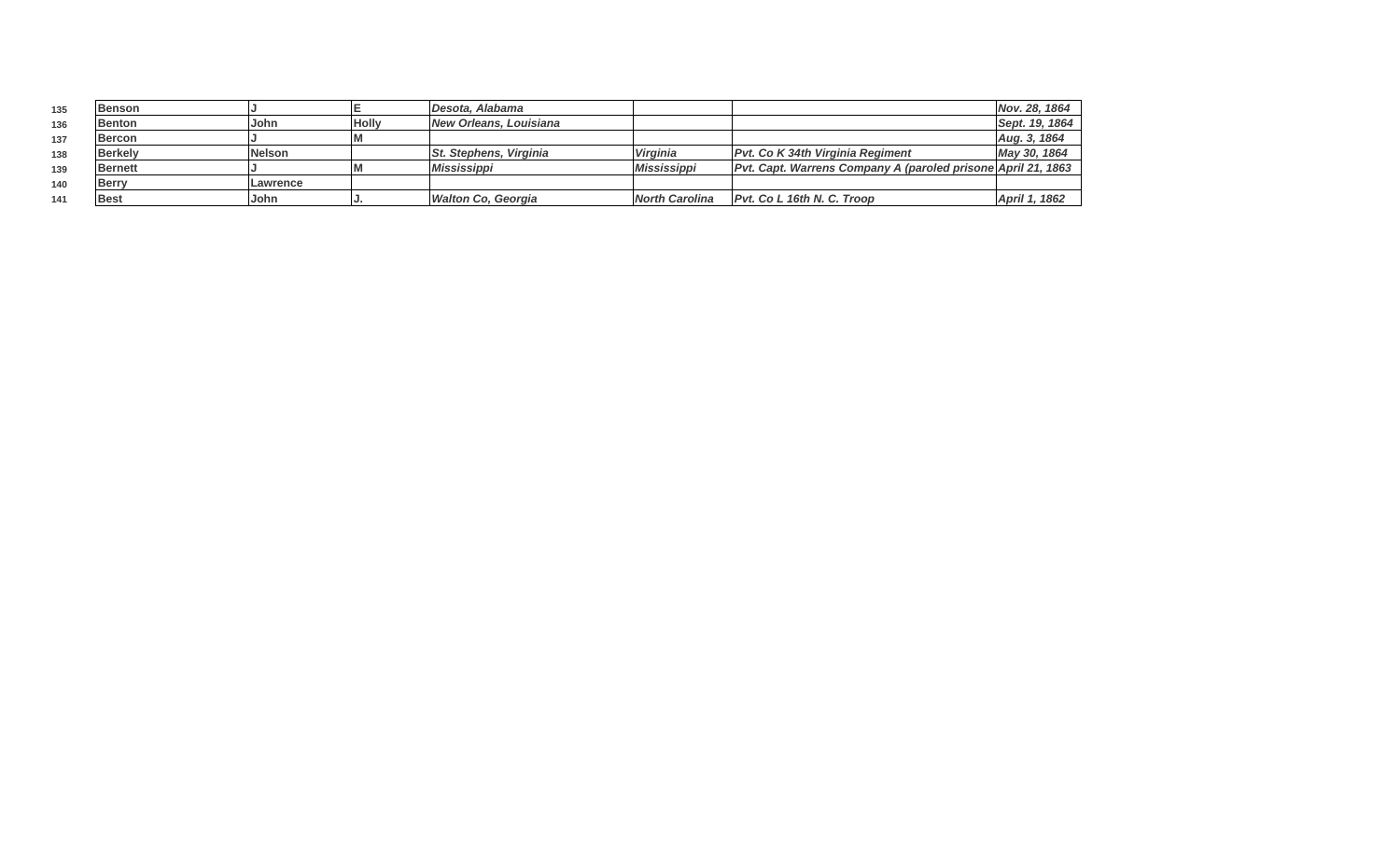| <b>LAST NAME</b>  | <b>FIRST NAME</b> | <b>MIDDLE</b>  | <b>BIRTH PLACE</b>                     | <b>STATE FOUGHT FOR</b> | <b>COMPANY FOUGHT FOR</b>                | <b>DATE OF DEATH</b> |
|-------------------|-------------------|----------------|----------------------------------------|-------------------------|------------------------------------------|----------------------|
|                   |                   |                |                                        |                         |                                          |                      |
| <b>Beverly</b>    | William           | ID.            | <b>Marion Dist., South Carolina</b>    | <b>South Carolina</b>   | Pvt. Co d 25th South Carolilna Volunteer | June 7, 1864         |
| <b>Biggs</b>      | W                 | п              |                                        |                         |                                          | Sept. 4, 1864        |
| <b>Biles</b>      |                   | W.             |                                        | <b>North Carolina</b>   | Pvt. Co H 53rd North Carolina Regiment   | Aug. 8, 1862         |
| <b>Bilk</b>       |                   | W              | <b>Monroe Co. North Carolina</b>       | <b>North Carolina</b>   | Pvt. Co B 43rd North Carolina Regiment   | Aug. 15, 1863        |
| <b>Bird</b>       |                   | W.             | <b>Madison Co. Georgia</b>             | <b>North Carolina</b>   | Pvt. Co G 25th N. C. Regiment            | Aug. 7, 1862         |
| <b>Bird</b>       |                   | W.             | <b>Madison Co, North Carolina</b>      | <b>North Carolina</b>   | Pvt. Co G 25th N. C. Regiment            | Aug. 7, 1862         |
| <b>Bird</b>       | W                 | W              | <b>Chester, South Carolina</b>         |                         |                                          | July 23, 1864        |
| <b>Birdsong</b>   | Joseph            |                | <b>Fort Giddings, Georgia</b>          |                         |                                          | July 1, 1864         |
| <b>Black</b>      | N                 |                | <b>New York</b>                        |                         |                                          | 1864                 |
| <b>Black</b>      | Jesse             |                | Pennsylvania                           |                         |                                          | 1864                 |
| <b>Black</b>      | Jesse             |                | Davidson Co, North Carolina            | <b>North Carolina</b>   | Pvt. Co H 48th N. C Regiment             | July 3, 1862         |
| <b>Blackmon</b>   | John              |                | <b>Darlington, South Carolina</b>      | <b>South Carolina</b>   | Pvt. Co A 8th S. C. Regiment             | June 5, 1862         |
| <b>Blackstone</b> | <b>Albert</b>     | Ē.             | Birzilla, Georgia                      | Georgia                 | Pvt. Co G 3rd Georgia Regiment           | May 15, 1862         |
| <b>Blair</b>      | James             |                |                                        | <b>Alabama</b>          | Pvt Co A 8th Ala. Volunteer              | Sept. 19, 1862       |
| <b>Blair</b>      |                   | B              | <b>Summer Co, Tennessee</b>            | <b>Tennessee</b>        | <b>Pvt. Morgan's Souts</b>               | May 6, 1863          |
| <b>Blair</b>      | G                 | $\overline{w}$ | Talaposa, Alabama                      |                         |                                          | July 22, 1864        |
| <b>Blake</b>      |                   | M              | New Hanover Co, North Carolina         | <b>North Carolina</b>   | Pvt. Co A 41st North Carolina Regiment   | Sept. 22, 1863       |
| <b>Blakely</b>    | <b>Claude</b>     |                | <b>South Carolina</b>                  | Georgia                 | Pvt. Co K 50th Georgia Regiment          | Aug. 2, 1863         |
| <b>Blakley</b>    | <b>Claude</b>     |                |                                        | <b>South Carolina</b>   |                                          | 1862                 |
| <b>Blakley</b>    | Claude            |                | <b>South Carolina</b>                  | Georgia                 | Pvt. Co K 50th Georgia Regiment          | Aug. 2, 1863         |
| <b>Blalock</b>    |                   | B              |                                        |                         |                                          | July 1, 1864         |
| <b>Bland</b>      | <b>Milton</b>     |                | <b>Blant Co, Alabama</b>               | Alabama                 | Pvt. Co F 48th Ala. Regiment             | April 8, 1863        |
| <b>Bland</b>      | W                 | C              | King & Queen Co, Virginia              | Virginia                | <b>Pvt. Co C 1st Artillerv</b>           | July 2, 1863         |
| <b>Blanks</b>     | <b>Henry</b>      |                | <b>Charles City, Virginia</b>          | Virginia                | <b>Petersburg Militia</b>                | June 9, 1864         |
| <b>Blanks</b>     | Henry (Jr.)       |                | Petersburg, Virginia                   | Virginia                | Pvt. Co A 12th Virginia Regiment         | July 1, 1862         |
| <b>Blanton</b>    |                   | Α.             | <b>Cleveland Co, North Carolina</b>    | <b>North Carolina</b>   | Pvt. Co H 28th N. C. Regiment            | Aug. 6, 1862         |
| <b>Blount</b>     | W                 | н              |                                        |                         |                                          | April 4, 1865        |
| <b>Boaders</b>    | G                 | M              | <b>Caldwell Co. North Carolina</b>     | <b>North Carolina</b>   | Pvt. Co I 26th N. C. Regiment            | Dec. 13, 1862        |
| <b>Boan</b>       | William           |                | <b>Chesterfield Co, South Carolina</b> | <b>South Carolina</b>   | Ant. S. C. Volunteer                     | July 4, 1862         |
| <b>Bobbitt</b>    | W                 |                | Silverard, Virginia                    | Virginia                | Pvt. Co C 46th Virginia Regiment         | May 22, 1864         |
| <b>Bobies</b>     | W                 | R              | <b>Clarksford, South Carolina</b>      |                         |                                          | Sept. 15, 1864       |
| <b>Bobo</b>       | C.                | B              | <b>Unionville, South Carolina</b>      | <b>South Carolina</b>   | Lt. 18th South Carolina Volunteer        | May 25, 1864         |
| <b>Bodie</b>      | <b>Michael</b>    |                |                                        |                         |                                          | Aug. 8, 1864         |
| <b>Body</b>       | Joseph            |                | <b>Orangeburg Dist, South Carolina</b> |                         |                                          | July 14, 1864        |
| <b>Bollinger</b>  |                   |                | Dard Co, Georgia                       | Georgia                 | Pvt. Co D 6th Georgia Regiment           | Aug. 9, 1862         |
| <b>Bolt</b>       | Abrahm            |                | Pike Co, Arkansas                      | <b>Arkansas</b>         | Pvt. Co A 19th Arkansas Regiment         | April 28, 1863       |
| <b>Bonders</b>    | G                 | M              |                                        | <b>North Carolina</b>   |                                          | 1862                 |
| <b>Bondurant</b>  | Robert            |                | <b>Shady Grove, Virginia</b>           | Virginia                | Pvt. Co F 57th Virginia Regiment         | May 13, 1862         |
| <b>Bone</b>       | <b>Matthew</b>    |                | <b>Madison Co, Georgia</b>             | Georgia                 | Pvt. Co D 16th Georgia Regiment          | Oct. 16, 1862        |
| <b>Bonner</b>     | <b>James</b>      | F.D.           | Monroe Co. Georgia                     | <b>Alabama</b>          | Pvt. 15th Ala. Regiment                  | Mar. 30, 1862        |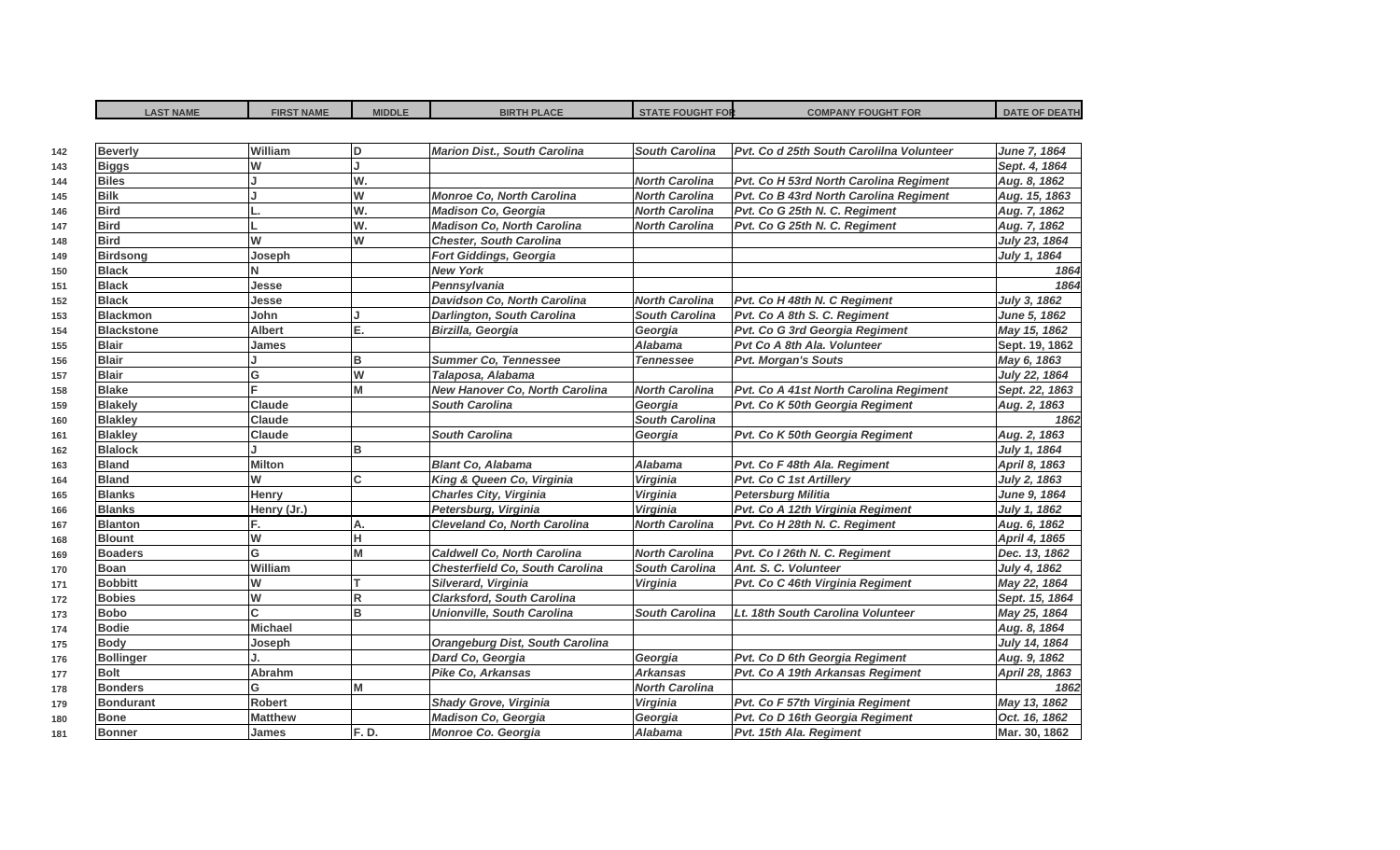| 182 | <b>Bonnun</b>   |               |    | Debabb, Georgia                |                       |                                               | June 22, 1864  |
|-----|-----------------|---------------|----|--------------------------------|-----------------------|-----------------------------------------------|----------------|
| 183 | <b>Boone</b>    |               |    | <b>Trenton, North Carolina</b> | <b>North Carolina</b> | <b>Pvt. Co I 27th North Carolina Regiment</b> | Feb. 24, 1863  |
| 184 | <b>Boone</b>    |               |    | North Carolina                 |                       |                                               | June 26, 1864  |
| 185 | <b>Boaz</b>     | <b>IDavid</b> |    | Pittsylvania Co, Virginia      | <b>Virginia</b>       | <b>Pvt. Co E 53rd Virginia REgiment</b>       | May 18,1862    |
| 186 | <b>Borden</b>   |               |    | Oxford, Mississippi            | Mississippi           | <b>Pvt. Co C 11th Mississippi Regiment</b>    | May 22, 1863   |
| 187 | <b>Bostwick</b> | <b>IDavid</b> |    | Second Creek, Virginia         | <b>Virginia</b>       | <b>Pvt. 60th Virginia Regiment</b>            | July 17, 1862  |
| 188 | <b>Boswell</b>  | <b>James</b>  |    |                                | <b>North Carolina</b> | Pvt. Co I 43rd N. C. Regiment                 | Aug. 4, 1862   |
| 189 | <b>Botts</b>    |               | W. | Duplin Co, North Carolina      | <b>North Carolina</b> | <b>Pvt. Co I 1st N. C. Regiment Cavalry</b>   | April 16, 1862 |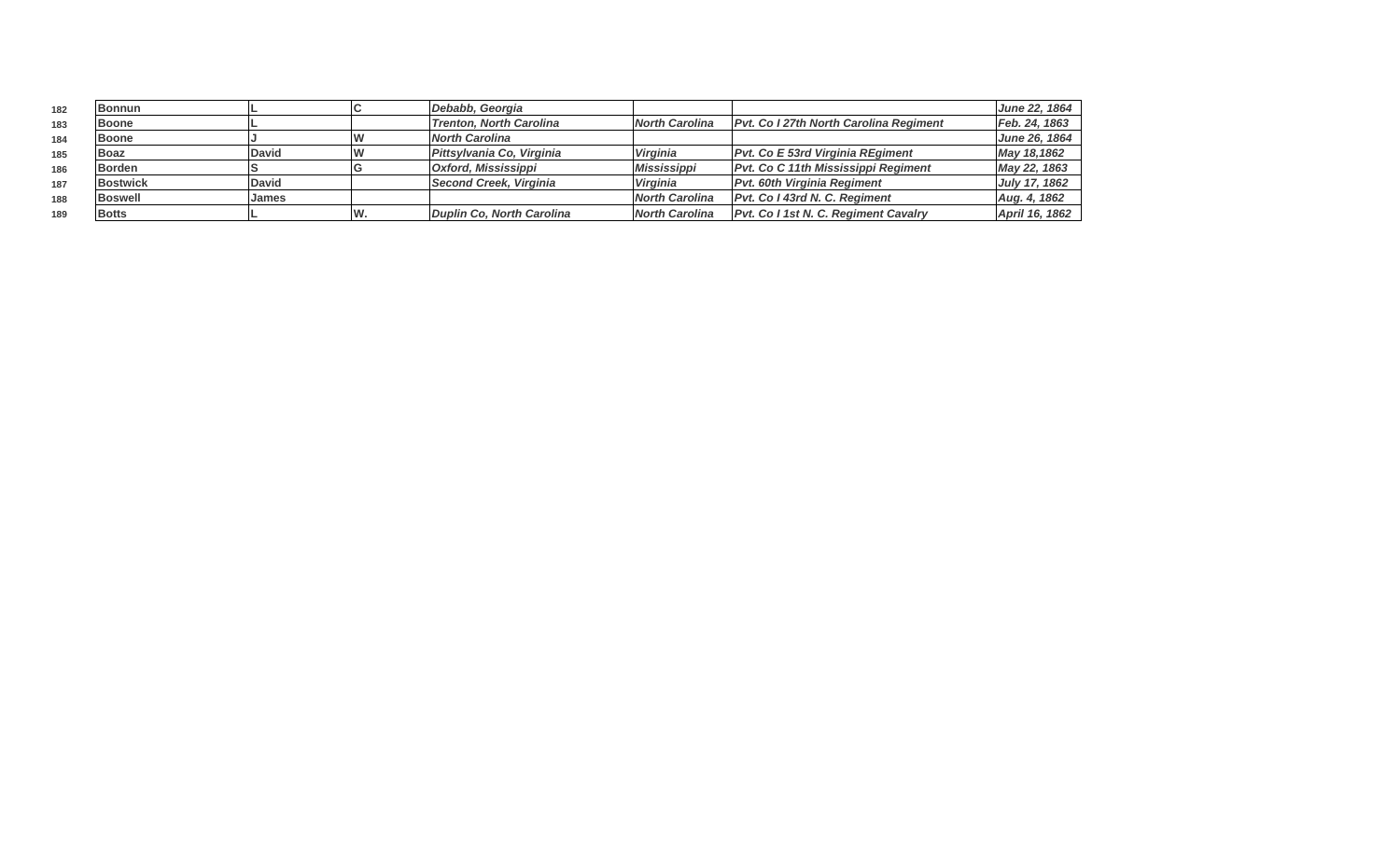| <b>LAST NAME</b> | <b>FIRST NAME</b> | <b>MIDDLE</b> | <b>BIRTH PLACE</b>                  | <b>STATE FOUGHT FOR</b> | <b>COMPANY FOUGHT FOR</b>                                     | <b>DATE OF DEATH</b> |
|------------------|-------------------|---------------|-------------------------------------|-------------------------|---------------------------------------------------------------|----------------------|
|                  |                   |               |                                     |                         |                                                               |                      |
| <b>Bowles</b>    |                   |               | Alabama                             |                         |                                                               | Jan. 6, 1864         |
| <b>Bowlin</b>    | John              |               |                                     | <b>North Carolina</b>   |                                                               | 1862                 |
| <b>Bowlin</b>    | G                 | W.            | <b>Wilkes Co, North Carolina</b>    | <b>North Carolina</b>   | Pvt. Co D 26th N. C. Regiment                                 | Dec. 12, 1862        |
| <b>Bowman</b>    | Levi              |               | <b>Burke Co, North Carolina</b>     |                         |                                                               | Nov. 30, 1864        |
| <b>Boyd</b>      |                   | S.            | <b>Buncomb Co, North Carolina</b>   | <b>North Carolina</b>   | Pvt. Co H 1st N. C. Regiment                                  | Aug. 9, 1862         |
| <b>Boyd</b>      | T                 | C             | York Dist, South Carolina           | <b>South Carolina</b>   | Pvt. Co H 18th S. C. Regiment                                 | Aug. 11, 1862        |
| <b>Boyd</b>      | Isaiah            | S             | <b>Pitt Co, North Carolina</b>      | <b>North Carolina</b>   | Pvt. Co E 55th North Carolina Regiment                        | Jan. 7, 1863         |
| <b>Boyd</b>      | R.                |               | <b>Belton, Texas</b>                | <b>Texas</b>            | Pvt. Co F 6th Texas Regiment                                  | May 9, 1863          |
| <b>Boyd</b>      | <b>Amos</b>       |               | <b>Pink Hill, North Carolina</b>    | <b>North Carolina</b>   | Pvt. Co C 66th North Carolina Regiment                        | May 2, 1864          |
| <b>Boyles</b>    | <b>Daniel</b>     |               | <b>Cleveland Co. North Carolina</b> | <b>North Carolina</b>   | Pvt. Co F 55th North Carolina Regiment                        | Jan. 27, 1863        |
| <b>Bozler</b>    | <b>Moses</b>      |               | Davis Co, North Carolina            | <b>North Carolina</b>   | Pvt. Co F 42nd North Carolina Regiment                        | 1864                 |
| <b>Bradbury</b>  |                   |               | Henry Co, Virginia                  | <b>Virginia</b>         | Pvt. Co A 57th Virginia Regiment                              | May 21, 1862         |
| <b>Bradford</b>  |                   | M             | Pickins Co, Alabama                 | Georgia                 | Pvt. Co G 18th Georgia Regiment                               | Feb. 28, 1863        |
| <b>Bradley</b>   | W                 |               | <b>Caldwell Co, North Carolina</b>  | <b>North Carolina</b>   | Pvt. Co C 25th N. C. Regiment                                 | Aug. 10, 1862        |
| <b>Bradley</b>   | John              | R             | Rich Hill, South Carolina           |                         |                                                               | Aug. 5, 1864         |
| <b>Braylor</b>   | н                 | R             | Marion Co, Virginia                 |                         |                                                               | Jan. 3, 1864         |
| <b>Breard</b>    | R.                | A.            | <b>Warren Co, North Carolina</b>    | <b>North Carolina</b>   | Pvt. Co H, N. C. Troop                                        | May 10, 1862         |
| <b>Breeding</b>  | <b>Harrison</b>   |               | Russell Co, Virginia                | Virginia                | Pvt. Co A 29th Virginia Regiment                              | April 5, 1863        |
| <b>Breeding</b>  | <b>Harrison</b>   |               | Russell Co, Virginia                | Virginia                | Pvt. Co A 29th Virginia Regiment                              | April 5, 1863        |
| <b>Brent</b>     | George            | lw.           | Cedar Falls, N. C.                  | <b>Mississippi</b>      | Pvt. Co E 16th Mississippi Regiment                           | Apr. 18, 1862        |
| <b>Brian</b>     | <b>James</b>      |               | Boomsboro, Virginia                 | Virginia                | Pvt. Co D 58th Virginia Regiment                              | May 30, 1863         |
| <b>Brian</b>     | Lewis             |               | Franklin Co, Virginia               | <b>Virginia</b>         | Pvt. Co D 58th Virginia Regiment (paroled prison May 31, 1863 |                      |
| <b>Bridges</b>   | William           |               | Chatham Co, North Carolina          |                         |                                                               | Dec. 1, 1864         |
| <b>Bright</b>    | Washington        |               |                                     | <b>North Carolina</b>   | Pvt. Co B 32nd N. C. Regiment                                 | July 20, 1862        |
| <b>Bright</b>    | Wiley             |               |                                     |                         |                                                               | Sept. 26, 1864       |
| <b>Briley</b>    | <b>James</b>      | A             | <b>Pitt Co, North Carolina</b>      | <b>North Carolina</b>   | Pvt. Co K 17th North Carolina Regiment                        | May 22, 1864         |
| <b>Brindle</b>   | Fraser            | W             | <b>Pettingrew, North Carolina</b>   |                         |                                                               | July 9, 1864         |
| <b>Brinkley</b>  | D                 | C             | <b>North Carolina</b>               | <b>North Carolina</b>   | Pvt. Co G 7th North Carolina Regiment                         | Nov. 28, 1863        |
| <b>Brister</b>   | R                 | W             | Glenn, Virginia                     | Virginia                | calvary                                                       | Aug. 24, 1864        |
| <b>Britt</b>     | L.                | ls            |                                     |                         |                                                               | 1864                 |
| <b>Broadhurt</b> | W                 | W             | Virginia                            | Virginia                | Pvt. Co E 16th Virginia Regiment                              | July 31, 1864        |
| <b>Brock</b>     | William           | R             | Georgia                             | Georgia                 | Pvt. Co C 51st Georgia Regiment                               | April 27, 1863       |
| <b>Brock</b>     | William           | R.            |                                     | Georgia                 |                                                               | 1863                 |
| <b>Brock</b>     | D                 | W             | <b>Cumberland, North Carolina</b>   | <b>North Carolina</b>   | Pvt. Co I 51st North Carolina Regiment                        | May 31, 1864         |
| <b>Brockett</b>  | R                 | н             | Dalton Co, Georgia                  |                         |                                                               | Dec. 1, 1864         |
| <b>Brockwell</b> | <b>Richard</b>    | E             | Prince George Co, Virginia          | Virginia                |                                                               | June 16, 1862        |
| <b>Brodaway</b>  | James             |               | Pank Co, Alabama                    | <b>Alabama</b>          | Pvt. Co I Snodgrass Alabama                                   | July 16, 1863        |
| <b>Bromley</b>   |                   |               |                                     | <b>Texas</b>            |                                                               | 1863                 |
| <b>Brooks</b>    |                   | D             | Grapeland, Georgia                  |                         |                                                               | Dec. 4, 1864         |
| <b>Brooks</b>    | G                 |               |                                     |                         |                                                               | Aug. 24, 1864        |
|                  |                   |               |                                     |                         |                                                               |                      |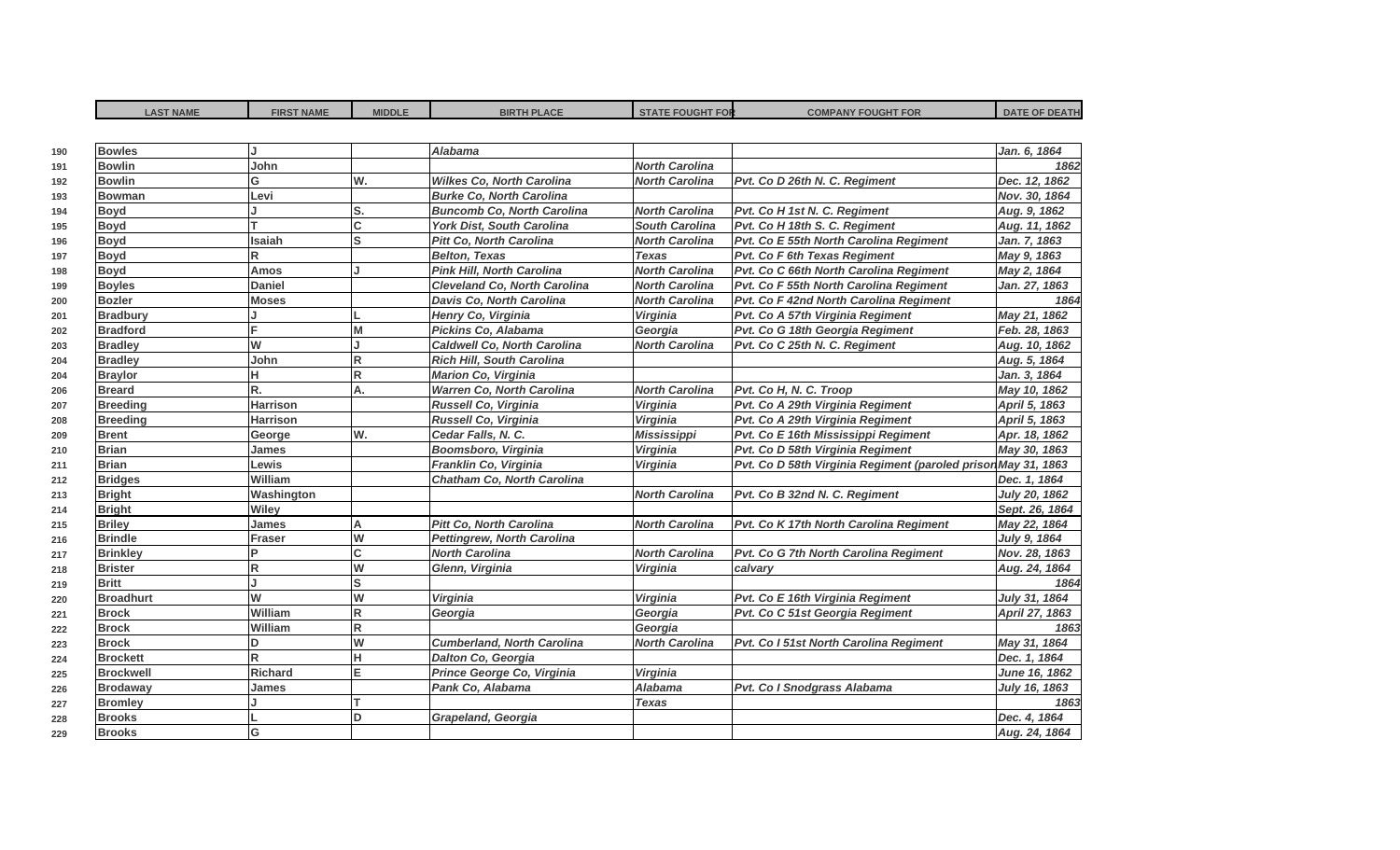| 230 | Brown        |       |        | Moore Co, North Carolina          | <b>North Carolina</b> | Pvt. Co D 49th N. C. Regiment          | July 26, 1862  |
|-----|--------------|-------|--------|-----------------------------------|-----------------------|----------------------------------------|----------------|
| 231 | <b>Brown</b> |       |        | Montgomery, Alabama               | Alabama               | Pvt. Co A 46th Ala. Regiment           | Aug. 2, 1863   |
| 232 | <b>Brown</b> |       |        |                                   | Alabama               | Pvt. Co I 30th Ala. Regiment           | June 24, 1863  |
| 233 | <b>Brown</b> | James |        |                                   | <b>Alabama</b>        |                                        | 1863           |
| 234 | <b>Brown</b> |       | 'H. H. | <i><b>IMonroe Co. Alabama</b></i> | Alabama               | Pvt. Co G 54th Ala. Regiment           | Aug. 13, 1863  |
| 235 | <b>Brown</b> |       | IB. M  |                                   | l Arkansas            | <b>Pvt. Co E 2nd Arkansas Regiment</b> | April 22, 1863 |
| 236 | <b>Brown</b> | Aruie |        | Cobb Co, Georgia                  | Georgia               | Pvt. Co F 56th Georgia Regiment        | Aug. 2, 1863   |
| 237 | <b>Brown</b> |       |        | <b>Blackspring, Georgia</b>       | Georgia               | <b>Pvt. Co E 10th Georgia Regiment</b> | May 9, 1863    |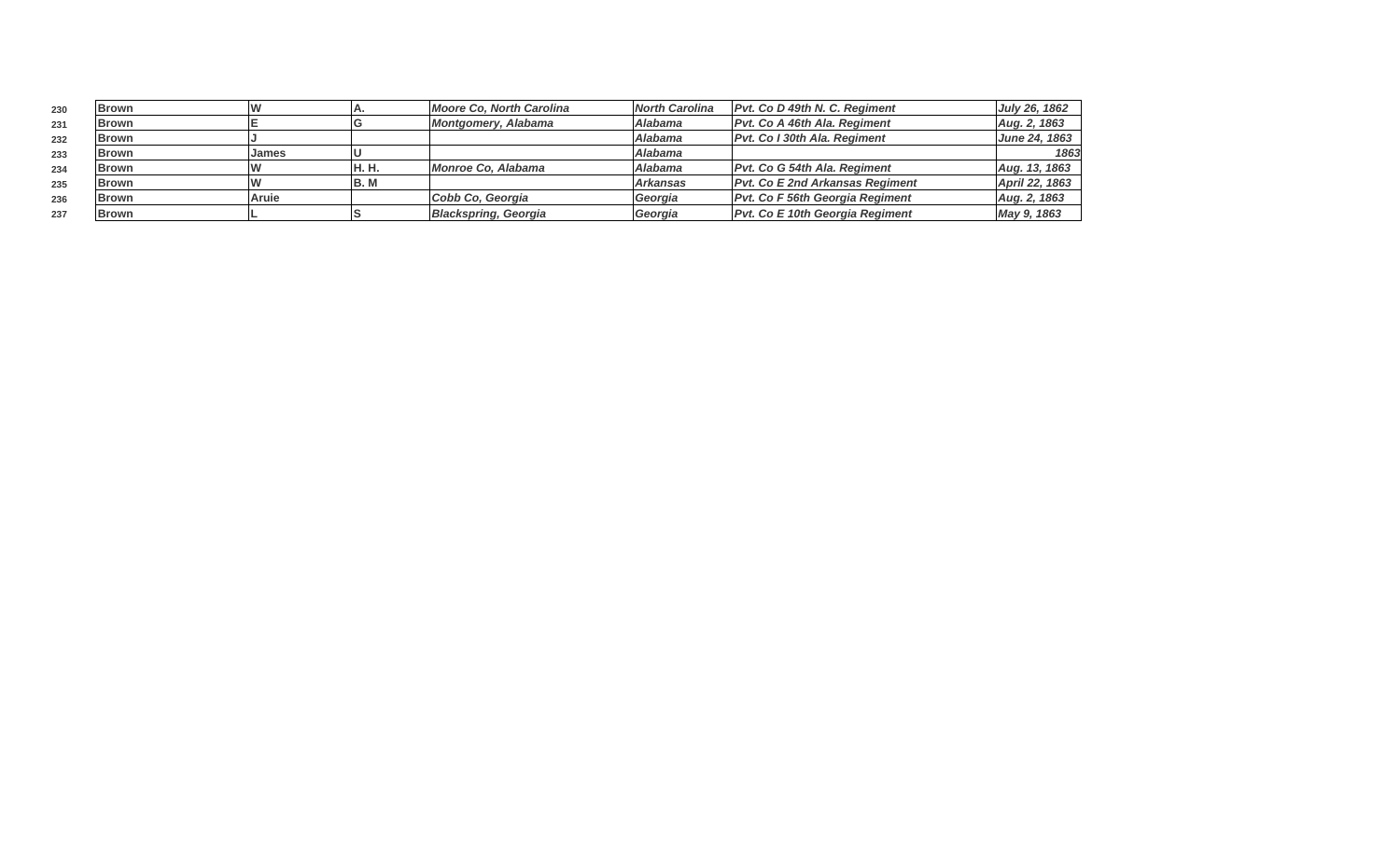| <b>LAST NAME</b>               | <b>FIRST NAME</b> | <b>MIDDLE</b>  | <b>BIRTH PLACE</b>                  | <b>STATE FOUGHT FOR</b> | <b>COMPANY FOUGHT FOR</b>              | <b>DATE OF DEATH</b>          |
|--------------------------------|-------------------|----------------|-------------------------------------|-------------------------|----------------------------------------|-------------------------------|
| <b>Brown</b>                   | Larkin            | W              | Calhorne Co, Mississippi            | <b>Mississippi</b>      | Pvt. Co B 28th Mississippi Regiment    | Aug. 9, 1863                  |
| <b>Brown</b>                   | в                 | $\overline{R}$ | <b>Wilkes Co, North Carolina</b>    | <b>North Carolina</b>   | Pvt. Co F 52nd North Carolina Regiment | Feb. 18, 1863                 |
| <b>Brown</b>                   | James             | $\mathsf{v}$   | Alabama                             | <b>Texas</b>            | Pvt. Co a 25th Texas Cavalry           | June 17, 1863                 |
|                                | W                 |                | Liberty Co, Texas                   | <b>Texas</b>            | Pvt. Co I 25th Texas Regiment          | May 6, 1863                   |
| <b>Brown</b>                   |                   |                |                                     |                         |                                        |                               |
| <b>Brown</b>                   | Onley             | Þ              | Fredericksburg, Virginia            | Virginia                | Pvt. Co I 30th Virginia Regiment       | June 10, 1863                 |
| <b>Brown</b>                   | W                 |                | <b>Chester, South Carolina</b>      |                         |                                        | Aug. 8, 1864                  |
| <b>Brown</b>                   | <b>Daniel</b>     | D.             | Ruggersville, Virginia              |                         |                                        | June 29, 1864                 |
| <b>Brown</b>                   | <b>Alfred</b>     |                |                                     |                         |                                        | Sept. 18, 1864                |
| <b>Brown</b>                   |                   | H.             |                                     |                         |                                        | Sept. 30, 1864                |
| <b>Brownley</b>                | Ġ                 |                |                                     |                         |                                        | Sept. 25, 1864                |
| <b>Browns</b>                  | William           | н              |                                     |                         |                                        | June 29, 1864                 |
| <b>Bryan</b>                   | G                 | N              | Winchester, Georgia                 | Georgia                 | Pvt. Co A 10th Georgia Battery         | July 16, 1863                 |
| <b>Bryan</b>                   | W                 | Η              |                                     | Georgia                 | Pvt. Co H 20th Georgia Regiment        | Feb. 15, 1863                 |
| <b>Bryant</b>                  |                   | C              |                                     |                         | Pvt. Co G 61st Georgia Regiment        | April 5, 1863                 |
| <b>Bryson</b>                  |                   | $\mathsf{s}$   | Gordon Co. Georgia                  | <b>North Carolina</b>   | Pvt. No 1 U. C. S. Troop               | April 3, 1862                 |
| <b>Bsker</b>                   | Jessie            | R.             | <b>Orange County Georgia</b>        | Georgia                 | Pvt. Co F 28th Georgia Regiment        | July 10, 1862                 |
| <b>Buchanon</b>                |                   | G.             | Jackson Co, North Carolina          | <b>North Carolina</b>   | Pvt. Co G 25th N. C. Regiment          | July 8, 1862                  |
| <b>Bullard</b>                 | William           | н.             | Georgia                             | Georgia                 | Pvt. Co E 35th Georgia Regiment        | 1862                          |
| <b>Bullfinch</b>               | Oscar             | E              | <b>Michigan</b>                     |                         |                                        | 1864                          |
| <b>Bullock</b>                 | Jill              |                |                                     | Georgia                 | Pvt. Co E 50th Georgia Regiment        | Feb. 7, 1863                  |
| <b>Bullock</b>                 |                   | E              | Spotsylvania Co, Virginia           |                         |                                        | Oct. 1, 1864                  |
| <b>Bunch</b>                   | W                 |                | <b>Charleston, South Carolina</b>   |                         |                                        | Aug. 25, 1864                 |
| <b>Bunting</b>                 | <b>Thomas</b>     |                |                                     | <b>North Carolina</b>   | Pvt. Co B 66th North Carolina Regiment | May 16, 1864                  |
| <b>Burch</b>                   |                   | C              | <b>Guilford Co, North Carolina</b>  | <b>North Carolina</b>   | Cpl. Co B 45th N. C. Regiment          | Oct. 27, 1862                 |
| <b>Burch</b>                   |                   | E              | Columbus Co, Georgia                |                         |                                        | July 31, 1864                 |
| <b>Burgany</b>                 | н                 |                | <b>Houston Co, Georgia</b>          |                         |                                        | Sept. 24, 1864                |
| <b>Burgess</b>                 |                   |                |                                     | <b>North Carolina</b>   | Pvt. Co C. 25th N. C. Regiment         | Oct. 5, 1862                  |
| <b>Burgess</b>                 | John              |                | Dairy Co, North Carolina            | <b>North Carolina</b>   | Pvt. Co E 1st N. C. Regiment           | Dec. 28, 1862                 |
| <b>Burleson</b>                | E.                |                | <b>Buncomb Co, North Carolina</b>   | <b>North Carolina</b>   | Pvt. Co H 25th N. C. Regiment          | Aug. 1, 1862                  |
| <b>Burn</b>                    | C.                | E              | Alabama                             | <b>Texas</b>            | Pvt. Co G 25th Texas Regiment          | May 9, 1863                   |
| <b>Burn</b>                    | Ć                 | E              | <b>Alabama</b>                      | <b>Texas</b>            | Pvt. Co G 25th Texas Regiment          | May 9, 1863                   |
| <b>Burnett</b>                 | W                 |                |                                     | Tennessee               | Pvt. Co C 43rd Tennessee Regiment      | June 24, 1863                 |
| <b>Burr</b>                    |                   | H              | Atlanta, Georgia                    |                         |                                        | Jan. 1, 1864                  |
| <b>Burrett</b>                 | A                 |                | Haywood, North Carolina             |                         |                                        | July 18, 1864                 |
| <b>Burroughs</b>               | Robert            |                | <b>North Carolina</b>               | <b>Virginia</b>         | Pvt. Co E 14th Virginia Regiment       | Feb. 26, 1863                 |
|                                | E.                |                | <b>Granville Co, North Carolina</b> | <b>North Carolina</b>   |                                        |                               |
| <b>Butler</b><br><b>Butler</b> | William           |                | <b>New York</b>                     | <b>New York</b>         | Pvt. Co A 49th N. C. Regiment          | Aug. 8, 1862<br>Jan. 27, 1865 |
|                                |                   |                |                                     |                         |                                        |                               |
| <b>Butters</b>                 | William           |                | <b>New York</b>                     |                         |                                        | 1864                          |
| <b>Byars</b>                   |                   | R              |                                     | <b>Mississippi</b>      | Pvt. Co C 18th Mississippi Regiment    | 1863                          |
| <b>Byars</b>                   |                   | R.             | Georgia                             | <b>Mississippi</b>      | Pvt. Co C 18th Mississippi Regiment    | June 25, 1863                 |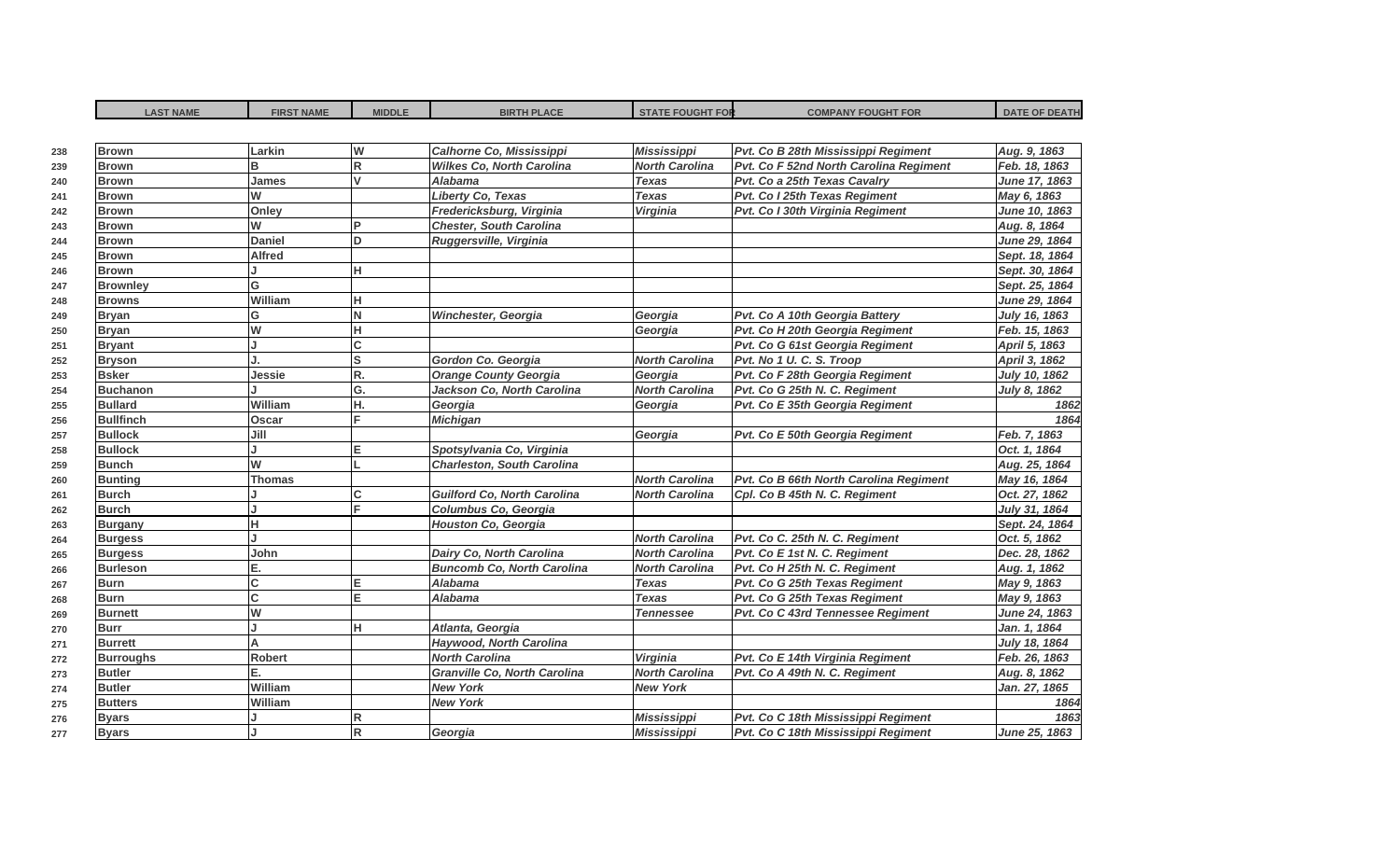| 278 | <b>Byers</b>    |                | Greenville, South Carolina       | North Carolina        | <b>Pvt. Co K 50th N. C. Reaiment</b>          | Nov. 22. 1862  |
|-----|-----------------|----------------|----------------------------------|-----------------------|-----------------------------------------------|----------------|
| 279 | <b>Byers</b>    |                | Greeville, South Carolina        | <b>North Carolina</b> | Pvt. Co K 50th N. C. Regiment                 | Nov. 22, 1862  |
| 280 | <b>Cahoon</b>   | <b>Charles</b> | <b>Tyrell Co, North Carolina</b> | <b>North Carolina</b> | <b>Pvt. Co A 32nd North Carolina Regiment</b> | May 31, 1862   |
| 281 | <b>Cairnes</b>  | Robert         | <b>Scotland</b>                  | Virginia              | <b>Pvt. Co C 41st Virginia Regiment</b>       | May 27, 1862   |
| 282 | <b>Caison</b>   | <b>James</b>   | <b>New Salem Tennessee</b>       | <b>Texas</b>          | <b>Pvt. Co C 24th Texas Regiment</b>          | April 30, 1863 |
| 283 | <b>Caldwell</b> |                | Mecklenburg, North Carolina      | <b>North Carolina</b> | Pvt. Co H 35th N. C. Troop                    | July 31, 1862  |
| 284 | <b>Caldwell</b> | IJames         | Harpers Ferry, West Virginia     | <b>South Carolina</b> | Pvt. Co d 7th S. C. Troop                     | May 5, 1862    |
| 285 | Call            |                | Davey Co, North Carolina         | <b>North Carolina</b> | <b>Pvt. Co H 47th N. C. Reaiment</b>          | May 30, 1863   |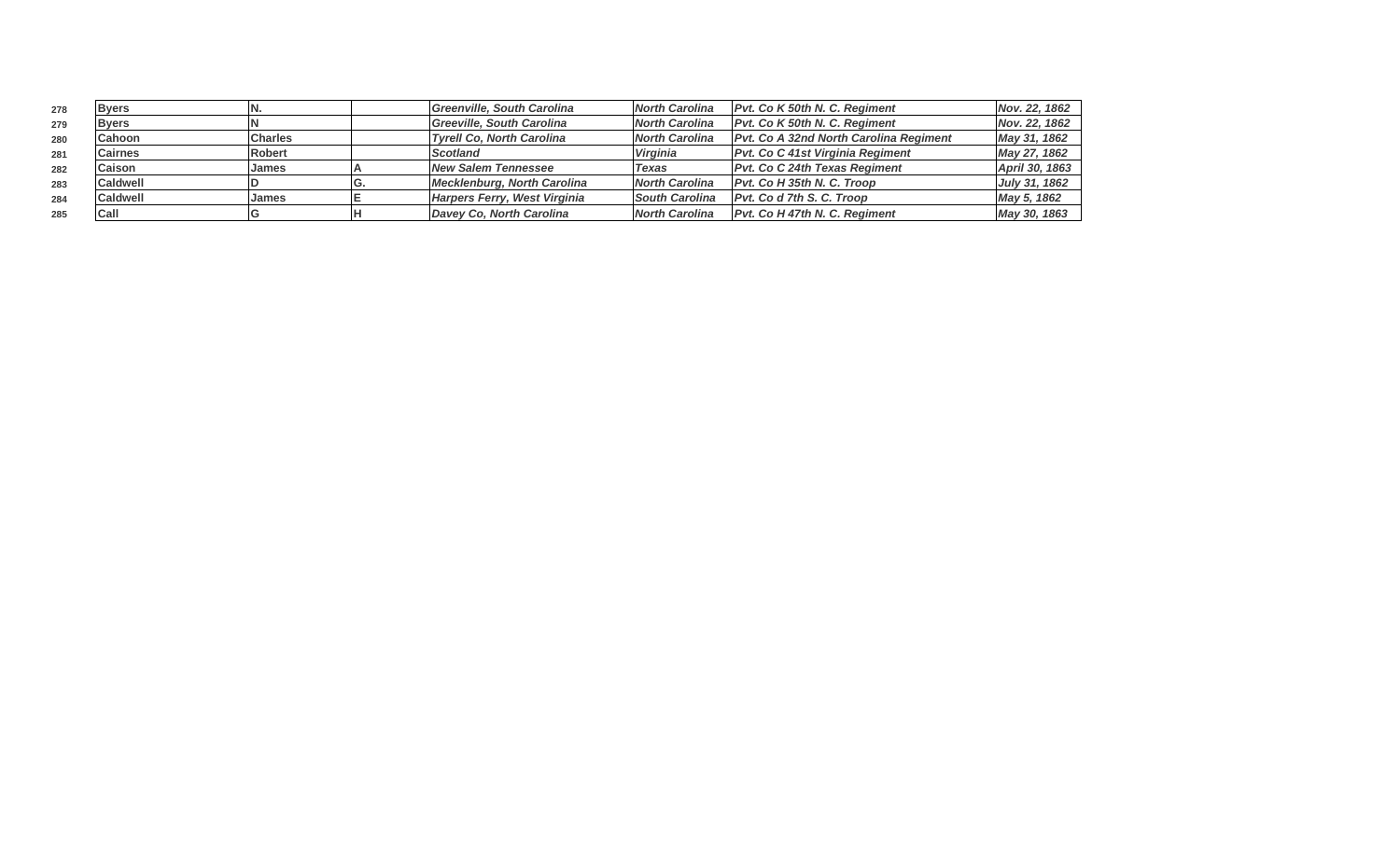| <b>LAST NAME</b>  | <b>FIRST NAME</b> | <b>MIDDLE</b> | <b>BIRTH PLACE</b>                     | <b>STATE FOUGHT FOR</b> | <b>COMPANY FOUGHT FOR</b>               | <b>DATE OF DEATH</b> |
|-------------------|-------------------|---------------|----------------------------------------|-------------------------|-----------------------------------------|----------------------|
|                   |                   |               |                                        |                         |                                         |                      |
| <b>Callaway</b>   |                   | lc.           | <b>Stanley Co, North Carolina</b>      | <b>North Carolina</b>   | Pvt. Co C 1st N. C. Cavalry             | April 9, 1862        |
| <b>Callaway</b>   | <b>Davis</b>      |               | <b>Tennessee</b>                       | <b>Tennessee</b>        | Pvt. Co A 16th Tennessee Regiment       | April 16, 1863       |
| <b>Calles</b>     | W                 | lн            | York Co, Virginia                      | <b>Virginia</b>         | Pvt. Co K 32nd Virginia Regiment        | April 2, 1863        |
| <b>Calley</b>     | C                 | W             |                                        |                         |                                         | <b>June 24, 1864</b> |
| <b>Cameron</b>    |                   |               |                                        | <b>North Carolina</b>   |                                         | 1862                 |
| Cameron           | <b>Daniel</b>     |               | Moore Co, North Carolina               | <b>North Carolina</b>   | Pvt. Co E 56th North Carolina Regiment  | July 2, 1863         |
| <b>Cameron</b>    |                   |               | <b>Burkes Co, Georgia</b>              |                         |                                         | July 1, 1864         |
| <b>Camick</b>     | James             | lв            | Winnsboro, South Carolina              | <b>South Carolina</b>   | Pvt. Co F 6th South Carolina Regiment   | May 11, 1862         |
| <b>Cammander</b>  | James             |               | <b>Centersville, South Carolina</b>    | <b>South Carolina</b>   | Pvt. Co A 14th S. C. Regiment Volunteer | June 28, 1862        |
| Cammander         | James             |               | <b>Carterville, South Carolina</b>     | South Carolina          | Pvt. Co A 14th South Carolina Regiment  | June 28, 1862        |
| Camp              | <b>Thomas</b>     |               | Randolph Co, Alabama                   | <b>Alabama</b>          | Pvt. Co H 13th Alabama Regiment         | Aug. 8, 1863         |
| Camp              |                   |               | Oglethorpe, Georgia                    | Georgia                 | Pvt. Co C 10th Georgia Battery          | May 4, 1863          |
| <b>Campbell</b>   | A                 |               | Robertson Co, North Carolina           | <b>North Carolina</b>   | Pvt. Co A 46th N. C. Regiment           | Aug. 8, 1862         |
| Campbell          |                   | D.            | <b>North Carolina</b>                  | <b>North Carolina</b>   | Pvt. Co D 42nd N. C. Regiment           | Sept. 13, 1862       |
| <b>Campbell</b>   | James             | lΕ            | Fishmergo Co, Alabama                  | <b>Alabama</b>          | Pvt. Co a 35th Alabama Regiment         | July 26, 1863        |
| <b>Campbell</b>   | R                 |               | Dallas Co, Alabama                     | <b>Alabama</b>          | Pvt. 44th Alabama Regiment              | June 25, 1863        |
| Campbell          | James             | lΕ            | Tishmerge Co, Mississippi              | <b>Alabama</b>          | Pvt. A 35th Alabama Regiment            | July 26, 1863        |
| <b>Campbell</b>   | Δ                 | J.            | Hockley, Alabama                       | <b>Texas</b>            | Pvt. Co A 24th Texas Regiment           | April 22, 1863       |
| <b>Campbell</b>   | Þ                 | lR.           | <b>Amherst Co, Virginia</b>            | Virginia                | Pvt. Co I 19th Virginia Regiment        | Mar. 12, 1863        |
| Campbell          | A                 |               |                                        | <b>Maine</b>            |                                         | 1864                 |
| Campbell          | William           | lD            | <b>Robinson, North Carolina</b>        |                         |                                         | Aug. 21, 1864        |
| <b>Campbell</b>   | <b>David</b>      | A             |                                        | <b>South Carolina</b>   | Pvt. Co D 21st South Carollina Regiment | April 7, 1864        |
| Canada            | William           | Iс            | <b>Colleston Dist, South Carolina</b>  |                         |                                         | Nov. 22, 1864        |
| Cance             | <b>David</b>      |               | <b>North Carolina</b>                  |                         |                                         | Nov. 29, 1864        |
| Cane              | S.                | lG.           | <b>Orange Co. North Carolina</b>       | <b>North Carolina</b>   | Pvt. Co G 44th N. C. Troop              | Sept. 30, 1862       |
| Cannon            | н                 |               |                                        | Georgia                 | Pvt Co I 10th Georgia Battery           | June 7, 1863         |
| <b>Carlon</b>     |                   | lв            | <b>Henderson, North Carolina</b>       |                         |                                         | July 28, 1864        |
| <b>Carmicheal</b> |                   | lw            |                                        | <b>South Carolina</b>   |                                         | 1862                 |
| <b>Carmicheal</b> |                   | W             | <b>Mulberry Dist. South Carolina</b>   | <b>North Carolina</b>   | Pvt. Co G 52nd North Carolina Regiment  | May 21, 1863         |
| <b>Carpenter</b>  | John              | B             | Anson Co, North Carolina               | <b>Mississippi</b>      | Pvt. Co C 18th Mississippi Regiment     | May 10, 1862         |
| <b>Carpenter</b>  | G                 | lG            | <b>Charander Dist, South Caroina</b>   |                         |                                         | Nov. 4, 1864         |
| Carr              | <b>Samuel</b>     |               | Providence, North Carolina             | <b>North Carolina</b>   | Pvt. Co f 49th North Carolina Regiment  | June 4, 1864         |
| <b>Carrell</b>    | John              |               |                                        |                         |                                         | Aug. 8, 1864         |
| Carroll           | <b>Patrick</b>    |               | <b>Longford Co, Ireland</b>            | <b>North Carolina</b>   | Pvt. Co B 24th North Carolina Regiment  | Feb. 24, 1862        |
| <b>Carson</b>     | <b>Williams</b>   |               |                                        | <b>South Carolina</b>   |                                         | 1862                 |
| <b>Carson</b>     | William           |               | <b>Orangeburg Dist. South Carolina</b> | <b>South Carolina</b>   | Pvt. Co H Hampton Legion                | Mar. 26, 1863        |
| <b>Carson</b>     | John              | lc.           |                                        |                         |                                         | July 26, 1864        |
| <b>Carter</b>     | George            |               | <b>Stanley Co, North Carolina</b>      | <b>North Carolina</b>   | Pvt. Co I 52nd N. C. Regiment           | Oct. 14, 1862        |
| Carter            | Joseph            |               |                                        | <b>North Carolina</b>   |                                         | 1862                 |
| <b>Carter</b>     | William           | lн.           | <b>Edgecomb Co, North Carolina</b>     | <b>North Carolina</b>   | Pvt. Co E 43rd N. C. Regiment           | Aug. 14, 1862        |
|                   |                   |               |                                        |                         |                                         |                      |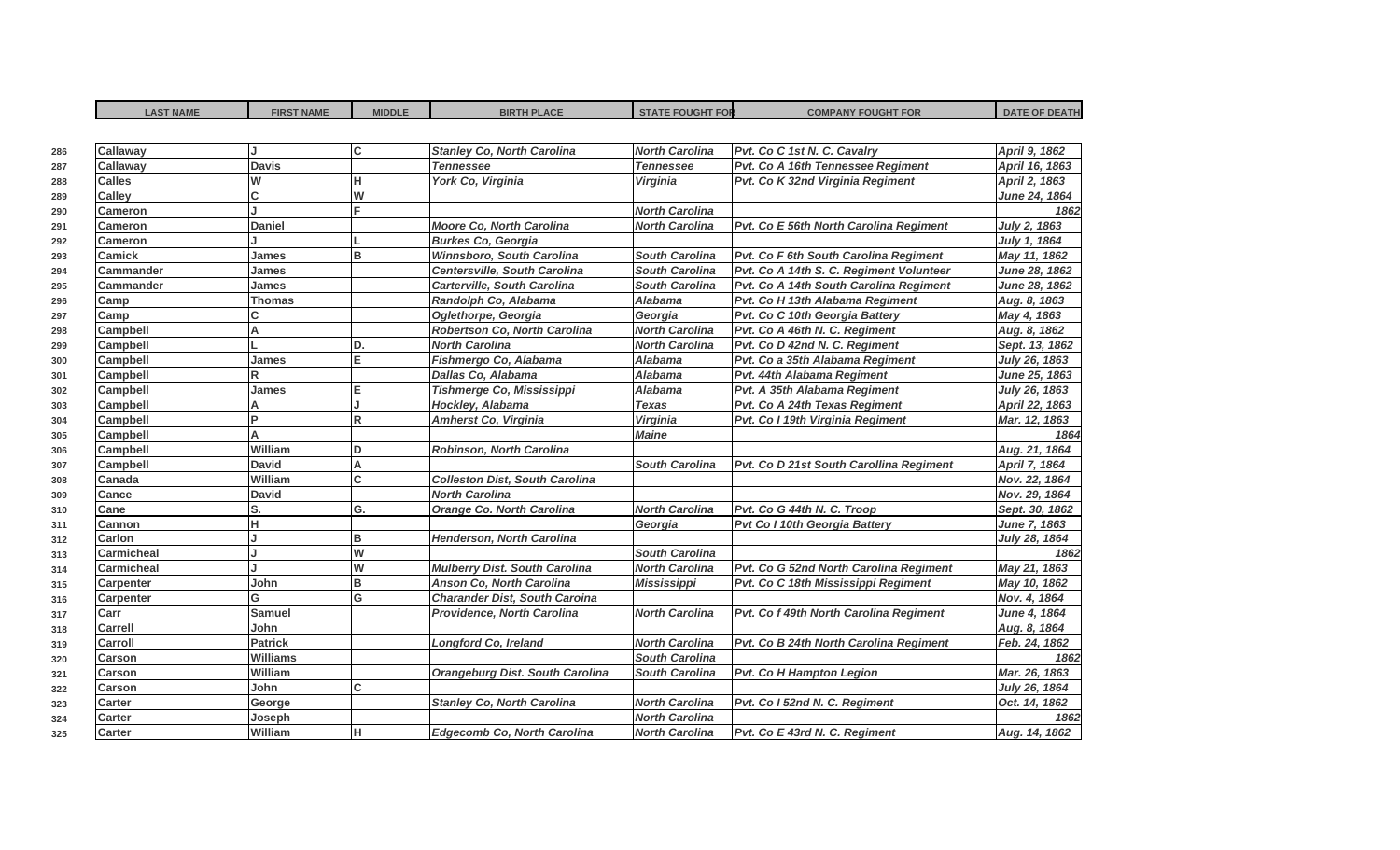| 326 | Carter         |                | Sampson Co, North Carolina | <b>North Carolina</b> | Pvt. 46th N. C. Troops                         | June 15, 1862        |
|-----|----------------|----------------|----------------------------|-----------------------|------------------------------------------------|----------------------|
| 327 | <b>Carter</b>  |                |                            | <b>Mississippi</b>    | <b>Pvt. Co 1st Mississippi Rangers</b>         | <b>June 23, 1863</b> |
| 328 | <b>Carter</b>  |                | <b>ICalin. Tennessee</b>   | <b>Tennessee</b>      | <b>Pvt. Paroled Prisoner</b>                   | April 11, 1863       |
| 329 | Carter         |                |                            | <b>Texas</b>          |                                                | 1863                 |
| 330 | Carter         | William        | Sampson Co, North Carolina | <b>North Carolina</b> | <b>IPvt. Co I 46th North Carolina Regiment</b> | June 15, 1862        |
| 331 | <b>Cartley</b> | <b>Absolem</b> |                            | <b>North Carolina</b> | Pvt. Co F 48th N. C. Regiment                  | <b>June 24, 1862</b> |
| 332 | Cartoc         | Thomas         | Duplin Co. North Carolina  | North Carolina        | <b>Pvt. 3rd North Carolina Regiment</b>        | Aug. 4, 1861         |
| 333 | Cary           |                | <b>Tennessee</b>           | <b>Tennessee</b>      | <b>Pvt. Co A 16th Tennessee Regiment</b>       | April 15, 1863       |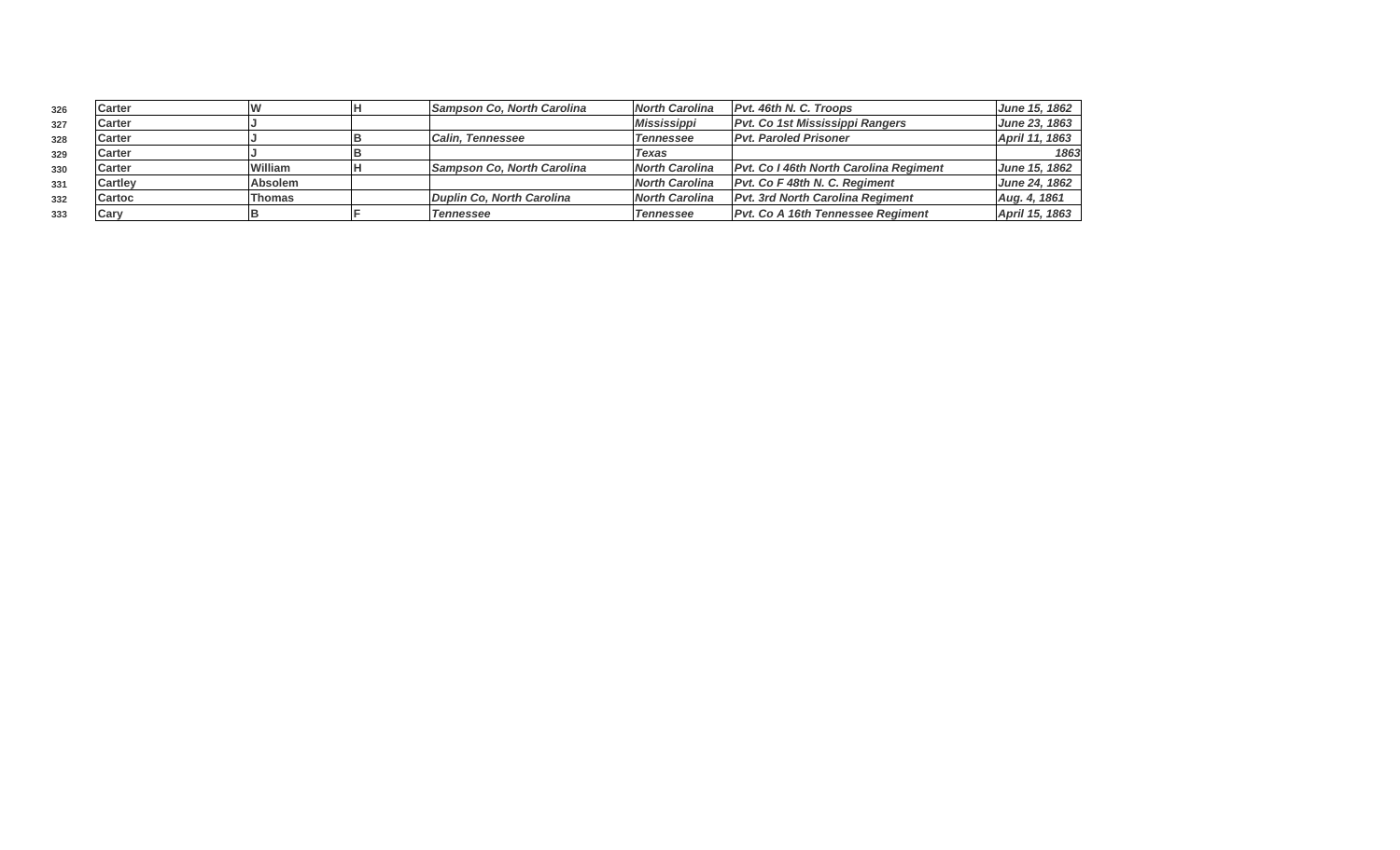| <b>LAST NAME</b> | <b>FIRST NAME</b> | <b>MIDDLE</b> | <b>BIRTH PLACE</b>                  | <b>STATE FOUGHT FOR</b> | <b>COMPANY FOUGHT FOR</b>                      | <b>DATE OF DEATH</b> |
|------------------|-------------------|---------------|-------------------------------------|-------------------------|------------------------------------------------|----------------------|
|                  |                   |               |                                     |                         |                                                |                      |
| Case             | Jesse             |               | <b>Blurington, North Carolina</b>   | <b>North Carolina</b>   | Pvt. Co G 35th North Carolina Regiment         | July 8, 1863         |
| Cash             |                   | B             |                                     | <b>Arkansas</b>         | Pvt. Co C 3rd Arkansas Regiment                | May 30, 1863         |
| <b>Caskey</b>    | W                 | R.            | <b>South Carolina</b>               | <b>South Carolina</b>   | Pvt. Co D 1st S. C. Regiment                   | Aug. 23, 1862        |
| <b>Caston</b>    | James             |               | <b>North Carolina</b>               | <b>North Carolina</b>   | Pvt. Co H 3rd North Carolina Regiment (paroled | July 10, 1863        |
| Caston           | James             |               | <b>North Carolina</b>               | <b>North Carolina</b>   | Pvt. Co H 3rd North Carolina Cavalry           | July 10, 1863        |
| Cates            | Abner             |               | <b>Person Co. North Carolina</b>    | <b>North Carolina</b>   | Pvt. Co B 6th North Carolina Regiment          | Dec. 22, 1861        |
| <b>Cathart</b>   | н                 | н             | Spartansburg, South Carolina        |                         |                                                | Aug. 24, 1864        |
| <b>Cathcart</b>  | Henry             |               | Spartansburg, South Carolina        |                         |                                                | July 1, 1864         |
| <b>Cauth</b>     |                   | R.            | <b>Charleston, South Carolina</b>   |                         |                                                | June 22, 1864        |
| <b>Cavenish</b>  | <b>Riley</b>      |               | <b>Chatham Co. North Carolina</b>   | <b>North Carolina</b>   | Pvt. Co K 34th North Carolina Regiment         | Mar. 10, 1862        |
| Chamberlain      | н                 | A             | Kinston, North Carolina             |                         |                                                | June 25, 1864        |
| <b>Chambers</b>  | George            |               |                                     |                         |                                                | May 16, 1864         |
| <b>Chambers</b>  | W                 | D             | Floyd Co, North Carolina            |                         |                                                | Aug. 21, 1864        |
| Champman         | W                 |               |                                     |                         |                                                | 1864                 |
| Champman         | W                 | <b>D</b>      | Spartansburg, South Carolina        | <b>South Carolina</b>   | Pvt. Co K 27th South Carolina Volunteer        | June 2, 1864         |
| <b>Chandler</b>  | т                 | M             | Cossville, Georgia                  |                         |                                                | July 27, 1864        |
| <b>Chandler</b>  | William           | W             | Dinwiddie Co, Virginia              | Virginia                | 2nd Lt. Co D 5th Virginia Cavalry              | Oct. 3, 1861         |
| Channaday        | James             |               |                                     | <b>South Carolina</b>   | Pvt. Co H 11th South Carolina Regiment         | May 24, 1864         |
| <b>Chappell</b>  | W                 |               | <b>Gates Co. North Carolina</b>     | <b>North Carolina</b>   | Pvt. Co C N. C. Troops                         | 1862                 |
| <b>Chappell</b>  | Henry             |               | Livingston Dist, South Carolina     |                         |                                                | July 9, 1864         |
| <b>Chastain</b>  |                   | Þ             |                                     | Alabama                 |                                                | 1863                 |
| <b>Chastain</b>  |                   | D             | Hall Co, Georgia                    | <b>Alabama</b>          | Pvt. Co f 31st Alabama Regiment                | July 14, 1863        |
| Cheatham         | James             | W             | Pennsylvania                        |                         |                                                | 1864                 |
| <b>Cheathane</b> |                   | D             | Jefferson Co, North Carolina        |                         |                                                | June 25, 1864        |
| <b>Cherry</b>    | <b>Miles</b>      | W             | Portsmouth, Virginia                | Virginia                | Pvt. Co H 61st Virginia Regiment               | June 11, 1862        |
| <b>Cherry</b>    | W                 | W             | Pickens Co, Alabama                 | <b>Arkansas</b>         | Pvt. Co F 19th Arkansas Regiment               | May 3, 1863          |
| <b>Cherry</b>    | W                 | W             | Pickins Co, Alabama                 | <b>Arkansas</b>         | Pvt. Co F 19th Arkansas Regiment               | May 3, 1863          |
| <b>Chesney</b>   | George            | W             | <b>Baldwin Co, Georgia</b>          | <b>South Carolina</b>   | Pvt. Co c 27th South Carolina Regiment         | June 16, 1864        |
| <b>Chesney</b>   | George            | W             | <b>Baldwin Co, Georgia</b>          | <b>South Carolina</b>   | Pvt. Co c 27th South Carolina Regiment         | June 16, 1864        |
| <b>Chestnut</b>  | Ś                 |               | Center Co, Mississippi              | <b>Mississippi</b>      | Pvt. Co d 30th Mississippi Regiment            | April 18, 1863       |
| <b>Chevers</b>   | Levi              |               | <b>Marion Dist., South Carolina</b> | <b>South Carolina</b>   | Pvt. Co D 26th South Carolina Regiment         | May 21, 1864         |
| <b>Chewing</b>   | Clem              |               | <b>Allson Co, North Carolina</b>    | <b>North Carolina</b>   | Pvt. Co I 43rd N. C. Regiment                  | Nov. 23, 1862        |
| <b>Child</b>     | Joel              |               | Oglethorpe Co, Georgia              |                         |                                                | Aug. 13, 1864        |
| <b>Childs</b>    | B                 |               |                                     | <b>North Carolina</b>   | Pvt. 42nd North Carolina Regiment              | Jan. 2, 1863         |
| <b>Chitwood</b>  | R                 | M             | Alabama                             | <b>Alabama</b>          | Pvt. Co G 47th Alabama Regiment                | June 21, 1863        |
| Choat            | G                 | A             | Clay Hill, South Carolina           |                         |                                                | Oct. 4, 1864         |
| <b>Choates</b>   | W                 |               |                                     | <b>Arkansas</b>         | Pvt. Co D 19th Arkansas Regiment               | April 12, 1863       |
| Christenburg     | A                 | M             | Alexandria, Virginia                | <b>North Carolina</b>   | Pvt. Co R 56th North Carolina Regiment         | June 22, 1863        |
| Christensburg    | A                 | M             | Alexandria, Virginia                | <b>North Carolina</b>   | Pvt. Co R 56th North Carolina Regiment         | June 22, 1863        |
| <b>Christmas</b> | A                 | Þ             |                                     | <b>South Carolina</b>   | Pvt. Co B 27th South Carolina Regiment         | April 7, 1864        |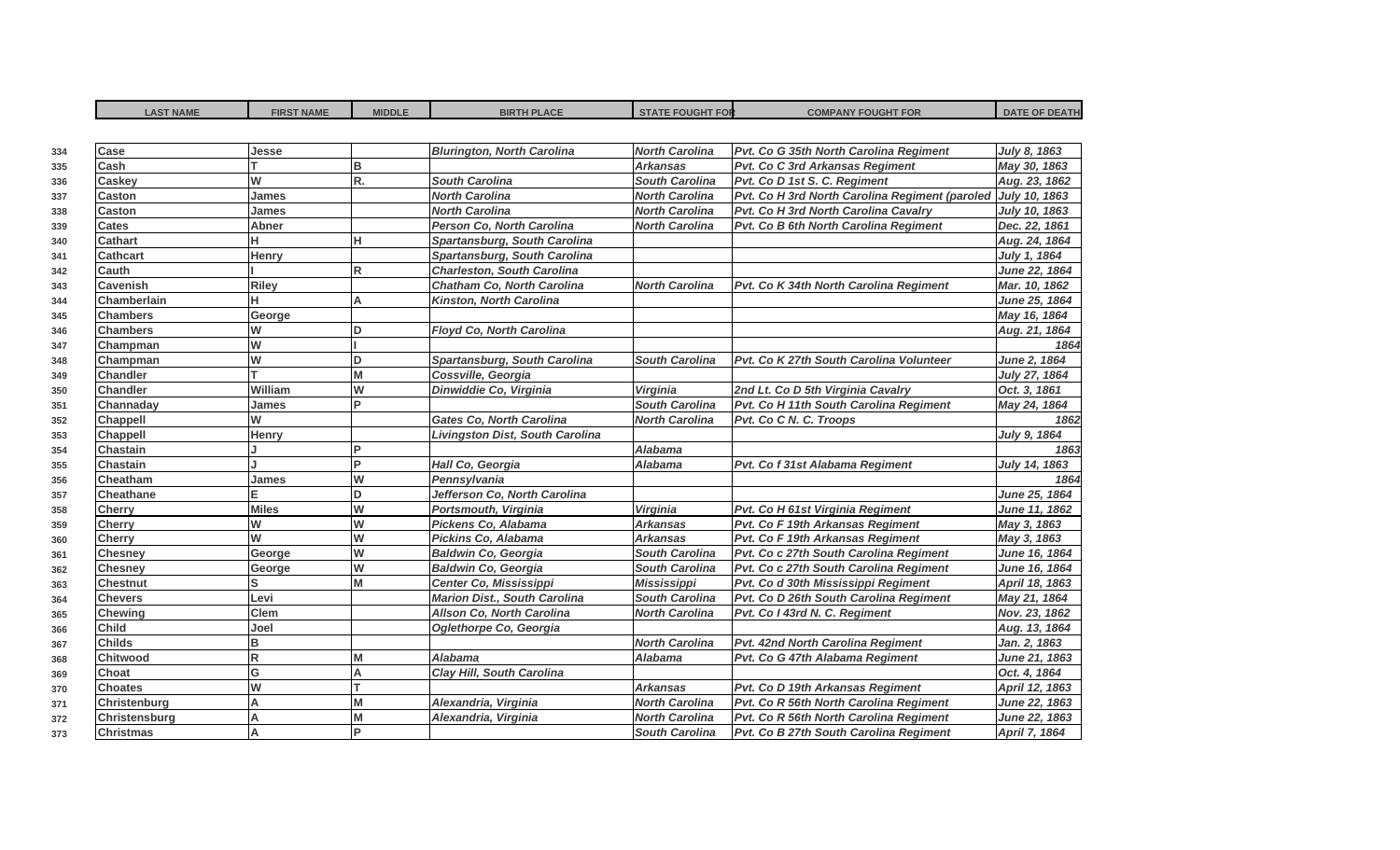| 374 | <b>Church</b>  | <b>Charles</b> |                               | <b>North Carolina</b> | Pvt. Co G 50th N. C. Regiment          | July 27, 1862  |
|-----|----------------|----------------|-------------------------------|-----------------------|----------------------------------------|----------------|
| 375 | <b>Clancev</b> | Patrick        |                               |                       |                                        | 1864           |
| 376 | <b>Clark</b>   | Joshua         | Chatham Co, North Carolina    | <b>North Carolina</b> | Pvt. Co I 32nd N. C. Troop             | Dec. 1, 1862   |
| 377 | <b>Clark</b>   | William        |                               |                       |                                        | 1863           |
| 378 | <b>Clark</b>   | William        | North Carolina                | Georgia               | <b>Pvt. Co K 13th Georgia Regiment</b> | Sept. 17, 1863 |
| 379 | <b>Clark</b>   | Willis         | Patrick Co, Virginia          | <b>Virginia</b>       | Pvt. Co C 1st Virginia Regiment        | April 18, 1863 |
| 380 | <b>Clark</b>   | <b>James</b>   | <b>Ouslow, North Carolina</b> |                       |                                        | Sept. 22, 1864 |
|     | <b>Clark</b>   | Robert         | Petersburg, Virginia          |                       |                                        | Jan. 22, 1864  |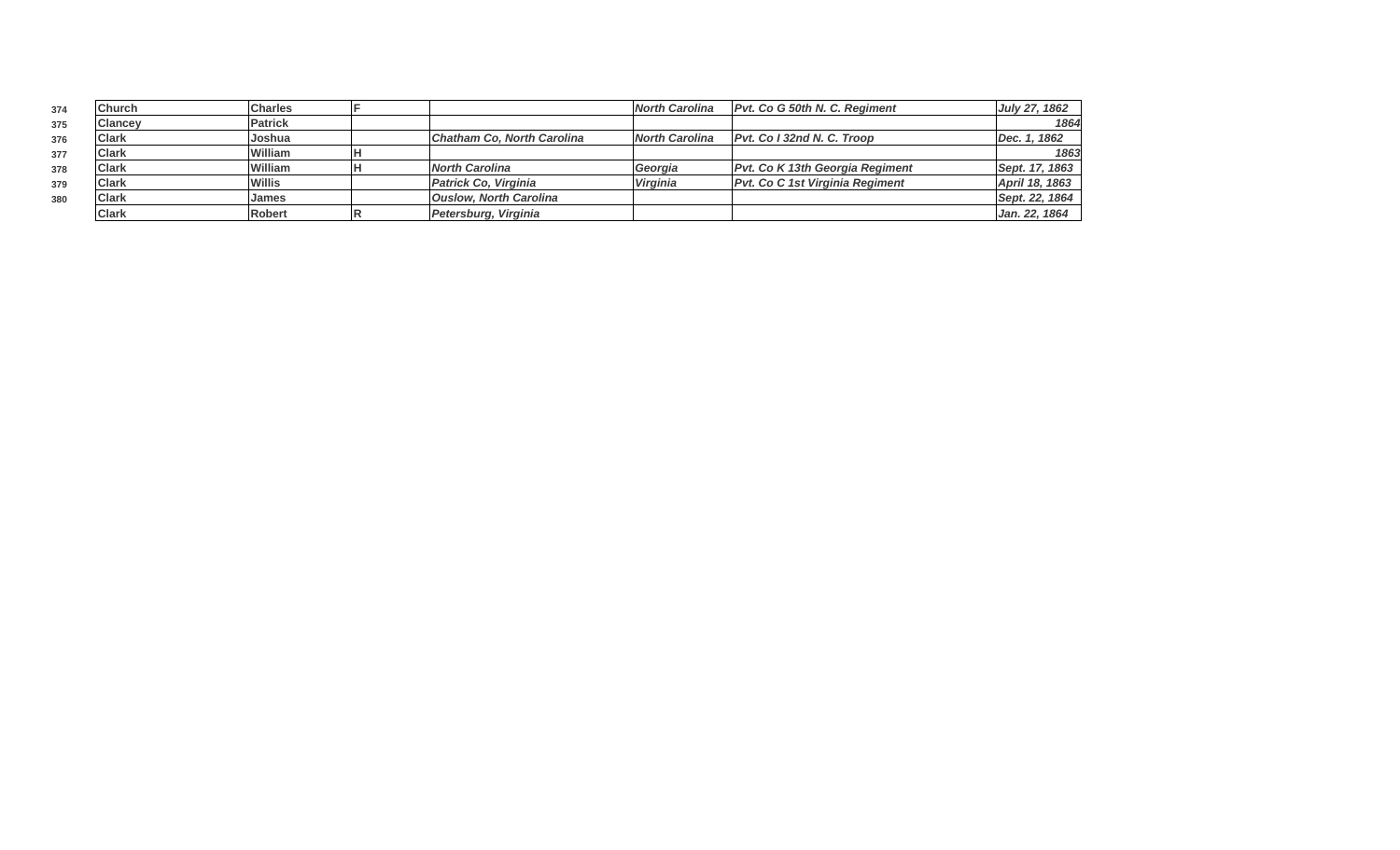| <b>LAST NAME</b> | <b>FIRST NAME</b> | <b>MIDDLE</b> | <b>BIRTH PLACE</b>                    | <b>STATE FOUGHT FOR</b> | <b>COMPANY FOUGHT FOR</b>               | <b>DATE OF DEATH</b> |
|------------------|-------------------|---------------|---------------------------------------|-------------------------|-----------------------------------------|----------------------|
|                  |                   |               |                                       |                         |                                         |                      |
| <b>Clayton</b>   | Henry             |               | Person Co, North Carolina             | <b>North Carolina</b>   | Pvt. Co E 35th N. C. Troop              | July 26, 1862        |
| Clayton          |                   |               | Augusta, Georgia                      |                         |                                         | Mar. 26, 1864        |
| <b>Clements</b>  | D                 | A             |                                       |                         |                                         | July 14, 1864        |
| <b>Clifton</b>   | W                 |               | <b>Wake Co. North Carolina</b>        |                         |                                         | July 26, 1864        |
| <b>Cline</b>     | А.                |               | <b>North Carolina</b>                 | <b>North Carolina</b>   | Pvt. Co K 46th N. C. Regiment           | Sept. 14, 1862       |
| Coady            | <b>Adophus</b>    |               | <b>North Carolina</b>                 |                         |                                         | July 1, 1864         |
| Cobb             | <b>Daniel</b>     |               | Milledgsville, Georgia                | Georgia                 | Pvt. Co G 45th Georgia Regiment         | <b>June 29, 1862</b> |
| Cobb             | James             |               | Americus, Georgia                     | Georgia                 | Cpl. Co D 10th Georgia Battery          | Oct. 12, 1863        |
| Cobb             |                   | lS            | <b>Fayette Co, South Carolina</b>     |                         |                                         | Feb. 5, 1864         |
| Cobb             | George            | E.            | <b>Buckingham Co, Virginia</b>        |                         |                                         | Aug. 21, 1864        |
| Cobb             | R                 |               |                                       |                         |                                         | Aug. 21, 1864        |
| <b>Coehron</b>   |                   | G             | <b>Dening, North Carolina</b>         |                         |                                         | June 20, 1864        |
| <b>Coffey</b>    | James             | P.            | <b>Caldwell Co, North Carolina</b>    | <b>North Carolina</b>   | Pvt. Co H N. C. Troops                  | Aug. 15, 1862        |
| Coggin           | William           |               |                                       |                         |                                         | 1864                 |
| <b>Cohen</b>     | Þ                 |               |                                       |                         |                                         | Sept. 20, 1864       |
| Cole             | W                 | D             |                                       | <b>South Carolina</b>   | Pvt. Co A 13th South Carolina Regiment  | April 25, 1863       |
| Cole             | Hugh              |               | <b>Anderson Gaines Co, Texas</b>      | <b>Texas</b>            | Pvt. Co C 24th Texas Regiment           | April 16, 1863       |
| <b>Cole</b>      | John              | E             | Amelia Co, Virginia                   | <b>North Carolina</b>   |                                         | Mar. 26, 1862        |
| Coleman          | William           | H.            | Orville, Alabama                      | Georgia                 | Pvt. Co D 24th Georgia Regiment         | May 10, 1862         |
| Coleman          | E.                | Α.            | <b>Heckley, North Carolina</b>        | <b>South Carolina</b>   | Pvt. Co B 17th S. C. Regiment           | Aug. 18, 1862        |
| Coleman          | <b>Allen</b>      | G             | <b>Fairfield Dist, South Carolina</b> |                         |                                         | June 8, 1864         |
| <b>Coles</b>     | John              | E.            | <b>Monroe Co, North Carolina</b>      | <b>North Carolina</b>   | Pvt. Co F N. C. State Troop             | Mar 26, 1862         |
| Collaham         | <b>Patrick</b>    |               | <b>Ireland</b>                        | Virginia                | Pvt. Co B 1st Virginia Battery          | May 29, 1863         |
| <b>Collier</b>   | R                 | Α.            | surry Co, Virginia                    | Virginia                | <b>Pvt. Ruffin's Battery</b>            | Oct. 18, 1862        |
| <b>Collier</b>   | Peter             |               | <b>Alabama</b>                        |                         |                                         | <b>June 25, 1864</b> |
| <b>Collier</b>   | <b>Edward</b>     |               | Henry Co, Virginia                    | Virginia                | Pvt. Co I 3rd Virginia Regiment         | June 27, 1862        |
| <b>Collins</b>   | G.                | Α.            | <b>Bedlock Co, Georgia</b>            | Georgia                 |                                         | July 11, 1862        |
| <b>Collins</b>   | Ε.                |               | <b>Union Co, North Carolina</b>       | <b>North Carolina</b>   | Pvt Co I 53rd N. C. Regiment            | July 4, 1862         |
| <b>Collins</b>   | <b>Martin</b>     |               | <b>North Carolina</b>                 | <b>North Carolina</b>   | Pvt. Co G 49th N. C. Regiment           | June 28, 1862        |
| <b>Collins</b>   | G                 | н             | Georgia                               | Georgia                 | Pvt. Co F 11th Georgia Regiment         | June 3, 1863         |
| <b>Collins</b>   | A                 | A             | <b>North Carolina</b>                 |                         |                                         | July 31, 1864        |
| <b>Collins</b>   | Henry             |               | Columbia, North Carolina              |                         |                                         | June 22, 1864        |
| <b>Collins</b>   | Ć                 | n             | <b>Mountain Ridge, South Carolina</b> | <b>South Carolina</b>   | Pvt. Co L South Carolina Volunteer      | Oct. 23, 1864        |
| <b>Collins</b>   | <b>David</b>      | E             | <b>Marion Dist., South Carolina</b>   | <b>South Carolina</b>   | Pvt. Co I 26th South Carolina Regiment  | May 16, 1864         |
| <b>Collins</b>   |                   | W             | <b>South Carolina</b>                 |                         |                                         | May 20, 1864         |
| Comach           | W.                | E.            |                                       | <b>Arkansas</b>         | Pvt. Co A, 3rd Arkansas Regiment        | July 3, 1862         |
| Comar            | Peter             |               | <b>Moore Co, North Carolina</b>       | <b>North Carolina</b>   | Pvt. Co H 26th N. C. Regiment           | Dec. 17, 1862        |
| <b>Comestic</b>  | А                 | C             |                                       | <b>North Carolina</b>   | <b>Pvt 43rd North Carolina Regiment</b> | July 28, 1862        |
| <b>Comfort</b>   | Samuel            |               | Charlotte Co, Virginia                | Virginia                | Pvt. Co B 12th Virginia Regiment        | July 21, 1863        |
| <b>Compton</b>   | P                 | н             | Cummings, Georgia                     | Georgia                 | Pvt. Co E 48th Georgia Regiment         | Aug. 1, 1863         |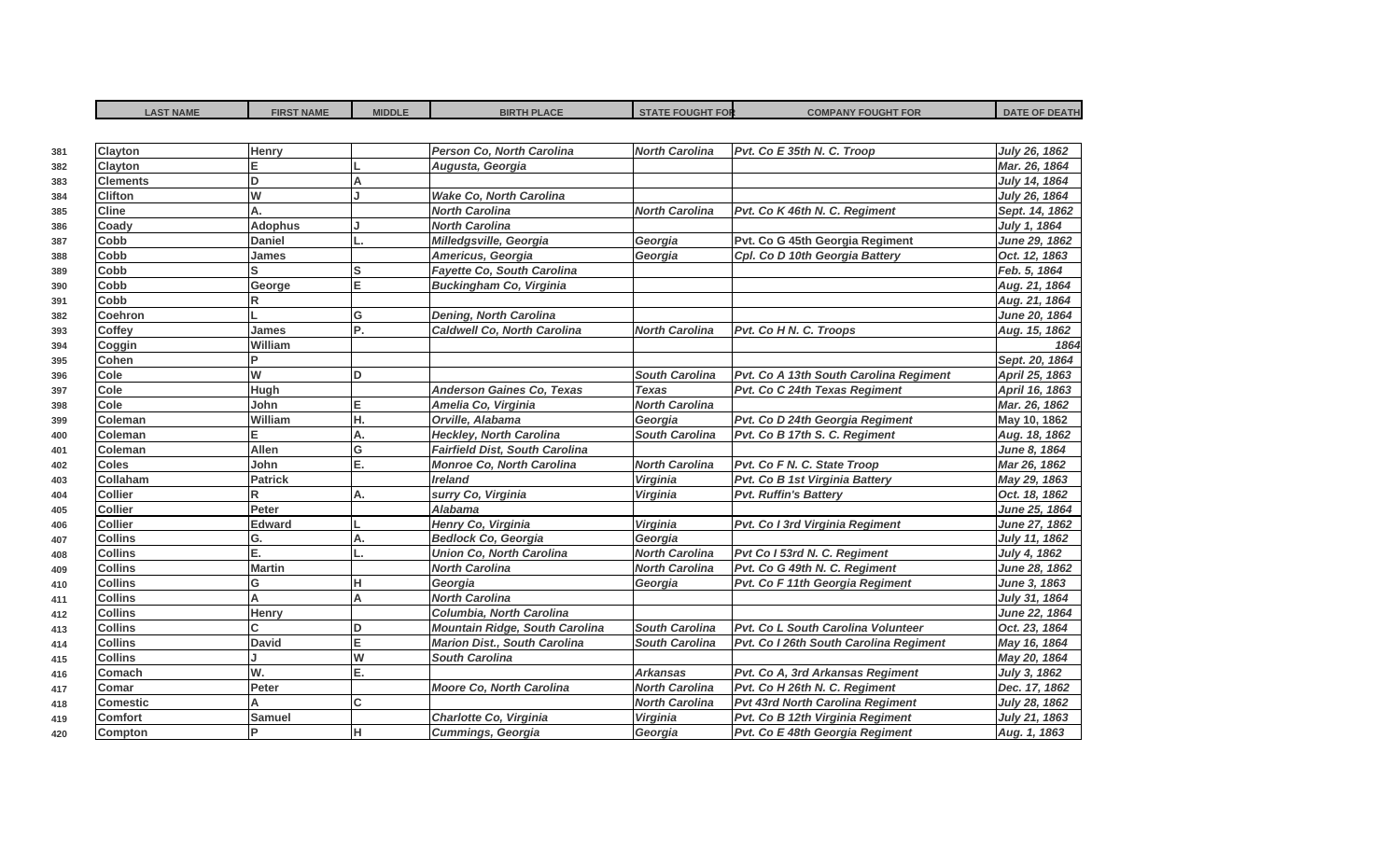| 421 | <b>Comstock</b>  | <b>James</b>    | Winnsboro, South Carolina    | <b>South Carolina</b> | <b>Pvt. Co F 6th S. C. Regiment</b>     | May 11, 1862  |
|-----|------------------|-----------------|------------------------------|-----------------------|-----------------------------------------|---------------|
| 422 | Condney          | Augustus        | <b>Washington Co., N. C.</b> | Georgia               | Pvt. Co K 28th Georgia Regiment         | Oct. 18, 1862 |
| 423 | <b>Condon</b>    | <b>Edmond</b>   |                              |                       |                                         | May 15, 1864  |
| 424 | <b>Condrey</b>   | Augustus        | <b>Washington Co., N. C.</b> | Georgia               | <b>Pvt. Co K 28th Georgia Regiment</b>  | Oct. 18, 1862 |
| 425 | <b>Connell</b>   | <b>Beniamin</b> | Davis Co. NC                 | <b>North Carolina</b> | Company D 18th NC Cavalry               | Nov. 13, 1861 |
| 426 | <b>Connelly</b>  |                 | Murray County, Georgia       | Georgia               | Capt. Co H, 22nd Georgia Volunteer      | Aug. 6, 1862  |
| 427 | <b>Contrell</b>  |                 | Dunn Rock Co. North Carolina |                       |                                         | Aug. 21, 1864 |
| 428 | <b>Conuthers</b> |                 | <b>Putman Co. Tennessee</b>  | <b>Tennessee</b>      | <b>Pvt. Co F 16th Tennesse Regiment</b> | May 26, 1863  |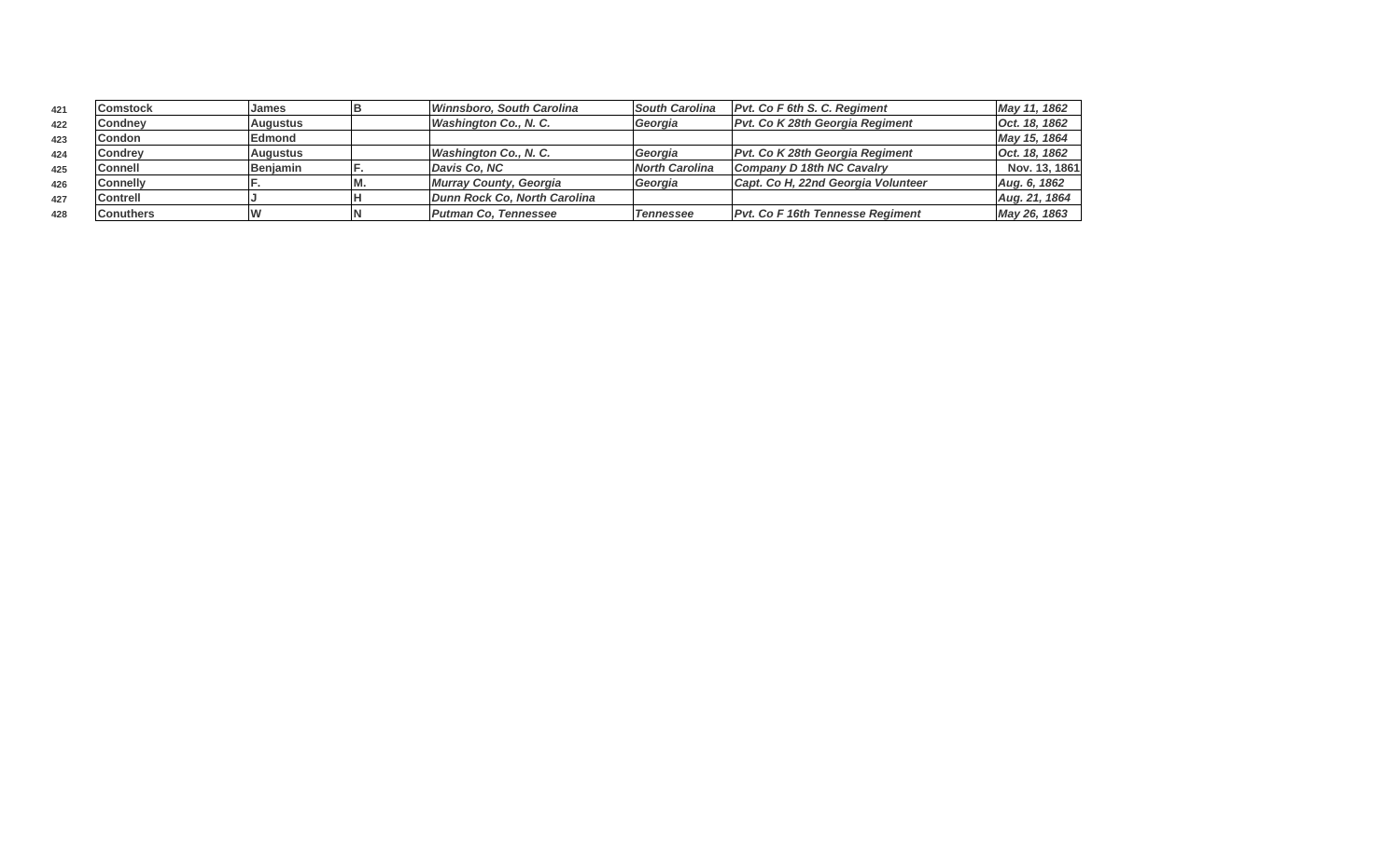| <b>Stephens</b><br><b>North Carolina</b><br>Pvt. Co I 24th North Carolina Regiment<br>Conway<br>M<br><b>North Carolina</b><br>Georgia<br><b>Cook</b><br>John<br>Pvt. Co E 52nd Georgia Regiment<br>Louisiana<br>Pvt. Co C 63rd Louisiana Regiment<br><b>Cook</b><br>Louisiana<br>Jamestown, North Carolina<br><b>North Carolina</b><br>Pvt. Co H 54th North Carolina Regiment<br>Cook<br><b>Christian</b><br>M<br><b>Cook</b><br><b>North Carolina</b><br>Pvt. Co E 52nd Georgia Regiment<br>John<br>Georgia<br><b>Cook</b><br>Henry<br>М<br>S<br><b>Cook</b><br>N/A<br>Holmes Co, Mississippi<br><b>Mississippi</b><br>Coon<br>Coplan<br>Parker Co, Texas<br>Pvt. Co E 10th Texas Regiment (paroled prisonerApril 8, 1863<br><b>Texas</b><br>Riley<br><b>Chattam Co, North Carolina</b><br><b>North Carolina</b><br>Pvt. Co K 34th N. C. Troop<br><b>Corndish</b><br>D.<br>Georgia<br>Pvt. Co G 22nd Georgia Regiment<br><b>Cornett</b><br>Rome, Georgia<br>S<br><b>Mississippi</b><br>Pvt. Co h 40th Mississippie Regiment<br>Cosby<br><b>Pvt. Richmond Fayette Artillery</b><br><b>Costello</b><br><b>James</b><br><b>Ireland</b><br>Virginia<br>William<br><b>Costen</b><br>Pvt. Co K 49th N. C. Volunteer<br><b>Costiner</b><br><b>Linking North Carolina</b><br><b>North Carolina</b><br><b>lusiaman</b><br>Cottingham<br>George<br>Couper<br>Georgia<br>Jessie<br>Pvt Co H 39th Georgia Regiment<br>Georgia<br><b>Coursey</b><br><b>Chesterfield Dist, South Carolina</b><br><b>North Carolina</b><br>Pvt. Co E 48th North Carolina Regiment<br>George<br><b>Courtney</b><br>Virginia<br>Carroll Co, Virginia<br>Pvt. Co E 29th Virgina Regiment<br><b>Cowles</b><br>$\mathsf{C}$<br><b>North Carolina</b><br>Cox<br><b>North Carolina</b><br>Pvt. Co A 37th N. C. Regiment<br>William<br>Ash Co, North Carolina<br>Cox<br><b>Kentucky</b><br>S<br><b>Kentucky</b><br>Cox<br>Floyd Co, Virginia<br>Cox<br><b>Virginia</b><br>Pvt. Co B 54th Virginia Regiment<br><b>Braxton</b><br>B<br>Cox<br><b>Pickens Dist, South Carolina</b><br>E<br>Coyle<br><b>Frank</b><br>B<br>Oglethorpe Co, Georgia<br>Coyle<br>$\mathsf R$<br><b>Halifax, North Carolina</b><br><b>Crabtree</b><br>William<br>P.<br>Crawford<br>Haywood Co, North Carolina<br><b>North Carolina</b><br>Crawford<br><b>Inedell Co., North Carolina</b><br>Wallace<br><b>Virginia</b><br><b>Crawley</b><br>P.<br>Surry Co, North Carolina<br>Pvt. Co E 53rd N. C. Troop<br><b>Creed</b><br><b>North Carolina</b><br><b>Robert</b><br>Norfolk, Virginia<br>Virginia<br><b>Pvt. Co A Wilson's Battery</b><br><b>Creekmore</b> | <b>DATE OF DEATH</b> |
|-----------------------------------------------------------------------------------------------------------------------------------------------------------------------------------------------------------------------------------------------------------------------------------------------------------------------------------------------------------------------------------------------------------------------------------------------------------------------------------------------------------------------------------------------------------------------------------------------------------------------------------------------------------------------------------------------------------------------------------------------------------------------------------------------------------------------------------------------------------------------------------------------------------------------------------------------------------------------------------------------------------------------------------------------------------------------------------------------------------------------------------------------------------------------------------------------------------------------------------------------------------------------------------------------------------------------------------------------------------------------------------------------------------------------------------------------------------------------------------------------------------------------------------------------------------------------------------------------------------------------------------------------------------------------------------------------------------------------------------------------------------------------------------------------------------------------------------------------------------------------------------------------------------------------------------------------------------------------------------------------------------------------------------------------------------------------------------------------------------------------------------------------------------------------------------------------------------------------------------------------------------------------------------------------------------------------------------------------------------------------------------------------------------------------------------------------------------------------------------------------------------------------------------------------------------------------------------------------|----------------------|
|                                                                                                                                                                                                                                                                                                                                                                                                                                                                                                                                                                                                                                                                                                                                                                                                                                                                                                                                                                                                                                                                                                                                                                                                                                                                                                                                                                                                                                                                                                                                                                                                                                                                                                                                                                                                                                                                                                                                                                                                                                                                                                                                                                                                                                                                                                                                                                                                                                                                                                                                                                                               |                      |
|                                                                                                                                                                                                                                                                                                                                                                                                                                                                                                                                                                                                                                                                                                                                                                                                                                                                                                                                                                                                                                                                                                                                                                                                                                                                                                                                                                                                                                                                                                                                                                                                                                                                                                                                                                                                                                                                                                                                                                                                                                                                                                                                                                                                                                                                                                                                                                                                                                                                                                                                                                                               | June 7, 1864         |
|                                                                                                                                                                                                                                                                                                                                                                                                                                                                                                                                                                                                                                                                                                                                                                                                                                                                                                                                                                                                                                                                                                                                                                                                                                                                                                                                                                                                                                                                                                                                                                                                                                                                                                                                                                                                                                                                                                                                                                                                                                                                                                                                                                                                                                                                                                                                                                                                                                                                                                                                                                                               | July 23, 1863        |
|                                                                                                                                                                                                                                                                                                                                                                                                                                                                                                                                                                                                                                                                                                                                                                                                                                                                                                                                                                                                                                                                                                                                                                                                                                                                                                                                                                                                                                                                                                                                                                                                                                                                                                                                                                                                                                                                                                                                                                                                                                                                                                                                                                                                                                                                                                                                                                                                                                                                                                                                                                                               | May 3, 1863          |
|                                                                                                                                                                                                                                                                                                                                                                                                                                                                                                                                                                                                                                                                                                                                                                                                                                                                                                                                                                                                                                                                                                                                                                                                                                                                                                                                                                                                                                                                                                                                                                                                                                                                                                                                                                                                                                                                                                                                                                                                                                                                                                                                                                                                                                                                                                                                                                                                                                                                                                                                                                                               | July 14, 1863        |
|                                                                                                                                                                                                                                                                                                                                                                                                                                                                                                                                                                                                                                                                                                                                                                                                                                                                                                                                                                                                                                                                                                                                                                                                                                                                                                                                                                                                                                                                                                                                                                                                                                                                                                                                                                                                                                                                                                                                                                                                                                                                                                                                                                                                                                                                                                                                                                                                                                                                                                                                                                                               | July 23, 1863        |
|                                                                                                                                                                                                                                                                                                                                                                                                                                                                                                                                                                                                                                                                                                                                                                                                                                                                                                                                                                                                                                                                                                                                                                                                                                                                                                                                                                                                                                                                                                                                                                                                                                                                                                                                                                                                                                                                                                                                                                                                                                                                                                                                                                                                                                                                                                                                                                                                                                                                                                                                                                                               | 1864                 |
|                                                                                                                                                                                                                                                                                                                                                                                                                                                                                                                                                                                                                                                                                                                                                                                                                                                                                                                                                                                                                                                                                                                                                                                                                                                                                                                                                                                                                                                                                                                                                                                                                                                                                                                                                                                                                                                                                                                                                                                                                                                                                                                                                                                                                                                                                                                                                                                                                                                                                                                                                                                               | June 29, 1864        |
|                                                                                                                                                                                                                                                                                                                                                                                                                                                                                                                                                                                                                                                                                                                                                                                                                                                                                                                                                                                                                                                                                                                                                                                                                                                                                                                                                                                                                                                                                                                                                                                                                                                                                                                                                                                                                                                                                                                                                                                                                                                                                                                                                                                                                                                                                                                                                                                                                                                                                                                                                                                               | 1862                 |
|                                                                                                                                                                                                                                                                                                                                                                                                                                                                                                                                                                                                                                                                                                                                                                                                                                                                                                                                                                                                                                                                                                                                                                                                                                                                                                                                                                                                                                                                                                                                                                                                                                                                                                                                                                                                                                                                                                                                                                                                                                                                                                                                                                                                                                                                                                                                                                                                                                                                                                                                                                                               |                      |
|                                                                                                                                                                                                                                                                                                                                                                                                                                                                                                                                                                                                                                                                                                                                                                                                                                                                                                                                                                                                                                                                                                                                                                                                                                                                                                                                                                                                                                                                                                                                                                                                                                                                                                                                                                                                                                                                                                                                                                                                                                                                                                                                                                                                                                                                                                                                                                                                                                                                                                                                                                                               | Mar 10, 1862         |
|                                                                                                                                                                                                                                                                                                                                                                                                                                                                                                                                                                                                                                                                                                                                                                                                                                                                                                                                                                                                                                                                                                                                                                                                                                                                                                                                                                                                                                                                                                                                                                                                                                                                                                                                                                                                                                                                                                                                                                                                                                                                                                                                                                                                                                                                                                                                                                                                                                                                                                                                                                                               | Aug. 16, 1862        |
|                                                                                                                                                                                                                                                                                                                                                                                                                                                                                                                                                                                                                                                                                                                                                                                                                                                                                                                                                                                                                                                                                                                                                                                                                                                                                                                                                                                                                                                                                                                                                                                                                                                                                                                                                                                                                                                                                                                                                                                                                                                                                                                                                                                                                                                                                                                                                                                                                                                                                                                                                                                               | July 20, 1863        |
|                                                                                                                                                                                                                                                                                                                                                                                                                                                                                                                                                                                                                                                                                                                                                                                                                                                                                                                                                                                                                                                                                                                                                                                                                                                                                                                                                                                                                                                                                                                                                                                                                                                                                                                                                                                                                                                                                                                                                                                                                                                                                                                                                                                                                                                                                                                                                                                                                                                                                                                                                                                               | Sept. 9, 1862        |
|                                                                                                                                                                                                                                                                                                                                                                                                                                                                                                                                                                                                                                                                                                                                                                                                                                                                                                                                                                                                                                                                                                                                                                                                                                                                                                                                                                                                                                                                                                                                                                                                                                                                                                                                                                                                                                                                                                                                                                                                                                                                                                                                                                                                                                                                                                                                                                                                                                                                                                                                                                                               | Aug. 23, 1864        |
|                                                                                                                                                                                                                                                                                                                                                                                                                                                                                                                                                                                                                                                                                                                                                                                                                                                                                                                                                                                                                                                                                                                                                                                                                                                                                                                                                                                                                                                                                                                                                                                                                                                                                                                                                                                                                                                                                                                                                                                                                                                                                                                                                                                                                                                                                                                                                                                                                                                                                                                                                                                               | July 15, 1862        |
|                                                                                                                                                                                                                                                                                                                                                                                                                                                                                                                                                                                                                                                                                                                                                                                                                                                                                                                                                                                                                                                                                                                                                                                                                                                                                                                                                                                                                                                                                                                                                                                                                                                                                                                                                                                                                                                                                                                                                                                                                                                                                                                                                                                                                                                                                                                                                                                                                                                                                                                                                                                               | Aug. 13, 1864        |
|                                                                                                                                                                                                                                                                                                                                                                                                                                                                                                                                                                                                                                                                                                                                                                                                                                                                                                                                                                                                                                                                                                                                                                                                                                                                                                                                                                                                                                                                                                                                                                                                                                                                                                                                                                                                                                                                                                                                                                                                                                                                                                                                                                                                                                                                                                                                                                                                                                                                                                                                                                                               | 1864                 |
|                                                                                                                                                                                                                                                                                                                                                                                                                                                                                                                                                                                                                                                                                                                                                                                                                                                                                                                                                                                                                                                                                                                                                                                                                                                                                                                                                                                                                                                                                                                                                                                                                                                                                                                                                                                                                                                                                                                                                                                                                                                                                                                                                                                                                                                                                                                                                                                                                                                                                                                                                                                               | July 13, 1863        |
|                                                                                                                                                                                                                                                                                                                                                                                                                                                                                                                                                                                                                                                                                                                                                                                                                                                                                                                                                                                                                                                                                                                                                                                                                                                                                                                                                                                                                                                                                                                                                                                                                                                                                                                                                                                                                                                                                                                                                                                                                                                                                                                                                                                                                                                                                                                                                                                                                                                                                                                                                                                               | <b>June 29, 1862</b> |
|                                                                                                                                                                                                                                                                                                                                                                                                                                                                                                                                                                                                                                                                                                                                                                                                                                                                                                                                                                                                                                                                                                                                                                                                                                                                                                                                                                                                                                                                                                                                                                                                                                                                                                                                                                                                                                                                                                                                                                                                                                                                                                                                                                                                                                                                                                                                                                                                                                                                                                                                                                                               | Mar. 6, 1863         |
|                                                                                                                                                                                                                                                                                                                                                                                                                                                                                                                                                                                                                                                                                                                                                                                                                                                                                                                                                                                                                                                                                                                                                                                                                                                                                                                                                                                                                                                                                                                                                                                                                                                                                                                                                                                                                                                                                                                                                                                                                                                                                                                                                                                                                                                                                                                                                                                                                                                                                                                                                                                               | 1862                 |
|                                                                                                                                                                                                                                                                                                                                                                                                                                                                                                                                                                                                                                                                                                                                                                                                                                                                                                                                                                                                                                                                                                                                                                                                                                                                                                                                                                                                                                                                                                                                                                                                                                                                                                                                                                                                                                                                                                                                                                                                                                                                                                                                                                                                                                                                                                                                                                                                                                                                                                                                                                                               | Aug. 6, 1862         |
|                                                                                                                                                                                                                                                                                                                                                                                                                                                                                                                                                                                                                                                                                                                                                                                                                                                                                                                                                                                                                                                                                                                                                                                                                                                                                                                                                                                                                                                                                                                                                                                                                                                                                                                                                                                                                                                                                                                                                                                                                                                                                                                                                                                                                                                                                                                                                                                                                                                                                                                                                                                               | 1863                 |
|                                                                                                                                                                                                                                                                                                                                                                                                                                                                                                                                                                                                                                                                                                                                                                                                                                                                                                                                                                                                                                                                                                                                                                                                                                                                                                                                                                                                                                                                                                                                                                                                                                                                                                                                                                                                                                                                                                                                                                                                                                                                                                                                                                                                                                                                                                                                                                                                                                                                                                                                                                                               | Jan. 28, 1863        |
|                                                                                                                                                                                                                                                                                                                                                                                                                                                                                                                                                                                                                                                                                                                                                                                                                                                                                                                                                                                                                                                                                                                                                                                                                                                                                                                                                                                                                                                                                                                                                                                                                                                                                                                                                                                                                                                                                                                                                                                                                                                                                                                                                                                                                                                                                                                                                                                                                                                                                                                                                                                               | Aug. 8, 1864         |
|                                                                                                                                                                                                                                                                                                                                                                                                                                                                                                                                                                                                                                                                                                                                                                                                                                                                                                                                                                                                                                                                                                                                                                                                                                                                                                                                                                                                                                                                                                                                                                                                                                                                                                                                                                                                                                                                                                                                                                                                                                                                                                                                                                                                                                                                                                                                                                                                                                                                                                                                                                                               |                      |
|                                                                                                                                                                                                                                                                                                                                                                                                                                                                                                                                                                                                                                                                                                                                                                                                                                                                                                                                                                                                                                                                                                                                                                                                                                                                                                                                                                                                                                                                                                                                                                                                                                                                                                                                                                                                                                                                                                                                                                                                                                                                                                                                                                                                                                                                                                                                                                                                                                                                                                                                                                                               | Aug. 8, 1864         |
|                                                                                                                                                                                                                                                                                                                                                                                                                                                                                                                                                                                                                                                                                                                                                                                                                                                                                                                                                                                                                                                                                                                                                                                                                                                                                                                                                                                                                                                                                                                                                                                                                                                                                                                                                                                                                                                                                                                                                                                                                                                                                                                                                                                                                                                                                                                                                                                                                                                                                                                                                                                               | Sept. 1, 1864        |
|                                                                                                                                                                                                                                                                                                                                                                                                                                                                                                                                                                                                                                                                                                                                                                                                                                                                                                                                                                                                                                                                                                                                                                                                                                                                                                                                                                                                                                                                                                                                                                                                                                                                                                                                                                                                                                                                                                                                                                                                                                                                                                                                                                                                                                                                                                                                                                                                                                                                                                                                                                                               | July 13,1862         |
|                                                                                                                                                                                                                                                                                                                                                                                                                                                                                                                                                                                                                                                                                                                                                                                                                                                                                                                                                                                                                                                                                                                                                                                                                                                                                                                                                                                                                                                                                                                                                                                                                                                                                                                                                                                                                                                                                                                                                                                                                                                                                                                                                                                                                                                                                                                                                                                                                                                                                                                                                                                               | July 8, 1864         |
|                                                                                                                                                                                                                                                                                                                                                                                                                                                                                                                                                                                                                                                                                                                                                                                                                                                                                                                                                                                                                                                                                                                                                                                                                                                                                                                                                                                                                                                                                                                                                                                                                                                                                                                                                                                                                                                                                                                                                                                                                                                                                                                                                                                                                                                                                                                                                                                                                                                                                                                                                                                               | Sept. 4, 1864        |
|                                                                                                                                                                                                                                                                                                                                                                                                                                                                                                                                                                                                                                                                                                                                                                                                                                                                                                                                                                                                                                                                                                                                                                                                                                                                                                                                                                                                                                                                                                                                                                                                                                                                                                                                                                                                                                                                                                                                                                                                                                                                                                                                                                                                                                                                                                                                                                                                                                                                                                                                                                                               | July 19, 1862        |
|                                                                                                                                                                                                                                                                                                                                                                                                                                                                                                                                                                                                                                                                                                                                                                                                                                                                                                                                                                                                                                                                                                                                                                                                                                                                                                                                                                                                                                                                                                                                                                                                                                                                                                                                                                                                                                                                                                                                                                                                                                                                                                                                                                                                                                                                                                                                                                                                                                                                                                                                                                                               | June 15, 1862        |
| G<br>F<br>Norfolk, Virginia<br><b>Crocket</b>                                                                                                                                                                                                                                                                                                                                                                                                                                                                                                                                                                                                                                                                                                                                                                                                                                                                                                                                                                                                                                                                                                                                                                                                                                                                                                                                                                                                                                                                                                                                                                                                                                                                                                                                                                                                                                                                                                                                                                                                                                                                                                                                                                                                                                                                                                                                                                                                                                                                                                                                                 | Aug. 6, 1864         |
| <b>Croffield</b><br>A<br>John<br>Shiphenville, Virginia<br>Virginia<br>Pvt. Co K 34th Virginia Regiment                                                                                                                                                                                                                                                                                                                                                                                                                                                                                                                                                                                                                                                                                                                                                                                                                                                                                                                                                                                                                                                                                                                                                                                                                                                                                                                                                                                                                                                                                                                                                                                                                                                                                                                                                                                                                                                                                                                                                                                                                                                                                                                                                                                                                                                                                                                                                                                                                                                                                       | May 23, 1864         |
| Ε.<br>A<br><b>Crosley</b>                                                                                                                                                                                                                                                                                                                                                                                                                                                                                                                                                                                                                                                                                                                                                                                                                                                                                                                                                                                                                                                                                                                                                                                                                                                                                                                                                                                                                                                                                                                                                                                                                                                                                                                                                                                                                                                                                                                                                                                                                                                                                                                                                                                                                                                                                                                                                                                                                                                                                                                                                                     | June 15, 1864        |
| <b>Alexander</b><br><b>North Carolina</b><br>Pvt. Co B 48th North Carolina Regiment<br><b>Cross</b>                                                                                                                                                                                                                                                                                                                                                                                                                                                                                                                                                                                                                                                                                                                                                                                                                                                                                                                                                                                                                                                                                                                                                                                                                                                                                                                                                                                                                                                                                                                                                                                                                                                                                                                                                                                                                                                                                                                                                                                                                                                                                                                                                                                                                                                                                                                                                                                                                                                                                           | Jan. 21, 1863        |
| <b>James</b><br><b>New York</b><br><b>New York</b><br>Sgt. Co E 81st New York Regiment<br><b>Crottren</b>                                                                                                                                                                                                                                                                                                                                                                                                                                                                                                                                                                                                                                                                                                                                                                                                                                                                                                                                                                                                                                                                                                                                                                                                                                                                                                                                                                                                                                                                                                                                                                                                                                                                                                                                                                                                                                                                                                                                                                                                                                                                                                                                                                                                                                                                                                                                                                                                                                                                                     | June 8, 1864         |
| Sgt.<br><b>Crottren</b><br>James                                                                                                                                                                                                                                                                                                                                                                                                                                                                                                                                                                                                                                                                                                                                                                                                                                                                                                                                                                                                                                                                                                                                                                                                                                                                                                                                                                                                                                                                                                                                                                                                                                                                                                                                                                                                                                                                                                                                                                                                                                                                                                                                                                                                                                                                                                                                                                                                                                                                                                                                                              | 1864                 |
| C<br>Pvt. Co H 30th Alabama Regiment<br>George<br>St. Clair. Alabama<br><b>Alabama</b><br><b>Crover</b>                                                                                                                                                                                                                                                                                                                                                                                                                                                                                                                                                                                                                                                                                                                                                                                                                                                                                                                                                                                                                                                                                                                                                                                                                                                                                                                                                                                                                                                                                                                                                                                                                                                                                                                                                                                                                                                                                                                                                                                                                                                                                                                                                                                                                                                                                                                                                                                                                                                                                       | July 17, 1863        |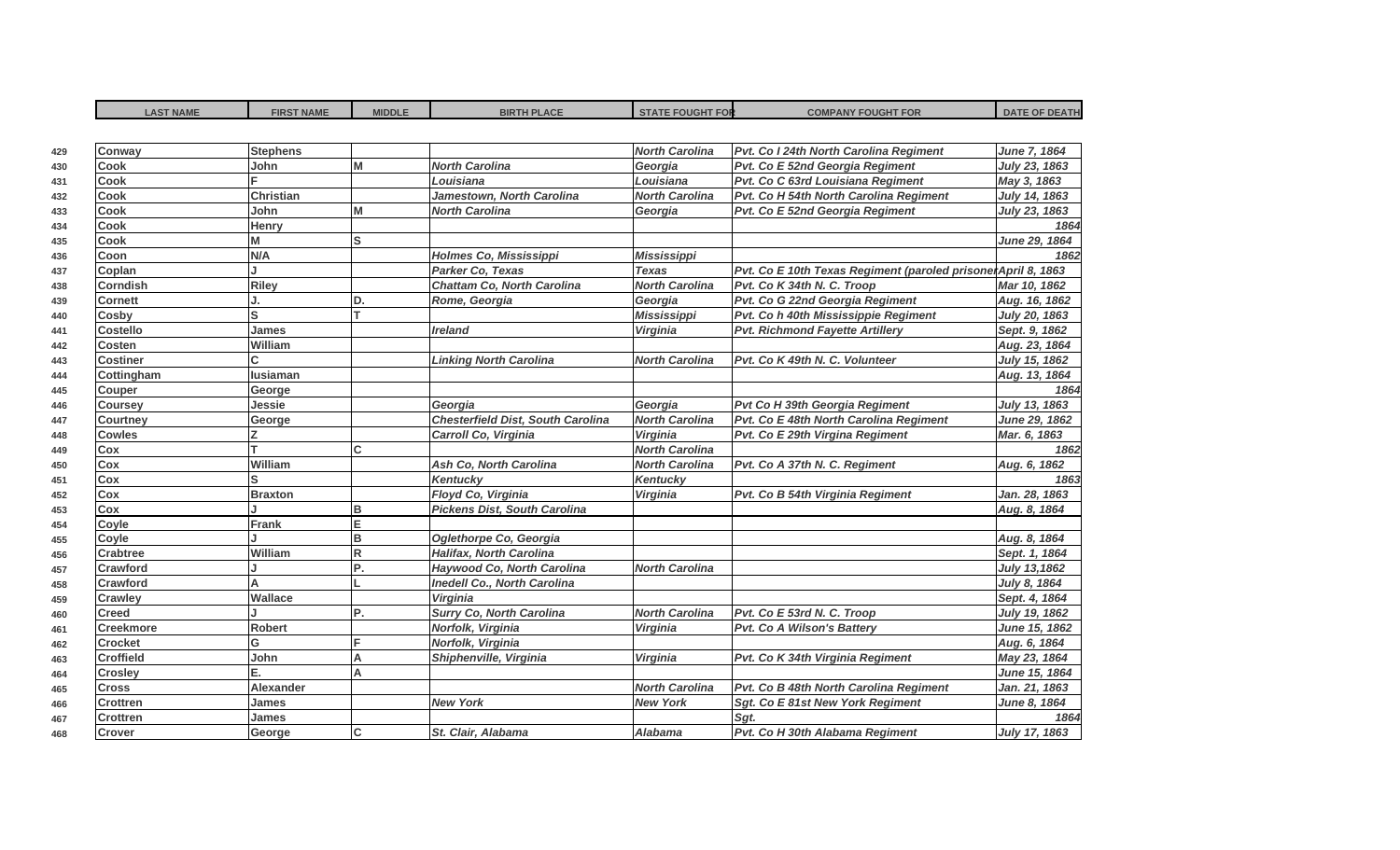| 469 | Crowder            | John    |     | Prince George Co, Virginia   | Virginia              | Petersburg Militia                      | June 9, 1864  |
|-----|--------------------|---------|-----|------------------------------|-----------------------|-----------------------------------------|---------------|
| 470 | Crowder            |         | W.C | Dinwiddie Count Virginia     |                       |                                         | Oct. 20, 1864 |
| 471 | lCrumpler          |         | в.  |                              | <b>Arkansas</b>       | <b>Pvt. Co G. 3rd Arkansas Regiment</b> | July 6, 1862  |
| 472 | <b>Crutchfield</b> |         |     |                              |                       |                                         | June 24, 1864 |
| 473 | <b>Cullins</b>     |         |     |                              |                       |                                         | July 4, 1864  |
| 474 | Culp               |         |     | Pennsvlvania                 |                       |                                         | 1864          |
| 475 | <b>Curlee</b>      | Joll    |     | North Carolina               | <b>North Carolina</b> | Pvt. Co K 26th N. C. Regiment           | July 28, 1862 |
| 476 | Curry              | William | IH. | Spartansburg, South Carolina |                       |                                         | July 16, 1864 |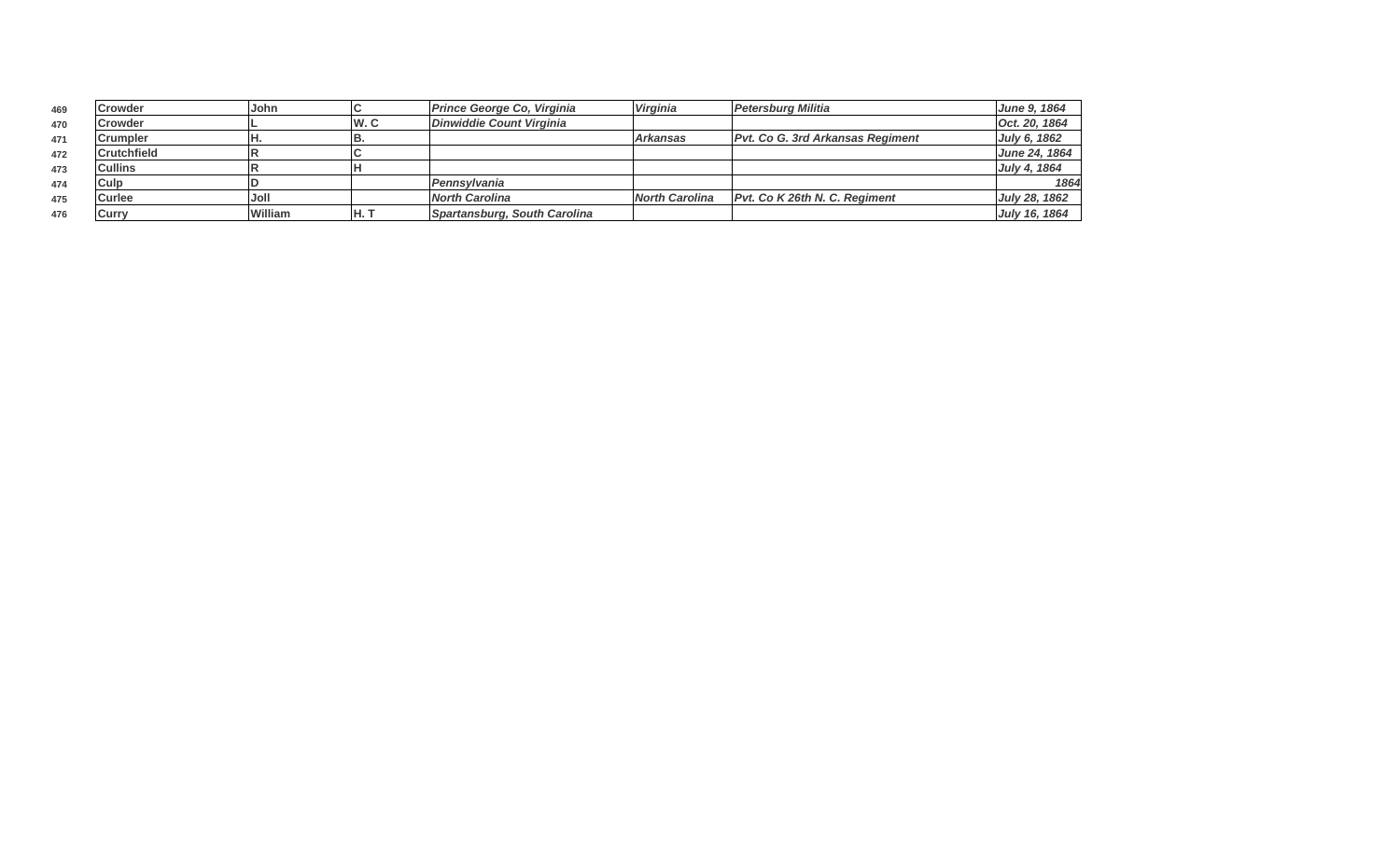| <b>Dabney</b>    | А            | C            | Richmond, Virginia                    | Virginia              | Pvt. Co H 15th Virginia Regiment                              | May 15, 1864   |
|------------------|--------------|--------------|---------------------------------------|-----------------------|---------------------------------------------------------------|----------------|
| <b>Dancey</b>    |              | M            | <b>Wilkes Co, North Carolina</b>      | <b>North Carolina</b> | Pvt. Co F 52nd N. C. Regiment                                 | Nov. 11, 1862  |
| <b>Daniel</b>    |              | A.           | Randolph, Alabama                     | <b>Alabama</b>        | Pvt. Co K 13th Ala. Regiment                                  | Nov. 14, 1862  |
| <b>Daniel</b>    | Robert       |              | Franklin Co, Alabama                  | <b>Alabama</b>        | Pvt. Co A 2nd Alabama Regiment                                | April 8, 1863  |
| <b>Daniel</b>    | н            | C            | Augusta, Georgia                      |                       |                                                               | June 24, 1864  |
| <b>Daniel</b>    | Ĥ            | lC.          |                                       |                       |                                                               | 1864           |
| <b>Daniel</b>    | William      |              | Jerusalem, North Carolina             | <b>North Carolina</b> | Pvt. Co B 42nd North Carolina Infantry                        | May 21, 1864   |
| <b>Davenport</b> | James        |              |                                       | <b>North Carolina</b> |                                                               | 1862           |
| <b>David</b>     | James        |              |                                       | <b>North Carolina</b> |                                                               | 1862           |
| <b>Davidson</b>  | Willie       |              |                                       |                       |                                                               | July 24, 1864  |
| <b>Davis</b>     | G            | $\mathsf{v}$ | <b>North Carolina</b>                 | <b>North Carolina</b> | Pvt. Co B 45th N. C. Troop                                    | June 15, 1862  |
| <b>Davis</b>     |              | <b>C</b>     | <b>North Carolina</b>                 | <b>North Carolina</b> | Pvt. Co A 52nd N. C. Regiment                                 | Aug. 8, 1862   |
| <b>Davis</b>     |              | C            | <b>Mecklenburg, North Carolina</b>    | <b>South Carolina</b> | Pvt. Co C S. C. Battalion                                     | Dec. 8, 1862   |
| <b>Davis</b>     | W            | A.           | <b>Mecklenburg, North Carolina</b>    | <b>North Carolina</b> | Pvt. Co B 53rd N. C. Regiment                                 | July 24, 1862  |
| <b>Davis</b>     | William      |              | <b>North Carolina</b>                 | <b>North Carolina</b> | Pvt. Co G 44th N. C. Troop                                    | Aug. 20, 1862  |
| <b>Davis</b>     | William      |              |                                       | <b>North Carolina</b> |                                                               | 1862           |
| <b>Davis</b>     | W            |              |                                       | <b>North Carolina</b> |                                                               | 1862           |
| <b>Davis</b>     | W            | N            | <b>McDowell Co, North Carolina</b>    | <b>North Carolina</b> | Pvt. Co A 49th N. C. Regiment                                 | July 31, 1862  |
| <b>Davis</b>     | W            | A.           | Northampton Co, VA.                   | Virginia              |                                                               | July 15, 1862  |
| <b>Davis</b>     | <b>David</b> |              |                                       | Georgia               | PVt Co G 3rd Georgia Regiment                                 | June 7, 1863   |
| <b>Davis</b>     |              | L.O          | Muscogie Co, Georgia                  | Georgia               | Pvt Co I 20th Georgia Regiment                                | April 14, 1863 |
| <b>Davis</b>     | А            |              | <b>North Carolina</b>                 | <b>North Carolina</b> | Pvt. Co H 48th N. C Regiment                                  | Jan. 30, 1863  |
| <b>Davis</b>     | H            | P            | <b>Walker</b>                         | <b>Texas</b>          | Pvt. Co K 25th Texas Regiment                                 | April 17, 1863 |
| <b>Davis</b>     | Joseph       |              | Pasquatauk, North Carolina            |                       |                                                               | July 7, 1864   |
| <b>Davis</b>     | Major        |              | <b>Roxboro, North Carolina</b>        |                       |                                                               | June 30, 1864  |
| <b>Davis</b>     | R            | <b>B</b>     | Northerland Co, Virginia              |                       |                                                               | Jan. 5, 1864   |
| Dean             |              |              |                                       | Virginia              | Pvt. Co E 29th Virgina Regiment                               | Jan. 9, 1863   |
| <b>Deaton</b>    | James        |              | <b>Montgomery Co, North Carolina</b>  | <b>North Carolina</b> | Pvt. Co C 35th North Carolina Regiment                        | July 20, 1863  |
| <b>Dees</b>      | James        | A.           | <b>Stanley Co, North Carolina</b>     | <b>North Carolina</b> | Pvt Co I 52nd N. C. Troop                                     | Oct. 25, 1862  |
| <b>Dees</b>      | W            | R.           | <b>Union Co, North Carolina</b>       | <b>North Carolina</b> | Pvt. Co D 37th N. C. Regiment (Released Prisone Aug. 18, 1862 |                |
| <b>Deese</b>     | т            | W            | Sumpter Co, Georgia                   | Georgia               | Pvt. Co C 10th Georgia Battery                                | May 28, 1863   |
| Demman           | W            | E            | <b>New Orleans, Louisiana</b>         | Louisiana             | Pvt. Co E 1st Louisiana Regiment                              | May 18, 1863   |
| <b>Dennis</b>    | Ś            |              | Chowan Co, North Carolina             | <b>North Carolina</b> | Pvt. Co A 1st North Carolina Regiment                         | July 20, 1863  |
| <b>Dennis</b>    |              |              | <b>South Carolina</b>                 | <b>South Carolina</b> | Pvt. Co H 26th South Carolina Regiment                        | May 22, 1864   |
| <b>Depter</b>    | John         |              | <b>New York</b>                       |                       |                                                               | 1864           |
| <b>Dering</b>    | R            |              |                                       | <b>South Carolina</b> | Pvt. Co H 18th South Carolina Regiment                        | June 6, 1864   |
| <b>Derrick</b>   | D            | W            | <b>Lexington Dist. South Carolina</b> | <b>South Carolina</b> | <b>Pvt. Palmetto Sharp Shooters</b>                           | Mar. 25, 1863  |
| <b>Derricks</b>  | D            | W            |                                       | <b>South Carolina</b> |                                                               | 1862           |
| <b>Dervore</b>   | <b>David</b> |              | Naatchitoches, Louisiana              | Louisiana             | Pvt. Co G 3rd Louisiana Regiment                              | Aug. 15, 1863  |
| <b>Dewitt</b>    | Luther       |              |                                       | <b>Virginia</b>       | Pvt. Co H 30th Virginia Regiment                              | Aug. 18, 1862  |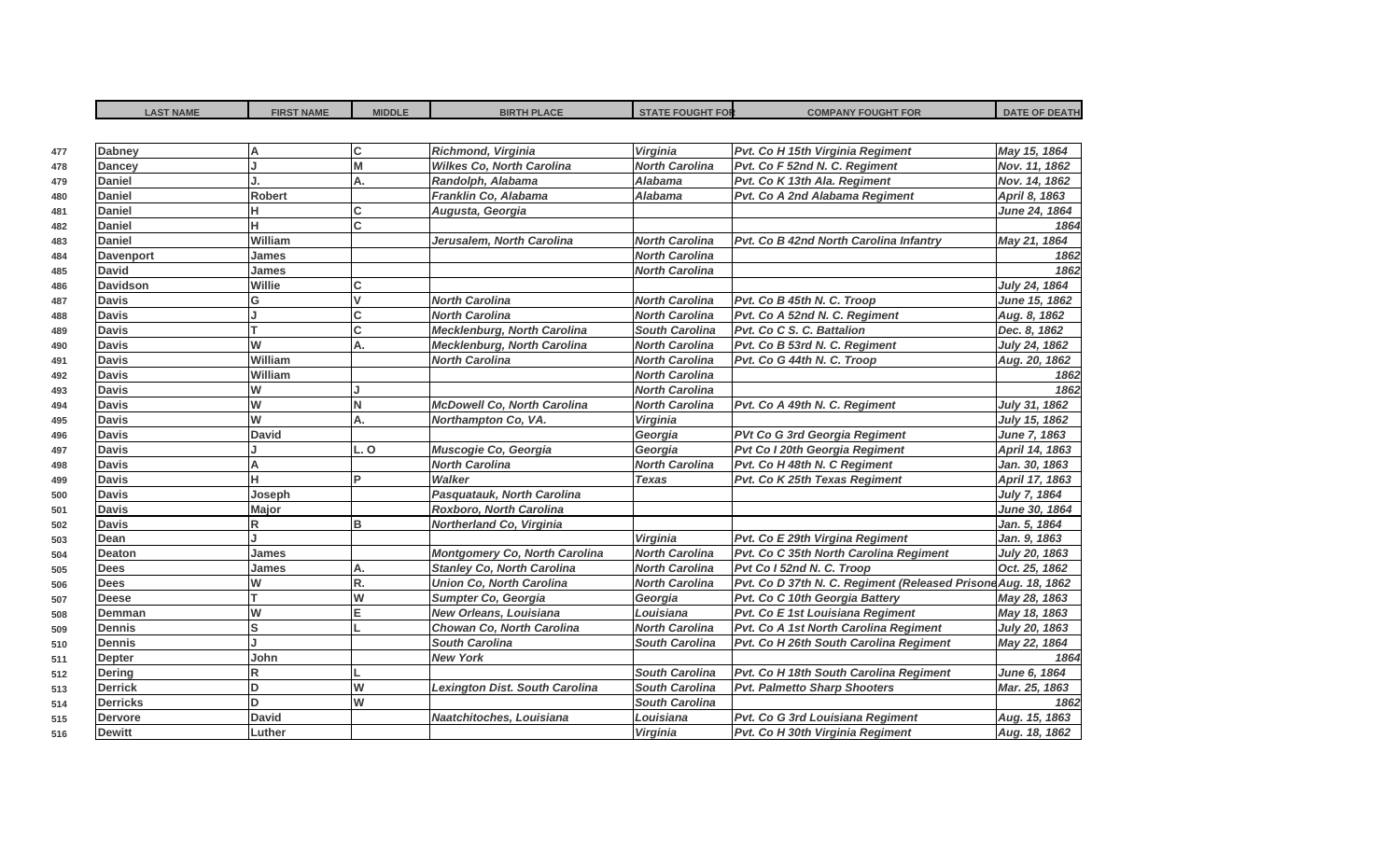| 517 | <b>Dicks</b>   |         |      |                               |                       |                                        | Aug. 24, 1864 |
|-----|----------------|---------|------|-------------------------------|-----------------------|----------------------------------------|---------------|
| 518 | Dickson        | James   |      | <b>Ash Co. North Carolina</b> | <b>North Carolina</b> | IPvt. Co A 26th N. C. Regiment         | Dec. 8, 1862  |
| 519 | <b>Dickson</b> |         |      | Glasgow, Co Georgia           |                       |                                        | June 26, 1864 |
| 520 | <b>Dickson</b> | William |      |                               |                       | <b>Pvt. Co H 27th Georgia Regiment</b> | June 6, 1864  |
| 521 | <b>Dickson</b> |         | IVI. |                               |                       |                                        | July 31, 1864 |
| 522 | Dimman         | James   |      | Georgia                       | Georgia               | Pvt. Co B 15th Georgia Regiment        | May 14, 1863  |
| 523 | <b>Ditmore</b> |         |      | Cherokee Co. North Carolina   | <b>North Carolina</b> | <b>Pvt. Co D 25th N. C. Reaiment</b>   | July 25, 1862 |
| 524 | <b>Dixion</b>  | Samuel  |      | <b>North Carolina</b>         | North Carolina        | $Pvt$ . Co E 32nd N. C. Troop          | June 11, 1862 |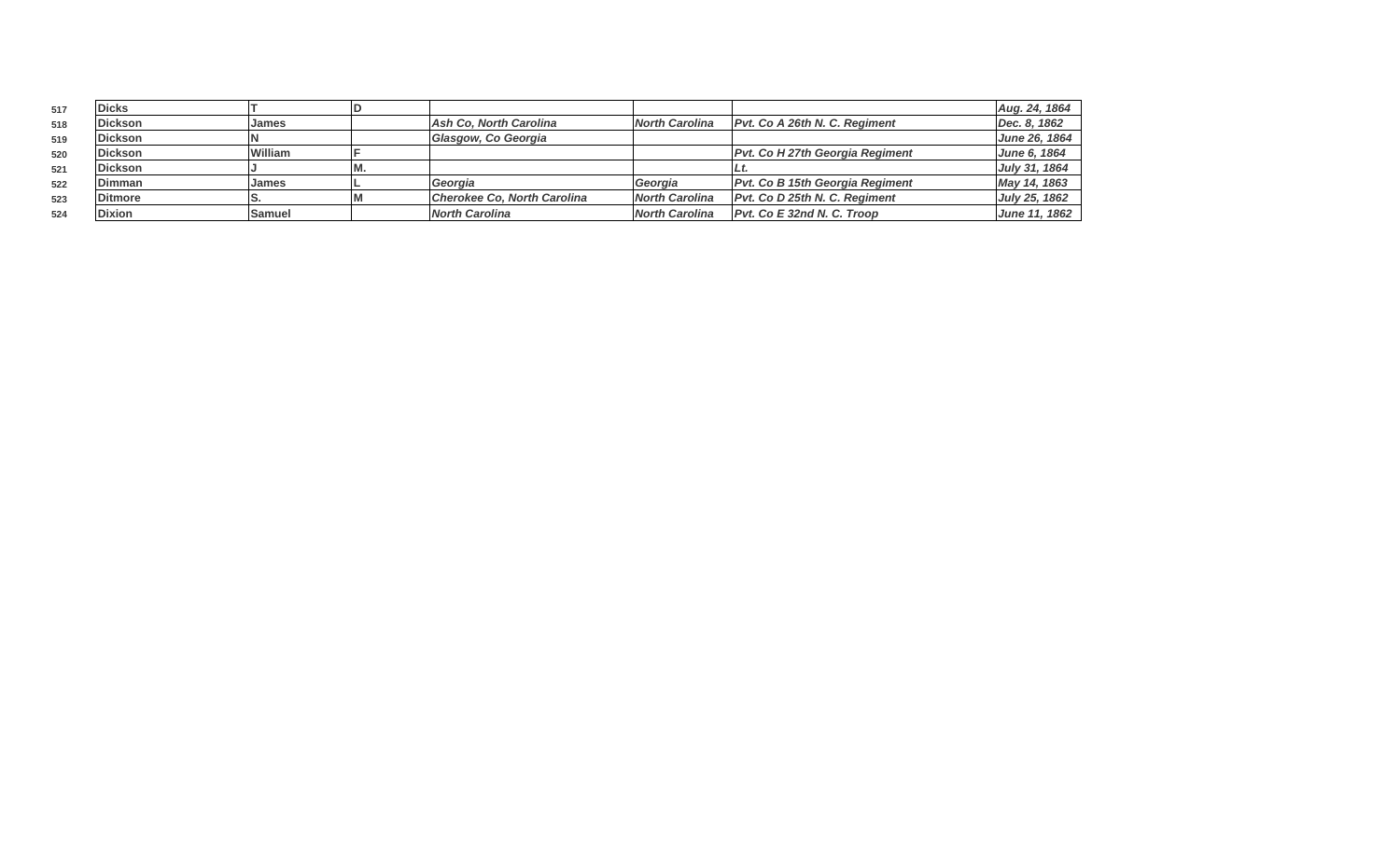| <b>LAST NAME</b> | <b>FIRST NAME</b> | <b>MIDDLE</b> | <b>BIRTH PLACE</b>                    | <b>STATE FOUGHT FOR</b> | <b>COMPANY FOUGHT FOR</b>                      | <b>DATE OF DEATH</b> |
|------------------|-------------------|---------------|---------------------------------------|-------------------------|------------------------------------------------|----------------------|
|                  |                   |               |                                       |                         |                                                |                      |
| <b>Dobbins</b>   | W                 | P.            | Spartensburg, South Carolina          | <b>South Carolina</b>   | Pvt. Co H Paulette Sharp Shooters              | July 6, 1862         |
| <b>Dobbs</b>     | <b>Chastin</b>    |               | Charlottesville, Virginia             |                         |                                                | July 1, 1864         |
| <b>Dodson</b>    | D                 |               | Haywood Co, North Carolina            | <b>North Carolina</b>   | Pvt. Co C 25th N. C. Volunteer                 | July 29, 1862        |
| <b>Dodson</b>    | <b>Felix</b>      | F             | Henry Co, Georgia                     |                         |                                                | July 25, 1864        |
| Donalbeo         | С                 |               |                                       | <b>North Carolina</b>   | Pvt. Co K 50th N. C. Regiment                  | Jan. 26, 1863        |
| <b>Dorkins</b>   | N/A               |               | <b>South Carolina</b>                 | <b>South Carolina</b>   | Pvt. Co D South Carolina Regiment              | May 23, 1864         |
| Doughty          |                   | G             |                                       |                         | Capt.                                          | June 23. 1864        |
| <b>Douglas</b>   | А                 |               |                                       |                         |                                                | Aug. 25, 1864        |
| <b>Dowdy</b>     | Joseph            | lc.           | <b>North Carolina</b>                 | <b>North Carolina</b>   | Pvt. Co B 49th N. C. Regiment                  | Aug. 17, 1862        |
| <b>Dowdy</b>     | John              | A             | <b>Haywood Co, Tennessee</b>          | <b>Texas</b>            | Pvt. Co C 24th Texas Regiment                  | May 7, 1863          |
| <b>Dowdy</b>     | John              | A             |                                       | <b>Texas</b>            |                                                | 1863                 |
| <b>Dowdy</b>     | Carson            |               |                                       | <b>North Carolina</b>   | Pvt. Co E 8th North Carolina Regiment          | May 20, 1864         |
| <b>Dowdy</b>     | Benjamin          |               |                                       | <b>North Carolina</b>   | Pvt. Co G 47th North Carolina Regiment         | June 18, 1862        |
| <b>Downs</b>     |                   | C.            | <b>Caldwell Co, North Carolina</b>    | <b>North Carolina</b>   | Pvt. Co I 26th N. C. Regiment                  | Aug. 22, 1862        |
| <b>Dozier</b>    | Joseph            |               | <b>North Carolina</b>                 | <b>North Carolina</b>   | Pvt. Capt. Bell's Cavalry                      | Aug. 30, 1862        |
| <b>Dragon</b>    | N/A               |               | <b>Darlington, South Carolina</b>     | <b>South Carolina</b>   | Lt. Col. 21st S. C. Regiment                   | April 7, 1862        |
| <b>Draper</b>    | М                 | M             | <b>Collenbrook, Arkansas</b>          | <b>Arkansas</b>         | Pvt. Co F 19th Arkansas Regiment (paroled pris | June 4, 1863         |
| <b>Dresker</b>   | Joseph            |               | Prussia                               | <b>Arkansas</b>         | Pvt. Co. E 3rd Arkansas Regiment               | July 10,1862         |
| <b>Drivers</b>   | <b>Redding</b>    |               | Americus, Georgia                     | Georgia                 | Cpl. Co E 10th Georgia Battery                 | July 3, 1863         |
| Drum             | А                 |               | Fayette Co, Alabama                   | <b>North Carolina</b>   | Pvt. Co K 26th N. C. Regiment                  | Aug. 18, 1863        |
| Ducan            |                   |               | <b>New York</b>                       |                         |                                                | 1864                 |
| <b>Ducan</b>     |                   | $\mathsf{C}$  | <b>Wilkes Co, North Carolina</b>      |                         |                                                | June 25, 1864        |
| Duff             | John              |               | <b>North Carolina</b>                 | <b>North Carolina</b>   | Pvt. Co B 3rd N. C. Troop                      | June 17, 1862        |
| <b>Duffy</b>     | <b>Thomas</b>     |               | <b>Edgefield, South Carolina</b>      | <b>South Carolina</b>   | Pvt. Co M 7th S. C. Regiment                   | June 14, 1862        |
| Duggan           | George            | W.            | Georgia                               | Georgia                 | Pvt. Co H. 49th Georgia Volunteer              | June 11, 1862        |
| Duggan           | George            | W             | <b>Washington Co, Georgia</b>         | Georgia                 | Pvt. Co H 49th Georgia Regiment                | June 11, 1862        |
| <b>Duke</b>      | <b>Thomas</b>     | M.            | Crafford, Georgia                     | Georgia                 | Pvt. Co F. 27th Georgia Regiment               | July 30, 1862        |
| <b>Dulcose</b>   | <b>Alfred</b>     | C             | <b>Darlington, South Carolina</b>     |                         |                                                | June 29, 1864        |
| <b>Duncan</b>    | W                 | b             | Americus, Georgia                     | Georgia                 | Pvt. Co A 7th Georgia Regiment                 | Feb. 26, 1863        |
| <b>Dunlap</b>    | <b>James</b>      |               | <b>Chappel Hill, North Carolina</b>   | Georgia                 | Pvt. Co H 56th Georgia Regiment                | July 3, 1863         |
| <b>Dunlop</b>    | James             |               | <b>Chappel Hill, North Carolina</b>   | Georgia                 | Pvt. Co H 56th Georgia Regiment                | July 28, 1863        |
| <b>Dunn</b>      | Asa               |               | Croven Co, North Carolina             | <b>North Carolina</b>   | Pvt. 28th N. C. Regiment                       | Aug. 8, 1862         |
| Dunn             | <b>Benjamin</b>   |               | <b>Edgecomb Co, North Carolina</b>    | <b>North Carolina</b>   | Pvt. Co I 17th N. C. Troop                     | Aug. 13, 1862        |
| <b>Dunn</b>      | William           |               | Johnson Co, North Carolina            | <b>North Carolina</b>   | Pvt. Co D 50th N. C. Regiment                  | July 31, 1862        |
| <b>Dunnuant</b>  | W                 | н             |                                       | Virginia                | Pvt. Co D 15th Virginia Regiment               | April 2, 1863        |
| Dupon            |                   | E             |                                       |                         |                                                | 1864                 |
| <b>Durham</b>    | John              |               |                                       |                         |                                                | Aug. 8, 1864         |
| <b>Durrett</b>   | G                 | W             | <b>Alabama</b>                        | <b>Alabama</b>          | Pvt. Co B 7th Alabama Regiment                 | May 31, 1864         |
| Dye              | G                 |               | <b>Shelton, South Carolina</b>        |                         |                                                | July 30, 1864        |
| <b>Dyson</b>     |                   | E             | <b>Clarendon Dist, South Carolina</b> |                         |                                                | Nov. 12, 1864        |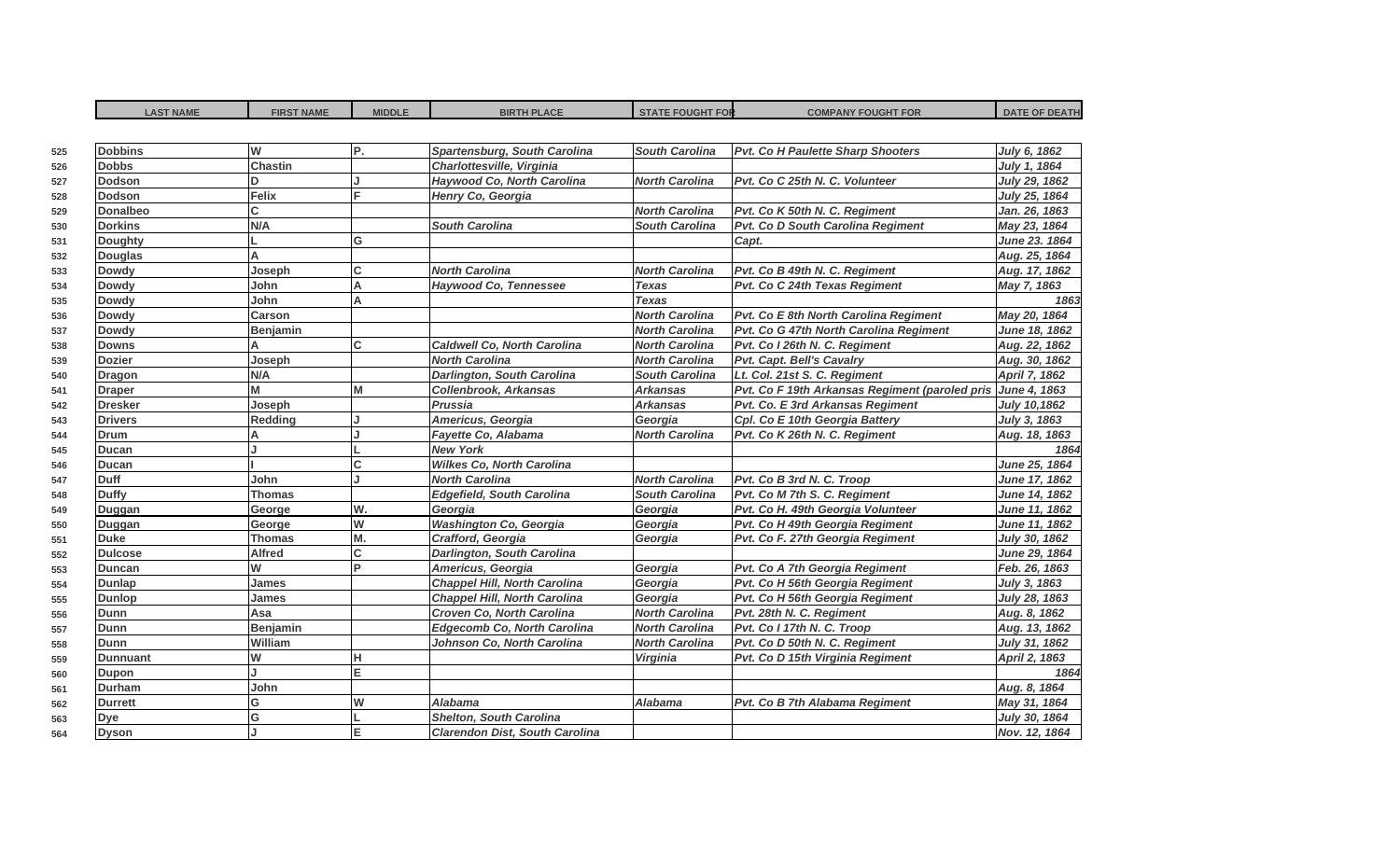| 565 | Early           | Henrv          | <b>Bedford. Virainia</b>            |                       |                                                  | June 24, 1864        |
|-----|-----------------|----------------|-------------------------------------|-----------------------|--------------------------------------------------|----------------------|
| 566 | Early           | James          | Bertie Co, North Carolina           | North Carolina        | <b>Pvt. Co F 1st North Carolina Regiment</b>     | April 5, 1862        |
| 567 | East            | John           | Dabberry, North Carolina            | North Carolina        | <b>Pvt. Co A 2nd North Carolina Regiment</b>     | Aug. 1, 1863         |
| 568 | Easton          | John           | <b>Stoney Point, North Carolina</b> |                       |                                                  | July 18, 1864        |
| 569 | <b>Eddwards</b> | <b>Alfored</b> | King & Queen Co, Virginia           |                       |                                                  | <b>June 26, 1864</b> |
| 570 | Edle            | Thomas         | James City, Virginia                | <b>Virginia</b>       | <b>Pvt. Co B 1st Virginia Regiment Artillery</b> | Dec. 22, 1862        |
| 571 | <b>Edwards</b>  | Raleigh        | Salem, Alabama                      | <b>Alabama</b>        | <b>Pvt. Co H 6th Ala. Regiment</b>               | May 22, 1862         |
| 572 | Edwards         |                | Catawha Co. North Carolina          | <b>North Carolina</b> | Pvt. Co I 49th N. C. Regiment                    | July 25, 1862        |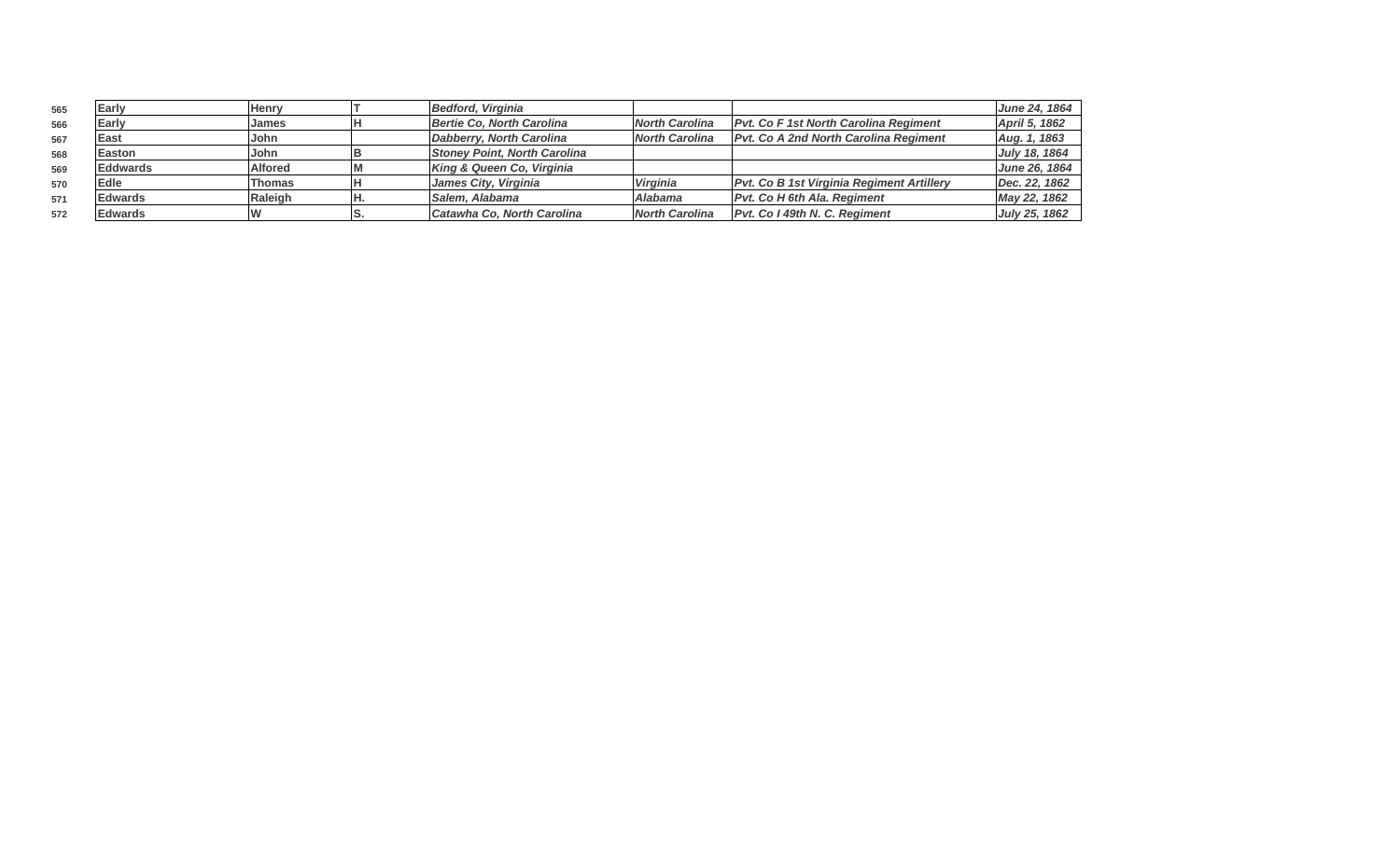| <b>LAST NAME</b> | <b>FIRST NAME</b> | <b>MIDDLE</b>           | <b>BIRTH PLACE</b>                     | <b>STATE FOUGHT FOR</b> | <b>COMPANY FOUGHT FOR</b>                   | <b>DATE OF DEATH</b> |
|------------------|-------------------|-------------------------|----------------------------------------|-------------------------|---------------------------------------------|----------------------|
|                  |                   |                         |                                        |                         |                                             |                      |
| <b>Edwards</b>   | John              | W                       | Surry Co, Virginia                     | Virginia                | <b>Pvt. Capt. Ruffins Artillery</b>         | June 29, 1862        |
| <b>Edwards</b>   | G                 | lF.                     |                                        | <b>North Carolina</b>   | Pvt. Co D 42nd North Carolina Regiment      | Feb. 2, 1863         |
| <b>Edwards</b>   |                   |                         |                                        | <b>Tennessee</b>        | Pvt. Co H 10th Tennessee Regiment volunteer | May 18, 1863         |
| <b>Edwards</b>   | <b>Thomas</b>     |                         |                                        |                         |                                             | 1864                 |
| Edwy             |                   | lR.                     |                                        |                         |                                             | 1864                 |
| Eisenrse         | Leigh             |                         |                                        | Virginia                | T. B Norfolk Artillery                      | Feb. 6, 1863         |
| Ella             | C                 |                         | Rowman Co, North Carolina              | <b>North Carolina</b>   | Pvt. Co D 42nd N. C. Regiment               | Dec. 25, 1862        |
| Ellar            | A                 |                         | Catawha Co. North Carolina             | <b>North Carolina</b>   | Pvt. Co I 49th N. C. Regiment               | July 26, 1862        |
| <b>Elliott</b>   | <b>Charles</b>    |                         | <b>Gates Co. North Carolina</b>        | <b>North Carolina</b>   | Pvt. Co C 19th N. C. Regiment               | Oct. 17, 1862        |
| <b>Elliott</b>   | James             |                         |                                        | Virginia                |                                             | 1863                 |
| <b>Elliott</b>   | W                 |                         |                                        | Virginia                | Pvt. Co K 14th Virginia Regiment            | Aug. 1, 1863         |
| <b>Elliott</b>   | James             |                         | Gloucester Co, Virginia                |                         |                                             | Oct. 3, 1864         |
| <b>Ellis</b>     | <b>Stephens</b>   |                         |                                        | <b>South Carolina</b>   |                                             | 1862                 |
| <b>Ellis</b>     | James             | K                       |                                        | Virginia                |                                             | 1862                 |
| <b>Ellis</b>     | <b>Nathaniel</b>  |                         | Hall Co, Georgia                       | Georgia                 | Pvt. Co R 43rd Georgia Regiment             | July 21, 1863        |
| <b>Ellis</b>     | <b>Stephen</b>    | $\overline{\mathsf{R}}$ | <b>South Carolina</b>                  | Georgia                 | Pvt. Co H 22nd Georgia Regiment             | July 16, 1863        |
| <b>Ellis</b>     | <b>Nathan</b>     |                         | Hall Co., North Carolina               | Georgia                 | Pvt. Co R 43rd Georgia Regiment             | July 21, 1863        |
| <b>Ellis</b>     | <b>Stephen</b>    |                         | <b>South Carolina</b>                  | Georgia                 | Pvt. Co H 22nd Georgia Regiment             | July 16, 1863        |
| <b>Ellis</b>     | Joseph            |                         | Parker Co, Texas                       | <b>Texas</b>            | Pvt. Co E 10th Texas Regiment               | April 8, 1863        |
| <b>Ellis</b>     | W                 | M                       | Mitchell Co, Georgia                   |                         |                                             | June 26, 1864        |
| <b>Ellis</b>     | <b>Alexander</b>  |                         | <b>Cumberland, North Carolina</b>      | <b>North Carolina</b>   | Pvt. Co I 51st North Carolina Regiment      | May 24, 1864         |
| <b>Ellis</b>     | B                 |                         | <b>Chathaw Co, North Carolina</b>      |                         |                                             | July 1, 1864         |
| Ellison          | Joel              |                         |                                        |                         |                                             | Sept. 30, 1864       |
| <b>Ephland</b>   | William           |                         | Rudolph Co, North Carolina             | <b>North Carolina</b>   | Pvt. Co F 26th North Carolina Regiment      | Feb. 20, 1863        |
| Erley            |                   | lн                      | <b>Bertie Co, North Carolina</b>       | <b>North Carolina</b>   | Pvt. !st N. C. Troop                        | April 5, 1862        |
| <b>Eskridge</b>  | S                 | R                       | Cleveland Co, North Carolina           |                         |                                             | Aug. 1, 1864         |
| <b>Eslip</b>     | William           |                         | <b>Stanley Co, North Carolina</b>      | <b>North Carolina</b>   | Pvt. Co K 28th N. C. Regiment               | Aug. 17, 1862        |
| Eugene           | <b>Robert</b>     | E                       | Prince George Co, Virginia             |                         |                                             | Mar. 18, 1864        |
| <b>Evander</b>   | Joseph            |                         |                                        | <b>South Carolina</b>   | Pvt. Co L 21st South Carolina Regiment      | April 7, 1864        |
| <b>Evans</b>     |                   |                         | <b>Grond Gulf, Mississippi</b>         | <b>Mississippi</b>      | Pvt. Co A 38th Mississippi Regiment         | April 17, 1863       |
| Evans            | <b>Barney</b>     |                         | Ashe Co, North Carolina                | Virginia                | Pvt. Co H 29th Virginia Regiment            | June 15, 1863        |
| Evans            | <b>Barney</b>     |                         | Ashe Co, Virginia                      | Virginia                | Pvt. Co H 29th Virginia Regiment            | June 15, 1863        |
| Evans            | W                 | ID                      | <b>Walton Co, Georgia</b>              |                         |                                             | June 27, 1864        |
| Evans            |                   |                         | <b>North Carolina</b>                  | <b>North Carolina</b>   | Pvt. Co A 61st North Carolina Regiment      | May 8, 1864          |
| Everett          | S                 | ls                      | <b>Inslow Co, North Carolina</b>       | Georgia                 | Pvt. Co A 3rd Georgia Regiment              | Aug. 12, 1863        |
| <b>Evniss</b>    |                   | lн                      | Pennsylvania                           |                         |                                             | 1864                 |
| <b>Faircloth</b> | Luke              |                         |                                        | <b>North Carolina</b>   | Pvt. Co D 20th N. C. Regiment               | Dec. 17, 1862        |
| Fanley           | James             | Iт                      |                                        | <b>Texas</b>            |                                             | 1863                 |
| Farmer           | John              |                         | <b>Greenville Dist, South Carolina</b> |                         |                                             | Nov. 15, 1864        |
| Farmer           | John              |                         | <b>Newell, South Carolina</b>          |                         |                                             | July 31, 1864        |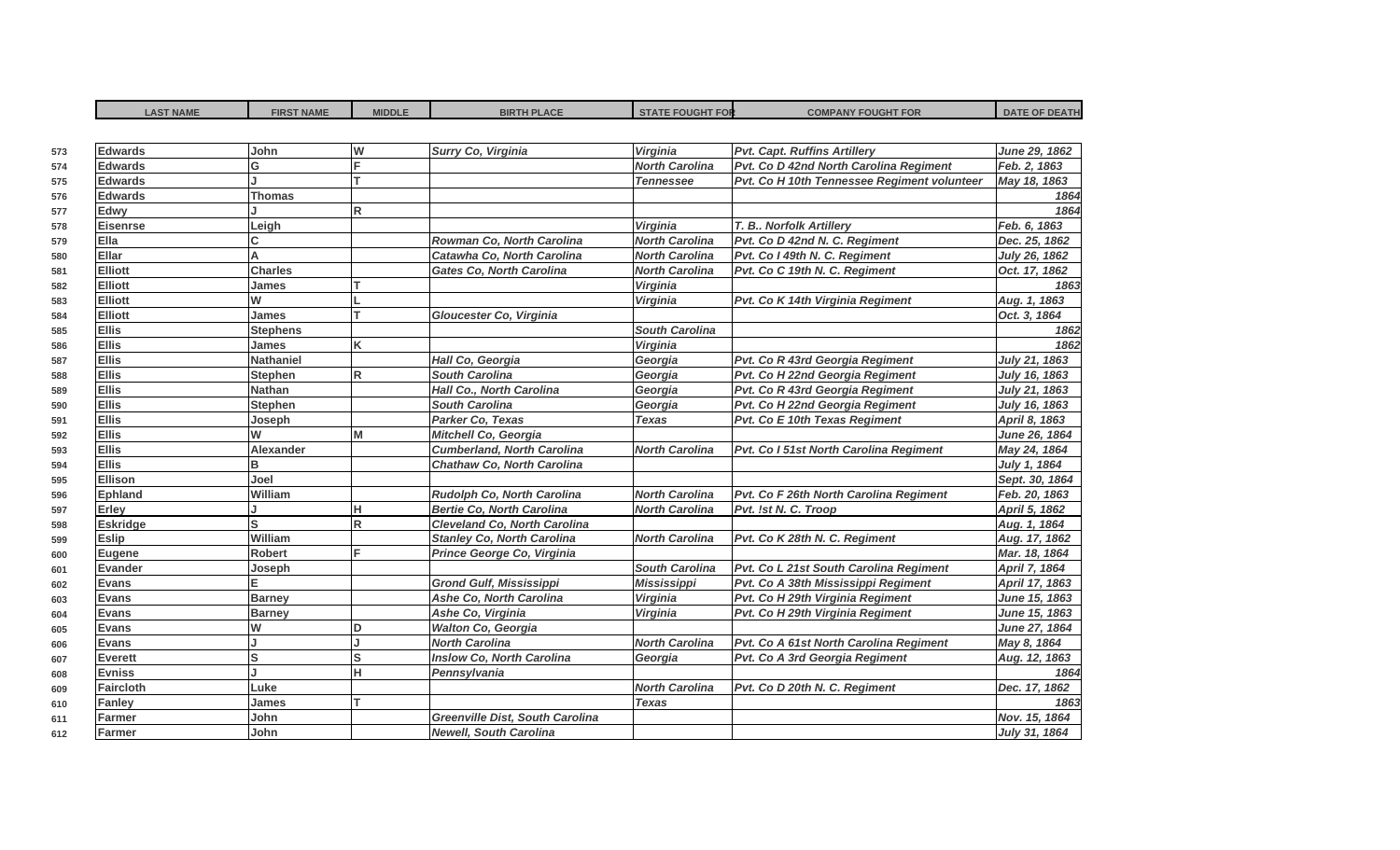| 613 | Farnell       |                 | Columbia, Florida                     | <b>Florida</b>        | <b>Pvt. Co B Florida Regiment</b>              | Aug. 6, 1863  |
|-----|---------------|-----------------|---------------------------------------|-----------------------|------------------------------------------------|---------------|
| 614 | Farrell       | James           | Texas                                 | <b>Texas</b>          | <b>Pvt. Co e 24th Texas Regiment</b>           | May 7, 1863   |
| 615 | <b>Farris</b> |                 | Henry Co, Virginia                    | <b>North Carolina</b> | <b>Pvt. Co C 21st North Carolina Regiment</b>  | July 19, 1863 |
| 616 | <b>Farris</b> |                 | Henry Co, Virginia                    | <b>North Carolina</b> | Pvt. Co C 21st North Carolina Regiment         | July 19, 1863 |
| 617 | Fausner       | <b>Franklin</b> |                                       | <b>South Carolina</b> | <b>Pvt. Co F 25th South Carolina Volunteer</b> | June 11. 1864 |
| 618 | Felton        | Noah            | <b>Perquimans Co. North Carolina</b>  |                       |                                                | July 2, 1864  |
| 619 | <b>Felts</b>  |                 | Southampton Co, Virginia              | <b>Virginia</b>       | <b>Pvt. Co G p sharp shooters</b>              | Mar. 16, 1863 |
| 620 | Fender        |                 | <b>Scottland Neck, North Carolina</b> |                       |                                                | July 5, 1864  |
| 621 | Fenton        | John            | <b>County Limerick, Ireland</b>       | <b>Virginia</b>       | 26th Virginia Battalion                        | Feb. 15, 1862 |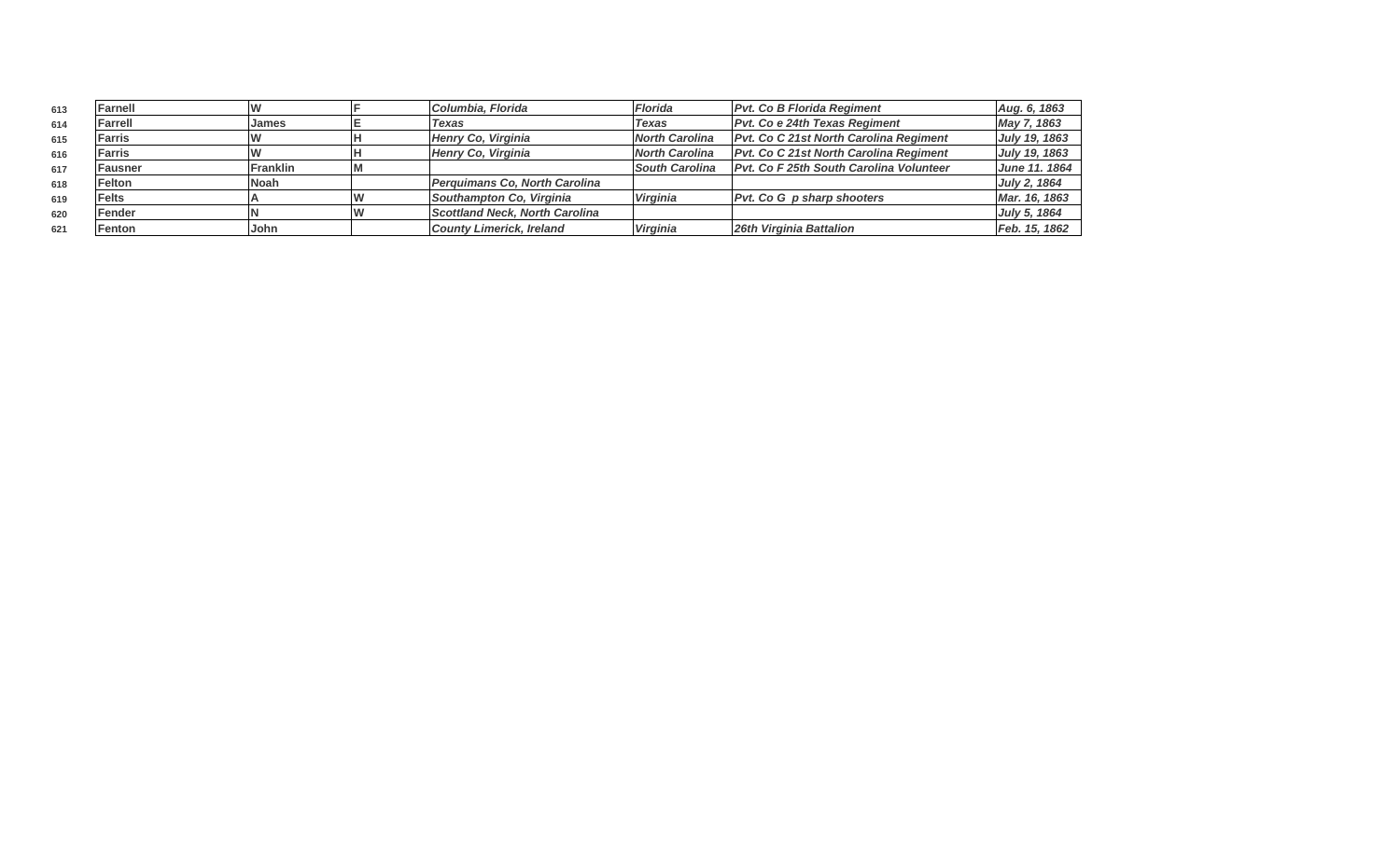| <b>LAST NAME</b>  | <b>FIRST NAME</b> | <b>MIDDLE</b> | <b>BIRTH PLACE</b>                     | <b>STATE FOUGHT FOR</b> | <b>COMPANY FOUGHT FOR</b>              | <b>DATE OF DEATH</b> |
|-------------------|-------------------|---------------|----------------------------------------|-------------------------|----------------------------------------|----------------------|
|                   |                   |               |                                        |                         |                                        |                      |
| Ferguson          | C.                |               | <b>North Carolina</b>                  | <b>North Carolina</b>   | Pvt. Co H 49th N. C. Regiment          | Sept. 16, 1862       |
| Ferguson          | <b>James</b>      |               | <b>Moore Co, North Carolina</b>        | <b>North Carolina</b>   | Pvt. Co H 46th N. C. Regiment          | July 1, 1862         |
| Ferguson          |                   | A.            |                                        | <b>North Carolina</b>   | Pvt. Co F 46th N. C. Regiment          | Aug. 16, 1862        |
| Ferguson          |                   | lD.           | <b>Appomattox Co, Virginia</b>         |                         |                                        | Aug. 1, 1864         |
| <b>Ferrell</b>    | Henry             | lw            | <b>New Gordan, North Carolina</b>      | <b>North Carolina</b>   | Pvt. Co G 22nd North Carolina Regiment | June 15, 1864        |
| <b>Fields</b>     | John              |               | Norfolk, Virginia                      | Virginia                | <b>Pvt. Cohoons Batallion</b>          | June 14, 1862        |
| Finn              | <b>Thomas</b>     |               | Petersburg, Virginia                   |                         |                                        | April 6, 1864        |
| <b>Finnerty</b>   | Remond            |               | <b>Ireland</b>                         | Louisiana               | Pvt. Co d 13th Louisiana Regiment      | Mar. 25, 1863        |
| <b>Fisher</b>     | Thomas            |               | <b>Bedford, Virginia</b>               |                         |                                        | Aug. 15, 1864        |
| <b>Fitts</b>      | James             | lн            | <b>Warren Co, North Carolina</b>       | <b>North Carolina</b>   | Pvt. Co F 12th North Carolina Regiment | June 14, 1861        |
| <b>Fitzgerald</b> | G                 | $\Delta$      |                                        |                         |                                        | Oct. 28, 1864        |
| <b>Fleming</b>    | R                 | ls            | Cowsita Co, Georgia                    | <b>Alabama</b>          | Pvt. Co K 26th Alabama Regiment        | Aug. 20, 1863        |
| Fleming           | R                 | ls            | Causita Co, Georgia                    | <b>Alabama</b>          | Pvt. Co K 26th Alabama Regiment        | Aug. 20, 1863        |
| <b>Fletcher</b>   | Н.                |               | <b>Stokes Co, North Carolina</b>       | <b>North Carolina</b>   | Pvt. Co D 52nd N. C. Regiment          | Sept. 3, 1862        |
| Fletcher          | w                 | lĸ            |                                        | <b>Texas</b>            | Pvt. Co H 24th Texas Regiment          | May 13, 1863         |
| Flippen           | Joseph            |               | surry Co, Virginia                     | <b>North Carolina</b>   | Pvt. Co E 53rd N. C. Troop             | July 23, 1862        |
| Flippen           | Joseph            |               |                                        |                         |                                        | 1862                 |
| Floyd             | John              | Iс            | <b>Mississippi</b>                     | <b>Mississippi</b>      | Pvt. Co g 37th Mississippi Regiment    | April 27, 1863       |
| Floyd             | W                 | ls            | <b>Dallas Co, Texas</b>                | <b>Texas</b>            | Pvt. Co E 18th Texas Regiment          | April 18, 1863       |
| Floyd             | W                 | lP.           | Robeson Co, North Carolina             | <b>North Carolina</b>   | Pvt. Co E 51st North Carolina Regiment | May 2, 1864          |
| <b>Flyler</b>     | D                 |               | <b>Inedell Co., North Carolina</b>     |                         |                                        | Nov. 11, 1864        |
| Fogel             | G                 |               |                                        | <b>South Carolina</b>   |                                        | 1862                 |
| Fogel             | G                 |               | <b>Orangeburg Dist. South Carolina</b> | <b>South Carolina</b>   | Pvt. Co B 1st South Carolina Regiment  | Mar. 21, 1863        |
| Foly              | н                 |               | Elersville, Virginia                   |                         |                                        | July 20, 1864        |
| <b>Forbes</b>     | P.                | P.            | <b>Pitts Co, North Carolina</b>        | <b>North Carolina</b>   | Pvt. Co C 44th N. C. Regiment          | Dec. 31, 1862        |
| <b>Fornes</b>     | <b>Bryant</b>     | lw            |                                        | <b>North Carolina</b>   | Pvt. Co I 44th North Carolina Regiment | Feb. 2, 1863         |
| <b>Forts</b>      |                   | Iм            |                                        |                         |                                        | Sept. 11, 1864       |
| Foster            |                   | Α.            |                                        | <b>North Carolina</b>   | Pvt. Co D 42nd N. C. Regiment          | Oct. 26, 1862        |
| <b>Foster</b>     | Þ                 |               | Alexandria, Virginia                   | Virginia                |                                        | June 6, 1863         |
| <b>Foster</b>     | в                 | lн            |                                        | <b>South Carolina</b>   | Pvt. Co B 27th South Carolina Regiment | 1864                 |
| <b>Fowlkes</b>    | John              |               | Louisiana                              | Louisiana               | <b>Washington Artillery, Louisiana</b> | May 14, 1864         |
| Fox               | James             |               | Chatham Co, North Carolina             | North Carolina          | Pvt. Co G 26th N. C. Regiment          | Dec. 24, 1862        |
| Fox               | James             | lD.           | <b>New York</b>                        |                         |                                        | 1864                 |
| Fox               | Jordan            | A             | Morgantown, North Carolina             | <b>North Carolina</b>   | <b>Pvt. Co B mallet Battalion</b>      | June 15, 1864        |
| Frady             |                   | A             | <b>Union Co, Georgia</b>               | Georgia                 | Pvt. Co C 23rd Georgia Regiment        | May 29, 1863         |
| Frady             | W                 | lB.           | <b>Buncombe Co, North Carolina</b>     | <b>North Carolina</b>   | Pvt. Co H 25th North Carolina Regiment | June 17, 1864        |
| <b>Francis</b>    | <b>Vincent</b>    |               | <b>Halifax, North Carolina</b>         | <b>North Carolina</b>   | Pvt Co F 45th N. C. Regiment           | Aug. 7, 1862         |
| <b>Francis</b>    | Vincent           |               | Halifax Co, Virginia                   | <b>North Carolina</b>   | Pvt. Co F 45th N. C. Regiment          | Aug. 7, 1862         |
| <b>Franklin</b>   | D                 | lн            | Petersburg, Virginia                   |                         |                                        | Aug. 17, 1864        |
| Frederick         | R                 | lw            | Mecklenburg Co, North Carolina         |                         |                                        | July 27, 1864        |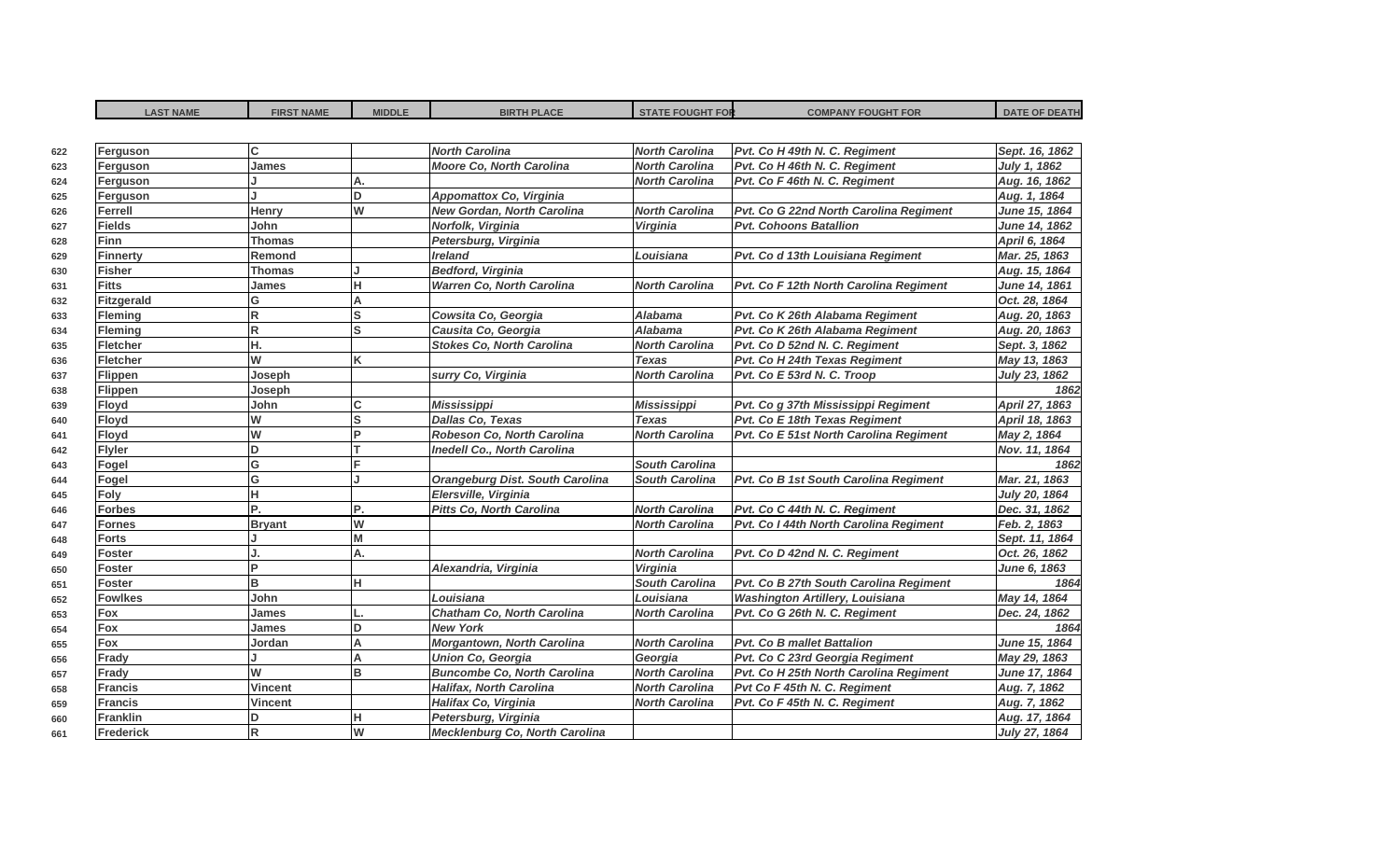| 662 | Freeman   | <b>Robert</b> | Mecklenburg, North Carolina  | <b>North Carolina</b>     | <b>Pvt. Co B 42nd N. C. Regiment</b>     | Dec. 30, 1862       |
|-----|-----------|---------------|------------------------------|---------------------------|------------------------------------------|---------------------|
| 663 | Freestone |               |                              | <b>Texas</b>              | <b>Pvt. Co A 24th Texas Regiment</b>     | April 30, 1863      |
| 664 | French    |               |                              |                           |                                          | June 25, 1864       |
| 665 | lFretwell |               |                              | <i><b>Mississippi</b></i> | Pvt. Co I 26th Mississippi Regiment      | <b>July 7, 1863</b> |
| 666 | Fretwell  | <b>Enos</b>   | <b>Northampton Co. N. C.</b> | <b>North Carolina</b>     | Pyt. Co D 32nd N. C. Regiment            | Jan. 16, 1863       |
| 667 | Frunn     |               | Favette Co. North Carolina   | <b>North Carolina</b>     | Pvt. Co K 26th N. C. Regiment            | Aug. 18, 1863       |
| 668 | l Frv     | William       |                              | l Arkansas                | <b>IPvt. Co I 24th Arkansas Regiment</b> | 1863                |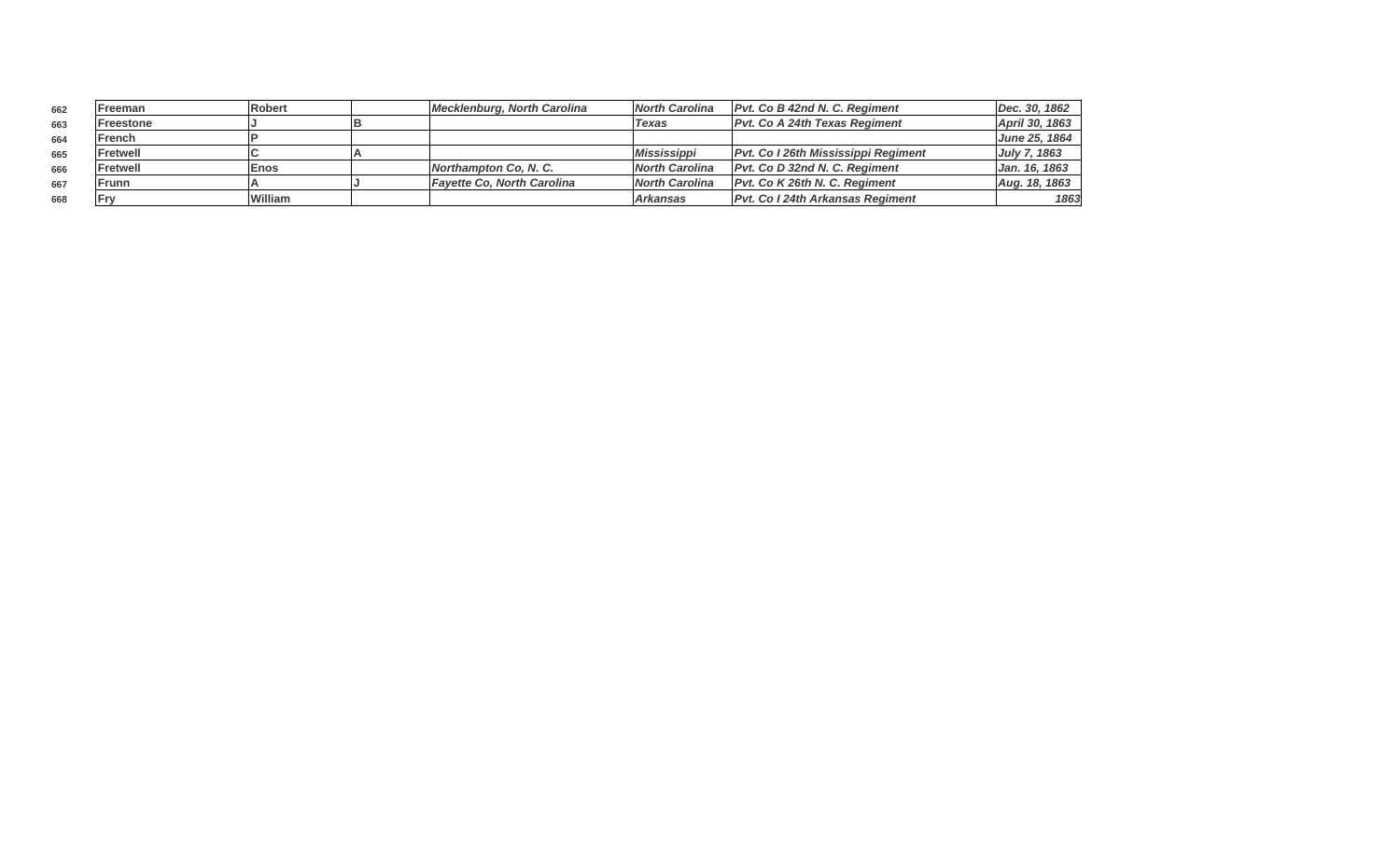| <b>LAST NAME</b> | <b>FIRST NAME</b> | <b>MIDDLE</b> | <b>BIRTH PLACE</b>                 | <b>STATE FOUGHT FOR</b> | <b>COMPANY FOUGHT FOR</b>              | <b>DATE OF DEATH</b> |
|------------------|-------------------|---------------|------------------------------------|-------------------------|----------------------------------------|----------------------|
|                  |                   |               |                                    |                         |                                        |                      |
| Fugua            | <b>Robert</b>     |               |                                    |                         |                                        | June 28, 1864        |
| <b>Fuller</b>    | John              |               | Georgia                            |                         |                                        | Oct. 1, 1864         |
| <b>Fulton</b>    |                   |               | York Dist, South Carolina          |                         |                                        | Feb. 10, 1864        |
| <b>Funndy</b>    |                   |               | Fairfield Dist, South Carolina     |                         |                                        | Aug. 8, 1864         |
| Furley           | William           |               | Johnston Co, North Carolina        |                         |                                        | Oct. 26, 1864        |
| <b>Gaines</b>    | <b>Thomas</b>     |               | <b>North Carolina</b>              | <b>North Carolina</b>   | Pvt. Co H 41st North Carolina Regiment | June 8, 1863         |
| Galbraith        | John              | M             | Louisiana                          | Louisiana               | 1st Lt. Washington Artilery Louisiana  | Sept. 19, 1864       |
| Gallaway         | C.                | Thomas        | Virginia                           | Louisiana               | Pvt. Co I 9th Louisiana Regiment       | May 13, 1862         |
| Gallaway         | <b>Thomas</b>     | lG            | Transylvania Co, North Carolina    | <b>North Carolina</b>   | Pvt. Co E 25th North Carolina Regiment | June 11, 1864        |
| Gallaway         |                   |               |                                    |                         |                                        | Aug. 6, 1864         |
| Gallop           | Edwin             | lw            | <b>New Hampshire</b>               |                         |                                        | 1864                 |
| Garden           |                   | Α.            |                                    | <b>North Carolina</b>   | Pvt. Co 49th N. C. Regiment            | Aug. 6, 1862         |
| Garold           | S                 |               | <b>Harden Dist, South Carolina</b> |                         |                                        | Aug. 2, 1864         |
| Garrard          |                   | A             | <b>Brooksville, Georgia</b>        | Florida                 | Pvt. Co A 6th Florida Battalion        | June 13, 1864        |
| Garrard          |                   | İΑ            | <b>Brooksville, Georgia</b>        |                         | Pvt. Co A 6th Florida Battalion        | June 13, 1864        |
| <b>Garrett</b>   | Ē                 |               | Caroline Co, Virginia              | Virginia                | Pvt. Co H 30th Virginia Regiment       | Aug. 20, 1862        |
| Garrett          | James             |               |                                    | <b>Alabama</b>          | Pvt. Co G 30th Alabama Regiment        | July 20, 1863        |
| Garrett          |                   | l٧            |                                    | <b>Alabama</b>          | Pvt. Co H 31st Alabama Regiment        | July 6, 1863         |
| Garrison         | Peter             |               | <b>Mecklenburg, North Carolina</b> | <b>North Carolina</b>   | Pvt. Co F 49th N. C. Regiment          | June 21, 1862        |
| Garwin           |                   |               | <b>York Dist, South Carolina</b>   |                         |                                        | Nov. 13, 1864        |
| Gary             |                   |               |                                    | <b>Alabama</b>          | Pvt. Co D 20th Alabama Regiment        | June 29,1863         |
| <b>Gates</b>     | Alexander         | lA.           | Petersburg, Virginia               |                         |                                        | Nov. 20, 1864        |
| Gaunt            |                   |               | <b>North Carolina</b>              | <b>North Carolina</b>   | Pvt. Co E 32nd N. C. Troop             | July 9, 1862         |
| <b>Gaurine</b>   | C                 |               | Jones, North Carolina              | <b>North Carolina</b>   | Pvt. Co F 66th North Carolina Regiment | May 30, 1864         |
| Gawan            | W                 | R.            |                                    | <b>North Carolina</b>   | Pvt. Co D 26th N. C. Regiment          | Aug. 6, 1862         |
| Gay              | James             | R.            | <b>Edgecomb Co, North Carolina</b> | <b>North Carolina</b>   | Pvt. Co I 17th N. C. Troop             | Sept. 12, 1862       |
| Gay              | John              |               |                                    | <b>Alabama</b>          |                                        | 1863                 |
| Geane            | James             |               |                                    |                         |                                        | July 6,1864          |
| Gee              | Jesse             |               | Lock Leven, Virginia               | Virginia                | Pvt. Co B 34th Virginia Regiment       | June 17, 1864        |
| Gee              |                   | Scott         | Prince George Co, Virginia         |                         |                                        | July 24, 1864        |
| Gentry           | N                 |               |                                    | <b>Alabama</b>          | Pvt. Co H 20th Alabama Regiment        | July 1, 1863         |
| Gerald           | W                 |               |                                    | <b>Texas</b>            | Pvt. Co E 1st Texas Legion             | May 16, 1863         |
| Gibbs            | W                 |               | Prince George Co, Virginia         |                         |                                        | July 31, 1864        |
| <b>Gibbs</b>     |                   |               | <b>Madison Co, Virginia</b>        |                         |                                        | June 2, 1864         |
| Gibson           | <b>Enock</b>      |               | Randolph Co. NC                    | <b>North Carolina</b>   | Pvt. Co F 46th N. C. Regiment          | Aug. 7, 1862         |
| Gibson           | н                 | Iн.           |                                    | <b>Alabama</b>          | Pvt. Co C 23rd Alabama Regiment        | Aug. 1, 1863         |
| Gibson           | G                 | lD.           | King & Queen Co, Virginia          | Virginia                | Pvt. Co G 26th Virginia Regiment       | June 2, 1864         |
| <b>Gilbert</b>   | <b>Thomas</b>     |               | Norfolk, Virginia                  | Virginia                | <b>Pvt. Wilson's Battery</b>           | May 25, 1862         |
| <b>Gilbert</b>   | н                 |               | Johnson Co, North Carolina         |                         |                                        | June 26, 1864        |
| <b>Gilbert</b>   |                   | lн.           |                                    |                         |                                        | July 26, 1864        |
|                  |                   |               |                                    |                         |                                        |                      |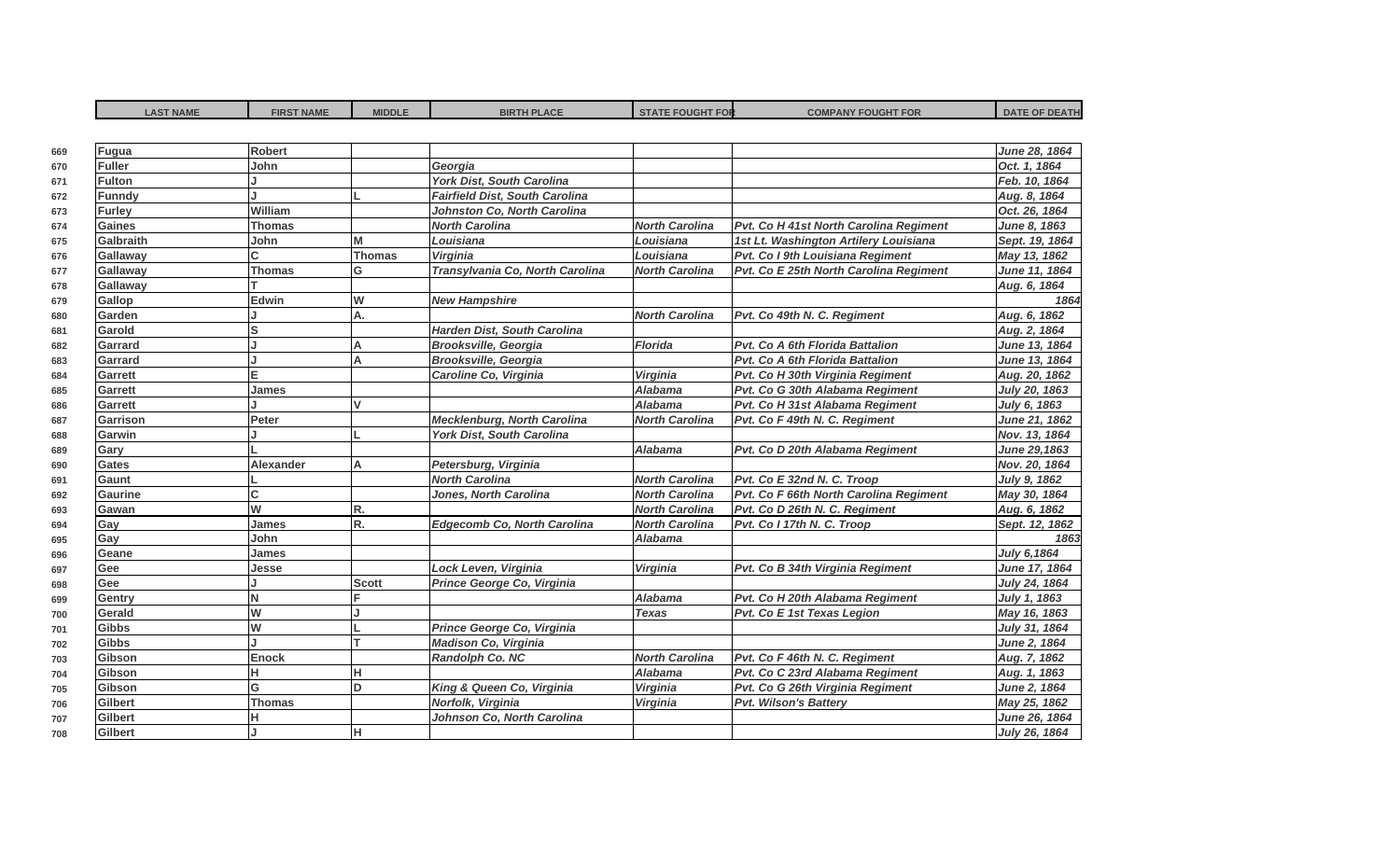| 709 | Giles            | <b>Andrew</b>     |               |                                  | <b>North Carolina</b>   | Pvt. Co K 45th N. C. Regiment   | Aug. 10, 1862        |
|-----|------------------|-------------------|---------------|----------------------------------|-------------------------|---------------------------------|----------------------|
| 710 | Gilgue           |                   |               |                                  |                         |                                 | July 26, 1864        |
| 711 | Gill             | lEdwin            | IJames        |                                  | <i><b>Virginia</b></i>  |                                 | 1863                 |
| 712 | Gill             | Thomas            |               | Georgia                          |                         |                                 | May 5, 1864          |
| 713 | Gillard          |                   |               | <b>Wilkes Co. North Carolina</b> | <b>North Carolina</b>   | Pvt. Co C 26th N. C. Regiment   | Aug. 6, 1862         |
| 714 | Gillespie        |                   |               | Rabun Co., Georgia               | Georgia                 | Pvt. Co G 25th Georgia Regiment | July 22, 1862        |
| 715 | Gilliam          | Littleton         |               | Edgeville Co, North Carolina     |                         |                                 | July 8, 1864         |
| 716 | Gillispie        |                   |               | Roburn Co, Georgia               | North Carolina          | Pvt. Co G 25th N. C. Regiment   | July 22, 1862        |
| 717 | Gitts            |                   |               | New Hill, North Carolina         |                         |                                 | Oct. 29, 1864        |
| 718 | Goforth          |                   |               | <b>Blickwing, South Carolina</b> |                         |                                 | July 16, 1864        |
|     | <b>LAST NAME</b> | <b>FIRST NAME</b> | <b>MIDDLE</b> | <b>BIRTH PLACE</b>               | <b>STATE FOUGHT FOR</b> | <b>COMPANY FOUGHT FOR</b>       | <b>DATE OF DEATH</b> |

| 719 | Going         |                  | C  | <b>Cleveland Co. North Carolina</b>   |                       |                                                               | July 8, 1864         |
|-----|---------------|------------------|----|---------------------------------------|-----------------------|---------------------------------------------------------------|----------------------|
| 720 | Gold          |                  |    | Halifax Co, Virginia                  | Virginia              | Pvt. Co G 14th Virginia Regiment                              | April 10, 1863       |
| 721 | Golden        | George           |    | Jefferson Co, Alabama                 | <b>Alabama</b>        | <b>Pvt. Crawford's Battery</b>                                | April 27, 1863       |
| 722 | Goode         |                  | R  | Cheserfield Co, Virginia              |                       |                                                               | Aug. 2, 1864         |
| 723 | Goodman       | R.               |    | <b>Talbot co, North Carolina</b>      | <b>North Carolina</b> | Pvt. Co I 49th N. C. Regiment                                 | July 21, 1862        |
| 724 | Goodman       |                  | ш  | Murray Co, Tennessee                  | <b>Tennessee</b>      | Pvt. Co H 17th Tennessee Regiment                             | <b>June 24, 1863</b> |
| 725 | Goodman       | Henry            |    | Portsmouth, Virginia                  |                       |                                                               | Sept. 16, 1864       |
| 726 | Goralist      |                  | B  | <b>Lexington Dist, South Carolina</b> |                       |                                                               | Aug. 6, 1864         |
| 727 | Gosher        | D.               | B  | <b>Greenville, Arkansas</b>           | <b>Arkansas</b>       | Pvt. Co G 19th Arkansas Regiment (paroled pris April 19, 1863 |                      |
| 728 | Gostic        | <b>Charles</b>   |    | <b>Arson Co. North Carolina</b>       | <b>North Carolina</b> | Pvt. Co K 26th N. C. Reaiment                                 | Oct. 27, 1862        |
| 729 | Gowman        | W                | R. |                                       | <b>North Carolina</b> | Pvt. Co D 26th N. C. Regiment                                 | Aug. 6, 1862         |
| 730 | <b>Graham</b> | John             | W  |                                       | <b>North Carolina</b> |                                                               | 1862                 |
| 731 | <b>Graham</b> | Joseph           |    | Norfolk, Virginia                     | Georgia               | Pvt. St. Bridges Co. 14th Georgia Regiment                    | June 7, 1862         |
| 732 | Graham        |                  |    |                                       | <b>Mississippi</b>    |                                                               | 1863                 |
| 733 | Graham        |                  | lн | Tuscalusa, Alabama                    |                       |                                                               | Dec. 1, 1864         |
| 734 | lGrammer      |                  | M  |                                       |                       |                                                               | Aug. 26, 1864        |
| 735 | Gravely       | Joseph           |    | <b>Pickens Dist, South Carolina</b>   |                       |                                                               | July 31, 1864        |
| 736 | Gravitt       | Lewis            |    |                                       |                       |                                                               | July 21, 1864        |
| 736 | Graw          |                  | ĸ  |                                       |                       |                                                               | <b>June 13, 1864</b> |
| 738 | Gray          | George           |    | Isle of Wight Co, Virginia            | <b>Virginia</b>       | Pvt. Co I, 3rd Regiment                                       | Aug. 6, 1862         |
| 739 | Gray          | John             |    | <b>Amerson, South Carolina</b>        | <b>South Carolina</b> | <b>Pvt. Co F 2nd South Carolina Rifles</b>                    | Mar. 8, 1863         |
| 740 | Gray          | <b>Daniel</b>    |    |                                       | Georgia               | Pvt. Co F 23rd Georgia Regiment                               | June 16, 1864        |
| 741 | Gray          | <b>Archibald</b> |    |                                       |                       |                                                               | 1864                 |
| 742 | Green         | Oliver           |    | <b>Polk Co. North Carolina</b>        | <b>North Carolina</b> | Pvt. Co I 50th N. C. Regiment                                 | Aug. 31, 1862        |
| 743 | Green         | William          | в  | <b>Arson Co, North Carolina</b>       | <b>North Carolina</b> | Pvt. Co B 25th N. C. Troop                                    | Nov. 22, 1862        |
| 744 | Green         |                  |    | Liberty Co, Texas                     | <b>Texas</b>          | Pvt. Co I 25th Texas Regiment                                 | May 20, 1863         |
| 745 | Green         | B                |    | Purdue, Georgia                       |                       |                                                               | June 22, 1864        |
| 746 | Green         | Henry            |    |                                       | <b>North Carolina</b> | Pvt. Co d 51st North Carolina Regiment                        | June 6, 1864         |
| 747 | Green         | <b>Jackson</b>   |    | <b>South Carolina</b>                 |                       |                                                               | Dec. 30, 1864        |
| 748 | Green         |                  | C  | Lunenburg Co, Virginia                |                       |                                                               | Dec. 19, 1864        |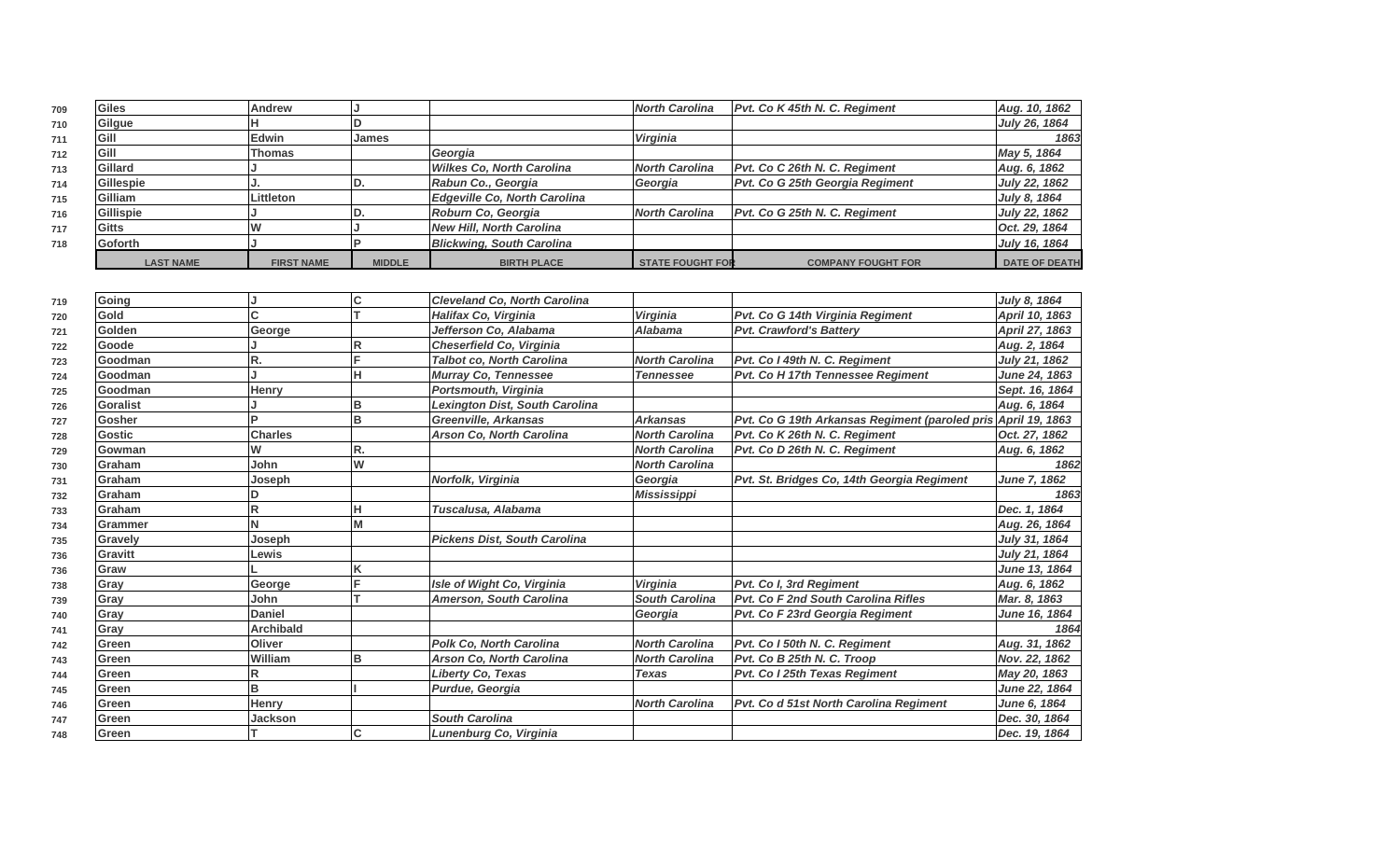| 749 | Gregg            |                   |               | Judesville, North Carolina           | <b>North Carolina</b>   | Pvt. Co A 25th N. C. Regiment          | Aug. 12, 1862        |
|-----|------------------|-------------------|---------------|--------------------------------------|-------------------------|----------------------------------------|----------------------|
| 750 | Gregory          | Aaron             |               | Houston, Georgia                     | Georgia                 | Pvt. Co E 4th Georgia Regiment         | June 7, 1862         |
| 751 | Gregory          | Nathaniel         |               | <b>South Carolina</b>                | <b>South Carolina</b>   | Pvt. Co D 1st South Carolina Regiment  | Aug. 16, 1863        |
| 752 | Gregory          | James             |               | Norfolk, Virginia                    |                         |                                        | Aug. 22, 1864        |
| 753 | Gresham          | <b>Theophilus</b> | <b>Thomas</b> | Petersburg, Virginia                 | Virginia                | Pvt. Co E 41st Virginia Regiment       | Oct. 15, 1861        |
| 754 | <b>Griffin</b>   |                   |               | <b>Union Co. North Carolina</b>      | <b>North Carolina</b>   | Pvt. Co B 25th N. C. Troop             | July 3, 1862         |
| 755 | Griffin          |                   |               | Henry Co, North Carolina             | <b>North Carolina</b>   | Pvt. Co H 15th N. C. Troop             | Mar. 19, 1862        |
| 756 | <b>Griffin</b>   |                   |               | Mississippi                          | Mississippi             | Pvt. Co H 13th Mississippi Regiment    | Nov. 11, 1863        |
| 757 | Griffin          |                   |               | Kemper Co, Mississippi               | Mississippi             | Pvt. Co H 4th Mississippi Calvary      | April 17, 1863       |
| 758 | <b>Griffin</b>   |                   |               | Leport Co, Missouri                  | Missouri                | Pvt. Co B 5th Missouri Regiment        | June 22, 1863        |
| 759 | <b>Griffin</b>   |                   |               |                                      | <b>Texas</b>            | <b>Pvt. Co E 10th Texas Regiment</b>   | May 1, 1863          |
| 760 | <b>Griffin</b>   | James             |               | Columbia Co, Georgia                 |                         |                                        | June 27, 1864        |
| 761 | <b>Griffin</b>   | James             |               |                                      |                         |                                        | 1864                 |
| 762 | Griffin          |                   |               | <b>Spartansburg, South Carolina</b>  |                         |                                        | Aug. 17, 1864        |
| 763 | Griffith         | <b>Tyler</b>      |               | Henry Co, Virginia                   | <b>North Carolina</b>   | Pvt. Co H 15th N. C. Troop             | Mar. 19, 1862        |
| 764 | <b>Grubbs</b>    |                   |               |                                      | Virginia                | Pvt. Co B 17th Virginia Infantry       | <b>June 12, 1864</b> |
| 765 | Grunnett         |                   |               | Jackson Co, Alabama                  | <b>Alabama</b>          | Pvt. Co I 6th Alabama Regiment         | Aug. 6, 1863         |
| 766 | Guffy            | John              |               | <b>Rutherford Co. North Carolina</b> | <b>North Carolina</b>   | Pvt. Co G 50th N. C. Regiment          | Aug. 1, 1862         |
| 767 | <b>Gunter</b>    |                   |               |                                      |                         |                                        | 1864                 |
| 768 | Gunter           |                   |               |                                      | <b>South Carolina</b>   | Pvt. Co I 21st South Carolina Regiment | April 7, 1864        |
|     | <b>LAST NAME</b> | <b>FIRST NAME</b> | <b>MIDDLE</b> | <b>BIRTH PLACE</b>                   | <b>STATE FOUGHT FOR</b> | <b>COMPANY FOUGHT FOR</b>              | <b>DATE OF DEATH</b> |

| 769 | Gurley          |               |     | Johnson Co, North Carolina             | <b>North Carolina</b> | Pvt. Co P 35th North Carolina Regiment  | Aug. 12, 1863  |
|-----|-----------------|---------------|-----|----------------------------------------|-----------------------|-----------------------------------------|----------------|
| 770 | <b>Guthrie</b>  | <b>Samuel</b> |     | Rockingham Co, North Carolina          | <b>North Carolina</b> | Pvt. Co A 45th N. C. Troop              | Aug. 3, 1863   |
| 771 | Hadden          |               | u   | <b>Celerville, South Carolina</b>      |                       |                                         | Aug. 9, 1864   |
| 772 | Hage            | Jacob         |     | <b>Salem, North Carolina</b>           | <b>North Carolina</b> | Pvt. Co K 48th N. C. Regiment           | Aug. 25, 1862  |
| 773 | hager           |               | G.  |                                        | <b>North Carolina</b> |                                         | 1862           |
| 774 | Haggie          |               | W   | Rockingham Co, North Carolina          | <b>North Carolina</b> | Pvt. 45th regiment                      | Aug. 9, 1862   |
| 775 | Hagner          |               |     | Alabama                                | <b>Tennessee</b>      | <b>Pvt. Co K 10th Tennessee Cavalry</b> | April 20, 1863 |
| 776 | Haid            |               |     |                                        | <b>Florida</b>        |                                         | 1864           |
| 777 | <b>Haik</b>     | Thomas        |     | Morgan Co. Georgia                     | <b>Alabama</b>        | Pvt. Co. L 3rd Alabama Regiment         | June 6, 1862   |
| 778 | Hails           | Thomas        |     | Morgan Co. Georgia                     | <b>Alabama</b>        | <b>Pvt. Co L 3rd Ala. Regiment</b>      | June 6, 1862   |
| 779 | Hale            |               |     |                                        |                       |                                         | 1864           |
| 780 | Hall            |               | IĦ. |                                        | Georgia               | Pvt. Co C 60th Georgia Regiment         | July 15, 1862  |
| 781 | Hall            | Humphery      |     | <b>Wilkes Co, North Carolina</b>       | <b>North Carolina</b> |                                         | 1862           |
| 782 | Hall            |               |     | <b>Wilkes Co, North Carolina</b>       | <b>North Carolina</b> | Pvt. Co A 42nd N. C. Regiment           | Dec. 23, 1862  |
| 783 | Hall            | George        | W   | Carroll Co, Virginia                   | <b>Virginia</b>       | Pvt. Co G 57th Virginia Regiment        | Mar. 17, 1863  |
| 784 | Hall            | Lounsa        |     | Americus, Georgia                      |                       |                                         | July 20, 1864  |
| 785 | Hall            | Thomas        |     | Macon, Georgia                         |                       |                                         | Aug. 5, 1864   |
| 786 | Hall            | Humphrey      |     | <b>Wilkes Co, North Carolina</b>       | <b>North Carolina</b> | Pvt. Co K 46th N. C. Regiment           | June 23, 1862  |
| 787 | <b>Hambell</b>  |               |     | <b>Greenville Dist, South Carolina</b> |                       |                                         | Aug. 20, 1864  |
| 788 | <b>Hambrick</b> |               |     | Georgia                                | Georgia               | Pvt. Co A 10th Georgia Battery          | May 1, 1863    |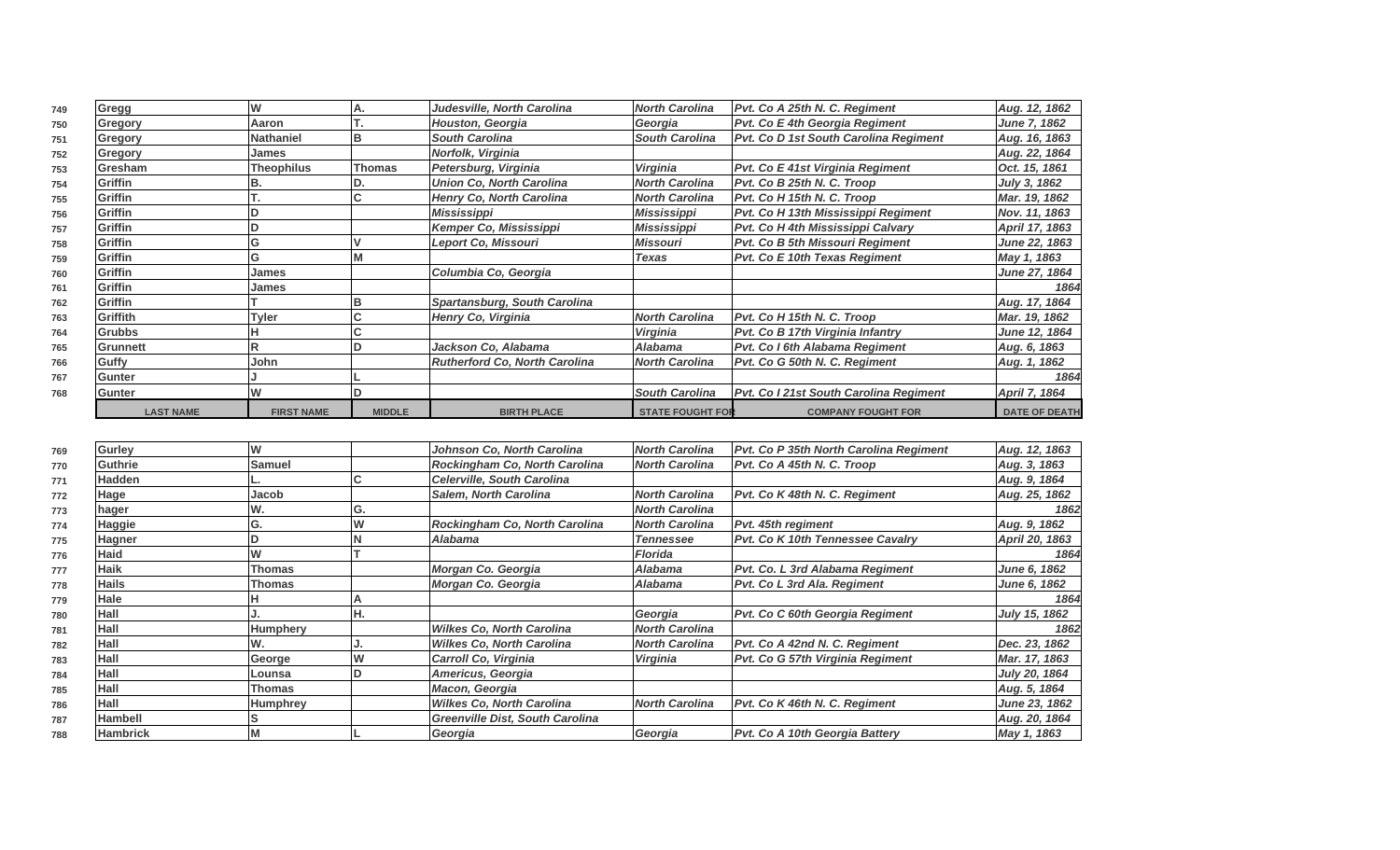| 789 | Hambrick         | Joseph            |               | <b>North Carolina</b>                 | <b>North Carolina</b>   | Pvt. Co D 26th North Carolina Regiment    | Jan. 8, 1863         |
|-----|------------------|-------------------|---------------|---------------------------------------|-------------------------|-------------------------------------------|----------------------|
| 790 | <b>Hamilton</b>  |                   | S.            | Georgia                               | Georgia                 | Pvt. Co E 2nd Corp. 28th Georgia Regiment | July 12, 1862        |
| 791 | <b>Hamilton</b>  | S.                | Ή.            | <b>Gaston, North Carolina</b>         | <b>North Carolina</b>   | Pvt. Co H 44th N. C. Regiment             | Aug. 7, 1862         |
| 792 | <b>Hamilton</b>  |                   |               |                                       | <b>Arkansas</b>         | Cpl. 19th Arkansas Regiment               | April 12, 1863       |
| 793 | <b>Hamilton</b>  | W                 |               |                                       |                         |                                           | Sept. 30, 1864       |
| 794 | <b>Hamlin</b>    | William           | B             | Petersburg, Virginia                  |                         |                                           | Mar. 4, 1864         |
| 795 | Hammon           | <b>James</b>      |               |                                       | <b>Virginia</b>         | Pvt. Co d Triggs Virginia Rangers         | Jan. 2, 1863         |
| 796 | <b>Hammond</b>   |                   |               | <b>Allenville, South Carolina</b>     | Alabama                 | <b>Pvt. Co A 2nd Alabama Regiment</b>     | Mar. 11, 1863        |
| 797 | <b>Hancock</b>   |                   | R.            | Georgia                               | Alabama                 | Pvt. Co L. 15th Alabama Regiment          | 1862                 |
| 798 | <b>Hancock</b>   | <b>David</b>      |               |                                       | <b>North Carolina</b>   | Pvt. Co B 52nd N. C. Regiment             | Aug. 15, 1862        |
| 799 | <b>Hancock</b>   | W                 |               | Sugar Hill, Georgia                   | Georgia                 | Pvt. Co F 43rd Georgia Regiment           | Aug. 7, 1863         |
| 800 | <b>Hanis</b>     |                   | E             | Talaposa, Alabama                     |                         |                                           | June 29, 1864        |
| 801 | <b>Hansel</b>    |                   | W             |                                       | <b>Tennessee</b>        | Pvt. Provast Guard Tennessee Regiment     | 1863                 |
| 802 | <b>Hanson</b>    | <b>Thomas</b>     |               | <b>Bloomfield, Kentucky</b>           | <b>Missouri</b>         | <b>Pvt. Co I 6th Missouri Regiment</b>    | Aug. 9, 1863         |
| 803 | Hanson           | <b>Fielding</b>   |               |                                       |                         | <b>Pvt. Co B 7th Regiment</b>             | Feb. 8, 1863         |
| 804 | <b>Hanson</b>    | William           |               |                                       |                         |                                           | 1864                 |
| 805 | <b>Har</b>       | <b>Granville</b>  |               | Pittsylvainia Co, Virginia            | Virginia                | Pvt. Co I 53rd Virginia Regiment          | May 16, 1862         |
| 806 | <b>Hardee</b>    | William           |               | <b>North Carolina</b>                 | Virginia                | <b>Petersburg Militia Kautz Raiders</b>   | June 12, 1864        |
| 807 | <b>Harden</b>    | W                 |               |                                       | <b>Alabama</b>          | Pvt. Co C 47th Alabama Regiment           | April 23, 1863       |
| 808 | <b>Harder</b>    |                   |               |                                       | <b>Arkansas</b>         |                                           | 1863                 |
| 809 | <b>Harding</b>   | William           | H             |                                       |                         |                                           | July 31, 1864        |
| 810 | <b>Hardison</b>  |                   |               | <b>Houston Co, Georgia</b>            | Georgia                 | Pvt. Co E 57th Georgia Regiment           | July 19, 1863        |
| 811 | <b>Hardy</b>     |                   | G             | <b>Cleveland Co. North Carolina</b>   | <b>North Carolina</b>   | Pvt. Co F 56th North Carolina Regiment    | June 11, 1864        |
| 812 | Hardy            | Ġ                 |               |                                       |                         |                                           | 1864                 |
| 813 | Hari             | Ć                 |               | <b>Lancaster Dist, South Carolina</b> | <b>South Carolina</b>   | Pvt. Co E 22nd S. C. Regiment             | Dec. 21,1862         |
| 814 | <b>Harlon</b>    | R                 |               |                                       | Georgia                 | <b>Pvt. Co D 2nd Georgia Regiment</b>     | 1863                 |
| 815 | <b>Harmon</b>    | А                 |               |                                       | <b>North Carolina</b>   |                                           | 1863                 |
| 816 | <b>Harney</b>    | Van               |               | <b>Mississippi</b>                    | <b>Mississippi</b>      | Pvt. Co B 14th Mississippi Regiment       | July 25, 1863        |
| 817 | <b>Harolson</b>  |                   |               |                                       | <b>Texas</b>            | Pvt. Co B 25th Texas Regiment             | May 29, 1863         |
| 818 | <b>Harper</b>    | W                 |               | Forsythe, North Carolina              | Georgia                 | Pvt. Co C 7th Georgia Regiment            | Jan. 4, 1863         |
|     | <b>LAST NAME</b> | <b>FIRST NAME</b> | <b>MIDDLE</b> | <b>BIRTH PLACE</b>                    | <b>STATE FOUGHT FOR</b> | <b>COMPANY FOUGHT FOR</b>                 | <b>DATE OF DEATH</b> |

| 819 | Harper         |                | <b>Forsythe, North Carolina</b> | Georgia               | <b>Pvt. Co G 7th Georgia Regiment</b> | Jan. 4, 1863  |
|-----|----------------|----------------|---------------------------------|-----------------------|---------------------------------------|---------------|
| 820 | Harper         | William        | Pennsvlvania                    | l Pennsvlvania        | Pvt. Co D 97th Pennsylvania Regiment  | June 17, 1864 |
| 821 | Harrington     |                | Alabama                         | North Carolina        | Pvt. Co D 48th N. C. Troop            | June 26, 1862 |
| 822 | Harrington     |                | Alabama                         | <b>North Carolina</b> | $Pvt.$ Co D 48th N. C. Troop          | June 26, 1862 |
| 823 | Harrington     | John           | Moore Co, North Carolina        | North Carolina        | Pyt. Co D 48th N. C. Troop            | June 27, 1862 |
| 824 | Harrip         |                | Hyde Co, North Carolina         | <b>North Carolina</b> | Pvt. Co B 17th N. C. Troop            | Aug. 9, 1862  |
| 825 | Harris         | <b>Joseph</b>  | Georgia                         | Alabama               | <b>Pvt. Co E 10th Ala. Regiment</b>   | July 21, 1862 |
| 826 | Harris         |                | Wilken Co. Georgia              | Georgia               | <b>Pvt. Capt. Cutts Battery</b>       | Aug. 4, 1862  |
| 827 | Harris         | Joseph         | Georgia                         | Alabama               | PVt. Co. E 10th Ala. Regiment         | July 2, 1862  |
| 828 | <b>Harriss</b> | <b>William</b> | Georgia                         | Georgia               | <b>Pvt. Co B Cobbs Legion</b>         | June 2, 1862  |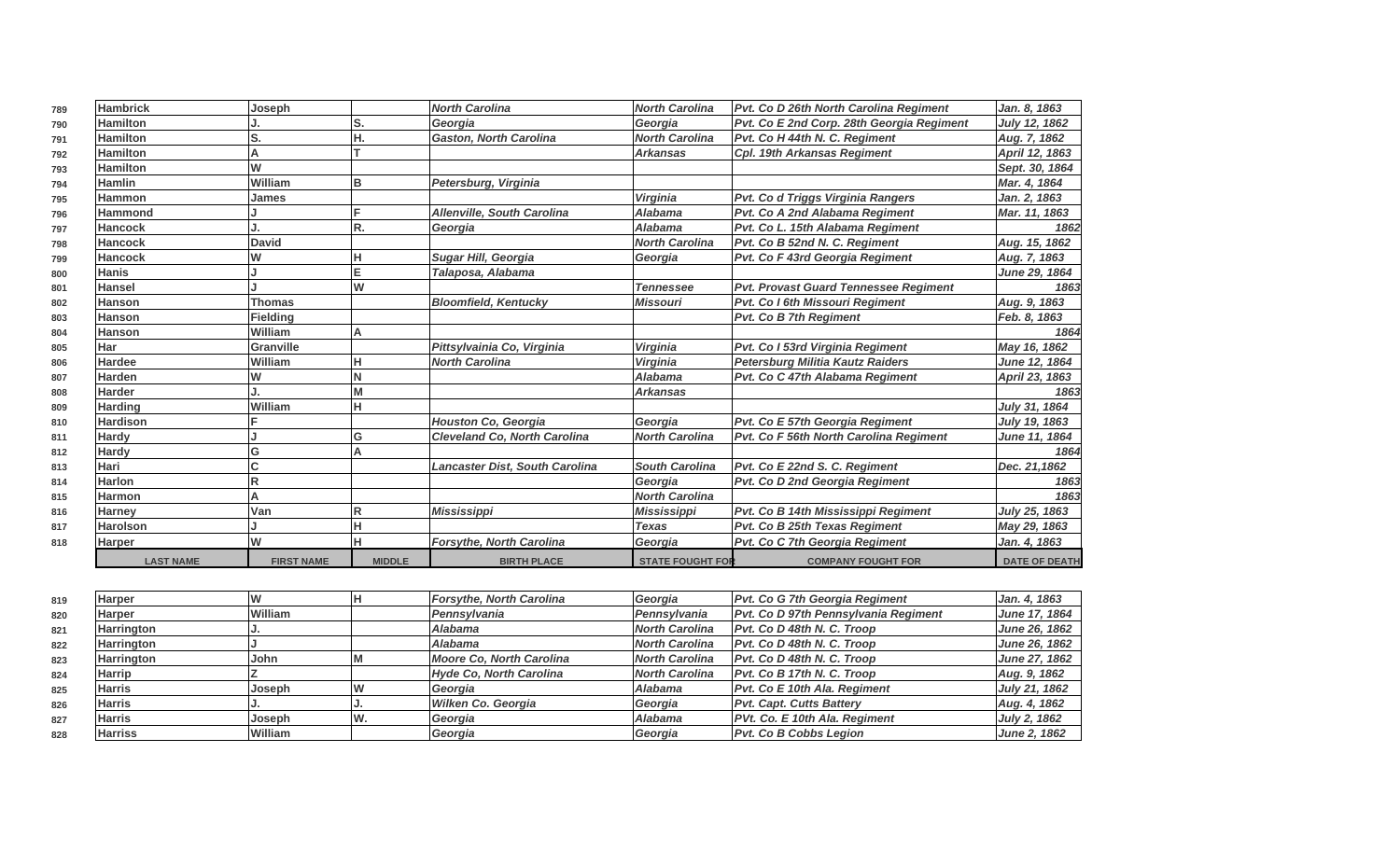| 829 | <b>Harris</b>     | A                 | Α.                      | <b>North Carolina</b>              | <b>North Carolina</b>   | Sgt. Co K N. C. Troop                        | Oct. 24, 1862        |
|-----|-------------------|-------------------|-------------------------|------------------------------------|-------------------------|----------------------------------------------|----------------------|
| 830 | <b>Harris</b>     | W                 |                         | Albermarle Co, VA                  | Virginia                | Pvt. Co H 1st Virginia Artillery             | Oct. 28, 1862        |
| 831 | <b>Harris</b>     | W                 | <sub>C</sub>            |                                    | <b>Mississippi</b>      |                                              | 1863                 |
| 832 | <b>Harris</b>     | <b>James</b>      |                         |                                    | Virginia                | Pvt. Co H 29th Virginia Regiment             | May 19, 1863         |
| 833 | <b>Harris</b>     |                   |                         | Lancaster Dist, South Carolina     |                         |                                              | Aug. 8, 1864         |
| 834 | <b>Harris</b>     |                   | N                       |                                    |                         |                                              | July 31, 1864        |
| 835 | <b>Harris</b>     | Morgan            | E.                      | Louisiana                          | Louisiana               | <b>Washington Artillery, Louisiana</b>       | July 9, 1864         |
| 836 | <b>Harrison</b>   | George            | W.                      | Prince George, Virginia            | Georgia                 | Pvt. Co P Georgia Cavalry                    | July 11, 1862        |
| 836 | <b>Harrison</b>   | John              | H                       | <b>Wake Co, North Carolina</b>     | <b>North Carolina</b>   | Pvt. Co I 1st N. C. Regiment Cavalry         | Mar. 31, 1862        |
| 837 | <b>Harrison</b>   |                   | M                       | Franklin Co. Georgia               | <b>North Carolina</b>   | Pvt. Co D 47th N. C. Regiment                | Dec. 18, 1862        |
| 838 | <b>Harrison</b>   | George            | W                       | Prince George Co, Virginia         | Georgia                 | <b>Pvt. Co P Georgia Cavalry</b>             | July 11, 1862        |
| 839 | <b>Harrison</b>   |                   | H                       |                                    |                         |                                              | July 6, 1864         |
| 840 | <b>Hartsfield</b> | А                 | C                       | <b>Wake Co. North Carolina</b>     |                         |                                              | June 26, 1864        |
| 841 | <b>Hartsford</b>  | G                 |                         | <b>Union Dist, South Carolina</b>  |                         |                                              | July 24, 1864        |
| 842 | <b>Harwell</b>    | R                 |                         | Yadkin Co, North Carolina          |                         |                                              | Aug. 23, 1864        |
| 843 | <b>Hauley</b>     | M                 | в                       |                                    |                         |                                              | Oct. 5, 1864         |
| 844 | <b>Havens</b>     | н                 | н                       |                                    | <b>Texas</b>            | Pvt. Co D 15th Texas Regiment                | April 20, 1863       |
| 845 | <b>Hawbrick</b>   |                   | B                       | Halifax Co, Virginia               | Virginia                | Pvt. Co F 34th Regiment                      | June 4, 1864         |
| 846 | <b>Hawkins</b>    | E.                | н                       | Rowan Co, North Carolina           | <b>North Carolina</b>   | <b>Pvt. Co H 6th North Carolina Regiment</b> | May 29, 1862         |
| 847 | <b>Hawkins</b>    | John              |                         | <b>Edgecomb Co, North Carolina</b> | <b>North Carolina</b>   | Pvt. Co G 3rd North Carolina Artillery       | May 12, 1862         |
| 848 | <b>Hawkins</b>    | <b>Thomas</b>     |                         | Haywood Co, North Carolina         | <b>North Carolina</b>   | Pvt. Co C 45th N. C. Troop                   | Aug. 10, 1862        |
| 849 | <b>Hawkins</b>    | н                 | O                       | Henderson Co, North Carolina       | <b>North Carolina</b>   | Pvt. Co H 25th North Carolina Regiment       | Aug. 3, 1863         |
| 850 | <b>Hawkins</b>    | G                 | B                       | Fayette Co, Alabama                |                         |                                              | July 20, 1864        |
| 851 | <b>Hawley</b>     | G                 | A                       | Fluvanna Co, Virginia              |                         |                                              | Nov. 13, 1864        |
| 852 | <b>Hayes</b>      |                   | W                       | <b>Caldwell Co, North Carolina</b> | <b>North Carolina</b>   | Pvt. Co F 26th N. C. Troop                   | July 27, 1862        |
| 853 | <b>Hayes</b>      | Gaston            |                         | Johnson Co, North Carolina         | <b>North Carolina</b>   | Pvt. Co C 24th North Carolina Regiment       | Mar. 6, 1863         |
| 854 | <b>Hayes</b>      | W                 | н                       | Simpson Co, North Carolina         | <b>North Carolina</b>   | Pvt. Co B 56th North Carolina Regiment       | Aug. 23, 1863        |
| 855 | <b>Hayes</b>      | <b>Stephen</b>    | B                       | Oak Grove, North Carolina          |                         |                                              | July 6, 1864         |
| 856 | <b>Hayews</b>     | R                 |                         |                                    | <b>Texas</b>            |                                              | 1863                 |
| 857 | <b>Hazelwood</b>  | <b>Edward</b>     |                         | Patrick Co, Virginia               | Virginia                | Pvt. 18th Virginia regiment militia          | May 19, 1862         |
| 858 | <b>Hazlip</b>     | N                 | ls.                     | Pittsylvainia Co, Virginia         | Virginia                | Pvt. Co D 57th Virginia Regiment             | <b>July 10, 1862</b> |
| 859 | <b>Heaton</b>     | William           |                         | <b>Campbell Co. Virginia</b>       | Virginia                | Pvt. Co B 8th Virginia Cavalry               | May 19, 1863         |
| 860 | <b>Heitt</b>      | <b>Charles</b>    |                         | Windsboro, Alabama                 | Louisiana               | Pvt. Co E 8th Louisiana Regiment             | Aug. 10, 1863        |
| 861 | <b>Heitt</b>      | <b>Charles</b>    |                         | Windsboro, Alabama                 | Louisiana               | Pvt. Co E 8th Louisiana Regiment             | Aug. 10, 1863        |
| 862 | <b>Helper</b>     | <b>Enock</b>      |                         | Davidson Co, North Carolina        | <b>North Carolina</b>   | Pvt. Co E 53rd N. C. Troop                   | Aug. 2, 1862         |
| 863 | Hemp              | <b>Charles</b>    | R.                      | Glenn Co, Virginia                 |                         |                                              | June 27, 1864        |
| 864 | Henderson         | <b>Francis</b>    |                         | <b>North Carolina</b>              | <b>North Carolina</b>   | Pvt. Co A 35th N. C. Troop                   | <b>July 29, 1862</b> |
| 865 | <b>Henderson</b>  |                   | $\overline{\mathsf{R}}$ | Wash Co, Tennessee                 | Tennessee               | <b>Pvt. Co C Tennesse Regiment</b>           | May 1, 1863          |
| 866 | Henderson         | Elisha            | н                       |                                    | Virginia                |                                              | 1863                 |
| 867 | <b>Henderson</b>  | James             |                         | <b>Canden, South Carolina</b>      |                         |                                              | June 23, 1864        |
|     | <b>LAST NAME</b>  | <b>FIRST NAME</b> | <b>MIDDLE</b>           | <b>BIRTH PLACE</b>                 | <b>STATE FOUGHT FOR</b> | <b>COMPANY FOUGHT FOR</b>                    | <b>DATE OF DEATH</b> |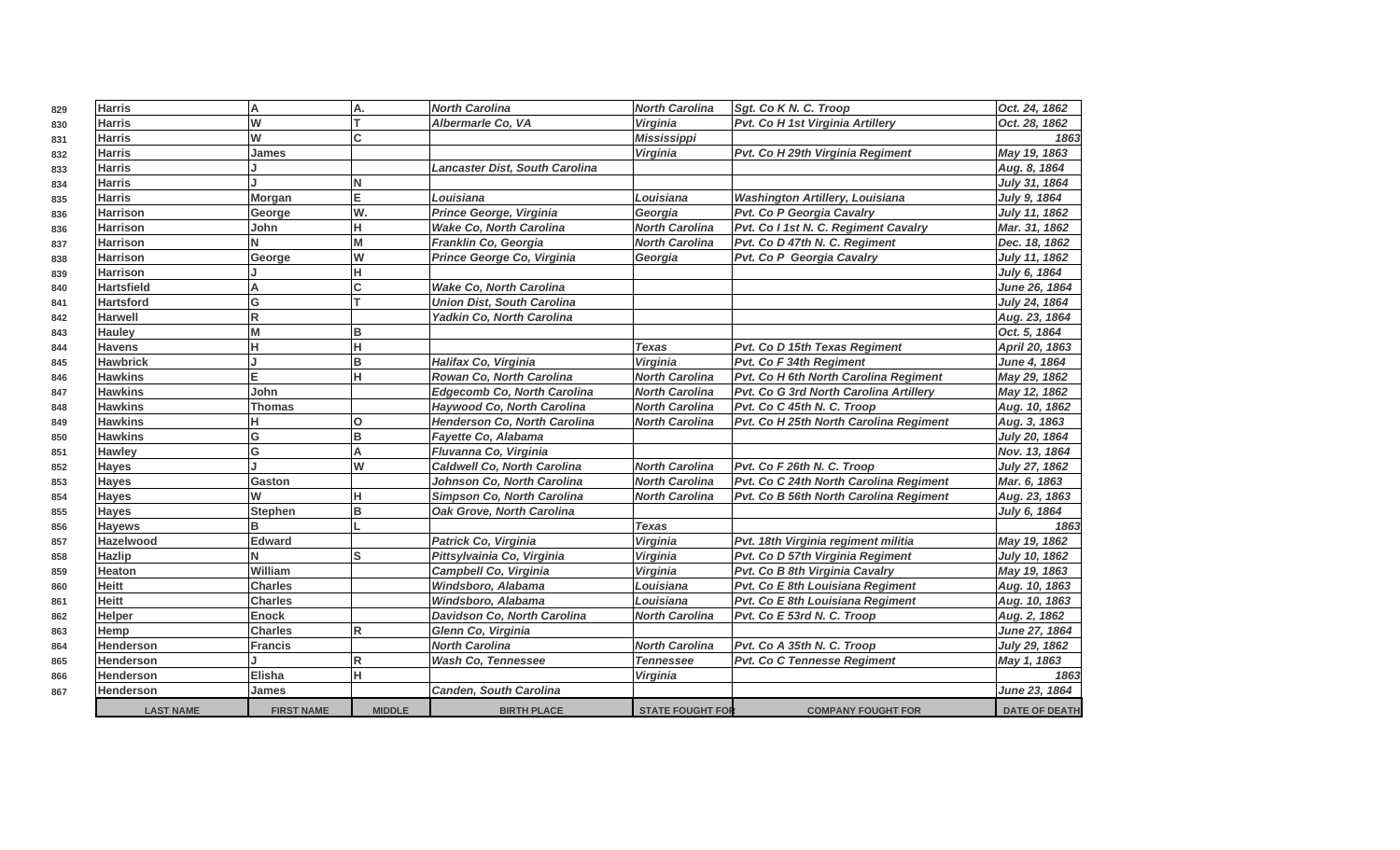| 868 | <b>Hendrick</b>  | William         |              | Mt. Croghan, South Carolina           | <b>South Carolina</b> | Pvt. Co F 26th South Carolina Regiment | June 1, 1864        |
|-----|------------------|-----------------|--------------|---------------------------------------|-----------------------|----------------------------------------|---------------------|
| 869 | <b>Hendricks</b> |                 | G            | <b>Spring Hope, North Carolina</b>    | <b>North Carolina</b> | Cpl. Co G 7th North Carolina Regiment  | May 21, 1863        |
| 870 | <b>Hennedy</b>   | <b>Albert</b>   |              | Liberty Co, Virginia                  |                       |                                        | June 27, 1864       |
| 871 | Henry            | W               | R            | <b>Ireland</b>                        | <b>Texas</b>          | Pvt. Co D 4th Texas Regiment           | July 1, 1862        |
| 872 | <b>Hensley</b>   | <b>Chester</b>  |              | <b>Chester Dist., South Carolina</b>  | <b>North Carolina</b> | Pvt. Co A 25th N. C. Regiment          | July 19, 1862       |
| 873 | <b>Hensley</b>   | <b>Chester</b>  |              | <b>Chester Dist., South Carolina</b>  | <b>North Carolina</b> | Pvt. Co A 25th N. C. Regiment          | July 19, 1862       |
| 874 | Henson           | <b>Francis</b>  | W            | Haywood Co, North Carolina            | <b>North Carolina</b> | Pvt. Co F 25th N. C. Troop             | Aug. 4, 1862        |
| 875 | <b>Henson</b>    | John            |              | <b>South Carolina</b>                 | <b>Alabama</b>        | Pvt. Co I 27th Alabama Regiment        | Aug. 5, 1863        |
| 876 | <b>Henson</b>    | John            |              | <b>South Carolina</b>                 | <b>Alabama</b>        | Pvt. Co I 27th Alabama Regiment        | Aug. 5, 1863        |
| 877 | <b>Herbert</b>   | <b>Robert</b>   | н            | Jamesboro, Alabama                    | <b>Texas</b>          | Pvt. Co H 24th Texas Regiment          | April 25, 1863      |
| 878 | <b>Herbert</b>   | <b>Robert</b>   | н            | Jonesboro, Alabama                    | <b>Texas</b>          | Pvt. Co H 24th Texas Regiment          | April 25, 1863      |
| 879 | <b>Herbert</b>   | M               | A            | Edenton, Georgia                      |                       |                                        | Mar. 28, 1864       |
| 880 | <b>Heroldson</b> |                 |              |                                       | <b>South Carolina</b> | Pvt. Co I 21st South Carolina Regiment | April 7, 1864       |
| 881 | <b>Hess</b>      | Jacob           |              | <b>Colliston Dist, South Carolina</b> |                       |                                        | July 11, 1864       |
| 882 | <b>Hewett</b>    | Jeptha          |              |                                       | <b>Florida</b>        |                                        | 1864                |
| 883 | <b>Hewitt</b>    | F.              | A.           | Catawha Co, North Carolina            | <b>North Carolina</b> | Pvt. Co K 46th N. C. Regiment          | Sept. 23, 1862      |
| 884 | <b>Hewitt</b>    | William         |              | Spout Co, Virginia                    |                       |                                        | Nov. 1, 1864        |
| 885 | <b>Hewling</b>   | John            |              | <b>Halifax, North Carolina</b>        | <b>North Carolina</b> | Pvt. Co D 43rd N. C. Regiment          | July 9, 1862        |
| 886 | <b>Hickey</b>    | James           | M            | <b>Kentukcy</b>                       | <b>Alabama</b>        | Pvt. Co G 46th Alabama Regiment        | July 23, 1863       |
| 887 | Hickman          |                 | M            | Campbell Co, Georgia                  | Georgia               | Pvt. Co A 30th Georgia Regiment        | Aug. 3, 1863        |
| 888 | Hickman          |                 | ls           | Lebanon, Tennessee                    | <b>Tennessee</b>      | Pvt. 4th Tennessee Regiment            | May 23, 1863        |
| 889 | <b>Hickman</b>   | <b>Matthew</b>  |              | Pennsylvania                          |                       |                                        | 1864                |
| 890 | Higdon           | W               | W            | Jefferson Co, Alabama                 | <b>Alabama</b>        | Pvt. Co C 20th Alabama Regiment        | July 24, 1863       |
| 891 | <b>Higgins</b>   | н.              | E.           | Georgia                               | Georgia               | Pvt. Co F 24th Georgia Regiment        | July 13, 1862       |
| 892 | <b>Highsmith</b> | <b>Thomas</b>   |              |                                       | <b>North Carolina</b> | Pvt. Co H 27th N. C. Regiment          | Aug. 30, 1862       |
| 893 | Highwood         |                 | <sub>c</sub> | <b>North Carolina</b>                 | <b>North Carolina</b> | Pvt. Co I 31st North Carolina Regiment | April 25, 1864      |
| 894 | Hill             | Amos            |              | <b>Burk Co. Georgia</b>               | Georgia               | Pvt. Co I 45th Georgia Volunteer       | May 4, 1862         |
| 895 | Hill             | W               | G.           | <b>Wayne Co, North Carolina</b>       | <b>North Carolina</b> | Pvt. Co E 50th N. C. Regiment          | July 8, 1862        |
| 896 | Hill             |                 | C            | <b>Arkansas</b>                       | <b>Arkansas</b>       | Pvt. Co H 19th Arkansas Regiment       | April 25, 1863      |
| 897 | Hill             | John            | W            | <b>Florida</b>                        | <b>Texas</b>          | <b>Pvt. Co D Texas Regiment</b>        | April 21, 1863      |
| 898 | Hill             | John            | W            | <b>Florida</b>                        | <b>Texas</b>          | <b>Pvt. Co D Texas Regiment</b>        | April 12, 1863      |
| 899 | Hill             | John            | W            | Petersburg, Virginia                  | Virginia              | Pvt. Co C 57th Virginia Regiment       | Feb. 28, 1863       |
| 900 | Hill             | R               | lT.          | Jackson, North Carolina               |                       |                                        | May 13, 1864        |
| 901 | <b>Hilton</b>    | <b>Matthew</b>  | A            | Peach Tree Village, Mississippi       | <b>Texas</b>          | Pvt. Co F 25th Texas Regiment          | April 25, 1863      |
| 902 | <b>Hoats</b>     | <b>Harrison</b> |              |                                       | <b>North Carolina</b> | Pvt. Co F 52nd N. C. Regiment          | July 29, 1862       |
| 903 | <b>Hocick</b>    |                 | C            | Ash Co, North Carolina                | <b>North Carolina</b> |                                        | 1862                |
| 904 | Hodge            | н               | A            |                                       | <b>Texas</b>          | Pvt. 18th Texas Regiment               | May 16, 1863        |
| 905 | Hodgens          |                 |              |                                       | Virginia              |                                        | 1862                |
| 906 | <b>Hodgers</b>   | Lemuel          |              | <b>Virginiia</b>                      | Virginia              | Pvt. 57th Virginia Regiment            | May 13, 1862        |
| 907 | <b>Hodges</b>    | John            | W            | Norfolk, Virginia                     | Virginia              | Pvt. Capt. Hopkins                     | <b>June 5, 1862</b> |
| 908 | <b>Hodges</b>    | Ferdinand       |              | Virginiia                             | Virginia              | Pvt. Co B 57th Virginia Regiment       | May 14, 1862        |
| 909 | <b>Hodges</b>    | Larkin          |              | <b>Glad Springs, North Carolina</b>   |                       |                                        | Aug. 16, 1864       |
| 910 | <b>Hodges</b>    | А               |              |                                       |                       |                                        | Aug. 3, 1864        |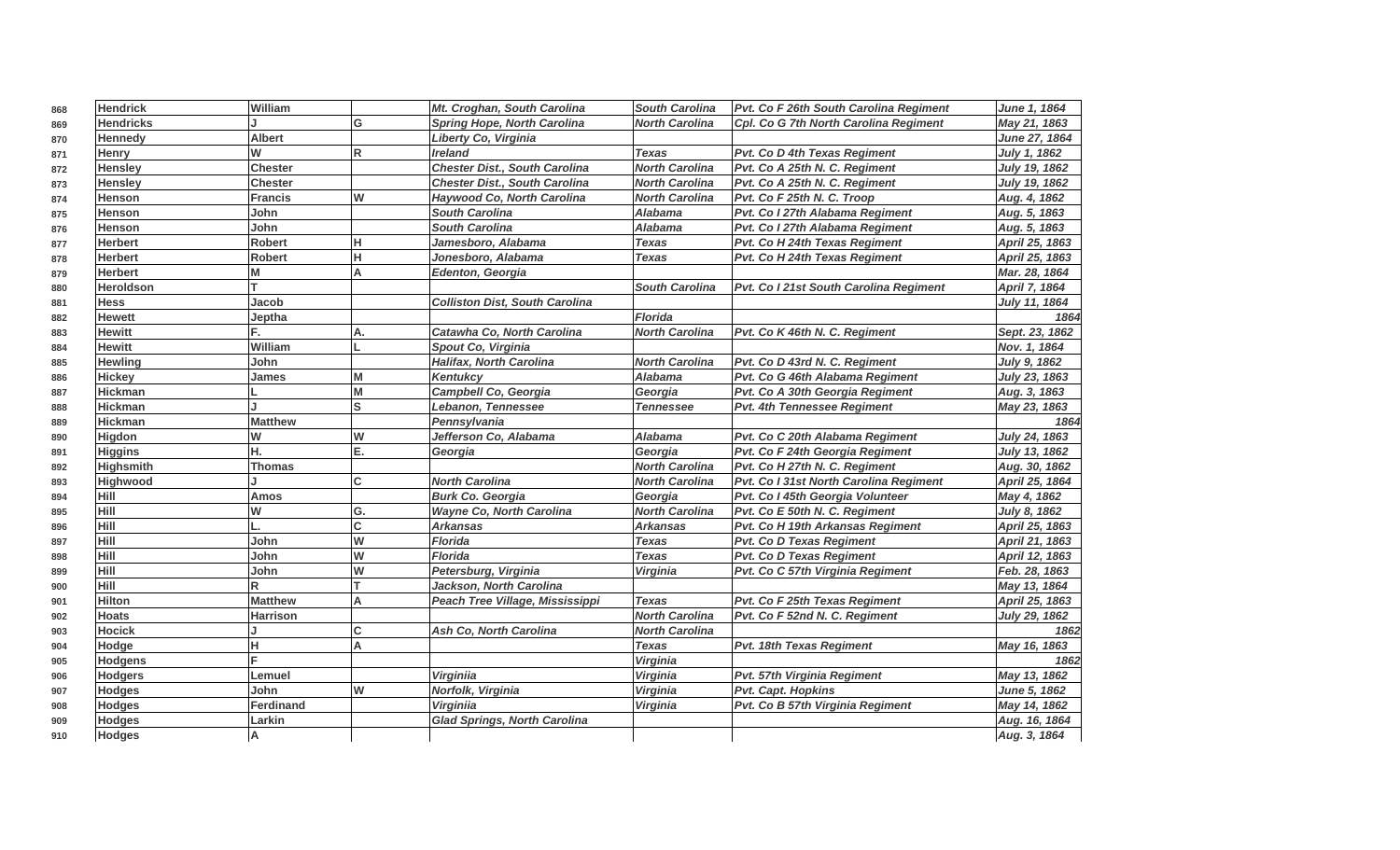| 911 | Hoffer           |                   |               | <b>Gates Co. North Carolina</b>      | North Carolina          | Pvt. Co C 52nd N. C. Troop                    | Oct. 24, 1862        |
|-----|------------------|-------------------|---------------|--------------------------------------|-------------------------|-----------------------------------------------|----------------------|
| 912 | <b>Hoffinger</b> |                   |               | Irishburg, Virginia                  | Virginia                | <b>Pvt. Co F 11th Virginia Regiment</b>       | June 20, 1862        |
| 913 | Hoffler          |                   |               | <b>Gates Co. North Carolina</b>      | North Carolina          | Pvt. Co I 52nd N. C. Regiment                 | Sept. 25, 1862       |
| 914 | Hoffman          | lJohn             |               | Orangeburg Dist, South Carolina      | <b>South Carolina</b>   | <b>Pvt. Co F 25th South Carolina Regiment</b> | June 16, 1864        |
| 915 | Hoffner          | lJohn             |               | <b>Brandis Ferry, North Carolina</b> | North Carolina          | Pvt. Co D 42nd North Carolina Regiment        | June 13, 1864        |
| 916 | Hogan            | William           |               | Halifax Co, Virginia                 | Virginia                | <b>Pvt. Co K Virginia Regiment</b>            | <b>June 6, 1862</b>  |
| 917 | Hoqan            | William           |               | Boxesford, North Carolina            |                         |                                               | July 22, 1864        |
|     | <b>LAST NAME</b> | <b>FIRST NAME</b> | <b>MIDDLE</b> | <b>BIRTH PLACE</b>                   | <b>STATE FOUGHT FOR</b> | <b>COMPANY FOUGHT FOR</b>                     | <b>DATE OF DEATH</b> |

| 918 | Hogans          | W             | ls. |                                    | <b>North Carolina</b> | Pvt. Co D 49th N. C. Regiment                 | Nov. 14, 1862        |
|-----|-----------------|---------------|-----|------------------------------------|-----------------------|-----------------------------------------------|----------------------|
| 919 | Hogen           | W             | н   | Yorkville, South Carolina          |                       |                                               | Aug. 7, 1864         |
| 920 | Hogwood         | <b>Ruffin</b> |     | <b>Nash Co, North Carolina</b>     | <b>North Carolina</b> | Pvt. Co A 47th N. C. Regiment                 | Oct. 19, 1862        |
| 921 | <b>Holden</b>   | Henry         |     | Lexington, North Carolina          |                       |                                               | <b>July 29,1864</b>  |
| 922 | <b>Holden</b>   | William       |     |                                    |                       |                                               | Aug. 24, 1864        |
| 923 | <b>Holder</b>   | <b>Thomas</b> |     | <b>Wilkinson Co. Georgia</b>       | Georgia               | Pvt. Co F 3rd Georgia Regiment                | June 7, 1862         |
| 924 | Holeman         |               |     |                                    | <b>Tennessee</b>      | Pvt. Co A 5th Tennessee Regiment              | June 26, 1863        |
| 925 | <b>Holland</b>  | B             |     |                                    |                       |                                               | June 23, 1864        |
| 926 | <b>Holland</b>  |               |     |                                    |                       |                                               | May 27, 1864         |
| 927 | <b>Holly</b>    |               |     |                                    | Virginia              | Pvt. Co E 53rd Virginia Regiment              | May 25, 1862         |
| 928 | <b>Holmes</b>   |               | lS  | <b>Arkansas</b>                    | <b>Arkansas</b>       | Pvt. Co I 21st Arkansas Regiment              | May 8, 1863          |
| 929 | <b>Holton</b>   |               |     | Georgia                            | <b>Texas</b>          | Pvt. Co e 24th Texas Regiment                 | May 8, 1863          |
| 930 | <b>Holton</b>   | James         |     | Georgia                            | <b>Texas</b>          | Pvt. Co C 25th Texas Regiment                 | April 19, 1863       |
| 931 | <b>Holts</b>    | Eli           |     | Davidson Co, North Carolina        | <b>North Carolina</b> | Pvt. Co H 48th N. C Regiment                  | July 17, 1862        |
| 932 | <b>Hood</b>     | William       |     | <b>New York</b>                    | <b>New York</b>       | Pvt. Co d 100th New York Regiment             | 1864                 |
| 933 | <b>Hopkins</b>  | <b>David</b>  |     | Mayesford, Virginia                | <b>North Carolina</b> | Pvt. Co C. 13th N. C. volunteers              | May 10, 1862         |
| 934 | <b>Hopkins</b>  | John          |     | <b>Uinsalle, North Carolina</b>    |                       |                                               | Oct. 2, 1864         |
| 935 | <b>Horne</b>    |               |     | Person Co, North Carolina          | <b>North Carolina</b> | Pvt. Co K 26th N. C. Regiment                 | Aug. 21, 1862        |
| 936 | <b>Horne</b>    | William       | lw  |                                    | <b>North Carolina</b> | Pvt. Co A 43rd N. C. Regiment                 | Sept. 11, 1862       |
| 937 | <b>Horowsby</b> | Jess          |     | <b>Canden, South Carolina</b>      |                       |                                               | July 14, 1864        |
| 938 | <b>Horsely</b>  | B             | E.  | Richmond, Virginia                 | <b>Virginia</b>       | <b>Pvt. Richard Fayette Artillery</b>         | June 1, 1863         |
| 939 | Horten          |               |     |                                    |                       |                                               | July 31, 1864        |
| 940 | <b>Hortress</b> |               | D   | <b>Blainsville, South Carolina</b> |                       |                                               | Aug. 13, 1864        |
| 941 | <b>Hosey</b>    | Jessie        |     | Columbia, Alabama                  | <b>Alabama</b>        | Pvt. Co C 44th Alabama Regiment               | April 29, 1863       |
| 942 | <b>Hosier</b>   | <b>David</b>  |     | Norfolk, Virginia                  | Virginia              | Pvt. Co B Cahoons Battalion Virginia Infantry | June 2, 1862         |
| 943 | <b>House</b>    | John          |     | Louisiana                          | Louisiana             | Pvt. Co A 4th Louisiana Regiment              | <b>July 19, 1862</b> |
| 944 | <b>Houston</b>  | William       |     | <b>Sampson Co. North Carolina</b>  | <b>North Carolina</b> | Pvt. Co I 46th N. C. Troop                    | July 31, 1862        |
| 945 | <b>Houston</b>  | Houston       |     | Caroline Co, Virginia              | Virginia              |                                               | July 25, 1862        |
| 946 | How             |               |     | Waresboro, Georgia                 | Georgia               | Pvt. Co D 57th Georgia Regiment               | Aug. 2, 1863         |
| 947 | Howard          | John          |     | <b>North Carolina</b>              | <b>North Carolina</b> | Pvt. Co D 21st North Carolina Regiment        | July 25, 1863        |
| 948 | <b>Howard</b>   | George        | M   |                                    | <b>South Carolina</b> | Pvt. Co H 27th South Carolina Regiment        | April 7, 1864        |
| 949 | <b>Howell</b>   |               | lw  | Catawha Co, North Carolina         | <b>North Carolina</b> | Pvt. Co F 32nd N. C. Troop                    | Oct. 4, 1862         |
| 950 | <b>Howell</b>   | W             | lR. | Franklin Co, Virginia              | <b>Virginia</b>       | Pvt. Co B 54th Virginia Regiment              | Feb. 16, 1863        |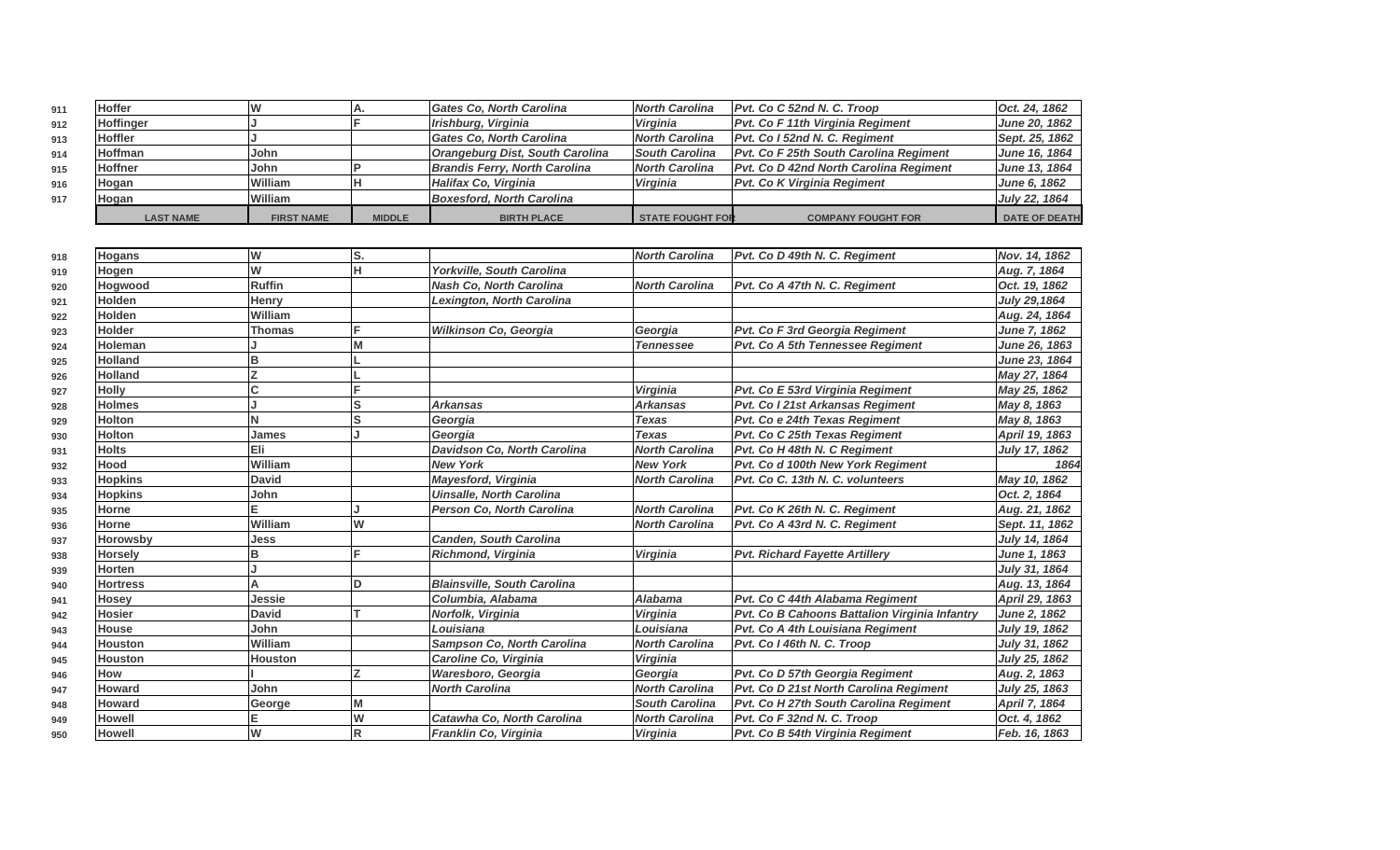| 951 | Howell           | Augustus          |               | Starksville, Alabama                  |                         |                                               | July 11, 1864        |
|-----|------------------|-------------------|---------------|---------------------------------------|-------------------------|-----------------------------------------------|----------------------|
| 952 | Hov              | lJohn             |               | Dinwiddie Co, Virginia                | Virginia                | Pvt. Co E 3rd Virginia Regiment               | April 5, 1862        |
| 953 | <b>Hudgins</b>   | <b>William</b>    |               | Leythe Co, North Carolina             |                         |                                               | July 28, 1864        |
| 954 | <b>Hudgins</b>   |                   |               | <b>Matthews C. H, Virginia</b>        |                         |                                               | Jan. 22, 1864        |
| 955 | <b>Hudgins</b>   | <b>William</b>    |               |                                       |                         |                                               | June 23, 1864        |
| 956 | <b>Hudgins</b>   | Leander           |               | <b>Rutherford Co. North Carolina</b>  | <b>North Carolina</b>   | Pvt. Co A 25th North Carolina Regiment        | June 28, 1862        |
| 957 | Hudson           |                   |               | Collition Dist, South Carolina        |                         |                                               | July 12, 1864        |
| 958 | Hudson           | lG                |               | <b>Barksdale, Virginia</b>            | Virginia                | <b>Pvt. Co K 26th Virginia Regiment</b>       | May 22, 1864         |
| 959 | Hudson           |                   |               | <b>New Plymouth, Virginia</b>         | Virginia                | <b>Pvt. Confederate Guard</b>                 | May 22, 1864         |
| 960 | <b>Hughes</b>    | IB.               |               | Georgia                               | Georgia                 | Pvt. Co C 19th Georgia Regiment               | July 12, 1862        |
| 961 | <b>Hughes</b>    | John              |               | <b>Edgecombe, North Carolina</b>      | <b>North Carolina</b>   | <b>Pvt. Co K 41st North Carolina Regiment</b> | Aug. 10, 1863        |
| 962 | <b>Hughes</b>    |                   |               |                                       | <b>South Carolina</b>   | Pvt. Co A 12th South Carolina Volunteer       | May 2, 1863          |
| 963 | <b>Hughes</b>    |                   |               | <b>Edgefield Dist, South Carolina</b> |                         |                                               | Jan 7, 1864          |
| 964 | Hunt             | Simon             |               | Lincoln Co, North Carolina            | <b>North Carolina</b>   | Pvt. Co G 52nd N. C. Regiment                 | Oct. 23, 1862        |
| 965 | Hunt             |                   |               |                                       | Alabama                 | Pvt. Co D 14th Alabama Regiment               | July 1, 1863         |
| 966 | Hunt             | James             |               | <b>Warrenton, Virginia</b>            | <b>Virginia</b>         | <b>Pvt. Co F 17th Virginia Artillery</b>      | Sept. 16, 1863       |
| 967 | Hunt             | Hiram             |               | <b>Marion Co, Georgia</b>             |                         |                                               | June 29, 1864        |
|     | <b>LAST NAME</b> | <b>FIRST NAME</b> | <b>MIDDLE</b> | <b>BIRTH PLACE</b>                    | <b>STATE FOUGHT FOR</b> | <b>COMPANY FOUGHT FOR</b>                     | <b>DATE OF DEATH</b> |

| 968 | <b>Hunt</b>    | <b>Walls</b>   |    | Petersburg, Virginia                    | Virginia              | <b>Petersburg Militia</b>                       | June 9, 1864   |
|-----|----------------|----------------|----|-----------------------------------------|-----------------------|-------------------------------------------------|----------------|
| 969 | <b>Hunt</b>    |                |    | <b>Harnett Co, North Carolina</b>       | <b>North Carolina</b> | Pvt. Co F 15th North Carolina Regiment          | Mar. 31, 1862  |
| 970 | <b>Hunter</b>  |                |    |                                         | Georgia               | Pvt. Co A 10th Georgia Battery                  | June 16, 1863  |
| 971 | <b>Hunter</b>  |                |    | <b>Edgecombe, North Carolina</b>        | <b>North Carolina</b> | Pvt. Co H 32nd North Carolina Regiment          | Aug. 10, 1863  |
| 972 | <b>Hunter</b>  |                |    | <b>Mecklenburg Co, North Carolina</b>   |                       |                                                 | Sept. 12, 1864 |
| 973 | <b>Hunter</b>  |                |    |                                         |                       |                                                 | June 13, 1864  |
| 974 | <b>Hurch</b>   |                |    | <b>Hambitt Co, North Carolina</b>       | <b>North Carolina</b> | Pvt. Co F 15th N. C. Troop                      | Mar. 31, 1862  |
| 975 | <b>Huston</b>  |                | G  | <b>Collition Dist, South Carolina</b>   |                       |                                                 | July 9, 1864   |
| 976 | <b>Hutch</b>   |                |    | <b>Barnesville Dist, South Carolina</b> |                       |                                                 | Jan. 8, 1864   |
| 977 | Hyman          |                |    |                                         |                       |                                                 | Aug. 7, 1864   |
| 978 | Inege          |                |    |                                         | <b>North Carolina</b> | Pvt. Co J 14th North Carolina Regiment          | Aug. 1, 1863   |
| 979 | Inge           |                |    |                                         |                       |                                                 | Aug. 7, 1864   |
| 980 | Inglisby       |                | Α. | <b>Ashland, Arkansas</b>                | <b>Arkansas</b>       | <b>Pvt. Co B 3rd Arkansas Regiment</b>          | July 19, 1862  |
| 981 | <b>Jackson</b> | Jackson        |    | <b>Stafford Co. Virginia</b>            | Virginia              | <b>Pvt., Cook's Battery</b>                     | July 9, 1862   |
| 982 | <b>jackson</b> | William        |    | Tennessee                               | <b>Arkansas</b>       | Pvt. Co A 24th Arkansas Regiment                | May 28, 1863   |
| 983 | Jackson        | <b>David</b>   |    | Cleveland, Georgia                      | Georgia               | Pvt. Co B 52nd Georgia Regiment                 | July 29, 1863  |
| 984 | Jackson        |                |    | <b>York Dist, South Carolina</b>        | <b>South Carolina</b> | <b>Cpl. Co G South Carolina Shooters</b>        | May 9, 1863    |
| 985 | Jackson        |                |    | Cucheonville, Virginia                  | Virginia              | Pvt. Sturtivants Battery 12th Virginia Regiment | June 12, 1864  |
| 986 | Jacob          | John           |    | <b>North Carolina</b>                   | <b>North Carolina</b> | Pvt. Co D 42nd N. C. Regiment                   | Sept. 10, 1862 |
| 987 | Jacobs         |                |    | <b>Bradford Co. Georgia</b>             | Virginia              | Pvt. Co B 14th Virginia Regiment                | Aug. 13, 1863  |
| 988 | Jacobs         |                |    | <b>Bradford Co, Virginia</b>            | Virginia              | Pvt. Co B 14th Virginia Regiment                | Aug. 13, 1863  |
| 989 | <b>James</b>   |                |    | <b>North Carolina</b>                   | <b>North Carolina</b> | Pvt. Co E 49th N. C. Regiment Volunteer         | Sept. 13, 1862 |
| 990 | James          | <b>Charles</b> | W  | Princess Anne Co, Virginia              | Virginia              | Pvt. Co B 36th Virginia Troop                   | June 18, 1862  |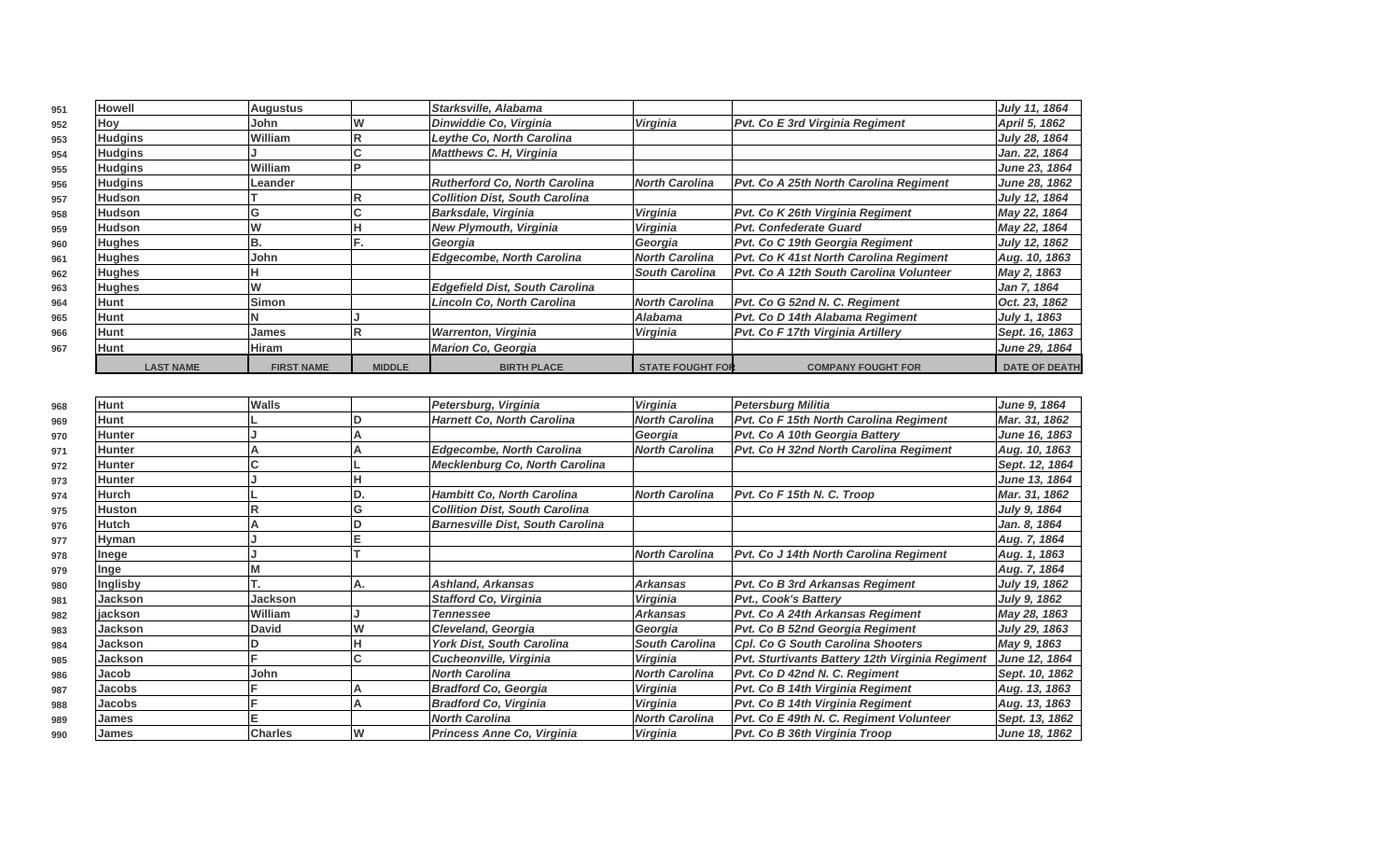| 991  | <b>James</b>     |                   | lΒ            | Rush Co, Texas                    | <b>Texas</b>            | <b>Pvt. Johnsons Rangers</b>                  | 1863                 |
|------|------------------|-------------------|---------------|-----------------------------------|-------------------------|-----------------------------------------------|----------------------|
| 992  | <b>James</b>     | <b>Columbus</b>   |               | Gordonville, South Carolina       |                         |                                               | Aug. 8, 1864         |
| 993  | Jameson          | John              |               | <b>Alabama</b>                    | <b>Mississippi</b>      | Pvt. Co I 46th Mississippi Regiment           | Aug. 6, 1863         |
| 994  | <b>Jamison</b>   | John              |               | <b>Alabama</b>                    | <b>Mississippi</b>      | Pvt. Co I 46th Mississippi Regiment           | Aug. 6, 1863         |
| 995  | Jaquilch         | <b>Charles</b>    |               | <b>Massachusetts</b>              | <b>Massachusetts</b>    | Pvt. Co A 40th Massachusetts Regiment         | May 23, 1864         |
| 996  | <b>Jefferson</b> |                   |               |                                   | Virginia                | Pvt. Co C 12th Virginia Regiment              | June 24, 1863        |
| 997  | <b>Jenkins</b>   |                   |               |                                   | <b>Maine</b>            |                                               | 1864                 |
| 998  | <b>Jenkins</b>   |                   | W             | <b>South Carolina</b>             | <b>South Carolina</b>   | Pvt. Co G 25th South Carolina Regiment        | May 27, 1864         |
| 999  | <b>Jennings</b>  | ID                |               | <b>Wilkes Co. North Carolina</b>  | <b>North Carolina</b>   | Pvt. Co Z 52nd N. C. Regiment                 | Oct. 19, 1862        |
| 1000 | Jeringan         | <b>D</b>          |               | Home Dist, South Carolina         | <b>South Carolina</b>   | Pvt. Co D 7th S. C. Regiment                  | Aug. 12, 1862        |
| 1001 | <b>Jerold</b>    | Josiah            |               | Franklin Co, Virginia             | <b>Virginia</b>         | Pvt. Co D 24th Virginia Regiment              | Mar. 27, 1863        |
| 1002 | <b>Jerold</b>    |                   | lw            |                                   | Virginia                |                                               | 1863                 |
| 1003 | Jerrald          | <b>Stephens</b>   |               | Orange Co. Mississippi            | <b>Texas</b>            | Pvt. Co I 28th Texas Calvary                  | April 17, 1863       |
| 1004 | ierrold          | <b>Stephen</b>    |               |                                   | <b>Texas</b>            |                                               | 1863                 |
| 1005 | <b>Johnson</b>   | <b>James</b>      |               |                                   | Georgia                 | Pvt. Co I 17th Georgia Regiment               | Sept. 11, 1862       |
| 1006 | <b>Johnson</b>   | John              | ID.           | <b>Cut Off, Georgia</b>           | Georgia                 | Cpl. Co F 11th Georgia Regiment               | July 11, 1862        |
| 1007 | Johnson          | ID                |               | <b>Moore Co. North Carolina</b>   | <b>North Carolina</b>   | Pvt. Co D 48th N. C. Troop                    | July 31, 1862        |
| 1008 | <b>Johnson</b>   |                   | W             | Johnson Co, North Carolina        | <b>North Carolina</b>   | Pvt. Co E 24th N. C. Regiment                 | Oct. 13, 1862        |
| 1009 | <b>Johnson</b>   | Louis             |               | Johnson Co. North Carolina        | <b>North Carolina</b>   | Pvt. Co C 53rd N. C. Reaiment                 | <b>July 24, 1862</b> |
| 1010 | Johnson          |                   |               | <b>White Co, Arkansas</b>         | <b>Arkansas</b>         | Pvt. Co A 20th Arkansas Regiment              | July 18, 1863        |
| 1011 | Johnson          | Perry             |               | Rome, Georgia                     | Georgia                 | Pvt. Co I 35th Georgia Regiment               | July 28, 1863        |
| 1012 | <b>Johnson</b>   | <b>Purly</b>      |               | Tishmerge Co, Mississippi         | <b>Mississippi</b>      | Pvt. Mississippi Regiment                     | May 1, 1863          |
| 1013 | <b>Johnson</b>   |                   |               | <b>Chatham Co. North Carolina</b> | <b>North Carolina</b>   | Pvt. Co E 26th North Carolina Regiment        | Jan. 9, 1863         |
| 1014 | <b>Johnson</b>   | Richard           |               |                                   | <b>North Carolina</b>   | <b>Pvt. Co E 55th North Carolina Regiment</b> | Jan. 14, 1863        |
| 1015 | <b>Johnson</b>   | ΙR                |               | <b>Wilkes Co, North Carolina</b>  | <b>North Carolina</b>   | Pvt. Co K 53rd North Carolina Regiment        | Jan. 14, 1863        |
| 1016 | <b>Johnson</b>   |                   |               | Carroll Co, Virginia              | Virginia                | Pvt. Co E 29th Virgina Regiment               | Mar. 30, 1863        |
| 1017 | <b>Johnson</b>   | lEli              |               | <b>Wythe Co, Virginia</b>         | <b>Virginia</b>         | Pvt. Co B 29th Virginia Regiment volunteer    | Jan. 13, 1863        |
|      | <b>LAST NAME</b> | <b>FIRST NAME</b> | <b>MIDDLE</b> | <b>BIRTH PLACE</b>                | <b>STATE FOUGHT FOR</b> | <b>COMPANY FOUGHT FOR</b>                     | <b>DATE OF DEATH</b> |

| 1018 | <b>Johnson</b>  | Willis (Jr.)  | Wrightsville, Georgia            |                       |                                     | Aug. 16, 1864       |
|------|-----------------|---------------|----------------------------------|-----------------------|-------------------------------------|---------------------|
| 1019 | <b>Johnson</b>  | William       | Grunnett Co, Georgia             |                       |                                     | Aug. 28, 1864       |
| 1020 | <b>Johnson</b>  | William       | Canton Co, North Carolina        |                       |                                     | <b>July 2, 1864</b> |
| 1021 | <b>Johnson</b>  |               | Lawrence Dist, South Carolina    |                       |                                     | July 27, 1864       |
| 1022 | <b>Johnson</b>  |               | Clarendon Dist, South Carolina   |                       |                                     | Aug. 24, 1864       |
| 1023 | <b>Johnson</b>  | William       | <b>Ivey Station, Virginia</b>    | Virginia              | <b>Pvt. Co H Sturtivant Battery</b> | June 16, 1864       |
| 1024 | <b>Johnson</b>  | N/A           |                                  |                       |                                     | Oct. 27, 1864       |
| 1025 | <b>Johnson</b>  | James         |                                  |                       |                                     | Oct. 11, 1864       |
| 1026 | <b>Johnson</b>  |               |                                  |                       |                                     | May 5, 1864         |
| 1027 | <b>Johnston</b> | <b>IJames</b> | <b>South Carolina</b>            | Georgia               | Pvt. Co I 17th Georgia Regiment     | Sept. 11, 1862      |
| 1028 | <b>Jones</b>    | David         | Pitts Co, North Carolina         | <b>North Carolina</b> | Pvt. Co I 44th N. C. Regiment       | Sept. 18, 1862      |
| 1029 | <b>Jones</b>    |               | <b>Wilkes Co, North Carolina</b> | <b>North Carolina</b> | Pvt. Co F 52nd N. C. Regiment       | Sept. 22, 1862      |
| 1030 | <b>Jones</b>    | Hugh          | Anson Co, North Carolina         | North Carolina        | Pvt. Co 52nd N. C. Regiment         | Nov. 4, 1862        |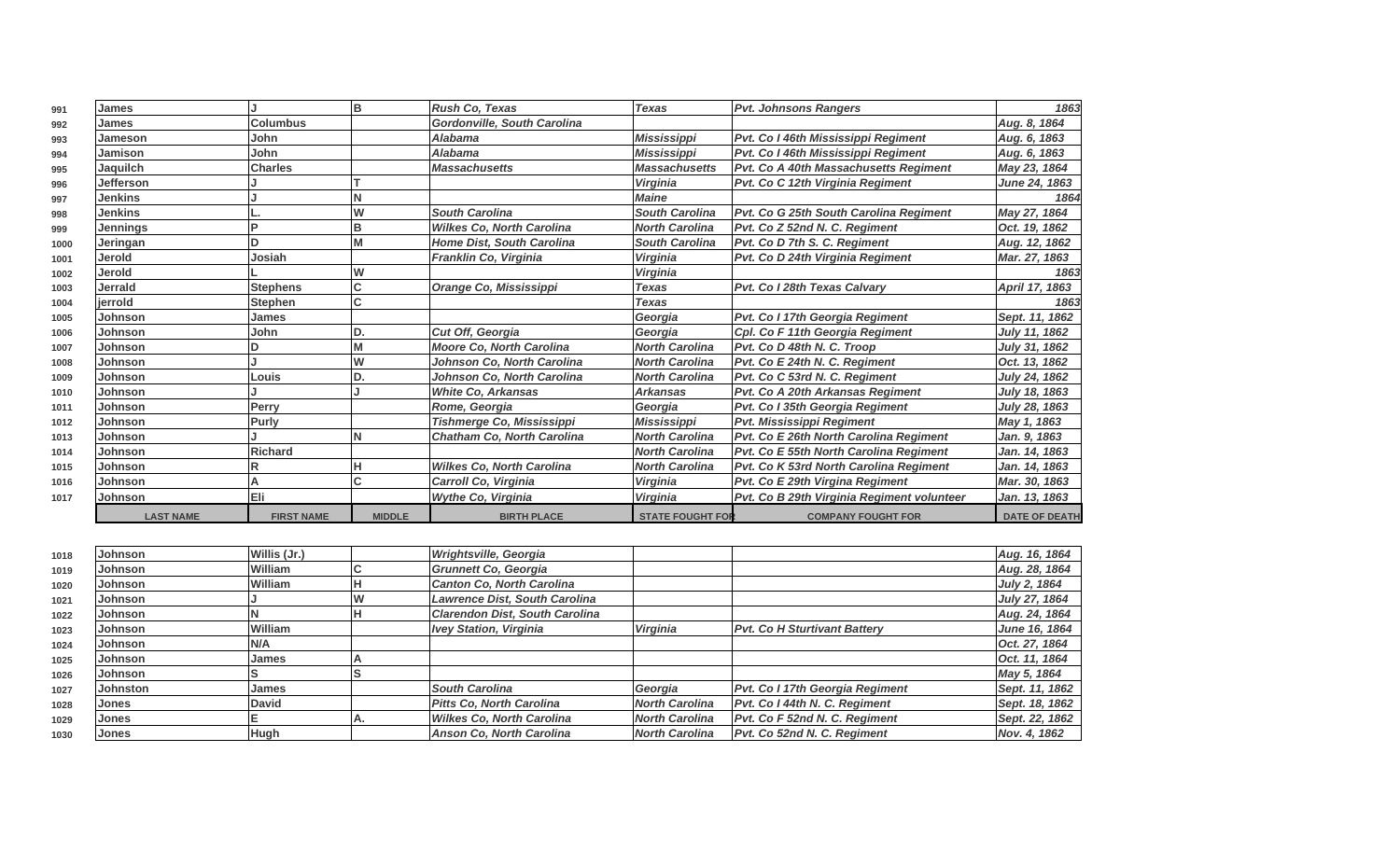| 1031 | <b>Jones</b>     | John              | lн                      | <b>Wake Co, North Carolina</b>          | <b>North Carolina</b>   | Pvt. Co 47th N. C. Regiment            | Oct. 13, 1862        |
|------|------------------|-------------------|-------------------------|-----------------------------------------|-------------------------|----------------------------------------|----------------------|
| 1032 | Jones            | Milton            | H                       | <b>North Carolina</b>                   | <b>North Carolina</b>   | Pvt. Co I 7th N. C. Troop              | June 10, 1862        |
| 1033 | <b>Jones</b>     | W                 | н                       |                                         | <b>North Carolina</b>   | Pvt. Co I 52nd N. C. Regiment          | Sept. 5, 1862        |
| 1034 | <b>Jones</b>     | <b>Moses</b>      | Julian                  | <b>South Carolina</b>                   | Georgia                 | Pvt. 15th Georgia Regiment             | 1862                 |
| 1035 | <b>Jones</b>     |                   | lS                      | Randolph Co, Alabama                    | <b>Alabama</b>          | Pvt. Co C 30th Alabama Regiment        | July 26, 1863        |
| 1036 | <b>Jones</b>     | James             | А.                      | Perry Co, Alabama                       | <b>Alabama</b>          | Pvt. Co A 20th Alabama Regiment        | July 28, 1863        |
| 1037 | Jones            |                   |                         | <b>Marion Co, Georgia</b>               | Georgia                 | Pvt. Co G 17th Georgia Regiment        | Aug. 13, 1863        |
| 1038 | Jones            |                   |                         |                                         | Georgia                 |                                        | 1863                 |
| 1039 | <b>Jones</b>     |                   | R                       | Macon, Georgia                          | Georgia                 | Pvt. Co A 10th Georgia Battery         | May 1, 1863          |
| 1040 | <b>Jones</b>     |                   | W                       | Georgia                                 | Georgia                 | Pvt. Cox's Battery (paroled prisoner)  | April 18, 1863       |
| 1041 | <b>Jones</b>     | lw                |                         | Troup Co, Georgia                       | Georgia                 | Pvt. Co K 13th Georgia Regiment        | Sept. 7, 1863        |
| 1042 | <b>Jones</b>     | lw                |                         | Cartersville, Georgia                   | Georgia                 | Pvt. Co B 40th Georgia Regiment        | July 28, 1863        |
| 1043 | <b>Jones</b>     |                   | W                       | <b>Missouri</b>                         | <b>Missouri</b>         | <b>Pvt. Pincells Missouri Battery</b>  | Mar. 29, 1863        |
| 1044 | <b>Jones</b>     | <b>Thomas</b>     |                         | Wales Co, Virginia                      | Virginia                | Pvt. Co A 1st Artillery                | Jan. 16, 1863        |
| 1045 | Jones            | William           | R                       | Macon, Georgia                          | Georgia                 | Pvt. Co G 64th Georgia Regiment        | May 30, 1864         |
| 1046 | <b>Jones</b>     | <b>Thomas</b>     | lв                      |                                         |                         |                                        | 1864                 |
| 1047 | Jones            | John              |                         | <b>Mississippi</b>                      |                         |                                        | 1864                 |
| 1048 | Jones            | <b>Bryant</b>     |                         | <b>Cumberland, North Carolina</b>       | <b>North Carolina</b>   | Pvt. Co I 51st North Carolina Regiment | May 15, 1864         |
| 1049 | <b>Jones</b>     | John              |                         | <b>Wilson, North Carolina</b>           |                         |                                        | July 24, 1864        |
| 1050 | <b>Jones</b>     | Justis            |                         | <b>Snowhill, North Carolina</b>         |                         |                                        | <b>June 28, 1864</b> |
| 1051 | <b>Jones</b>     |                   | $\overline{\mathsf{R}}$ | Haywood, North Carolina                 |                         |                                        | Aug. 13, 1864        |
| 1052 | Jones            | Oliver            | D                       | <b>Cumberland, North Carolina</b>       |                         |                                        | May 18, 1864         |
| 1053 | <b>Jones</b>     | C                 |                         |                                         | <b>Virginia</b>         | Pvt. Co I 34th Virginia Regiment       | June 3, 1864         |
| 1054 | <b>Jones</b>     | Francis           | E                       | Nansemond, Virginia                     |                         |                                        | June 23, 1864        |
| 1055 | <b>Jones</b>     | George            | E                       | Petersburg, Virginia                    | Virginia                | <b>Petersburg Militia</b>              | June 9, 1864         |
| 1056 | <b>Jones</b>     | James             | B                       | Halifax Co, Virginia                    |                         |                                        | July 6, 1864         |
| 1057 | <b>Jones</b>     | lw                | lн                      | Macklenburg Co, Virginia                | Virginia                | Pvt. Co C 44th Virginia Battery        | April 20, 1864       |
| 1058 | <b>Jones</b>     | lD.               |                         |                                         |                         |                                        | July 6, 1864         |
| 1059 | <b>Jones</b>     | John              |                         | Louisiana                               | Louisiana               | <b>Washington Artillery, Louisiana</b> |                      |
| 1060 | <b>Joplin</b>    | lΒ                | M                       | <b>Caldwell Co. North Carolina</b>      | <b>North Carolina</b>   | Pvt. Co I 26th N. C. Regiment          | Aug. 28, 1862        |
| 1061 | Jordan           | <b>Charles</b>    |                         | <b>Isle of Wight Co, North Carolina</b> |                         |                                        | Aug. 21, 1864        |
| 1062 | Jordan           | <b>Chris</b>      |                         | Sussex Co, Virginia                     | Virginia                | Pvt. Co B 12th Virginia Regiment       | May 30, 1864         |
| 1063 | Jordon           | <b>David</b>      |                         | <b>Balden Co, North Carolina</b>        | <b>North Carolina</b>   | Pvt. Co B 18th N. C. Troop             | June 18, 1862        |
| 1064 | <b>Jordon</b>    | lw                |                         |                                         | <b>Arkansas</b>         | Pvt. Co E 19th Arkansas Regiment       | April 23, 1863       |
| 1065 | Jordon           | ls                |                         | <b>Mecklenburg Co, North Carolina</b>   | <b>North Carolina</b>   | Pvt. Co K 56th North Carolina Regiment | June 18, 1863        |
| 1066 | Joyce            |                   | lw                      | Rockingham Co, North Carolina           | <b>North Carolina</b>   | Pvt. Co A 45th N. C. Troop             | July 31, 1862        |
| 1067 | Joyner           | <b>Andrew</b>     |                         | <b>Hentford Co. North Carolina</b>      | <b>North Carolina</b>   | Pvt. Co F 32nd N. C. Troop             | <b>June 2, 1862</b>  |
|      | <b>LAST NAME</b> | <b>FIRST NAME</b> | <b>MIDDLE</b>           | <b>BIRTH PLACE</b>                      | <b>STATE FOUGHT FOR</b> | <b>COMPANY FOUGHT FOR</b>              | <b>DATE OF DEATH</b> |

| 1068 | <b>Joyner</b>  |                | Georgia<br><i><b>ICrawford Co.</b></i> | Georgia  | - 57th Georgia Regiment<br>ISat.<br>GO. | 1863<br> July 21                                   |
|------|----------------|----------------|----------------------------------------|----------|-----------------------------------------|----------------------------------------------------|
| 1069 | <b>IJovner</b> | <b>Merritt</b> | <b>ISouthampton Co.</b><br>Virginia    | Virginia | Virginia Regiment<br>Co 3rd             | 110<br>$\sqrt{2}$<br><b>April</b><br>1003<br>- 1 3 |
| 1070 | <b>Joyner</b>  |                | Columbia, North Carolina               |          |                                         | 186<br>Aug. 8                                      |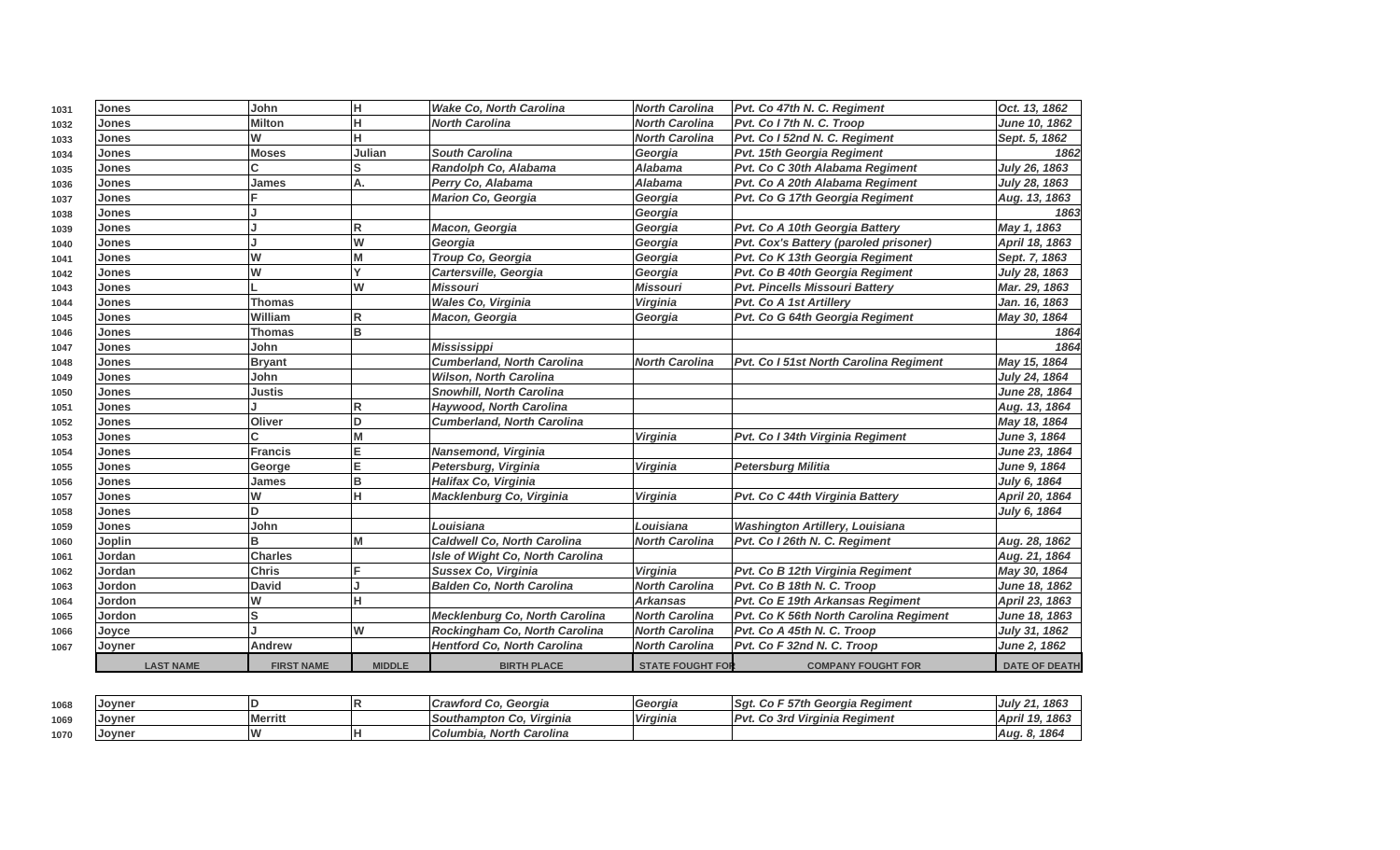| 1071 | Jurman           | J               | IL. |                                     | <b>North Carolina</b> | Pvt. Co C 25th N. C. Regiment             | Aug. 11, 1862        |
|------|------------------|-----------------|-----|-------------------------------------|-----------------------|-------------------------------------------|----------------------|
| 1072 | Jurmon           | John            | H   | <b>Allson Co, North Carolina</b>    | <b>North Carolina</b> | Sgt. Co K 26tj N. C. Troop                | Aug. 2, 1862         |
| 1073 | Justice          | W               | A.  |                                     | <b>North Carolina</b> | Pvt. Co G 49th N. C. Regiment             | July 9, 1862         |
| 1074 | <b>Justin</b>    | William         | A   | <b>Henderson, North Carolina</b>    | <b>North Carolina</b> | Pvt. Co G 56th North Carolina Regiment    | June 4, 1864         |
| 1075 | Katon            | <b>Nathan</b>   |     | Charlottesville, Virginia           |                       |                                           | July 2, 1864         |
| 1076 | Kearney          | <b>David</b>    |     |                                     | <b>Tennessee</b>      | Pvt. Co B 45th Tennesse Regiment          | April 16, 1863       |
| 1077 | <b>Keatts</b>    | R               | A.  | Pittsylvainia Co, Virginia          | Virginia              | Pvt. 53rd Virginia Regiment               | May 12, 1862         |
| 1078 | Keener           | <b>Samuel</b>   |     | <b>Braxton Co, Virginia</b>         | Virginia              | Pvt. Co L 14th Virginia Troop             | April 28, 1863       |
| 1079 | Keever           | А               |     | Catawha Co, North Carolina          | <b>North Carolina</b> | Pvt. Co I 49th N. C. Regiment volunteer   | July 29, 1862        |
| 1080 | Kellam           | William         |     | <b>Warren Co. Georgia</b>           | Georgia               | Pvt. Co A 4th Georgia Regiment            | July 31, 1862        |
| 1081 | Kelly            | William         |     |                                     | <b>Alabama</b>        | Pvt. Co G 47th Ala. Regiment              | June 26, 1862        |
| 1082 | <b>Kelly</b>     | <b>James</b>    |     | Henry Co, Alabam                    | Georgia               | Pvt. Co A 31st Georgia Battery            | Mar. 21, 1863        |
| 1083 | <b>Kelly</b>     | George          | lн. | Alabama                             | <b>Alabama</b>        | Pvt. Co G 47th Alabama Regiment           | June 26, 1862        |
| 1084 | Kelsay           | John            |     |                                     | <b>Tennessee</b>      |                                           | 1863                 |
| 1085 | Kemp             | Joseph          | ΙG  |                                     |                       |                                           | July 6, 1864         |
| 1086 | <b>Kennedy</b>   | N.              | E   | <b>Moore Co. North Carolina</b>     | <b>North Carolina</b> | Pvt. Co H 26th N. C. Regiment             | Aug. 7, 1862         |
| 1087 | <b>Kennedy</b>   | John            | Iн. | Sussex Co., Virginia                | Virginia              | Pvt. Co C 6th Virginia Regiment           | June 11, 1862        |
| 1088 | Kennedy          | <b>Meredith</b> |     | <b>North Carolina</b>               | <b>North Carolina</b> | Pvt. Co C. J. Cavalry                     | Dec. 29, 1863        |
| 1089 | Kenner           | W               | IF. | Rockingham Co, North Carolina       | <b>North Carolina</b> | Pvt. Co H 47th N. C. Regiment             | Aug. 7, 1862         |
| 1090 | Kennett          | Soloman         |     | Floyd Co, Virginia                  | <b>Virginia</b>       | Pvt. Co B 54th Virginia Regiment          | Jan. 2, 1863         |
| 1091 | Kenninson        | н               | P.  |                                     | <b>North Carolina</b> | Pvt. Co E 25th N. C. Regiment             | July 15, 1862        |
| 1092 | Kent             | James           |     | Atlanta, Georgia                    |                       |                                           | Aug. 10, 1864        |
| 1093 | Kerney           |                 |     |                                     | Georgia               | Pvt. Co C 10th Georgia Battery            | June 24, 1863        |
| 1094 | Kerney           | н               | lн  | Carroll Co, Virginia                | Virginia              | Pvt. Co D 29th Virginia Regiment          | April 20, 1863       |
| 1095 | Kesler           | н               | Iс  | Davis Co, North Carolina            | <b>North Carolina</b> | Pvt. Co F 42nd North Carolina Regiment    | May 2, 1864          |
| 1096 | Kevan            | Walter          |     | Petersburg, Virginia                |                       |                                           | Jan. 14, 1864        |
| 1097 | Key              | Jackson         |     | <b>White Plains, South Carolina</b> | <b>South Carolina</b> | <b>Pvt. Chesterfields Light Artillery</b> | May 8, 1863          |
| 1098 | key              |                 | ls  | Liberty Co, Virginia                | <b>Virginia</b>       | Pvt. Co G 34th Virginia Regiment          | June 5, 1864         |
| 1099 | <b>Keys</b>      | Floyd           |     | Franklin Co, Virginia               | Virginia              | Pvt. Co B 57th Virginia Regiment          | Nov. 22, 1863        |
| 1100 | <b>Kiftler</b>   | <b>Thomas</b>   |     | <b>Concord, North Carolina</b>      | <b>North Carolina</b> | Pvt. Co L 17th North Carolina Regiment    | May 21, 1864         |
| 1101 | Kilrov           |                 | lн  | <b>Wilkes Co, North Carolina</b>    | <b>North Carolina</b> | Pvt. Co I 32nd N. C. Troop                | Nov. 20, 1862        |
| 1102 | Kimball          | А               | J.  | <b>Moore Co, North Carolina</b>     | <b>North Carolina</b> | Pvt. Co H 26th N. C. Regiment             | Nov. 16, 1862        |
| 1103 | Kimble           | William         |     |                                     | <b>Alabama</b>        | Pvt. 13th Ala. Regiment                   | July 19, 1862        |
| 1104 | Kimbrough        | М               |     | Lowden, Tennessee                   | <b>Tennessee</b>      | <b>Pvt. Pidap Cavalry</b>                 | May 8, 1863          |
| 1105 | Kimbrough        | М               |     |                                     | <b>Texas</b>          |                                           | 1863                 |
| 1106 | <b>Kinchkley</b> | George          |     | <b>Islok Co, North Carolina</b>     | <b>North Carolina</b> | Pvt. Co A 35th North Carolina Regiment    | May 21, 1864         |
| 1107 | King             | н.              |     | <b>Randolph Co. NC</b>              | <b>Alabama</b>        | Pvt. Co E. 44th Ala. Regiment             | <b>June 24, 1862</b> |
| 1108 | <b>King</b>      | н               |     | Randolph Co. NC                     | Alabama               | Pvt. Co E 44th Alabama Regiment           | July 24, 1862        |
| 1109 | <b>King</b>      |                 | H.  |                                     | <b>Texas</b>          | Sgt. Co B 15th Texas Regiment             | June 24, 1863        |
| 1110 | <b>King</b>      | н               |     | Lewisburg, North Carolina           |                       |                                           | July 23, 1864        |
| 1111 | <b>King</b>      | William         |     | Hendersonville Co, North Carolina   | <b>North Carolina</b> | Pvt. Co G 56th North Carolina Regiment    | June 11, 1864        |
| 1112 | Kinnebuer        | А               |     | Louisville, Georgia                 |                       |                                           | May 15, 1864         |
| 1113 | Kinney           | John            | W   | <b>Eggleston, South Carolina</b>    |                       |                                           | June 30, 1864        |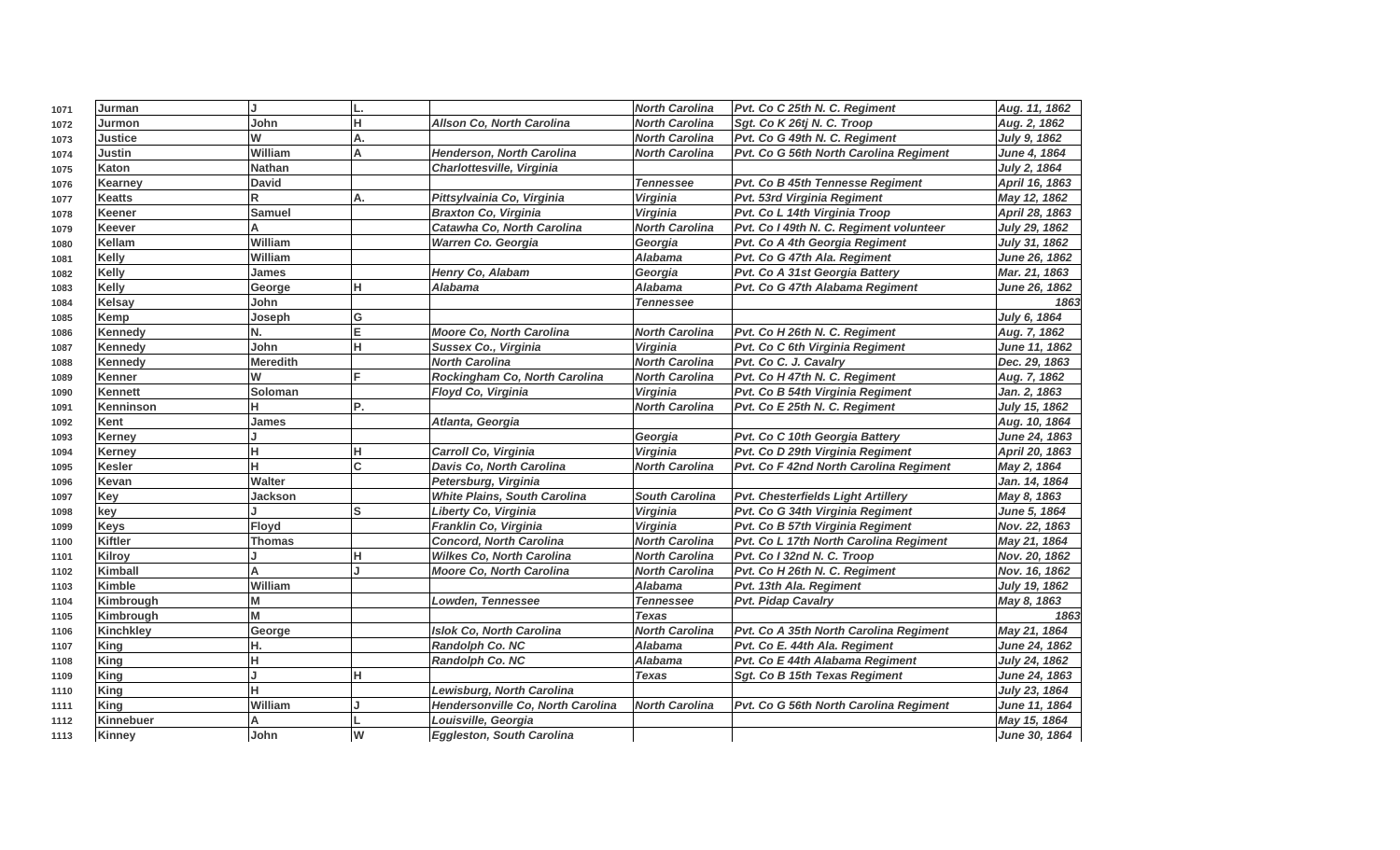| 1114 | Kinney           | <b>George</b>     |               | Alamance Co. North Carolina | North Carolina          | <b>IPvt. Co M 22nd North Carolina Regiment</b> | April 20, 1862       |
|------|------------------|-------------------|---------------|-----------------------------|-------------------------|------------------------------------------------|----------------------|
| 1115 | Kinsey           | William           |               | Weedburg, North Carolina    |                         |                                                | July 12, 1864        |
| 1116 | Kirby            | I٧                |               | Hurtford, North Carolina    |                         |                                                | <b>June 21, 1864</b> |
| 1117 | Kirnev           | <b>Seorge</b>     |               | Cedar Falls, N.C.           | North Carolina          | <b>IPvt. Co M 22nd N. C. Troop</b>             | April 20, 1862       |
|      | <b>LAST NAME</b> | <b>FIRST NAME</b> | <b>MIDDLE</b> | <b>BIRTH PLACE</b>          | <b>STATE FOUGHT FOR</b> | <b>COMPANY FOUGHT FOR</b>                      | <b>DATE OF DEATH</b> |

| 1118 | Kleen             |                 |          | Lawrenceville, Georgia              | <b>Florida</b>        | <b>Pvt. Co C 2nd Florida Battalion</b>      | June 12, 1864       |
|------|-------------------|-----------------|----------|-------------------------------------|-----------------------|---------------------------------------------|---------------------|
| 1119 | Kleen             |                 |          | Laurville, Georgia                  | <b>Florida</b>        | <b>Pvt. Co C Florida Battalion</b>          | June 13, 1864       |
| 1120 | <b>Klutz</b>      | R               |          | Salisburg, North Carolina           | <b>North Carolina</b> | paroled prisoner                            | May 30, 1863        |
| 1121 | Knight            | A               | M        | <b>North Carolina</b>               | <b>North Carolina</b> | Pvt. Co C 1st N. C. Cavalry                 | April 5, 1862       |
| 1122 | <b>Knight</b>     |                 | M        | <b>Buncomb Co, North Carolina</b>   | <b>North Carolina</b> | Pvt. Co I 25th N. C. Regiment               | Dec. 4, 1862        |
| 1123 | Knott             |                 |          | <b>North Carolina</b>               | <b>North Carolina</b> | Pvt. Co I 43rd N. C. Regiment               | July 23, 1862       |
| 1124 | <b>Knowles</b>    |                 |          | <b>North Carolina</b>               | <b>North Carolina</b> | Pvt. Co C 1st N. C. Cavalry                 | April 5, 1862       |
| 1125 | <b>Knowles</b>    | <b>Marion</b>   |          | <b>North Carolina</b>               | <b>North Carolina</b> | Pvt. Co E 49th N. C. Regiment Volunteer     | June 28, 1862       |
| 1126 | <b>Koonce</b>     |                 |          | <b>Trenton, North Carolina</b>      | <b>North Carolina</b> | Pvt. Co I 27th North Carolina Regiment      | Feb. 24, 1863       |
| 1127 | <b>Kremelberg</b> | Frederick       |          | Louisiana                           | Louisiana             | <b>Sgt. Washington Artillery Louisian</b>   | July 24, 1864       |
| 1128 | <b>Krueger</b>    |                 |          | <b>Texas</b>                        | <b>Texas</b>          | Pvt. Wallo Texas Legion (paroled prisoner)  | April 12, 1863      |
| 1129 | Labarre           | <b>Merville</b> |          | Louisiana                           | Louisiana             | <b>Washington Artillery, Louisiana</b>      | Dec. 31, 1864       |
| 1130 | Lacymay           |                 |          | Sampson Co, North Carolina          | <b>North Carolina</b> | Pvt. Co C 54th North Carolina Regiment      | June 18, 1863       |
| 1131 | Lamb              | John            | C        | <b>South Carolina</b>               | <b>South Carolina</b> | Pvt. Co B 15th South Carolina Volunteer     | Mar. 1, 1863        |
| 1132 | Lambert           | Isaac           | C        | <b>Arkansas</b>                     | <b>Arkansas</b>       | Pvt. Co G 2nd Arkansas Regiment             | <b>June 3, 1863</b> |
| 1133 | Lambert           | N/A             |          |                                     |                       |                                             | Aug. 21, 1864       |
| 1134 | Lammings          | А               | M        |                                     | <b>North Carolina</b> | Pvt. Co E 25th N. C. Regiment               | Aug. 30, 1862       |
| 1135 | Lampley           | W.              | E.J      | Anderson Co, South Carolina         | <b>North Carolina</b> | Pvt. Co I 43rd North Carolina Regiment      | June 29, 1862       |
| 1136 | Lancaster         |                 | W        |                                     | Alabama               | Pvt. Co I 23rd Alabama Regiment             | July 13, 1863       |
| 1137 | Lancaster         | W               | B        | Castela, North Carolina             |                       |                                             | July 14, 1864       |
| 1138 | Lance             |                 | H        | <b>Davis Rock, North Carolina</b>   | <b>North Carolina</b> | Pvt. Co E 25th N. C. Regiment               | Aug. 28, 1862       |
| 1139 | Lanch             | B               |          | <b>Robertson Co. North Carolina</b> | <b>North Carolina</b> | Pvt. Co B 50th North Carolina Regiment      | Jan. 25, 1863       |
| 1140 | Landrum           | John            | R.       | Alabama                             | Alabama               | Pvt. Co A 5th Ala. Regiment                 | Dec. 12, 1862       |
| 1141 | Laney             | V               | C        | Lancaster Dist, South Carolina      |                       |                                             | Aug. 18, 1864       |
| 1142 | Langford          |                 | M        |                                     | <b>South Carolina</b> | Pvt. Co B 14th S. C. Regiment               | Aug. 11, 1862       |
| 1143 | Lanier            | A               |          |                                     | <b>Arkansas</b>       | Pvt. Co A 5th Arkansas Regiment             | June 27, 1863       |
| 1144 | Lanier            | Peterson        |          | <b>Gaston, North Carolina</b>       |                       |                                             | Aug. 17, 1864       |
| 1145 | Lansford          | G               | W        |                                     | Georgia               | Pvt. Co C 10th Georgia Battery              | May 20, 1864        |
| 1146 | Lapham            |                 | <b>P</b> | Louisiana                           | Louisiana             | <b>Washington Artillery, Louisiana</b>      | May 23, 1864        |
| 1147 | Larintor          |                 | C        | Augusta, Georgia                    |                       |                                             | July 30, 1864       |
| 1148 | Lashley           |                 | P        | <b>Wake Co, North Carolina</b>      | <b>North Carolina</b> | Pvt. Co I 3rd North Carolina Regiment       | Aug. 21, 1863       |
| 1149 | Laskley           | John            |          |                                     | <b>North Carolina</b> | Pvt. Co F 50th N. C. regiment               | Aug. 8, 1862        |
| 1150 | Latham            |                 |          | Randolph Co. NC                     | <b>North Carolina</b> | Pvt. Co F 46th N. C. Regiment               | July 24, 1862       |
| 1151 | Latimer           | <b>David</b>    |          | <b>Cleveland Co. North Carolina</b> |                       |                                             | Aug. 21, 1864       |
| 1152 | Laury             |                 | G        |                                     |                       |                                             | June 22, 1864       |
| 1153 | Lavastian         |                 | ID       | <b>Phillip Co. Arkansas</b>         | <b>Texas</b>          | Pvt. 10th Texas Regiment (paroled prisoner) | April 11, 1863      |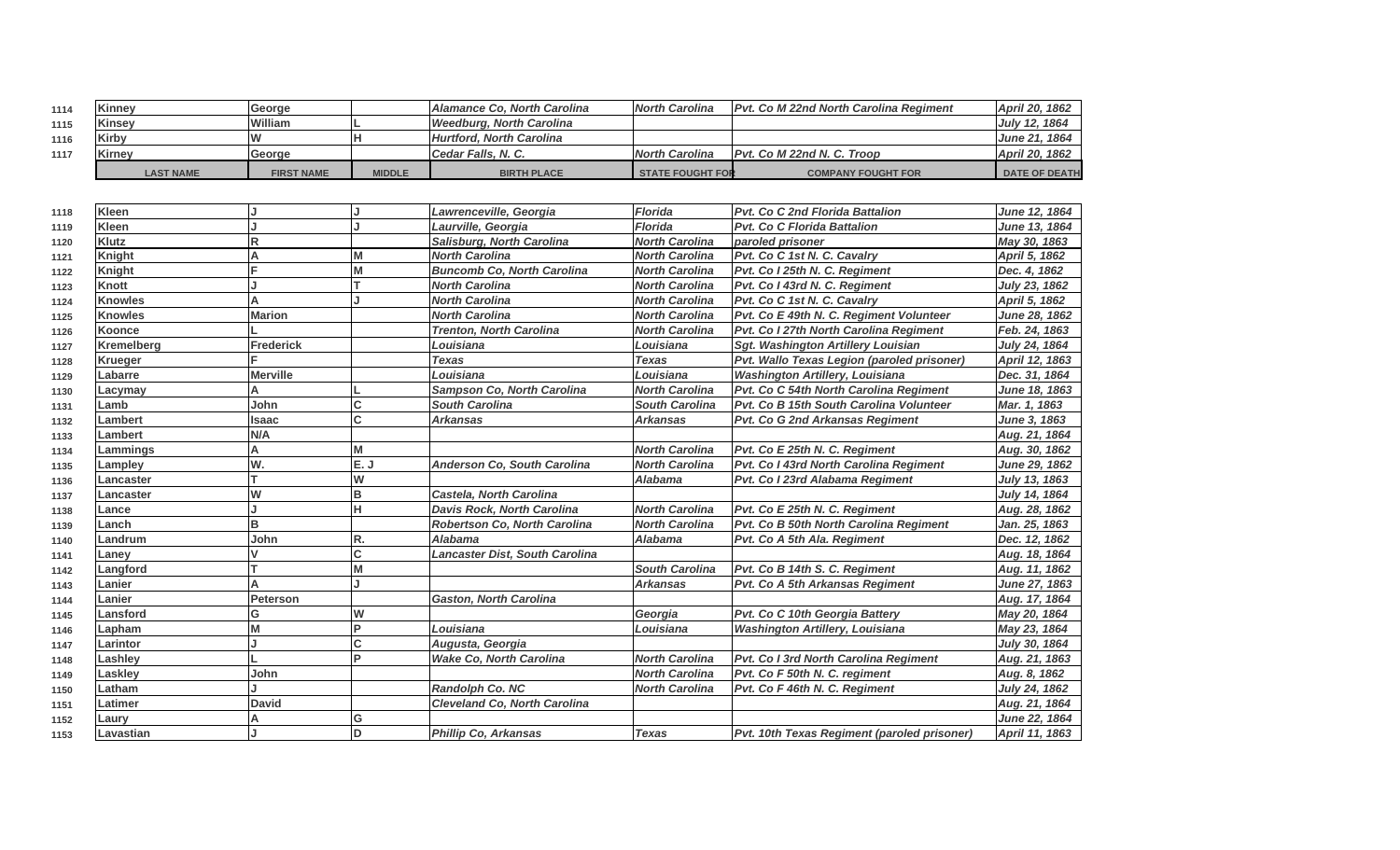| 1154 | Lavender         | John                    |               |                                    |                         |                                           | July 3, 1864         |
|------|------------------|-------------------------|---------------|------------------------------------|-------------------------|-------------------------------------------|----------------------|
| 1155 | Lavins           | Jacob                   |               |                                    |                         |                                           | Sept. 1, 1864        |
| 1156 | Lawrence         | Joshua                  |               | Grayson Co, Virginia               | Virginia                | Pvt. Co E Virginia Regiment               | April 30, 1863       |
| 1157 | Lazarre          | <b>Theogene</b>         |               | Louisiana                          | Louisiana               | <b>Washington Artillery, Louisiana</b>    |                      |
| 1158 | Lea              |                         |               | <b>Charleston, South Carolina</b>  | <b>South Carolina</b>   |                                           | May 10, 1863         |
| 1159 | Leach            |                         | B             | <b>South Carolina</b>              | <b>Mississippi</b>      | Pvt. Co H 35th Mississippi Regiment       | May 23, 1863         |
| 1160 | Leach            |                         | B             | <b>South Carolina</b>              | <b>Mississippi</b>      | Pvt. Co H 35th Mississippi Regiment       | July 23, 1863        |
| 1161 | League           | Isaac                   |               | <b>Chatham Co. North Carolina</b>  | <b>North Carolina</b>   | Pvt. Co H 26th N. C. Regiment             | Dec. 27, 1862        |
| 1162 | Ledingham        |                         | s             | <b>Richland, South Carolina</b>    | Georgia                 | Pvt. Co K 45th Georgia Regiment           | May 11, 1862         |
| 1163 | Lee              | E                       | M             |                                    | <b>North Carolina</b>   |                                           | 1862                 |
| 1164 | Lee              | <b>Willis</b>           |               | <b>North Carolina</b>              | Virginia                | Pvt. Co C 61st Virginia, Wilson's Battery | June 17, 1862        |
| 1165 | Lee              | <b>Alexander</b>        | R             | Prince George Co, Virginia         | <b>Virginia</b>         |                                           | Oct. 4, 1862         |
| 1166 | Lee              | A                       | W             | Johnson Co, North Carolina         | <b>North Carolina</b>   | Pvt. Co D 24th North Carolina Regiment    | Aug. 1, 1863         |
| 1167 | Lee              | E.                      | V             | Lusville, Virginia                 |                         |                                           | July 14, 1864        |
|      | <b>LAST NAME</b> | <b>FIRST NAME</b>       | <b>MIDDLE</b> | <b>BIRTH PLACE</b>                 | <b>STATE FOUGHT FOI</b> | <b>COMPANY FOUGHT FOR</b>                 | <b>DATE OF DEATH</b> |
|      |                  |                         |               |                                    |                         |                                           |                      |
| 1168 | Lee              | William                 |               | Norfolk, Virginia                  |                         |                                           | July 21, 1864        |
| 1169 | Lee              | John                    |               | Newton, Georgia                    | Georgia                 | Pvt. Co I 45th Georgia Regiment           | May 14, 1862         |
| 1170 | Legrand          |                         |               | <b>North Carolina</b>              | <b>South Carolina</b>   | Pvt. Co C 6th S. C. Regiment Volunteer    | <b>June 7, 1862</b>  |
| 1171 | Lemonds          | William                 |               | Rockingham Co, North Carolina      | <b>North Carolina</b>   | Pvt. Co F 45th N. C. Regiment             | Oct. 18, 1862        |
| 1172 | Leonara          | Jessie                  |               | Davidson Co, North Carolina        | <b>North Carolina</b>   | Pvt. Co D 42nd N. C. Regiment             | Sept. 7, 1862        |
| 1173 | Lesesue          | John                    |               | Louisiana                          | Louisiana               | <b>Washington Artillery, Louisiana</b>    | Sept. 26, 1864       |
| 1174 | Lesseane         | F.                      |               | <b>South Carolina</b>              | South Carolina          | Pvt. Co K 25th South Carolina Volunteer   | May 16, 1864         |
| 1175 | Lester           | N/A                     |               |                                    |                         | Lt.                                       | Aug. 14, 1864        |
| 1176 | Lewellen         | W                       |               |                                    | <b>Tennessee</b>        | Pvt. Co H 54th Tennesse Regiment          | July 9, 1863         |
| 1177 | Lewis            | lC.                     |               | Randolph Co. NC                    | <b>North Carolina</b>   | Pvt. Co B 52nd N. C. Regiment             | Aug. 11, 1862        |
| 1178 | Lewis            | John                    |               | <b>South Carolina</b>              | <b>North Carolina</b>   | Pvt. Co G 52nd N. C. Regiment             | Oct. 27, 1862        |
| 1179 | Lewis            | G                       | R.            | <b>Wilkes Co, North Carolina</b>   | <b>North Carolina</b>   | Pvt. Co C 26th N. C. Regiment             | Oct. 26, 1862        |
| 1180 | Lewis            | $\overline{\mathsf{w}}$ | R.            | <b>North Carolina</b>              | <b>North Carolina</b>   | Pvt. Co K 45th N. C. Regiment             | Aug. 20, 1862        |
| 1181 | Lewis            | John                    | W             | Petersburg, Virginia               | <b>Virginia</b>         | Pvt. Co C 12th Virginia Regiment          | April 3, 1862        |
| 1182 | Libby            | <b>Milton</b>           |               | <b>North Carolina</b>              | <b>North Carolina</b>   | Pvt. Co A 32nd N. C. Regiment             | July 12, 1862        |
| 1183 | Libby            | John                    | W             | <b>South Carolina</b>              | North Carolina          | Pvt. Co G 52nd N. C. Regiment             | Oct. 16, 1862        |
| 1184 | Liles            | н                       |               | Anson Co, North Carolina           | <b>North Carolina</b>   |                                           | Oct. 27, 1862        |
| 1185 | Lingo            | John                    | н             | <b>Baldwin Co, Georgia</b>         | Georgia                 | Pvt. Co C Macau Lt. Artillery             | June 16, 1864        |
| 1186 | Linhart          |                         | Ñ             | Lincoln Co, North Carolina         |                         |                                           | Aug. 20, 1864        |
| 1187 | Lisinley         | <b>Samuel</b>           |               |                                    | <b>South Carolina</b>   | Pvt. Co E 21st South Carolina Regiment    | 1864                 |
| 1188 | Lisk             | <b>Robert</b>           |               | Anson Co, North Carolina           | <b>North Carolina</b>   | Pvt. Co E 52nd N. C. Regiment             | Oct. 16, 1862        |
| 1189 | Little           | John                    | Frank         | <b>North Carolina</b>              | <b>North Carolina</b>   | Pvt. Co K 50th N. C. Regiment             | July 10, 1862        |
| 1190 | Little           | James                   | А.            | Norfolk, Virginia                  | Virginia                | <b>Pvt. Hargers Body Guards</b>           | Dec. 30, 1862        |
| 1191 | Little           | B                       |               | Robinson, North Carolina           | <b>North Carolina</b>   | Pvt. Co d 51st North Carolina Regiment    | June 13, 1864        |
| 1192 | Little           | John                    | E.M           | <b>Buncombe Co, North Carolina</b> |                         |                                           | July 6, 1864         |
| 1193 | Littleton        | John                    |               | Wilkes Co, Georgia                 | <b>Mississippi</b>      | Pvt. Co B 4th Mississippi Regiment        | July 30, 1863        |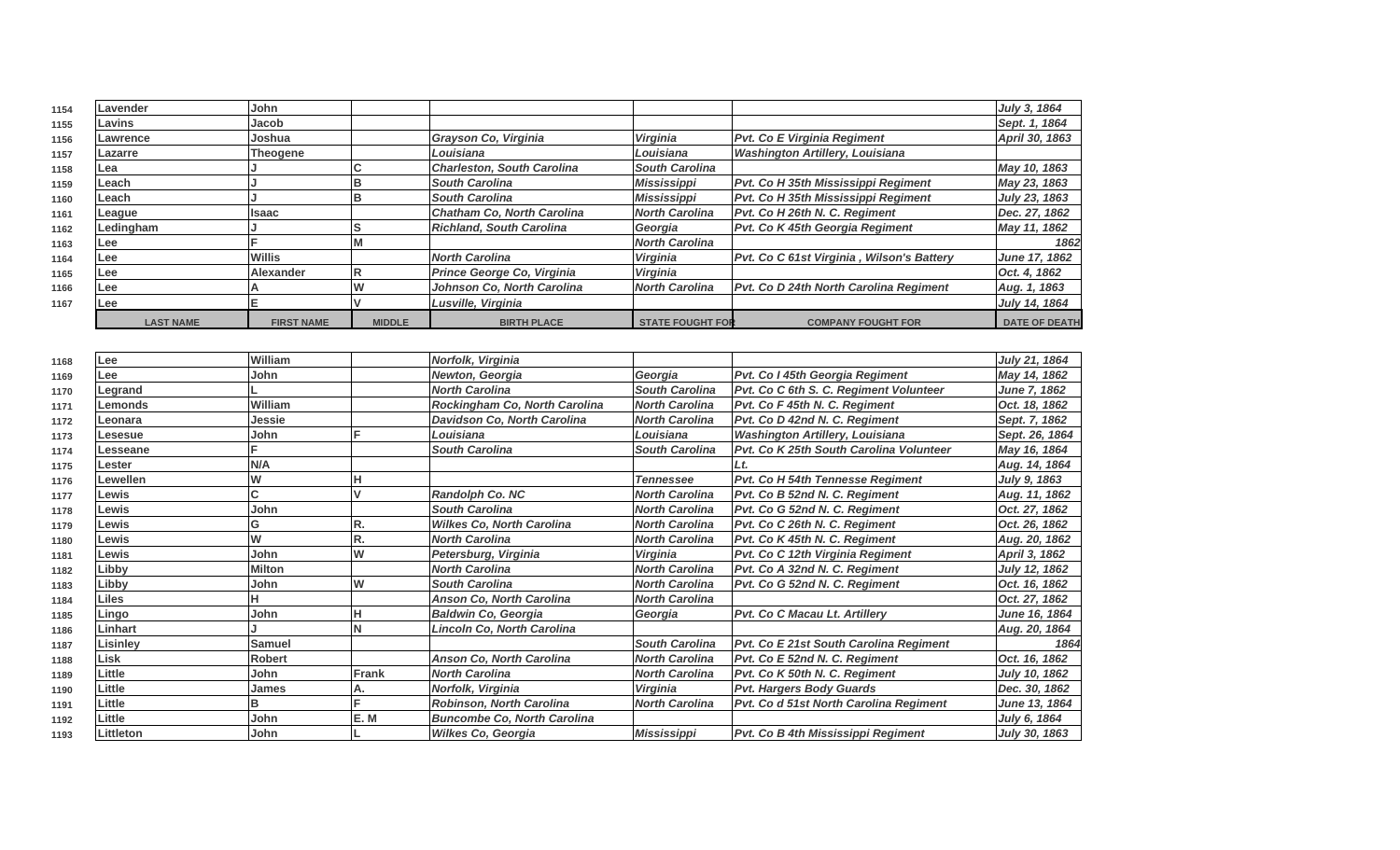| 1194 | Littleton        | John              |               | Wilkes Co, Georgia                | <b>Mississippi</b>      | Pvt. Co B 4th Mississippi Regiment            | July 30, 1863        |
|------|------------------|-------------------|---------------|-----------------------------------|-------------------------|-----------------------------------------------|----------------------|
| 1195 | Livingston       | Mineral           |               |                                   |                         |                                               | July 10, 1864        |
| 1196 | Livington        |                   |               | <b>North Carolina</b>             | <b>North Carolina</b>   | Pvt. Co H 26th N. C. Regiment                 | Aug. 3, 1862         |
| 1197 | Lockhart         | Birdino           |               | <b>Tazwell Co, Virginia</b>       | <b>Virginia</b>         | Pvt. Co F 54th Virginia Regiment              | April 5, 1863        |
| 1198 | <b>London</b>    |                   |               | <b>Gardours, Florida</b>          | <b>Florida</b>          |                                               | Dec. 31, 1864        |
| 1199 | Long             | Simon             |               | <b>Giles Co, Tennessee</b>        | <b>Tennessee</b>        | Pvt. Co I 1st Tennessee Regiment              | May 26, 1863         |
| 1200 | Long             | lHerman           |               | Davidson Co, North Carolina       |                         |                                               | July 31, 1864        |
| 1201 | Long             | Sherwan           |               | Davidson Co, North Carolina       |                         |                                               | July 31, 1864        |
| 1202 | Longacree        |                   | lw            | Johnson Co, Missouri              | <b>Missouri</b>         | <b>Pvt. Co E Mcdonald Regiment</b>            | April 29, 1863       |
| 1203 | Lookadoo         | <b>Robert</b>     | íМ            | Appomattox Co, Virginia           | Virginia                | <b>Pvt. Kyle's Artillery</b>                  | June 2, 1862         |
| 1204 | Loonev           | <b>IDennis</b>    |               |                                   |                         |                                               | 1864                 |
| 1205 | Lopez            | lIsaac            |               | Louisiana                         | <b>Texas</b>            | <b>Pvt. Co E 6th Texas Regiment</b>           | May 8, 1863          |
| 1206 | Lopez            | llsaac            |               | Louisiana                         | <b>Texas</b>            | <b>Pvt. Co E 6th Texas Regiment</b>           | May 8, 1863          |
| 1207 | Lovelace         | ΙR                |               | Mt. Airy, Virginia                |                         |                                               | Feb. 24, 1864        |
| 1208 | Lowe             | lR                | F.W           | <b>York Dist, South Carolina</b>  | <b>South Carolina</b>   | Pvt. Co G 5th South Carolina Rifles           | Mar. 12, 1863        |
| 1209 | Loyd             |                   |               | <b>Darlington, South Carolina</b> | <b>South Carolina</b>   | Pvt. Co D 1st S. C. Regiment Volunteer        | July 3, 1862         |
| 1210 | Loyd             | William           |               | <b>Orange Co, North Carolina</b>  | <b>North Carolina</b>   | <b>Pvt. Co F 46th North Carolina Regiment</b> | Jan. 18, 1863        |
| 1211 | Lucas            |                   |               | <b>Wilson Co, North Carolina</b>  | <b>North Carolina</b>   | Pvt. Co C 43rd N. C. Regiment                 | Aug. 8, 1862         |
| 1212 | Lucas            | <b>David</b>      |               |                                   | <b>South Carolina</b>   | Pvt. Co I 17th South Carolina Volunteer       | <b>June 11, 1864</b> |
| 1213 | Luisenburg       | <b>James</b>      |               | <b>Wythe Co. Virginia</b>         | Virginia                | Pvt. Co F 54th Virginia Regiment              | Dec. 29, 1862        |
| 1214 | Lumer            | N/A               |               |                                   |                         |                                               | Aug. 24, 1864        |
| 1215 | Lumpkin          |                   |               |                                   | <b>Florida</b>          |                                               | 1864                 |
| 1216 | Lumpkin          |                   |               | King & Queen Co, Virginia         |                         |                                               | Sept. 13, 1864       |
| 1217 | Luper            | <b>Malcolm</b>    |               | <b>Hansville, South Carolina</b>  | <b>South Carolina</b>   | Pvt. Co H 26th South Carolina Regiment        | May 31, 1864         |
|      | <b>LAST NAME</b> | <b>FIRST NAME</b> | <b>MIDDLE</b> | <b>BIRTH PLACE</b>                | <b>STATE FOUGHT FOR</b> | <b>COMPANY FOUGHT FOR</b>                     | <b>DATE OF DEATH</b> |

| 1218 | Luther         | Benjamin         |                                       | <b>North Carolina</b> | Pvt. Co B N. C. Regiment                                       | Aug. 10, 1862  |
|------|----------------|------------------|---------------------------------------|-----------------------|----------------------------------------------------------------|----------------|
| 1219 | Luther         |                  | Harmony Creek, North Carolina         |                       |                                                                | Aug. 5, 1864   |
| 1220 | Lyell          | John             | Flukes, Virginia                      | <b>Virginia</b>       | Pvt. Co H 34th Virginia Regiment                               | June 16, 1864  |
| 1221 | Lynch          |                  | <b>Rowan Co. North Carolina</b>       |                       |                                                                | July 13, 1864  |
| 1222 | <b>Lynch</b>   | James            | Chesterfield Co, Virginia             | <b>Virginia</b>       | Pvt. Co E 12th Virginia Regiment                               | June 29, 1862  |
| 1223 | Lynn           |                  | <b>White Co. Texas</b>                | Texas                 | <b>Pvt. Crawfords Battery</b>                                  | May 7, 1863    |
| 1224 | Lyon           | <b>IFranklin</b> | <b>Elizabeth City, North Carolina</b> | <b>North Carolina</b> | Pvt. Co F N. C. State Troop                                    | Aug. 1862      |
| 1225 | Lzburne        |                  | <b>South Carolina</b>                 | <b>South Carolina</b> | <b>Pvt. Co A Coffin Batterv</b>                                | April 20, 1863 |
| 1226 | <b>Mabre</b>   |                  | <b>Boston, Massachusetts</b>          | <b>Massachusetts</b>  | Pvt. Co I Massachusetts Regiment (Yankee priso Jan. 12, 1863   |                |
| 1227 | <b>Mabrey</b>  |                  | Caldwell Co. North Carolina           | <b>North Carolina</b> | Pvt. Co I 26th N. C. Regiment                                  | Aug. 24, 1862  |
| 1228 | <b>Mackey</b>  | <b>Isaac</b>     |                                       | <b>Alabama</b>        | Pvt. Co K 44th Alabama Regiment                                | July 5, 1863   |
| 1229 | <b>Madden</b>  | <b>Henry</b>     | Louisiana                             | Louisiana             | <b>Washington Artillery, Louisiana</b>                         | May 13, 1864   |
| 1230 | Mail           | <b>Robert</b>    | Chesterfield Co, Virginia             | <b>Virginia</b>       | Pvt. Co C 18th Battalion Virginia Heavy Artillery Jan. 1, 1862 |                |
| 1231 | <b>Maines</b>  | <b>William</b>   | Louisiana                             | Louisiana             | <b>Washington Artillery, Louisiana</b>                         | July 30, 1864  |
| 1232 | <b>Mallory</b> |                  | Pittman Co, Georgia                   |                       |                                                                | July 30, 1864  |
| 1233 | mann           | Benjamin         | Amelia Co, Virginia                   | Virginia              | 2nd Lt. Co I 59th Virginia Regiment                            | May 24, 1864   |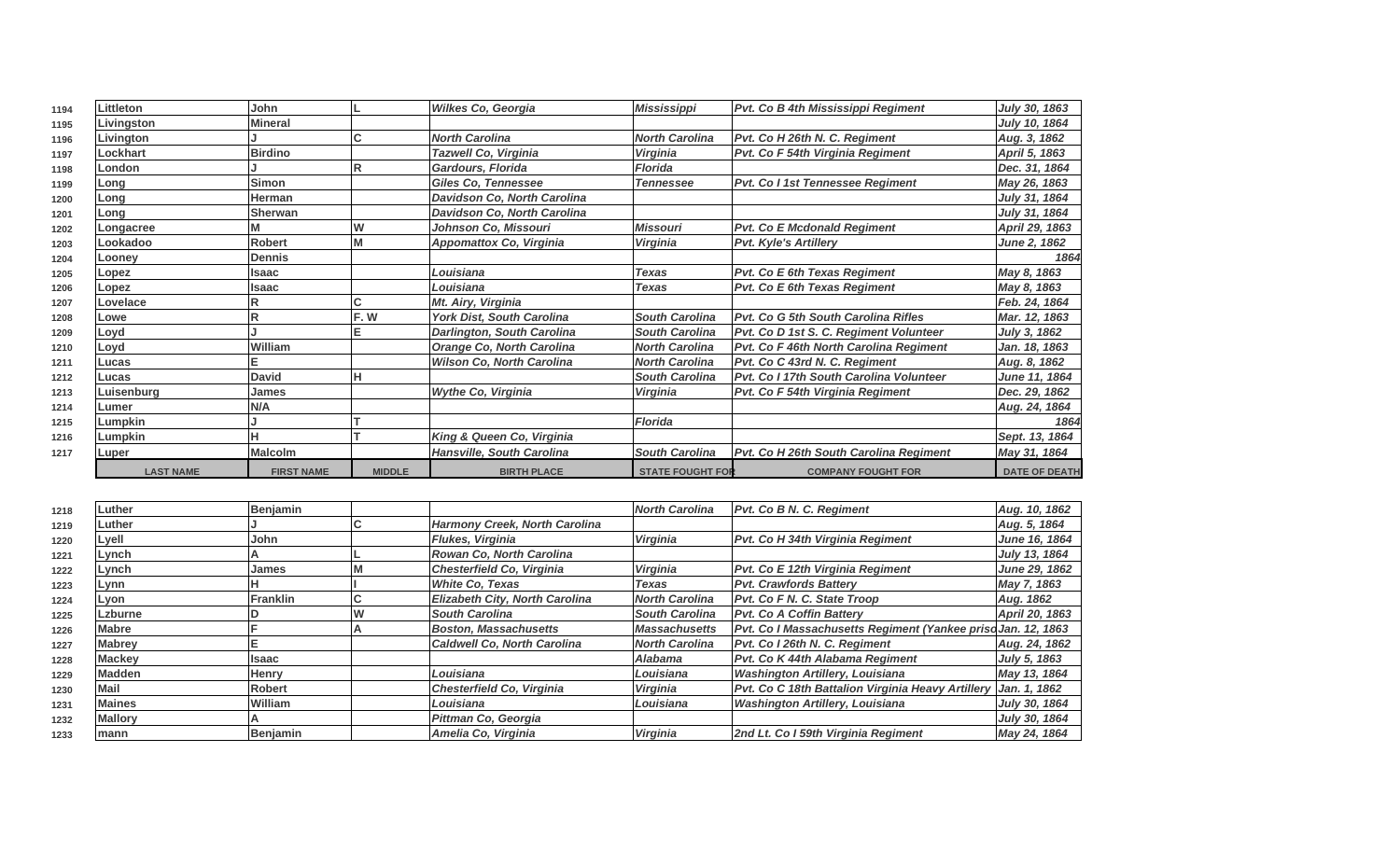| 1234 | <b>Mansfield</b>  | н                 | M             | Portsmouth, Virginia                | Louisiana               | Pvt. Co H 10th Louisiana Regiment      | Feb. 24, 1863        |
|------|-------------------|-------------------|---------------|-------------------------------------|-------------------------|----------------------------------------|----------------------|
| 1235 | <b>Manuel</b>     | W                 | Ś             | Carroll Co, Virginia                | Virginia                | Pvt. Co D 29th Virginia Regiment       | Feb. 16, 1863        |
| 1236 | <b>Manuly</b>     | B                 |               |                                     |                         |                                        | 1864                 |
| 1237 | <b>Mariner</b>    | Thomas            |               | <b>Mill Burd, Tennessee</b>         | <b>Tennessee</b>        | Pvt. Co B 60th Tennessee Regiment      | Aug. 6, 1863         |
| 1238 | <b>Marsh</b>      |                   |               | <b>Franklin, North Carolina</b>     |                         |                                        | Jan. 1, 1865         |
| 1239 | <b>Marsteller</b> | Jacob             |               | Lincoln Co, North Carolina          | <b>North Carolina</b>   | Pvt. 1st North Carolina Regiment       | Nov. 14, 1861        |
| 1240 | <b>Martin</b>     | John              |               |                                     | Virginia                | Pvt. Co D 57th Virginia Regiment       | Sept. 4, 1862        |
| 1241 | <b>Martin</b>     |                   | M.M           | Mecklenburg Co, North Carolina      | <b>North Carolina</b>   | Pvt. Co K 56th North Carolina Regiment | June 14, 1863        |
| 1242 | <b>Martin</b>     | William           | G             | Decatch, Georgia                    |                         |                                        | Oct. 22, 1864        |
| 1243 | <b>Martin</b>     |                   |               |                                     |                         |                                        | July 9, 1864         |
| 1244 | <b>Mason</b>      | <b>Thomas</b>     | в             | Gainsboro, Virginia                 | Virginia                | Pvt. Co D 33rd Virginia Regiment       | Dec. 26, 1863        |
| 1245 | <b>Mason</b>      |                   |               | <b>Stoney Pine, North Carolina</b>  |                         |                                        | July 21, 1864        |
| 1246 | <b>Mason</b>      | <b>Benjamin</b>   | D             | Campbell Co, Virginia               |                         |                                        | Dec. 7, 1864         |
| 1247 | <b>Mason</b>      | <b>Thomas</b>     |               | <b>Appomattox Co, Virginia</b>      | <b>Virginia</b>         | Pvt. Co F 26th Virginia Regiment       | May 18. 1864         |
| 1248 | <b>Mason</b>      | W                 | W             |                                     |                         |                                        | 1864                 |
| 1249 | <b>Mass</b>       |                   | A             |                                     |                         |                                        | Aug. 12, 1864        |
| 1250 | <b>Massenburg</b> | James             |               | Hampton, Virginia                   |                         |                                        | Feb. 24, 1864        |
| 1251 | <b>Master</b>     |                   |               | <b>Charleston, South Carolina</b>   | <b>South Carolina</b>   | Lt. Co B 27th South Carolina Volunteer | April 7, 1864        |
| 1252 | <b>Masters</b>    | George            | D             | Gloucester Co, Virginia             | Virginia                | Pvt. Col B 26th Virginia Regiment      | July 5, 1862         |
| 1253 | <b>Mastin</b>     | <b>Gustavous</b>  | B             | Huntsville, Alabama                 | <b>Alabama</b>          | Pvt. Co F 4th Alabama Regiment         | May 31, 1862         |
| 1254 | <b>Matheny</b>    | Joseph            |               | Allegheny Co, Virginia              | Virginia                | Pvt. Co F 28th Virginia Regiment       | June 2, 1863         |
| 1255 | <b>Mathews</b>    | <b>Elliott</b>    |               | Portsmouth, Virginia                | Virginia                | <b>Pvt., Wilson's Regiment</b>         | June 20, 1862        |
| 1256 | <b>Mathias</b>    | N/A               |               | <b>Virginiia</b>                    | Virginia                | Pvt., Capt. Bell's Cavalry             | Oct. 7, 1862         |
| 1257 | <b>Mathieson</b>  | <b>Alex</b>       |               |                                     |                         | Lt.                                    | 1864                 |
| 1258 | <b>Matt</b>       |                   |               | <b>Mississippi</b>                  | <b>Texas</b>            | Pvt. Co B 25th Texas Regiment          | April 23, 1863       |
| 1259 | <b>Matt</b>       |                   |               | Mississippi                         | <b>Texas</b>            | <b>Pvt. Co B 25th Texas Regiment</b>   | April 23, 1863       |
| 1260 | <b>Matt</b>       | <b>Edwin</b>      | G             | <b>South Carolina</b>               |                         |                                        | Aug. 4, 1864         |
| 1261 | <b>Matthews</b>   | Е                 |               |                                     | <b>Maine</b>            |                                        | 1864                 |
| 1262 | <b>Matthews</b>   | <b>Elbert</b>     |               | Portsmouth, Virginia                | Virginia                | Pvt. Co D 61st Virginia Regiment       | <b>June 21, 1862</b> |
| 1263 | <b>Matthieson</b> | <b>Alex</b>       | Ċ             | <b>Scotland</b>                     | Virginia                | Lt. Co B 32nd Virginia Regiment        | June 13, 1864        |
| 1264 | <b>Mattox</b>     | W                 | n             | Franklin, Virginia                  |                         |                                        | Oct. 27, 1864        |
| 1265 | <b>Mattox</b>     | Jacob             |               |                                     |                         |                                        | Oct. 26, 1864        |
| 1266 | <b>Mauly</b>      | в                 |               | <b>Pickens Dist, South Carolina</b> |                         |                                        | Aug. 7, 1864         |
| 1267 | <b>Mawley</b>     | <b>Tyre</b>       |               |                                     |                         |                                        | 1864                 |
|      | <b>LAST NAME</b>  | <b>FIRST NAME</b> | <b>MIDDLE</b> | <b>BIRTH PLACE</b>                  | <b>STATE FOUGHT FOR</b> | <b>COMPANY FOUGHT FOR</b>              | <b>DATE OF DEATH</b> |

| 1268 | Mawley          | Tvre    |                                  | <b>ISouth Carolina</b> | <b>IPvt. Co D 22nd South Carolina Regiment</b> | <b>June 5, 1864</b>    |
|------|-----------------|---------|----------------------------------|------------------------|------------------------------------------------|------------------------|
| 1269 | May             | Joseph  | Princess Anne Co, Virginia       | <b>Virginia</b>        | <b>IPvt. St Bridges Cavalry</b>                | May 22, 1862           |
| 1270 | <b>Maves</b>    | lSteve  | Wilkerson, Mississippi           | Georgia                | Pvt. Co F 20th Georgia Regiment                | May 7, 1862            |
| 1271 | <b>Mavfield</b> | William | <b>Gaston Co. North Carolina</b> | <b>North Carolina</b>  | <b>IPvt. Co k 49th North Carolina Regiment</b> | <b>June 27. 1862</b> 1 |
| 1272 | <b>IMavhew</b>  |         | <b>North Carolina</b>            | Texas                  | <b>IPvt. Co A 7th Texas Regiment</b>           | Aug. 6, 1863           |
| 1273 | <b>Mayhew</b>   |         | <b>North Carolina</b>            | Texas                  | <b>IPvt. Co A 7th Texas Regiment</b>           | <b>June 6, 1863</b>    |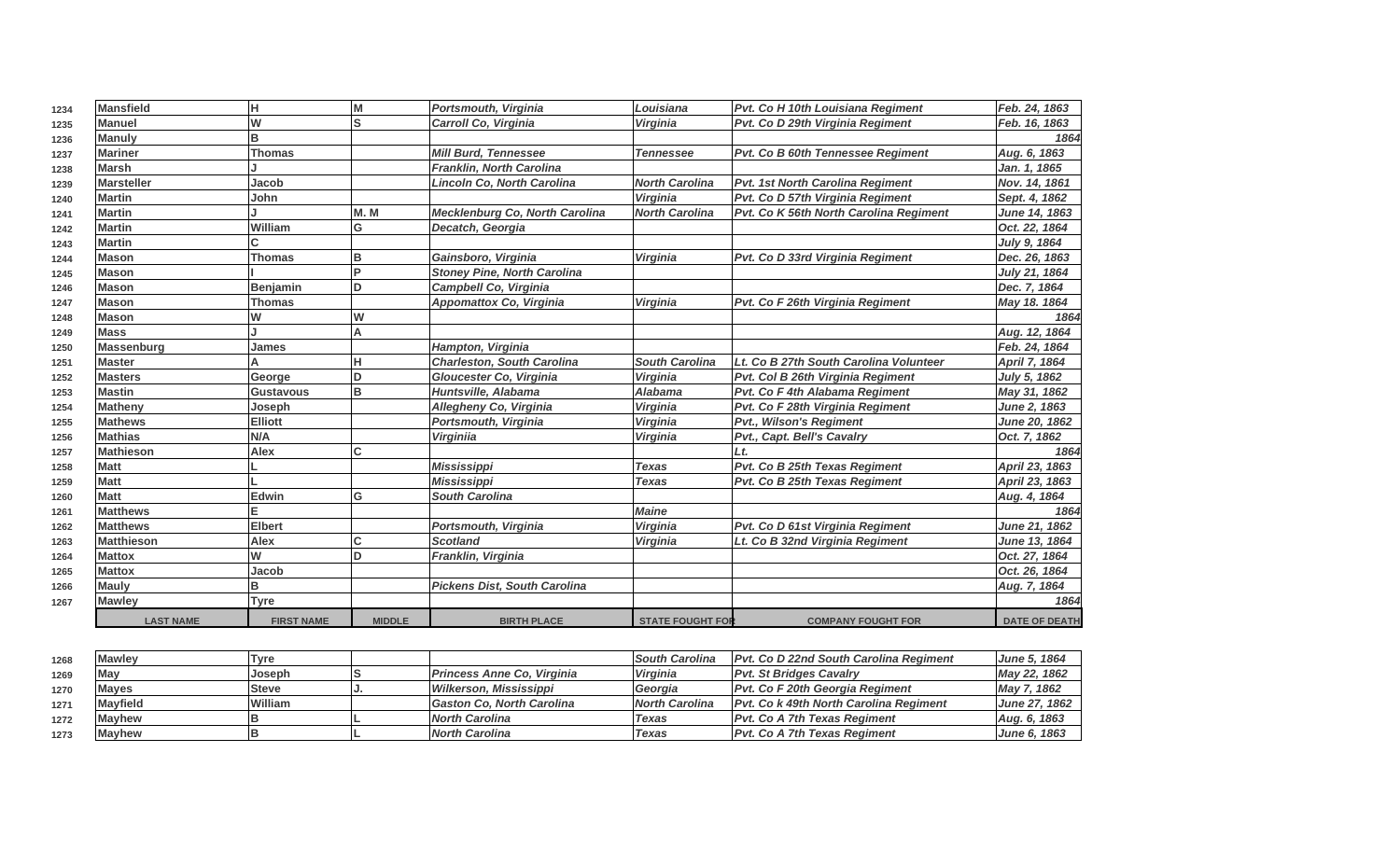| 1274 | <b>McBride</b>    |                  | A        | Louisville, North Carolina             |                       |                                         | Oct. 29, 1864        |
|------|-------------------|------------------|----------|----------------------------------------|-----------------------|-----------------------------------------|----------------------|
| 1275 | <b>McCall</b>     |                  | B        | <b>Drew Co. Arkansas</b>               | <b>Arkansas</b>       | Pvt. Co C 3rd Arkansas Regiment         | May 22, 1863         |
| 1276 | <b>McCann</b>     |                  | B        | <b>Currituck Co, North Carolina</b>    |                       |                                         | Aug. 7, 1864         |
| 1277 | <b>McCann</b>     | <b>Alexander</b> |          | Petersburg, Virginia                   |                       |                                         | Nov. 23, 1864        |
| 1278 | <b>McCants</b>    | D                |          |                                        | <b>South Carolina</b> | Pvt. Co B 5th South Carolina Regiment   | July 23, 1863        |
| 1279 | <b>McCarrick</b>  | A                | D        | Norfolk, Virginia                      |                       |                                         | Aug. 27, 1864        |
| 1280 | <b>McCarter</b>   | O                | N        | Yorkville, South Carolina              |                       |                                         | Sept. 7, 1864        |
| 1281 | <b>McCartev</b>   |                  | M        | Lowndes Co, Alabama                    | Alabama               | Pvt. Co H 3rd Alabama Regiment          | June 3, 1862         |
| 1282 | <b>McCarty</b>    | John             |          | Loundes Co, Alabama                    | <b>Alabama</b>        |                                         | May 30, 1862         |
| 1283 | <b>Mccarty</b>    |                  | M        | Loundes Co, Alabama                    | <b>Alabama</b>        | Pvt. Co H 3rd Alabama Regiment          | June 3, 1862         |
| 1284 | <b>McCaskill</b>  | N                | Α.       |                                        | <b>Alabama</b>        | <b>Pvt Co B 15th Alabama Regiment</b>   | May 15, 1863         |
| 1285 | <b>Mcclelan</b>   | H.               | C        | Talladega, Alabama                     |                       |                                         | Nov. 24, 1864        |
| 1286 | <b>McClellan</b>  | <b>Samuel</b>    |          | <b>South Carolina</b>                  | <b>South Carolina</b> | Pvt. Co G South Carolina Cavalry        | Jan. 8, 1863         |
| 1287 | <b>McClellan</b>  | н                | C.       | Louisiana                              | Louisiana             | <b>Washington Artillery, Louisiana</b>  | Nov. 23, 1864        |
| 1288 | <b>McClure</b>    |                  | D        |                                        | Louisiana             | Pvt. Co C 31st Louisiana Regiment       | July 5, 1863         |
| 1289 | <b>McClure</b>    | М                | D        | <b>Hines Depot, North Carolina</b>     |                       |                                         | Aug. 24, 1864        |
| 1290 | <b>McCook</b>     |                  |          | <b>Chesterfield Co, South Carolina</b> | <b>South Carolina</b> | Pvt. Co K 18th S. C. Regiment           | Aug. 1, 1862         |
| 1291 | <b>McCord</b>     | Seaborn          |          | Griffin, Georgia                       | Georgia               | Pvt. Co B 2nd Georgia Regiment          | Nov. 23, 1861        |
| 1292 | <b>McCorkle</b>   |                  | M        | Lincoln Co, North Carolina             | North Carolina        | Pvt. Co F 23rd North Carolina Regiment  | June 16, 1862        |
| 1293 | <b>McCoy</b>      | <b>Timothy</b>   |          | Camden Co, North Carolina              | North Carolina        | Pvt. Co B 32nd North Carolina Regiment  | <b>June 24, 1862</b> |
| 1294 | <b>McCullock</b>  | <b>Patrick</b>   | D        | Petersburg, Virginia                   | Virginia              |                                         | June 1, 1862         |
| 1295 | <b>McCullough</b> | н                | <b>B</b> | <b>Edgefield Dist, South Carolina</b>  | <b>South Carolina</b> | Corp. Co A 22nd South Carolina Regiment | May 9, 1864          |
| 1296 | <b>McCurry</b>    | А.               | c.       | Georgia                                | Georgia               | Pvt. Co. Y 25th Georgia Regiment        | Aug. 11, 1862        |
| 1297 | <b>McDaniel</b>   |                  | M        | Petersburg, Virginia                   | Virginia              | Pvt. Co H 1st Virginia Artillery        | Jan. 20, 1863        |
| 1298 | <b>McDonald</b>   | N/A              |          |                                        | <b>Alabama</b>        |                                         | 1863                 |
| 1299 | <b>McDonald</b>   | <b>James</b>     |          | <b>Tennessee</b>                       | <b>Tennessee</b>      | Pvt. Co F Tennessee Regiment            | July 24, 1863        |
| 1300 | <b>McDonald</b>   | Jerome           | B        |                                        |                       |                                         | 1864                 |
| 1301 | <b>McDonald</b>   | William          |          |                                        |                       |                                         | 1864                 |
| 1302 | <b>McDonald</b>   | R                | G        | Louisiana                              | Louisiana             | <b>Washington Artillery, Louisiana</b>  | May 15, 1864         |
| 1303 | <b>McEhrath</b>   | <b>David</b>     |          | Spartansburg, South Carolina           |                       |                                         | Aug. 23, 1864        |
| 1304 | <b>McGangley</b>  |                  |          | Shelby, Alabama                        | Alabama               | <b>Pvt Co D 44th Alabama Regiment</b>   | May 20, 1863         |
| 1305 | <b>McGhee</b>     | <b>Charles</b>   |          |                                        | <b>Tennessee</b>      | Pvt. Co B 5th Tennessee Regiment        | June 17, 1863        |
| 1306 | <b>McGill</b>     | <b>James</b>     | M        |                                        | <b>South Carolina</b> | Pvt. Co K 17th South Carolina Regiment  | June 17, 1864        |
| 1307 | <b>McGree</b>     | <b>Thomas</b>    | C        |                                        |                       |                                         | 1864                 |
| 1308 | <b>McHorty</b>    |                  |          |                                        | Texas                 | Pvt. Co I 25th Texas Regiment           | April 23, 1863       |
| 1309 | <b>McKay</b>      | A                |          | Richmond, Co, Georgia                  | Georgia               | Pvt. Co F 20th Georgia Battery          | June 11, 1864        |
| 1310 | <b>McKeathan</b>  | <b>Ezekiel</b>   |          | <b>Cumberland Co, N. C.</b>            | <b>North Carolina</b> | Pvt. Co C 3rd N. C. Regiment            | <b>June 22, 1862</b> |
| 1311 | <b>McKeathan</b>  | <b>Ezekiel</b>   |          | <b>Cumberland Co, North Carolina</b>   | <b>North Carolina</b> | Pvt. Co C 3rd North Carolina Regiment   | <b>June 22, 1862</b> |
| 1312 | <b>McKeown</b>    | William          | D        |                                        |                       |                                         | July 6, 1864         |
| 1313 | <b>McKerney</b>   |                  |          |                                        | <b>Arkansas</b>       | Pvt. Co H 1st Arkansas Regiment         | June 1, 1863         |
| 1314 | <b>McLaine</b>    |                  | W        | Chesterfield Co, South Carolina        | South Carolina        | Pvt. Co B 8th S. C. Regiment            | Aug. 1, 1862         |
| 1315 | <b>McLaughlan</b> | William          |          | Rowan Co, North Carolina               | <b>North Carolina</b> | Pvt. Co K 31st North Carolina Regiment  | April 28, 1864       |
| 1316 | <b>Mcmannus</b>   | R.               | A.       |                                        | Georgia               | Pvt. Co E 9th Georgia Regiment          | 1862                 |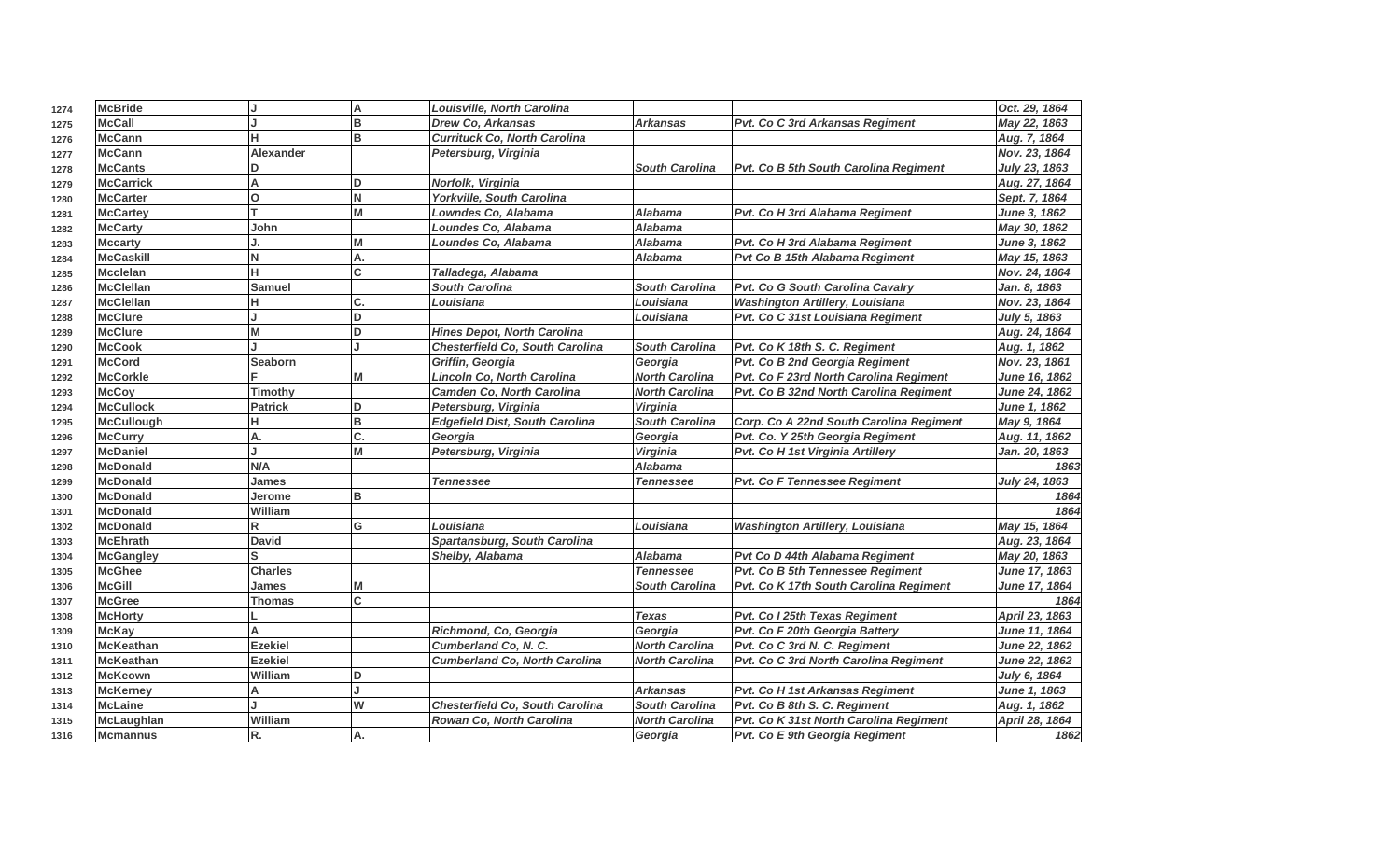| 1317 | .<br>. .<br>McManus | <b>John</b>       |               |                    |                           | 1864                             |
|------|---------------------|-------------------|---------------|--------------------|---------------------------|----------------------------------|
|      | <b>AST NAME</b>     | <b>FIRST NAME</b> | <b>MIDDLE</b> | <b>BIRTH PLACE</b> | <b>COMPANY FOUGHT FOR</b> | <b>E OF DEATH</b><br><b>DATE</b> |

| 1318 | <b>McManus</b>   | John           |             | Louisiana                             | Louisiana             | <b>Washington Artillery, Louisiana</b>                       | Oct. 27, 1864        |
|------|------------------|----------------|-------------|---------------------------------------|-----------------------|--------------------------------------------------------------|----------------------|
| 1319 | <b>McMeley</b>   |                |             |                                       |                       |                                                              | 1864                 |
| 1320 | <b>McNeil</b>    | M              | А           | <b>Camebrick, North Carolina</b>      |                       |                                                              | July 12, 1864        |
| 1321 | <b>McNemer</b>   | W              | B           | Lewis Co, Virginia                    |                       |                                                              | Feb. 19, 1864        |
| 1322 | <b>McWhortie</b> | R              | D.          |                                       |                       | Lt                                                           | <b>June 22, 1864</b> |
| 1323 | <b>Meadows</b>   | W              | D           | <b>South Carolina</b>                 | <b>South Carolina</b> | Pvt. Co D 2nd S. C. Regiment                                 | <b>July 10, 1862</b> |
| 1324 | <b>Meadows</b>   | Elijah         |             | <b>Alabama</b>                        | <b>Texas</b>          | <b>Musician, Co F Texas Regiment</b>                         | April 26, 1863       |
| 1325 | <b>Meadows</b>   | W              | B           | Taliferro Co, Georgia                 | Georgia               | Pvt. Co D 15th Lee Troop                                     | April 20, 1863       |
| 1326 | <b>Meadows</b>   | Elijah         |             | <b>Alabama</b>                        | Texas                 | <b>Musician Co F Texas Regiment</b>                          | April 26, 1863       |
| 1327 | <b>Medlin</b>    | James          |             | <b>Granger Co, Tennessee</b>          | <b>Tennessee</b>      | Pvt. Co H 60th Tennessee Regiment                            | Aug. 15, 1863        |
| 1328 | <b>Medline</b>   | R              |             | <b>Wake Co. North Carolina</b>        |                       |                                                              | Aug. 21, 1864        |
| 1329 | <b>Medlock</b>   | W              | в           | <b>Alabama</b>                        | <b>Alabama</b>        | <b>Pvt, Dernison's Cavalry</b>                               | April 19, 1863       |
| 1330 | <b>Mellard</b>   | M              | A           | Louisiana                             | Louisiana             | <b>Washington Artillery, Louisiana</b>                       | May 14, 1864         |
| 1330 | melton           | R              |             | Lynchburg, Virginia                   |                       |                                                              | July 30, 1864        |
| 1331 | <b>Mercer</b>    | <b>Sauil</b>   | G           | <b>Cowder Co, North Carolina</b>      | <b>North Carolina</b> | Pvt. Co A 56th North Carolina, Ransom's Brigad June 17, 1864 |                      |
| 1332 | <b>Mercer</b>    | W              | C.          | <b>Currituck Co. North Carolina</b>   | <b>North Carolina</b> | Pvt. Co B 8th North Carolina Regiment                        | June 3, 1864         |
| 1333 | <b>Merchants</b> | <b>Jackson</b> |             | <b>South Carolina</b>                 | <b>Alabama</b>        | Pvt. Co F 23rd Alabama Regiment                              | July 19, 1863        |
| 1334 | <b>Meredith</b>  | <b>Miles</b>   | C           | Shackleford, Virginia                 |                       |                                                              | June 28, 1864        |
| 1335 | <b>Merrill</b>   | R              | $\mathsf R$ |                                       |                       |                                                              | July 29, 1864        |
| 1336 | <b>Meslow</b>    | <b>James</b>   |             | Atlanta, Arkansas                     | <b>Arkansas</b>       | Pvt. Co B 24th Arkansas Regiment                             | April 22, 1863       |
| 1337 | <b>Michael</b>   | Henry          |             |                                       | Georgia               | <b>Pvt. Georgia Regiment</b>                                 | Aug. 9, 1862         |
| 1338 | <b>Migraw</b>    | <b>Nathan</b>  | C           | <b>Fairfield Dist, South Carolina</b> |                       |                                                              | June 30, 1864        |
| 1339 | <b>Milam</b>     | William        |             | <b>South Carolina</b>                 | <b>South Carolina</b> | Pvt. Co F 14th S. C. Regiment                                | <b>July 1, 1862</b>  |
| 1340 | <b>Milford</b>   |                |             | Alberville Dist, South Carolina       |                       |                                                              | June 8, 1864         |
| 1341 | <b>Miller</b>    | Oliver         |             | <b>Pitt Co, North Carolina</b>        | <b>North Carolina</b> | Pvt. Co E 55th North Carolina Regiment                       | Jan. 18, 1863        |
| 1342 | <b>Millian</b>   | G              | W           | <b>Tennessee</b>                      | <b>Tennessee</b>      | Pvt. Co A 60th Tennessee Regiment                            | Aug. 5, 1863         |
| 1343 | <b>Mills</b>     | George         | W           | <b>Cumberland Co, Virginia</b>        | Virginia              | Pvt. 3rd Virginia Regiment Volunteer                         | July 11, 1862        |
| 1344 | <b>Mills</b>     | William        |             | <b>Buckingham Co, Virginia</b>        | Virginia              | Pvt. Co K 12th Virginia Regiment                             | Aug. 13, 1861        |
| 1345 | <b>Milsap</b>    | N/A            |             | <b>Liberty Hill, North Carolina</b>   |                       |                                                              | Sept. 1, 1864        |
| 1346 | <b>Mims</b>      | Carny          |             | <b>Chatham Co, North Carolina</b>     | <b>North Carolina</b> | Pvt. Co K 48th North Carolina Regiment                       | June 30, 1862        |
| 1347 | <b>Mince</b>     | N              | B           | <b>Henry Dist, South Carollina</b>    |                       |                                                              | Aug. 17, 1864        |
| 1348 | <b>Mingea</b>    | Heslock        |             | Petersburg, Virginia                  |                       |                                                              | 1864                 |
| 1349 | <b>Mitchell</b>  | R.             |             | Franklin Co, Georgia                  | Georgia               | Pvt. Co B 15th Georgia Regiment                              | July 13, 1862        |
| 1350 | Mitchell         | E.             |             | <b>South Carolina</b>                 | Georgia               | Pvt. Co G 34th Georgia Regiment                              | Aug. 2, 1863         |
| 1351 | <b>Mitchell</b>  | E.             |             | <b>South Carolina</b>                 | Georgia               | Pvt. Co. G 34th Georgia Regiment                             | Aug. 2, 1863         |
| 1352 | <b>Mixon</b>     |                | А           | Sandhill, South Carolina              | <b>South Carolina</b> | Pvt. Co F 47th South Carolina Regiment                       | <b>June 15, 1864</b> |
| 1353 | Mizell           | Randolph       |             | Jamesville Co, North Carolina         |                       |                                                              | Aug. 21, 1864        |
| 1354 | <b>Mizzitt</b>   | John           |             | <b>Swan Quarters, North Carolina</b>  | <b>North Carolina</b> | Pvt. Co H 33rd North Carolina Regiment                       | May 18, 1863         |
| 1355 | <b>Moody</b>     | John           | F           | Petersburg, Virginia                  | Virginia              | 1st Lt, Co I 40th Virginia Regiment                          | <b>June 30, 1862</b> |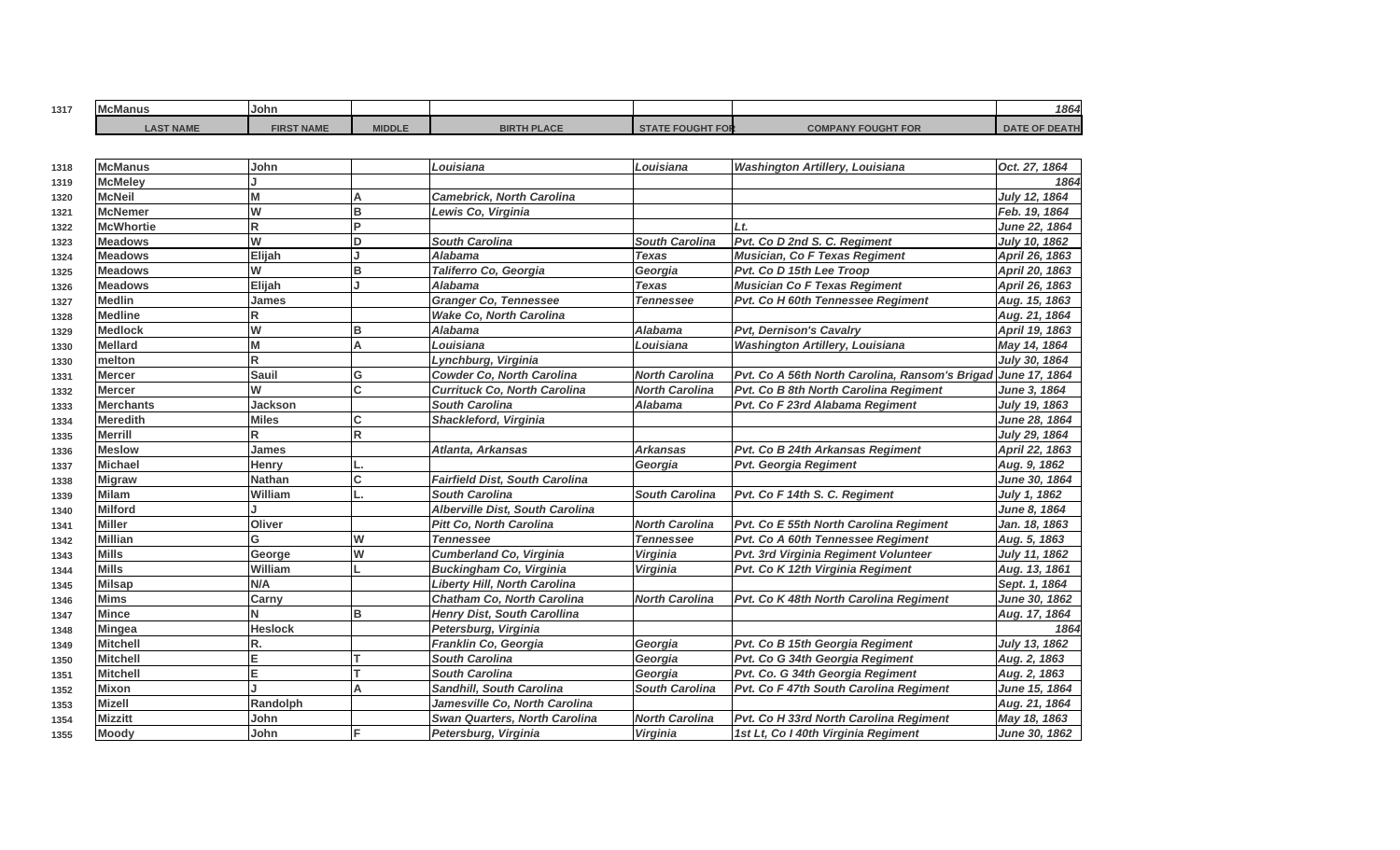| 1356 | <b>Mooney</b>    | 'Pat              |               | Louisiana                      | Louisiana               | <b>Washington Artillery, Louisiana</b>        | July 9, 1864         |
|------|------------------|-------------------|---------------|--------------------------------|-------------------------|-----------------------------------------------|----------------------|
| 1357 | Moor             | <b>IJames</b>     |               | Harris Co. Georgia             | Georgia                 | Pvt. Co F 17th Georgia Regiment               | Mar. 3, 1863         |
| 1358 | <b>Moore</b>     | Benjamin          |               | Biggon Creek, Virginia         | North Carolina          | <b>Pvt. Co H 53rd North Carolina Regiment</b> | July 28, 1862        |
| 1359 | <b>Moore</b>     | <b>Qunuies</b>    |               | Grandville, Co, Virginia       | <b>Virginia</b>         |                                               | July 14, 1862        |
| 1360 | <b>Moore</b>     |                   |               | Jones Co, Georgia              | Georgia                 | <b>Pvt. Co C 7th Georgia Regiment</b>         | Feb. 16, 1863        |
| 1361 | <b>Moore</b>     |                   |               |                                | Georgia                 | <b>Povt Co E 10th Georgia Battery</b>         | May 13, 1863         |
| 1362 | <b>Moore</b>     |                   |               | Northampton Co, Virginia       | <b>Virginia</b>         | <b>Pvt. Co D 9th Virginia Regiment</b>        | Mar. 13, 1863        |
| 1363 | <b>Moore</b>     |                   |               | Edgefield Dist, Florida        | Florida                 |                                               | Dec. 9, 1864         |
| 1364 | <b>Moore</b>     |                   |               | Lombarton, North Carolina      |                         |                                               | July 23, 1864        |
| 1365 | <b>Moore</b>     | lJohn.            |               | Northampton Co, North Carolina |                         |                                               | Aug. 11, 1864        |
| 1366 | <b>Moore</b>     |                   |               | Warren Bridge, South Carolina  |                         |                                               | Aug. 1, 1864         |
|      | <b>LAST NAME</b> | <b>FIRST NAME</b> | <b>MIDDLE</b> | <b>BIRTH PLACE</b>             | <b>STATE FOUGHT FOR</b> | <b>COMPANY FOUGHT FOR</b>                     | <b>DATE OF DEATH</b> |

| 1367 | <b>Moore</b>    | lG            | W     | Spartansburg, South Carolina         |                       |                                                              | Aug. 5, 1864         |
|------|-----------------|---------------|-------|--------------------------------------|-----------------------|--------------------------------------------------------------|----------------------|
| 1368 | <b>Moore</b>    | ΙP            |       | Spartansburg, South Carolina         |                       |                                                              | Jan. 14, 1864        |
| 1369 | <b>Moore</b>    | lR            |       |                                      |                       |                                                              | Sept. 22, 1864       |
| 1370 | <b>More</b>     |               | C. C. | <b>Alabama</b>                       |                       |                                                              | Jan. 19, 1864        |
| 1371 | Morgan          | W             |       |                                      | <b>Arkansas</b>       | Pvt. Co 24th Arkansas Regiment                               | April 18, 1863       |
| 1372 | Morgan          | Johnson       |       | Johnson Co. North Carolina           | <b>North Carolina</b> | Pvt. Co D 50th North Carolina Regiment                       | Jan. 12, 1863        |
| 1373 | Morgan          |               | B     | <b>Pickerson, South Carolina</b>     |                       |                                                              | Sept. 21, 1863       |
| 1374 | Morgan          | Samuel        |       | Hendesonville, Tennessee             | <b>Tennessee</b>      | Pvt. Co C 60th Tennessee Regiment (paroled pri Sept. 3, 1863 |                      |
| 1375 | Morgan          |               | B.F   | <b>Campbell Co. Virginia</b>         | Georgia               | Pvt. Co H 19th Georgia Regiment                              | May 19, 1864         |
| 1376 | Morgan          | <b>Isaac</b>  |       | <b>Brunswick Co. North Carolina</b>  |                       |                                                              | Aug. 1, 1864         |
| 1377 | Morris          | G             | W     | Princess Anne Co, Virginia           | <b>Virginia</b>       | <b>Pvt. Huger's Battery</b>                                  | <b>June 20, 1862</b> |
| 1378 | <b>Morris</b>   |               |       |                                      | <b>North Carolina</b> |                                                              | Jan. 2, 1863         |
| 1379 | <b>Morris</b>   |               |       | <b>Anderson Dist, South Carolina</b> | <b>South Carolina</b> | Pvt. Co G 25th South Carolina Regiment                       | July 9, 1863         |
| 1380 | <b>Morris</b>   | James         |       |                                      |                       |                                                              | 1864                 |
| 1381 | <b>Morris</b>   |               | G     | Murfree, Virginia                    |                       |                                                              | Oct. 23, 1864        |
| 1382 | <b>Morris</b>   | George        | W     | Princess Ann Co, Virginia            | <b>Virginia</b>       | <b>Moore's Co Virginia Light Artillery</b>                   | <b>June 20, 1862</b> |
| 1383 | <b>Morrison</b> |               |       | Goldson, Florida                     | <b>Florida</b>        | Pvt. Co L Florida Regiment                                   | April 18, 1863       |
| 1384 | <b>Morrison</b> | <b>Euclid</b> |       | Smithfield, Virginia                 | <b>Virginia</b>       | 2nd Lt. Co E 41st Virginia Regiment                          | July 1, 1862         |
| 1385 | <b>Morriss</b>  | <b>Robert</b> |       | Alpine, Alabama                      | <b>Alabama</b>        | Pvt. Co f 31st Alabama Regiment                              | July 5, 1863         |
| 1386 | <b>Morton</b>   | William       | IA.   | <b>South Carolina</b>                | Alabama               | Pvt. Co E 47th Ala Regiment Volunteer                        | <b>June 22, 1862</b> |
| 1387 | <b>Morton</b>   | William       |       | <b>South Carolina</b>                | <b>Alabama</b>        | Pvt. Co E 47th Alabama Regiment volunteer                    | 1862                 |
| 1388 | <b>Muller</b>   |               | E.    | Germany                              | Georgia               | Pvt Co h 4th Georgia Regiment                                | July 31, 1862        |
| 1389 | <b>Munder</b>   | <b>Henry</b>  |       | <b>Virginiia</b>                     | Virginia              | Pvt. Co A 41st Virginia Regiment                             | July 19, 1862        |
| 1390 | <b>Munford</b>  | E             | B     |                                      | <b>Texas</b>          | Pvt. Co A 18th Texas Regiment                                | April 25, 1863       |
| 1391 | <b>Munger</b>   |               |       |                                      |                       |                                                              | Aug. 25, 1864        |
| 1392 | <b>Murn</b>     | lв            |       | Pulaski Co, Virginia                 | <b>Missouri</b>       | <b>Pvt. Co F 22nd Missouri Calvary</b>                       | April 17, 1863       |
| 1393 | <b>Murn</b>     | lв            |       | Pulaski Co, Virginia                 | <b>Missouri</b>       | <b>Pvt. Co F 22nd Missouri Calvary</b>                       | April 17, 1863       |
| 1394 | <b>Murphy</b>   |               |       | <b>Hamburg, South Carolina</b>       | Georgia               | Pvt. Co K 20th Georgia Regiment                              | April 1, 1862        |
| 1395 | <b>Murphy</b>   | lΕ            |       | <b>Mississippi</b>                   | <b>Mississippi</b>    | Pvt. Co B 5th Mississippi Battalion                          | April 22, 1863       |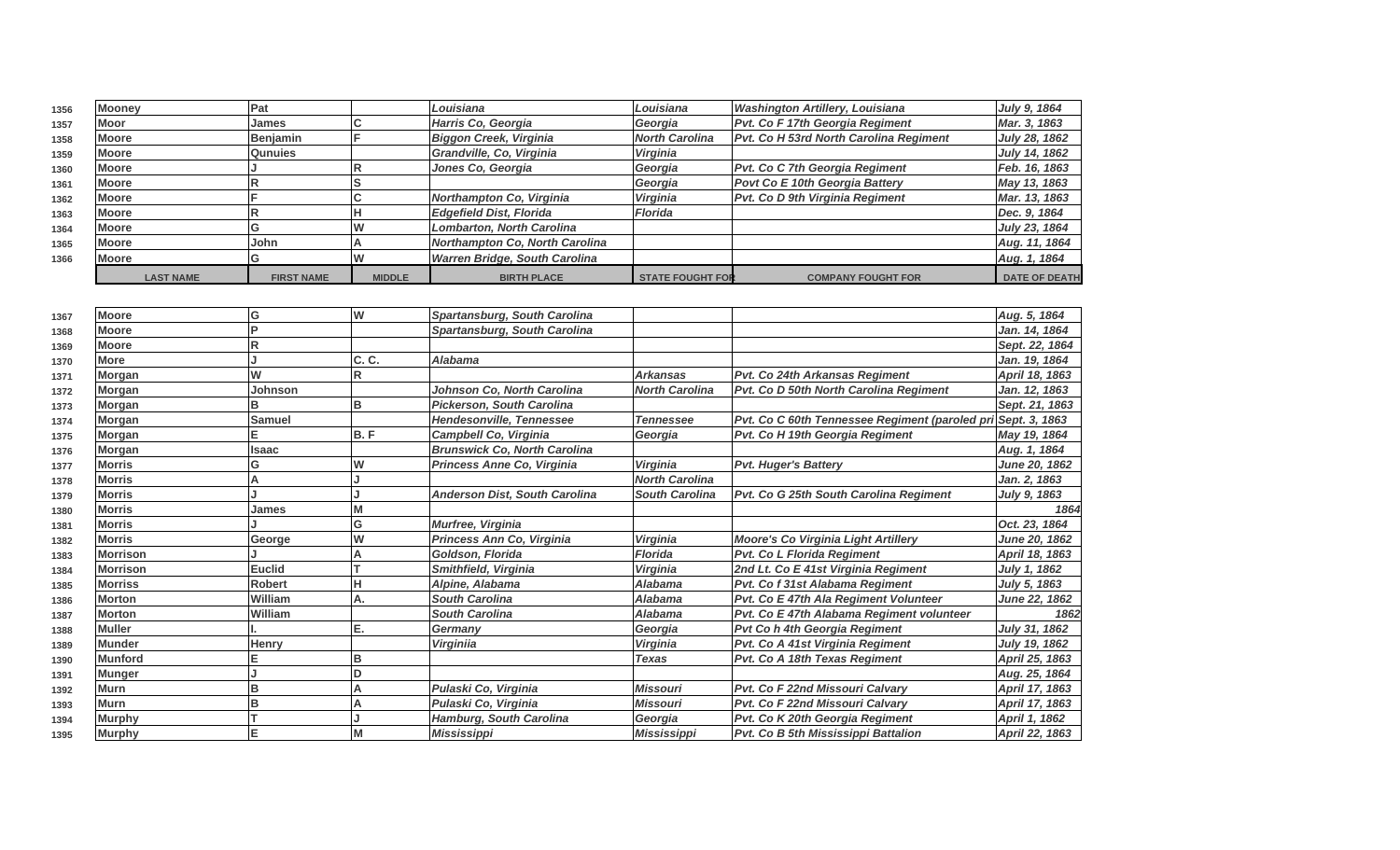| 1396 | <b>Murphy</b>      |                   |               | <b>Hamburg, South Carolina</b> | Georgia                 | Pvt. Co K 20th Georgia Regiment         | April 5, 1864        |
|------|--------------------|-------------------|---------------|--------------------------------|-------------------------|-----------------------------------------|----------------------|
| 1397 | <b>Muse</b>        | <b>John</b>       |               | <b>Tennessee</b>               | <b>Tennessee</b>        | Pvt. Co D 23rd Tennessee Regiment       | June 6, 1864         |
| 1398 | <b>Musselwhite</b> | John              |               |                                | <b>North Carolina</b>   | Pvt. Co F 51st North Carolina Regiment  | June 4, 1864         |
| 1399 | <b>Myers</b>       |                   |               | <b>Mississippi</b>             | Louisiana               | <b>Pvt. Co B 11th Louisiana Battery</b> | July 22, 1863        |
| 1400 | <b>Myers</b>       |                   |               |                                | <b>South Carolina</b>   | Pvt. Co K 21st South Carolina Regiment  | April 7, 1864        |
| 1401 | <b>Myers</b>       |                   |               | Louisiana                      | Louisiana               | <b>Washington Artillery, Louisiana</b>  | Aug. 21, 1864        |
| 1402 | <b>Nann</b>        |                   |               | Johnson Co, North Carolina     | <b>North Carolina</b>   | Pvt. Co B 56th North Carolina Regiment  | Aug. 13, 1863        |
| 1403 | <b>Neal</b>        | James             |               | Perkins C.H., South Carolina   | <b>South Carolina</b>   | <b>Pvt. Co A Princeton Regiment</b>     | July 9, 1862         |
| 1404 | <b>Neal</b>        | William           |               | Liverstone Co, Georgia         |                         |                                         | June 24, 1864        |
| 1405 | <b>Neel</b>        |                   |               | <b>South Carolina</b>          |                         |                                         | Aug. 19, 1864        |
| 1406 | <b>Neighbors</b>   |                   |               | Youngville, Alabama            | <b>Alabama</b>          | Pvt. Co C 47th Alabama Regiment         | May 5, 1863          |
| 1407 | <b>Neille</b>      | John              |               |                                | <b>Virginia</b>         |                                         | 1863                 |
| 1408 | <b>Nelson</b>      | William           |               | Georgia                        |                         |                                         | June 26, 1864        |
| 1409 | <b>Nelson</b>      | William           |               | Lawrence Dist, South Carolina  |                         |                                         | July 15, 1864        |
| 1410 | <b>Nelson</b>      | Noah              |               |                                |                         |                                         | Oct. 27, 1864        |
| 1411 | <b>Nelson</b>      |                   |               |                                |                         |                                         | Sept. 22, 1864       |
| 1412 | <b>Nesbit</b>      | William           |               |                                | <b>South Carolina</b>   | Pvt. Co I 17th South Carolina Regiment  | June 2, 1864         |
| 1413 | <b>Nethery</b>     | Thomas            |               | Alabama                        | Texas                   | Pvt. Co H 24th Texas Regiment           | April 26, 1863       |
| 1414 | <b>Nethery</b>     | Thomas            |               | Alabama                        | <b>Texas</b>            | Pvt. Co H 24th Texas Regiment           | April 26, 1863       |
| 1415 | <b>New</b>         |                   |               |                                | <b>Texas</b>            | Pvt. Co A 18th Texas Regiment           | April 21, 1863       |
| 1416 | <b>New</b>         |                   |               | Ellis, Mississippi             | Texas                   | Pvt. Co A 18th Texas Regiment           | May 4, 1863          |
|      | <b>LAST NAME</b>   | <b>FIRST NAME</b> | <b>MIDDLE</b> | <b>BIRTH PLACE</b>             | <b>STATE FOUGHT FOR</b> | <b>COMPANY FOUGHT FOR</b>               | <b>DATE OF DEATH</b> |

| 1417 | <b>Newby</b>      | G              | w       | <b>Edgefield, South Carolina</b>  | <b>South Carolina</b> | Pvt. Co K 15th South Carolina Regiment        | Mar. 7, 1863   |
|------|-------------------|----------------|---------|-----------------------------------|-----------------------|-----------------------------------------------|----------------|
| 1418 | Newell            | Joseph         |         |                                   | <b>Maine</b>          |                                               | 1864           |
| 1419 | Newman            | Austin         |         | Bedford Co, Virginia              | Virginia              | <b>Pvt. Co B 14th Virginia Regiment</b>       | Aug. 11, 1862  |
| 1420 | Newsome           | William        |         |                                   | Georgia               | Pvt. Co A 49th Georgia Regiment               | April 25, 1863 |
| 1421 | Newsome           | <b>Edward</b>  |         | Petersburg, Virginia              | <b>Virginia</b>       |                                               | May 6, 1863    |
| 1422 | Newton            |                |         |                                   | <b>North Carolina</b> | Pvt. Co F 55th North Carolina Regiment        | April 30, 1863 |
| 1423 | <b>Newton</b>     | <b>Charles</b> | G       | Southampton Co, Virginia          | Virginia              | <b>Pvt. Co G 3rd Virginia Regiment</b>        | June 4, 1862   |
| 1424 | <b>Nichols</b>    | <b>David</b>   |         | <b>Milton, North Carolina</b>     | <b>North Carolina</b> | Pvt. Co C 13th N. C. vouluneers               | May 10, 1862   |
| 1425 | <b>Nichols</b>    | James          | O'kelly | Orange Co, North Carolina         | <b>North Carolina</b> | Pvt. Co B 6th North Carolina Regiment         | June 19. 1862  |
| 1426 | <b>Nicholson</b>  |                |         | Oglethrope Co, Georgia            | Georgia               | Pvt. Co k 8th Georgia Regiment                | April 23, 1863 |
| 1427 | <b>Nivilo</b>     | Thomas         |         |                                   |                       |                                               | Oct. 31, 1864  |
| 1428 | <b>Nixon</b>      | William        | G.      |                                   | Georgia               | <b>Pvt. Co A 4th Georgia Regiment</b>         | Aug. 1, 1862   |
| 1429 | Nobles            | Benjamin       |         | Whitaker                          |                       |                                               | July 16, 1864  |
| 1430 | <b>Noles</b>      |                |         | Wautauga Co, North Carolina       | <b>North Carolina</b> | <b>Pvt. Co C 1st North Carolina Cavalry</b>   | April 5, 1862  |
| 1431 | <b>Noonkestan</b> | Adam           |         |                                   | Virginia              | Pvt. Co E 29th Virgina Regiment               | Jan. 31, 1863  |
| 1432 | <b>Northern</b>   |                |         | Richmond, Virginia                |                       |                                               | Feb. 20, 1864  |
| 1433 | <b>Noweau</b>     |                |         | Pittsylvania Co, Virginia         | <b>North Carolina</b> | <b>Pvt. Co D 24th North Carolina Regiment</b> | Aug. 13, 1863  |
| 1435 | <b>Nowlan</b>     |                |         | <b>Concord Parrish, Louisiana</b> | Louisiana             | <b>IPvt. Co F 1st Louisian Cavalry</b>        | April 29, 1863 |
| 1436 | <b>Nugent</b>     | Ephram         |         | Prince George Co, Virginia        |                       |                                               | Mar. 27, 1864  |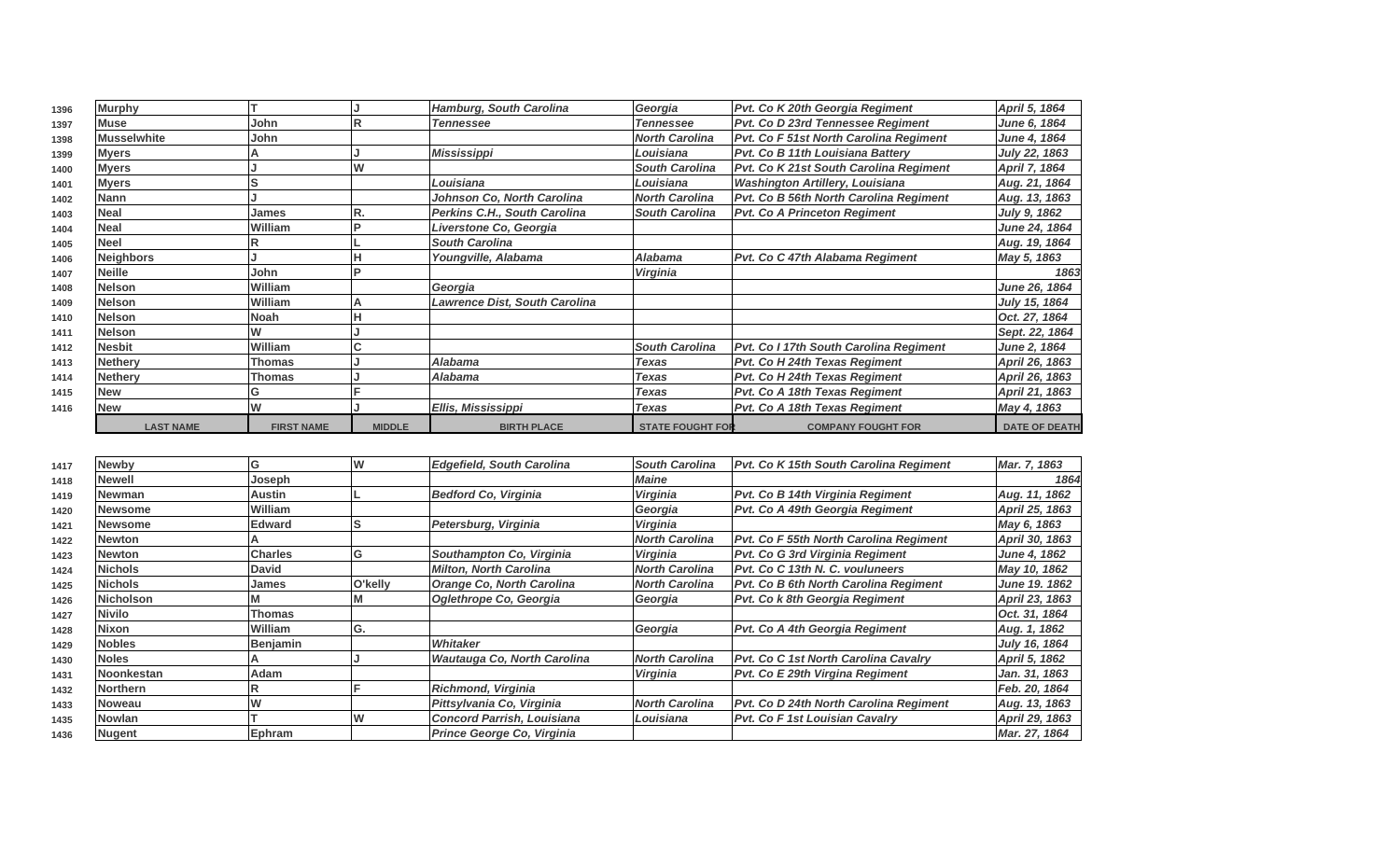| 1437 | <b>Nunnally</b> | <b>Oliver</b>    |      |                                      | Virginia              | Pvt. Co I 12th Virginia Regiment Capt. Goodwyn June 23, 1862 |                      |
|------|-----------------|------------------|------|--------------------------------------|-----------------------|--------------------------------------------------------------|----------------------|
| 1438 | <b>Oakley</b>   |                  |      | Abbeville Dist, South Carolina       | <b>South Carolina</b> | Pvt. Co C 1st S. C. Volunteer                                | Aug. 10, 1862        |
| 1439 | Odell           |                  |      |                                      | <b>South Carolina</b> | Pvt. Co H 2nd South Carolina Regiment                        | April 27, 1863       |
| 1440 | <b>Oliver</b>   | Reuben           |      | Rockingham Co, Virginia              | <b>North Carolina</b> | Pvt. Co F 45th N. C. Regiment                                | <b>June 30, 1862</b> |
| 1441 | Omanamy         |                  |      | <b>Chester, South Carolina</b>       |                       |                                                              | Aug. 4, 1864         |
| 1442 | O'Quinn         | <b>David</b>     |      | <b>Harnett Co, North Carolina</b>    | <b>North Carolina</b> | Pvt. Co F 15th North Carolina Regiment                       | May 3, 1862          |
| 1443 | Orr             | <b>Radford</b>   | P.   | Popular Springs, Georgia             | Georgia               | Pvt. Co F 24th Georgia Regiment                              | April 21, 1862       |
| 1444 | Ott             | <b>Elias</b>     |      |                                      |                       |                                                              | July 10, 1864        |
| 1445 | Overby          | William          |      | Chesterfield Co, Virginia            | Virginia              | Pvt. Co D 13th Virginia Cavalry                              | April 21, 1863       |
| 1446 | Owen            | W                |      | <b>Wilkes Co, North Carolina</b>     | <b>North Carolina</b> | Pvt. Co F 52nd North Carolina Regiment                       | Jan. 15, 1863        |
| 1447 | Owen            | Joseph           |      | <b>Rutherford Co, North Carolina</b> |                       |                                                              | July 21, 1864        |
| 1448 | Owen            |                  |      | <b>Virginia</b>                      |                       |                                                              | July 31, 1864        |
| 1449 | <b>Owens</b>    | <b>Archibald</b> | D    | <b>Houston, Texas</b>                | <b>Texas</b>          | Pvt. Co C 25th Texas Regiment                                | April 26, 1863       |
| 1450 | <b>Owens</b>    | <b>Alfred</b>    |      | <b>Marion Dist., South Carolina</b>  |                       |                                                              | Aug. 26, 1864        |
| 1451 | <b>Owens</b>    |                  | ח    |                                      |                       |                                                              | July 29, 1864        |
| 1452 | Pagent          | James            |      |                                      | <b>North Carolina</b> | Pvt. Co E 59th North Carolina Regiment                       | Jan. 18, 1863        |
| 1453 | Palmer          |                  | S    | Dallas Co, Georgia                   |                       |                                                              | July 31, 1864        |
| 1454 | Palmer          | John             |      | <b>South Carolina</b>                |                       |                                                              | June 24, 1864        |
| 1455 | Parder          |                  | А    | Georgia                              | Georgia               | Pvt. Co K 37th Georgia Regiment                              | July 13, 1863        |
| 1456 | Park            | John             |      | <b>Texas</b>                         | <b>Texas</b>          | <b>Sgt. Co E 6th Texas Regiment</b>                          | April 24, 1863       |
| 1457 | <b>Parker</b>   |                  | S    |                                      |                       |                                                              | 1863                 |
| 1458 | Parker          | <b>Morrison</b>  |      | <b>South Carolina</b>                | <b>South Carolina</b> | <b>Pvt. Co E 1st South Carolina Regiment</b>                 | Mar. 24, 1863        |
| 1459 | Parker          |                  | B    | <b>Ouslow, North Carolina</b>        |                       |                                                              | Aug. 24, 1864        |
| 1460 | <b>Parks</b>    | W                |      | <b>Clark Co. Georgia</b>             | <b>North Carolina</b> | Pvt. Co d 25th North Carolina Regiment                       | Jan. 9, 1863         |
| 1461 | <b>Parks</b>    | William          |      | Clark Co. Georgia                    | <b>North Carolina</b> | Pvt. Co D 25th North Carolina Regiment                       | Jan. 9, 1863         |
| 1462 | Parr            | Henry            |      | Caroline Co, Virginia                | Virginia              | <b>Pvt. Co E Virginia Regiment</b>                           | July 22, 1862        |
| 1463 | <b>Parrott</b>  | <b>Franklin</b>  |      | Leydice, South Carolina              |                       |                                                              | Aug. 2, 1864         |
| 1464 | Parrott         | <b>Franklin</b>  |      | Darlington, South Carolina           |                       |                                                              | July 24, 1864        |
| 1465 | Parrott         | William          | John | York Dist, South Carolina            |                       |                                                              | July 28, 1864        |
| 1466 | <b>Parsons</b>  | <b>Frank</b>     |      | <b>South Carolina</b>                | <b>South Carolina</b> | Pvt. Co C 25th South Carolina Regiment                       | May 21, 1864         |
| 1467 | Partridge       | G                |      | <b>Currituck Co. North Carolina</b>  | <b>North Carolina</b> | <b>Pvt. Co B 8th North Carolina Regiment</b>                 | May 20, 1864         |
|      |                 |                  |      |                                      |                       |                                                              |                      |

| 1468 | Passmore          | John            | <b>Georgia</b>            | Georgia               | <b>Pvt. Co E 6th Georgia Regiment</b> | <b>June 26, 1862</b> |
|------|-------------------|-----------------|---------------------------|-----------------------|---------------------------------------|----------------------|
| 1469 | Pate              | <b>Ellridge</b> | Richmond, Virginia        | <b>North Carolina</b> | Pvt. 47th N. C. Regiment              | Nov. 8, 1862         |
| 1470 | <b>IPatterson</b> | William         |                           | <b>Arkansas</b>       | Pvt. Co A 20th Arkansas Regiment      | Aug. 8, 1863         |
| 1471 | <b>Patton</b>     |                 | Ft. Lawson, Georgia       | Georgia               | Pvt. Co D 16th Georgia Regiment       | May 3, 1862          |
| 1472 | Paul              |                 | Petersburg, Virginia      | Virginia              | Capt. 12th Virginia Regiment          | 1863                 |
| 1473 | <b>Pavne</b>      | William         | Midway, Georgia           | Alabama               | Pvt. Co C 45th Alabama Regiment       | April 19, 1863       |
| 1474 | <b>Pavne</b>      |                 | Macon, Georgia            | Georgia               | Pvt. Co C 12th Georgia Regiment       | Jan. 17, 1863        |
| 1475 | <b>Payne</b>      | William         | Midway, Georgia           | Alabama               | Pvt. Co C 45th Alabama Regiment       | April 19, 1863       |
| 1476 | <b>Payne</b>      |                 | <b>Fulton Co. Georgia</b> |                       |                                       | July 11, 1864        |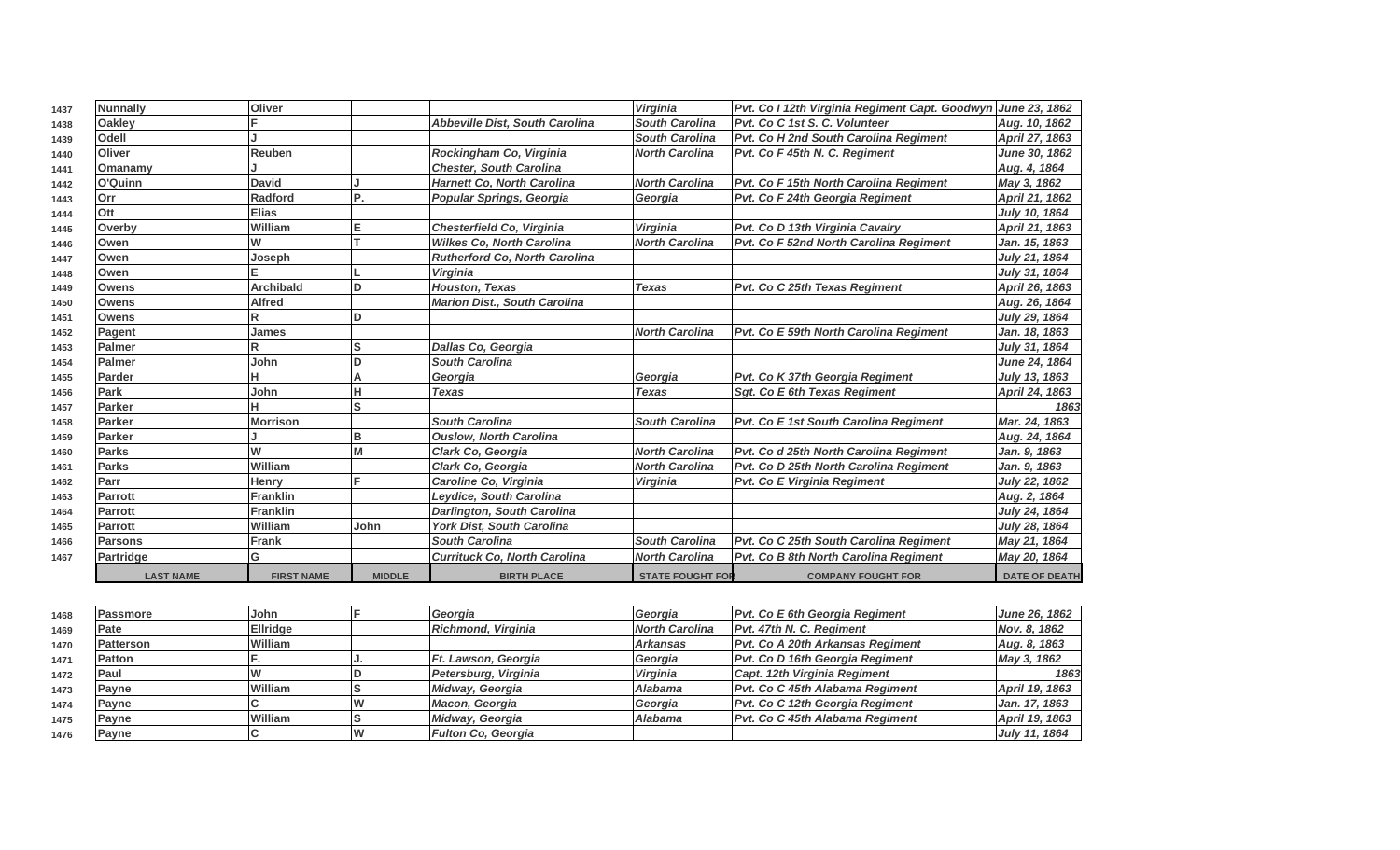| 1477 | Peagan           | IJ                |                | <b>Adkins Co, North Carolina</b>         | <b>North Carolina</b>   | Pvt. Co G 44th North Carolina Regiment   | Mar. 21, 1863        |
|------|------------------|-------------------|----------------|------------------------------------------|-------------------------|------------------------------------------|----------------------|
| 1478 | Pearson          | W                 |                | <b>Chambers Co. Alabama</b>              |                         |                                          | Aug. 7, 1864         |
| 1479 | <b>Peebles</b>   | <b>Pleasants</b>  |                | Jonesboro, Tennessee                     | <b>Tennessee</b>        | Pvt. Co C 60th Tennessee Regiment        | Aug. 6, 1863         |
| 1480 | <b>Peebles</b>   |                   |                |                                          |                         |                                          | 1864                 |
| 1481 | <b>Peebles</b>   | Lemuel            | Jordan         | Petersburg, Virginia                     | Virginia                | Pvt. Co E 12th Virginia Regiment         | June 5, 1862         |
| 1482 | Peel             | John              | W              | <b>Austin, Texas</b>                     | <b>Texas</b>            | <b>Pvt. Co G Texas Regiment</b>          | April 19, 1863       |
| 1483 | Pender           | н                 | C              | Tarboro Co, North Carolina               |                         |                                          | July 3, 1864         |
| 1484 | Pender           | Perry             | н              | Lawrence Dist, South Carolina            |                         |                                          | July 26, 1864        |
| 1485 | Pender           |                   |                |                                          |                         |                                          | Sept. 22, 1864       |
| 1486 | Pengram          | John              |                | Salisburg, North Carolina                |                         |                                          | June 16, 1864        |
| 1487 | Perdue           |                   | <b>Edwards</b> | Chesterfield Co, Virginia                | Virginia                | Pvt. Co G 41st Virginia Regiment         | Aug. 13, 1862        |
| 1488 | <b>Perkins</b>   |                   |                |                                          | <b>South Carolina</b>   | Pvt. Co H 126th South Carolina Volunteer | June 17, 1864        |
| 1489 | <b>Perkins</b>   | lE.               | G              | Petersburg, Virginia                     |                         |                                          | Sept. 5, 1864        |
| 1490 | Perman           | W                 | C              | Hart Co, Georgia                         | Georgia                 | Pvt. Co H 15th Georgia Regiment          | April 13, 1863       |
| 1491 | Perrin           |                   |                | <b>Arkansas</b>                          | <b>Arkansas</b>         | Pvt. Co D 19th Arkansas Regiment         | May 22, 1863         |
| 1492 | Perry            | <b>Benjamin</b>   |                | <b>Stanley Co, North Carolina</b>        | <b>North Carolina</b>   | Pvt. C B 28th North Carolina Regiment    | Aug. 30, 1863        |
| 1493 | <b>Perry</b>     |                   | W              | <b>Darlington, South Carolina</b>        |                         |                                          | Aug. 8, 1864         |
| 1494 | Persons          | James             |                | <b>Warrenton, Virginia</b>               | Virginia                | Pvt. Co A 28th Virginia Artillery        | May 23, 1864         |
| 1495 | Petty            | William           |                | Georgia                                  | Georgia                 | Pvt. Co D 10th Georgia Regiment          | July 12, 1863        |
| 1496 | <b>Petus</b>     | Benjamin          |                |                                          | <b>Mississippi</b>      | Pvt. Co A 42nd Mississippi Regiment      | June 21, 1863        |
| 1497 | Peychand         | Henry             |                | Louisiana                                | Louisiana               | <b>Washington Artillery, Louisiana</b>   | May 16, 1864         |
| 1498 | <b>Phillips</b>  | W.                | G.             | Laudendale Co, Alabama                   | <b>Alabama</b>          | Pvt. Co K 9th Ala Regiment               | April 16, 1862       |
| 1499 | Phillips         | Rueben            |                | <b>Pickens Dist. South Carolina</b>      | South Carolina          | Pvt. Co I S. C. Regiment                 | June 24, 1862        |
| 1500 | Phillips         |                   | W              | Forsythe, North Carolina                 | <b>North Carolina</b>   | Pvt. Co F North Carolina Cavalry         | Jan. 9, 1863         |
| 1501 | <b>Phillips</b>  | Edwards           | W              | Norfolk, Virginia                        | Virginia                | Pvt. Co B 6th Virginia Regiment          | Dec. 27, 1863        |
| 1502 | <b>Phillips</b>  | <b>Marion</b>     |                |                                          |                         |                                          | Aug. 3, 1864         |
| 1503 | <b>Phillips</b>  | Thomas            |                |                                          |                         |                                          | Aug. 25, 1864        |
| 1504 | Phillips         | W                 |                |                                          |                         |                                          | June 30, 1864        |
| 1505 | Pigg             |                   | G              | <b>Chesterfield Dist, South Carolina</b> |                         |                                          | Aug. 11, 1864        |
| 1506 | Pigg             | lP.               | D.             |                                          |                         |                                          | July 12, 1864        |
| 1507 | Pile             | Henry             |                | <b>Illinois</b>                          | <b>Texas</b>            | Sgt. Co H 25th Texas Regiment            | June 8, 1863         |
| 1508 | <b>Pines</b>     | John              |                | <b>Drake Town, Georgia</b>               |                         |                                          | June 23, 1864        |
| 1509 | <b>Pinner</b>    | Jeremiah          | Е              | Chesterfield Co, Virginia                | Virginia                | Pvt. G 9th Virginia Regiment Volunteer   | May 24, 1862         |
| 1510 | <b>Pinson</b>    | Jesse             |                | Spartansburg, South Carolina             |                         |                                          | Nov. 7, 1864         |
| 1511 | Pittman          |                   |                | <b>Wilson Co, North Carolina</b>         | <b>North Carolina</b>   | Pvt. Co H 1st N. C. Regiment             | Jan. 9, 1863         |
| 1512 | <b>Pittman</b>   |                   |                |                                          |                         |                                          | Aug. 18, 1864        |
| 1513 | <b>Pitts</b>     | ln.               |                | <b>Mississippi</b>                       | <b>Mississippi</b>      |                                          | 1863                 |
| 1514 | <b>Plasico</b>   | William           |                | Gordonville, South Carolina              |                         |                                          | Aug. 24, 1864        |
| 1515 | <b>Plowman</b>   | Soloman           |                | Yorkin Co, NC                            | <b>North Carolina</b>   | <b>Volunteer</b>                         | Aug. 24, 1861        |
| 1516 | Plumber          | Benjamin          |                |                                          |                         |                                          | 1864                 |
| 1517 | Plumby           | <b>Benjamin</b>   |                | <b>Greenville Dist, South Carolina</b>   |                         |                                          | Aug. 11, 1864        |
|      | <b>LAST NAME</b> | <b>FIRST NAME</b> | <b>MIDDLE</b>  | <b>BIRTH PLACE</b>                       | <b>STATE FOUGHT FOR</b> | <b>COMPANY FOUGHT FOR</b>                | <b>DATE OF DEATH</b> |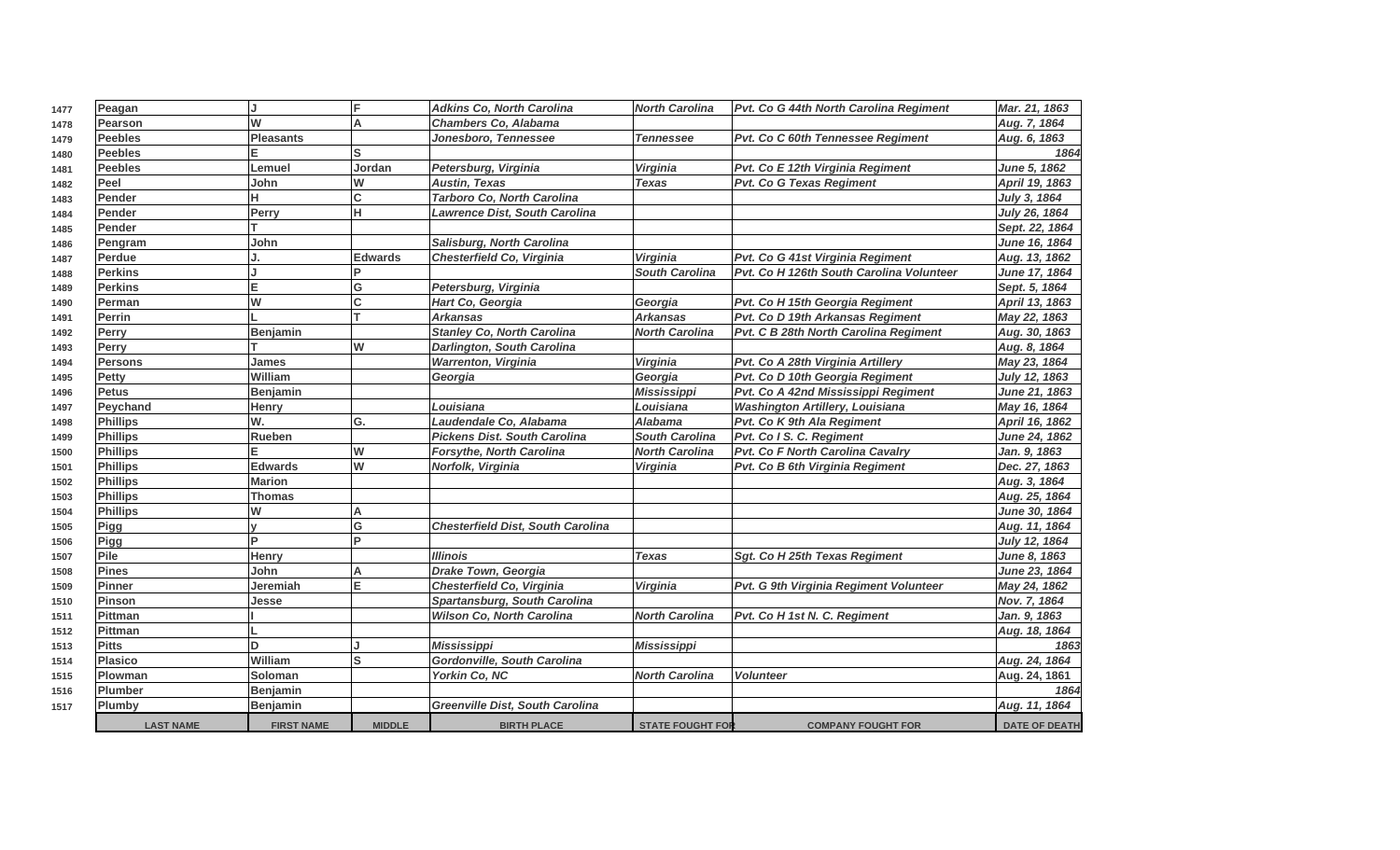| 1518 | Poff               | IJ              |      |                                      | <b>Tennessee</b>      | Pvt. Co C 15th Tennessee Reaiment      | July 2, 1863   |
|------|--------------------|-----------------|------|--------------------------------------|-----------------------|----------------------------------------|----------------|
| 1519 | Poland             | Abner           |      | Wautauga Co, North Carolina          | <b>North Carolina</b> | <b>North Carolina Cavalier</b>         | Nov. 18,1861   |
| 1520 | <b>Pollard</b>     | John            |      | Petersburg, Virginia                 |                       |                                        | Dec. 22, 1864  |
| 1521 | Pond               | James           |      | Macon, Georgia                       | Georgia               | Pvt. Co G 20th Georgia Regiment        | July 13, 1862  |
| 1522 | Pond               |                 | Е.   |                                      | Georgia               |                                        | 1862           |
| 1523 | <b>Ponter</b>      |                 | W.   |                                      | <b>Alabama</b>        | Pvt. Co D 8th Ala Regiment             | Aug 12, 1862   |
| 1524 | Poole              | John            | W    | Fayetteville, North Carolina         | <b>North Carolina</b> | Pvt. Co B 56th North Carolina Regiment | Jan. 17, 1863  |
| 1525 | Poor               | G               |      | Campbell Co, Virginia                | <b>Virginia</b>       | Pvt. Co D 16th Virginia Regiment       | Aug. 20, 1863  |
| 1526 | Pope               | Willie          |      | Ashville, Alabama                    | <b>Alabama</b>        | Pvt. 10th Ala Regiment                 | April 5, 1862  |
| 1527 | Pope               | B               |      | <b>Aimsburg Dist, South Carolina</b> | <b>South Carolina</b> | Pvt Co B 1st S. C. Regiment Volunteer  | July 10, 1862  |
| 1528 | Pope               | Frederick       |      | Catawha Co, North Carolina           | <b>North Carolina</b> | Pvt. Co 32nd North Carolina Regiment   | Mar. 28, 1863  |
| 1529 | Pope               |                 | A    | <b>Louden Co, Tennessee</b>          | <b>Tennessee</b>      | Pvt. Co C 10th Tennessee Regiment      | May 13, 1863   |
| 1530 | Pope               | James           | н.   |                                      | <b>Tennessee</b>      |                                        | 1863           |
| 1531 | Pope               |                 | н    | <b>Hickman Co, Tennesee</b>          | <b>Tennessee</b>      | Pvt. Co C 10th Tennessee Regiment      | April 29, 1863 |
| 1532 | Pope               |                 |      | <b>Hickman Co, Tennesee</b>          | <b>Texas</b>          | Pvt. Co C 10th Texas Regiment          | April 29, 1863 |
| 1533 | Porter             | Nathaniel       |      | Delta, Alabama                       | <b>Alabama</b>        | Pvt. Co H 31st Alabama Regiment        | Aug. 25, 1863  |
| 1534 | <b>Porter</b>      | <b>Clarence</b> |      | <b>City Point, Virginia</b>          |                       |                                        | July 30, 1864  |
| 1535 | <b>Potterfield</b> | Þ               |      |                                      |                       |                                        | 1864           |
| 1536 | <b>Potterfrede</b> | W               | D    | <b>Orange Co, North Carolina</b>     | <b>North Carolina</b> | Pvt. Co G 15th North Carolina Regiment | Jan. 24, 1863  |
| 1537 | <b>Potts</b>       | John            | н    | Portsmouth, Virginia                 | Virginia              | Pvt. Co E 12th Virginia Regiment       | June 24, 1862  |
| 1538 | <b>Powell</b>      | Benjamin        |      | Isle of Wight Co, Virginia           | Virginia              | Pvt. Co E 9th Virginia Regiment        | June 4, 1862   |
| 1539 | <b>Powell</b>      | John            |      | <b>North Carolina</b>                | Georgia               | Pvt. Co E 10th Georgia Regiment        | June 8, 1863   |
| 1540 | <b>Powell</b>      | М               |      | <b>Stock Hill, Georgia</b>           | Georgia               | Pvt. Co G 39th Georgia Regiment        | Aug. 8, 1863   |
| 1541 | <b>Powell</b>      | John            |      | <b>North Carolina</b>                | Georgia               | Pvt. Co E 10th Georgia Regiment        | June 8, 1863   |
| 1542 | <b>Powell</b>      | <b>Thomas</b>   | в    | <b>Cosewell Co, North Carolina</b>   |                       |                                        | Aug. 23, 1864  |
| 1543 | <b>Powell</b>      | William         |      | <b>Newbern Co, North Carolina</b>    |                       |                                        | July 1, 1864   |
| 1544 | <b>Powell</b>      | Wiley           | D    | Halifax Co, Virginia                 |                       |                                        | July 31, 1864  |
| 1545 | <b>Powers</b>      | <b>David</b>    |      |                                      |                       |                                        | 1864           |
| 1546 | <b>Prereatt</b>    | <b>Michael</b>  |      | Robinson, North Carolina             | <b>North Carolina</b> | Pvt. Co E 51st North Carolina Regiment | may 18, 1864   |
| 1547 | <b>Prescott</b>    | William         |      | <b>Sumpter Dist, South Carolina</b>  |                       |                                        | Aug. 12, 1864  |
| 1548 | <b>Prescott</b>    |                 | ח    |                                      |                       |                                        | July 4, 1864   |
| 1549 | <b>Preston</b>     | W               | Þ    |                                      | Georgia               |                                        | 1863           |
| 1550 | Price              | <b>Thomas</b>   |      | Powellville, Georgia                 | Georgia               | Pvt. Co E 3rd Regiment                 | May 28, 1862   |
| 1551 | <b>Price</b>       | B               |      | <b>Edgefield, South Carolina</b>     | <b>South Carolina</b> | <b>Pvt. Co B Hampton Legion</b>        | Aug. 11, 1863  |
| 1552 | <b>Price</b>       | <b>Thomas</b>   | John | Columbia, South Carolina             |                       |                                        | Aug. 1, 1864   |
| 1553 | <b>Price</b>       | William         |      | Albermarle Co, Virginia              |                       |                                        | July 31, 1864  |
| 1554 | Price              | W               |      |                                      |                       |                                        | July 31, 1864  |
| 1555 | <b>Prichard</b>    | James           | W    | Mecklenburg Co, Virginia             | Virginia              | Pvt. Co D 11th Virginia Regiment       | April 5, 1863  |
| 1556 | <b>Prichett</b>    | John            | W    | <b>Cable City, Georgia</b>           |                       |                                        | June 22, 1864  |
| 1557 | <b>Prickett</b>    |                 | W    |                                      | <b>South Carolina</b> | Pvt. Co F 25th South Carolina Regiment | April 7, 1864  |
| 1558 | Prince             |                 | C    |                                      | <b>South Carolina</b> | Pvt. Co C 18th South Carolina Regiment | May 27, 1864   |
|      |                    |                 |      |                                      |                       |                                        |                |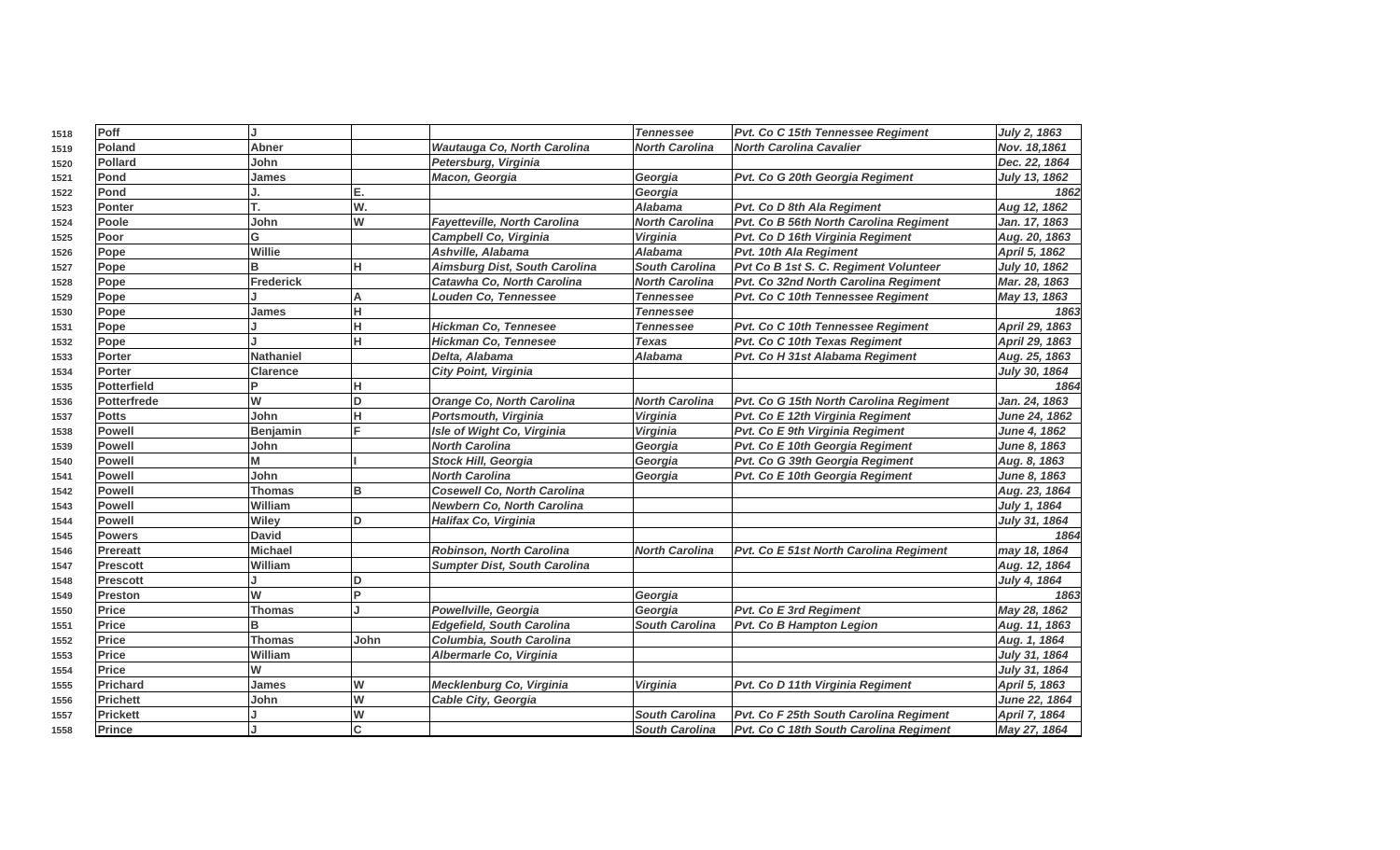| 1559 | <b>Pritchard</b> |                   |               | Mecklenburg Co, Virginia              | Virginia                | <b>Pvt. Co D 11th Virginia Regiment</b> | May 27, 1862         |
|------|------------------|-------------------|---------------|---------------------------------------|-------------------------|-----------------------------------------|----------------------|
| 1560 | <b>IProcter</b>  | <b>Nelson</b>     |               | Carroshine, Georgia                   |                         |                                         | July 7, 1864         |
| 1561 | <b>Propps</b>    | <b>Robert</b>     |               | Pike Co, Arkansas                     | Arkansas                | Cpl. Co B 19th Arkansas Regiment        | May 1, 1863          |
| 1562 | <b>Puckett</b>   | Jacob             |               | Greenbrier Co. West Virginia          | <b>Virginia</b>         | Pvt. Co B 60th Virginia Regiment        | Dec. 18, 1861        |
| 1563 | <b>Puggett</b>   |                   |               | Russell Co, Virginia                  | Virginia                | Pvt. Co A 29th Virginia Regiment        | Jan. 7, 1863         |
| 1564 | Puggitt          |                   |               | stockbridge, Georgia                  | Georgia                 | <b>Pvt. Co F 53rd Georgia Infantry</b>  | Sept. 15, 1863       |
| 1565 | Pugh             |                   |               | Monroe Co, Virginia                   |                         |                                         | April 18, 1864       |
| 1566 | <b>Purdue</b>    |                   |               | <b>Collition Dist, South Carolina</b> |                         |                                         | July 26, 1864        |
| 1567 | <b>Pwneis</b>    | <b>William</b>    |               | <b>Henderson, South Carolina</b>      |                         |                                         | Feb. 12, 1864        |
|      | <b>LAST NAME</b> | <b>FIRST NAME</b> | <b>MIDDLE</b> | <b>BIRTH PLACE</b>                    | <b>STATE FOUGHT FOR</b> | <b>COMPANY FOUGHT FOR</b>               | <b>DATE OF DEATH</b> |

| 1568 | Qeer            | <b>James</b>   |             | Homa, Texas                             | <b>Texas</b>          | Sgt. Co I 17th Texas Regiment                 | April 29, 1863 |
|------|-----------------|----------------|-------------|-----------------------------------------|-----------------------|-----------------------------------------------|----------------|
| 1569 | Quicke          | Jesse          |             | Darlington, South Carolina              |                       |                                               | July 17, 1864  |
| 1570 | Quinn           | George         |             | <b>South Carolina</b>                   | <b>South Carolina</b> | <b>Pvt. Co A 49th South Carolina Regiment</b> | Feb. 15, 1863  |
| 1571 | Quisenburg      | Osa            |             | Carroll Co, Virginia                    | <b>Virginia</b>       | Pvt. Co I 3rd Virginia Troop                  | May 19, 1863   |
| 1572 | Ragon           | Thomas         |             | Foxcreek, Alabama                       | <b>Alabama</b>        | Pvt. Co G 47th Ala. Regiment                  | June 24, 1862  |
| 1573 | Raikey          | William        | А.          | Newman, Georgia                         | Georgia               | Pvt. Co K 3rd Georgia Regiment                | July 2, 1862   |
| 1574 | <b>Ralston</b>  | А.             |             | Augusta, Georgia                        | Georgia               | <b>Pvt. Montgomery Guards</b>                 | Aug. 29, 1862  |
| 1575 | Raly            | ID             |             |                                         |                       |                                               | Aug. 30, 1864  |
| 1576 | Raney           | R.             |             | <b>Starling Co, Missouri</b>            | <b>Missouri</b>       | <b>Pvt. Phelam Missouri Regiment</b>          | April 12, 1863 |
| 1577 | Ranson          | John           |             | Gloucester Co, Virginia                 |                       |                                               | Dec. 25, 1864  |
| 1578 | Rathbore        |                |             | <b>Waynesville, North Carolina</b>      |                       |                                               | Dec. 31, 1864  |
| 1579 | Ratteree        | William        |             | <b>Providence, North Carolina</b>       | <b>North Carolina</b> | Pvt. Co H 49th North Carolina Regiment        | June 6, 1864   |
| 1580 | <b>Rawlings</b> | John           |             | Lorough, North Carolina                 |                       |                                               | June 25, 1864  |
| 1581 | <b>Rawls</b>    |                | ls          | <b>Oslow Co, North Carolina</b>         | <b>North Carolina</b> | <b>Pvt. Co H 55th North Carolina Regiment</b> | Mar. 26, 1863  |
| 1582 | Ray             | W              | lв          |                                         | <b>North Carolina</b> | Pvt. Co B 54th North Carolina Regiment        | Jan. 14, 1863  |
| 1583 | Ray             |                |             |                                         |                       |                                               | Aug. 2, 1864   |
| 1584 | Ray             | Neil           |             | Orange Co, North Carolina               | <b>North Carolina</b> | Pvt. Co A 50th North Carolina Regiment        | June 30, 1862  |
| 1585 | Rayborne        | <b>Charles</b> |             | <b>Wake Co. North Carolina</b>          | <b>North Carolina</b> | Pvt. Co F 47th North Carolina Regiment        | Jan. 17, 1863  |
| 1586 | Read            |                |             | Jackson Co, Georgia                     | Georgia               | Pvt. Co E 34th Georgia Regiment               | July 14, 1863  |
| 1587 | Readdy          | George         |             | <b>Barnesville Dist, South Carolina</b> |                       |                                               | Jan. 4, 1864   |
| 1588 | <b>Reames</b>   |                | G           |                                         | <b>Alabama</b>        | Pvt. Co G 30th Alabama Regiment               | July 9, 1863   |
| 1589 | <b>Reddick</b>  |                |             | Nanesemond Co, Virginia                 | Virginia              | Pvt. Co C 13th Virginia Regiment              | Sept. 13, 1862 |
| 1590 | <b>Redding</b>  | W              | C           |                                         |                       |                                               | June 24, 1864  |
| 1591 | <b>Reed</b>     | lF.            | M.          | Johnson Co, Alabama                     | <b>Alabama</b>        | Pvt. Co B 11th Alabama Regiment               | Jan. 9, 1862   |
| 1592 | <b>Reed</b>     |                | M           | Jefferson Co, Indiana                   | <b>Alabama</b>        | Pvt. Co B 11th Alabama Regiment               | Feb. 4, 1862   |
| 1593 | Reed            |                |             | Dale Co, Alabama                        | <b>Alabama</b>        | Pvt. Co E 59th Alabama Regiment               | April 3, 1864  |
| 1594 | <b>Reed</b>     | lΕ             |             |                                         | Virginia              | Pvt. Co I 26th Virginia Regiment              | June 14, 1864  |
| 1595 | <b>Reese</b>    |                | M.          | <b>Alabama</b>                          | <b>Alabama</b>        | Pvt. Co A 14th Ala. Regiment                  | Oct. 12, 1862  |
| 1596 | <b>Reese</b>    | Joseph         | C           |                                         | Georgia               | 3rd Georgia Regiment                          | Aug. 5, 1861   |
| 1597 | Renfro          | Renfro         |             |                                         | <b>Texas</b>          | Pvt. Co C 10th Texas Regiment                 | April 29, 1863 |
| 1598 | Renny           | Thomas         | <b>Owen</b> | Petersburg, Virginia                    |                       |                                               | June 20, 1864  |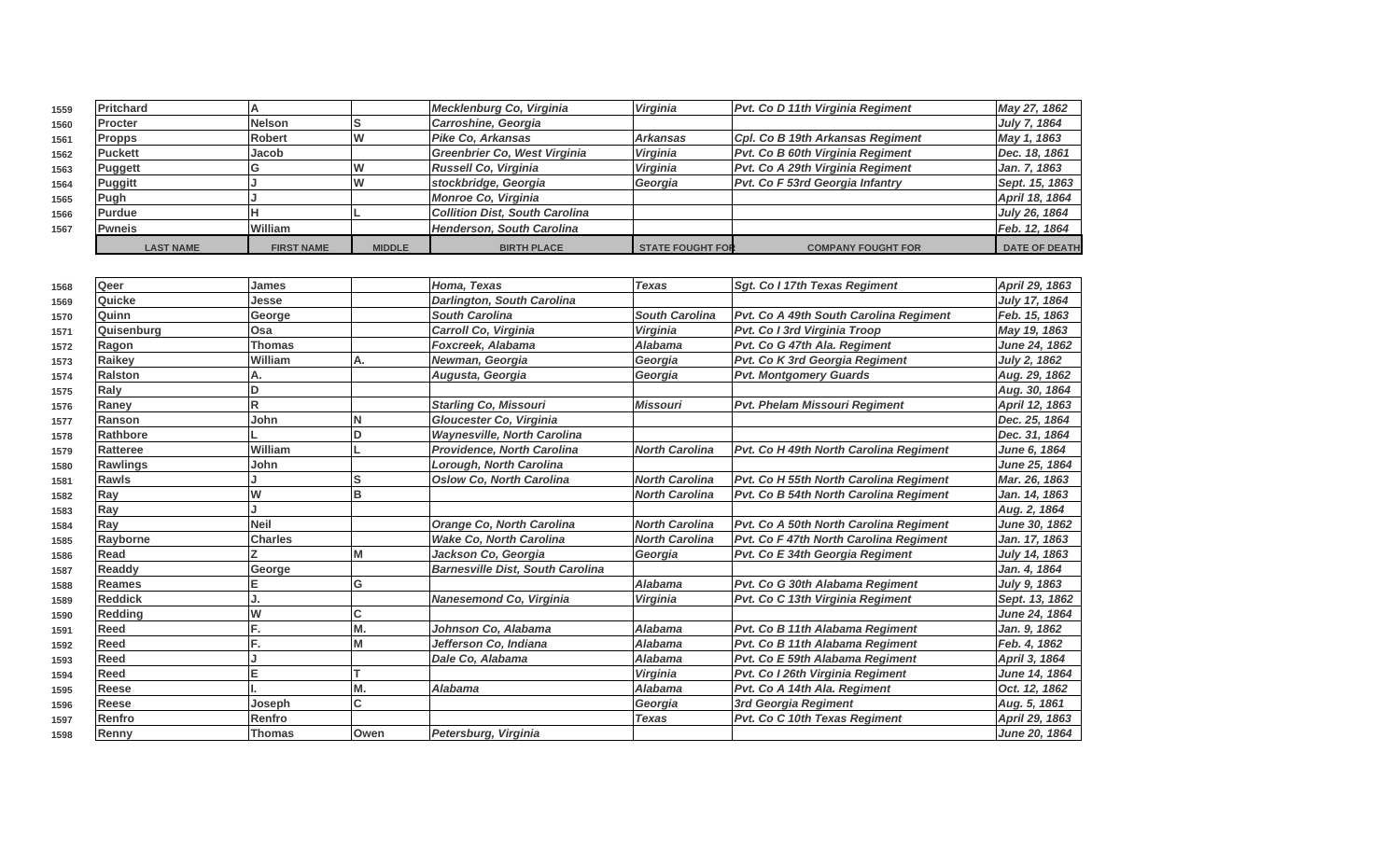| 1599 | <b>Reves</b>       | G                 |               |                                  | <b>North Carolina</b>   |                                        | 1863                 |
|------|--------------------|-------------------|---------------|----------------------------------|-------------------------|----------------------------------------|----------------------|
| 1600 | Reville            | <b>Thomas</b>     |               |                                  |                         | <b>Pvt. Jeffrey's Cavalry</b>          | May 27, 1863         |
| 1601 | Reynolds           |                   |               | <b>Tennessee</b>                 | <b>Arkansas</b>         | <b>Pvt. Co F 3rd Arkansas Regiment</b> | July 26, 1862        |
| 1602 | <b>Reynolds</b>    |                   |               | <b>Tennessee</b>                 | <b>Arkansas</b>         | <b>Pvt. Co F 3rd Arkansas Regiment</b> | July 26, 1862        |
| 1603 | Reynolds           | William           |               | Rocket Mills, South Carolina     |                         |                                        | Aug. 9, 1864         |
| 1604 | Richardson         | G.                | W.            | <b>Monroe, Tennessee</b>         | Georgia                 | Pvt. Co G. 11th Georgia Regiment       | May 13, 1862         |
| 1605 | Richardson         |                   |               | <b>Edgefield, South Carolina</b> | <b>South Carolina</b>   | Pvt. Co B 14th S. C. Regiment          | May 16, 1862         |
| 1606 | <b>Richardson</b>  | George            |               | <b>Monroe, Tennessee</b>         | Georgia                 | Pvt. Co G 11th Georgia Regiment        | May 13, 1862         |
| 1607 | <b>IRichardson</b> |                   |               |                                  | Mississippi             | Pvt. Co 4th Mississippi Calvary        | April 23, 1863       |
| 1608 | Richardson         | <b>Bing</b>       |               |                                  | Virginia                | Pvt. Co I 15th Virginia Regiment       | April 29, 1863       |
| 1609 | <b>Ridout</b>      | James             |               | Mecklenburg Co, Virginia         | Virginia                | Pvt. Co F 14th Virginia Regiment       | May 16, 1862         |
| 1610 | <b>Ried</b>        | <b>Francis</b>    |               | Jefferson Co, Alabama            | Alabama                 | Pvt. Co B 11th Alabama Regiment        | Feb. 4, 1862         |
| 1611 | <b>Rieth</b>       | Adam              |               |                                  |                         |                                        | Aug. 2, 1864         |
| 1612 | Rigden             |                   |               | Greenville Dist, South Carolina  | <b>South Carolina</b>   | Pvt. Co H 2nd South Carolina Regiment  | Jan. 24, 1863        |
| 1613 | <b>Rigsby</b>      |                   |               | Texas                            | Texas                   | Pvt. Co M 1st Texas Regiment           | May 9, 1863          |
| 1614 | Ring               |                   |               |                                  |                         |                                        | June 30, 1864        |
| 1615 | Risinger           | London            |               | Marion Co, Alabama               | <b>Texas</b>            | Pvt. Co G 24th Texas Cavalry           | April 23, 1863       |
| 1616 | Risinger           | London            |               | Marion Co, Alabama               | Texas                   | Pvt. Co G 24th Texas Cavalry           | April 23, 1863       |
| 1617 | <b>Rives</b>       | John              |               | Transylvania Co, North Carolina  |                         |                                        | Sept. 5, 1864        |
|      | <b>LAST NAME</b>   | <b>FIRST NAME</b> | <b>MIDDLE</b> | <b>BIRTH PLACE</b>               | <b>STATE FOUGHT FOR</b> | <b>COMPANY FOUGHT FOR</b>              | <b>DATE OF DEATH</b> |

| 1618 | Roach            | <b>Elliott</b> | W. | Camden, Alabama                        | Alabama               | Pvt. Co A 13th Ala. Regiment           | June 29, 1862        |
|------|------------------|----------------|----|----------------------------------------|-----------------------|----------------------------------------|----------------------|
| 1619 | Robb             |                | S  | <b>Claundon Dist, South Carolina</b>   |                       |                                        | Nov. 17, 1864        |
| 1620 | <b>Robbins</b>   | William        |    | <b>New Kent Co, Virginia</b>           | Virginia              | Pvt. Co B 53rd Virginia Regiment       | <b>June 26, 1862</b> |
| 1621 | <b>Robbins</b>   | Thomas         |    |                                        |                       |                                        | June 24, 1864        |
| 1622 | <b>Roberts</b>   | John           |    | <b>York Dist, South Carolina</b>       | <b>Arkansas</b>       | <b>Pvt. Co A 3rd Arkansas Regiment</b> | Aug. 29, 1862        |
| 1623 | <b>Roberts</b>   | G              |    |                                        |                       |                                        | Oct. 26, 1864        |
| 1624 | <b>Roberts</b>   | N/A            |    | Wake Co, Virginia                      | <b>South Carolina</b> | Pvt. Co 21st South Carolina Regiment   | April 11, 1864       |
| 1625 | <b>Roberts</b>   | John           |    | <b>Fairfax Dist. South Carolina</b>    | <b>Arkansas</b>       | <b>Pvt. Co A 3rd Arkansas Regiment</b> | Aug. 29, 1862        |
| 1626 | <b>Roberts</b>   |                |    |                                        | <b>Tennessee</b>      |                                        | July 2, 1863         |
| 1627 | <b>Robertson</b> | James          |    | Laudendale Co, Alabama                 |                       |                                        | April 20, 1862       |
| 1628 | <b>Robertson</b> |                |    | Georgia                                | <b>North Carolina</b> | Asst. Surgeon 22nd N. C. Battalion     | Jan. 7, 1863         |
| 1629 | <b>Robertson</b> |                |    | Georgia                                | <b>North Carolina</b> | Asst. Surgeon 22nd N. C. Battalion     | Jan. 7, 1863         |
| 1630 | Robertson        | <b>Boyles</b>  |    | Villane, Georgia                       |                       |                                        | June 26, 1864        |
| 1631 | <b>Robertson</b> | William        |    | Petersburg, Virginia                   |                       |                                        | June 11, 1864        |
| 1632 | <b>Robiinson</b> |                |    |                                        |                       |                                        | June 30, 1864        |
| 1633 | <b>Robinson</b>  |                |    | <b>Lincolnton Co, North Carolina</b>   | <b>North Carolina</b> | Pvt. Co H 52nd N. C. Regiment          | Sept. 17, 1862       |
| 1634 | <b>Robinson</b>  |                |    | <b>North Carolina</b>                  | <b>North Carolina</b> | Pvt. Co B 43rd N. C. Regiment          | July 9, 1862         |
| 1635 | <b>Robinson</b>  | <b>Milton</b>  | G  | <b>Winchester, Texas</b>               | <b>Texas</b>          | <b>Pvt. Co C 25th Texas Regiment</b>   | May 6, 1863          |
| 1636 | <b>Robinson</b>  | <b>James</b>   | W  | Knoxville, Georgia                     |                       |                                        | July 5, 1864         |
| 1637 | <b>Robinson</b>  | Christopher    |    | <b>Union Dist, South Carolina</b>      |                       |                                        | Aug. 19, 1864        |
| 1638 | <b>Robinson</b>  | <b>Smith</b>   |    | <b>Alberville Dist, South Carolina</b> |                       |                                        | Jan 2, 1864          |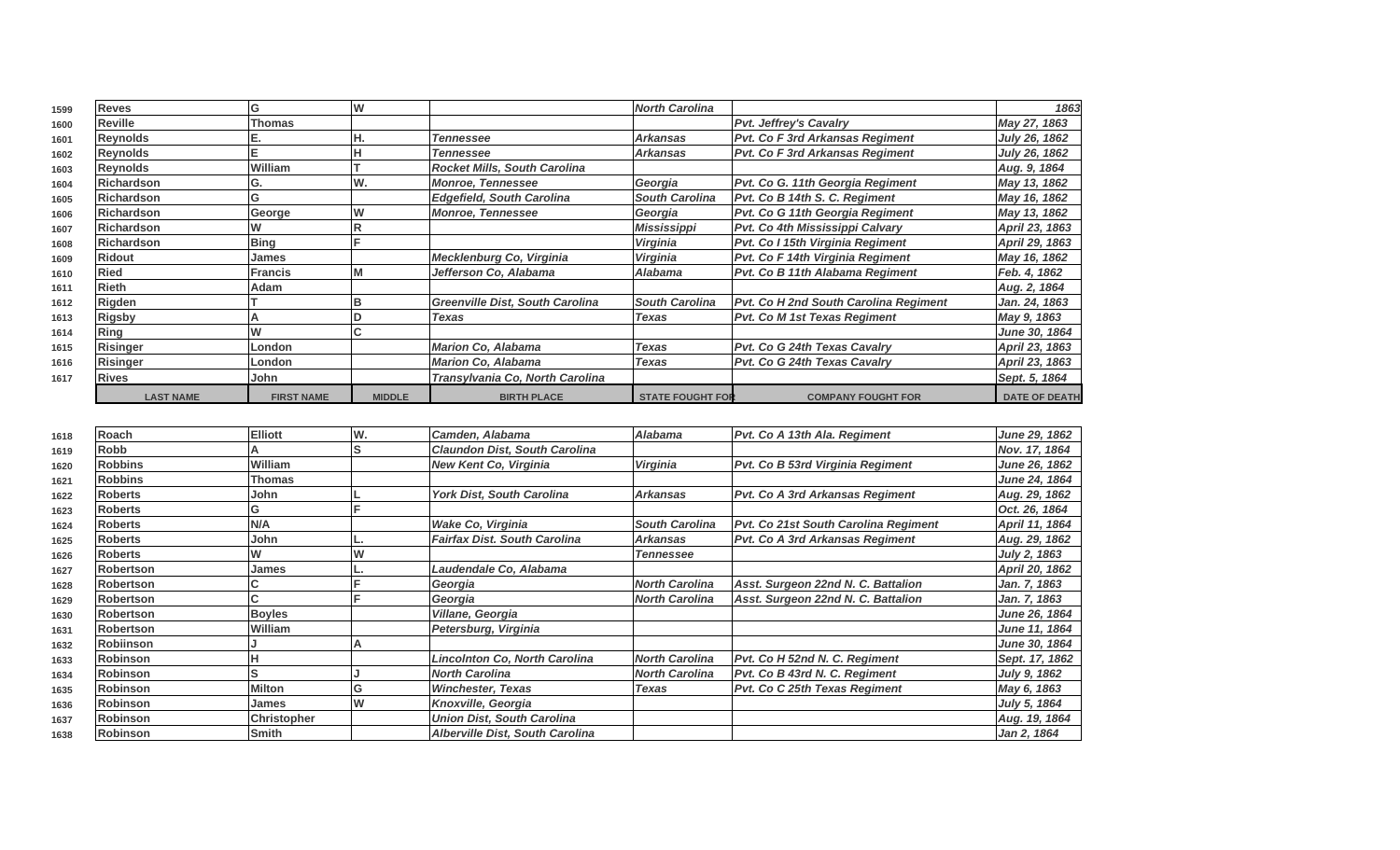| 1639 | <b>Robinson</b>  |                   |               | Alberville Dist, South Carolina    |                         |                                               | Aug. 6, 1864         |
|------|------------------|-------------------|---------------|------------------------------------|-------------------------|-----------------------------------------------|----------------------|
| 1640 | <b>Rockett</b>   |                   | Ċ             | Catawha Co. North Carolina         | <b>North Carolina</b>   | Pvt. Co K 35th North Carolina Regiment        | July 28, 1863        |
| 1641 | <b>Rocketts</b>  | E                 |               | Catawha Co. North Carolina         | <b>North Carolina</b>   | <b>Pvt. Cpt. Grahams Artillery</b>            | Sept. 6, 1862        |
| 1642 | <b>Rodgers</b>   |                   |               |                                    |                         |                                               | June 27, 1864        |
| 1643 | <b>Rogers</b>    | W                 |               |                                    | <b>South Carolina</b>   | Pvt. Co H 23rd S. C. Regiment                 | Aug. 5, 1862         |
| 1644 | <b>Rogers</b>    |                   |               | <b>Marshall, Alabama</b>           | <b>Alabama</b>          | Pvt. Co C 48th Alabama Regiment               | May 15, 1863         |
| 1645 | <b>Rogers</b>    | Е                 | Ġ             |                                    | <b>Texas</b>            |                                               | 1863                 |
| 1646 | Rogers           | Cary              |               |                                    |                         |                                               | 1864                 |
| 1647 | <b>Rogers</b>    | John              |               |                                    |                         |                                               | 1864                 |
| 1648 | <b>Rollins</b>   |                   |               |                                    | Georgia                 | Pvt. Co G 13th Georgia Volunteer              | Jan. 3, 1863         |
| 1649 | Roper            | <b>Charles</b>    |               | Petersburg, Virginia               |                         |                                               | July 31, 1864        |
| 1650 | Rose             | <b>Mathias</b>    |               | Northampton Co, N. C.              | <b>North Carolina</b>   | Pvt. Co D 32nd N. C. Regiment                 | July 20, 1862        |
| 1651 | <b>Rowse</b>     | <b>Jefferson</b>  |               | <b>Kinston, North Carolina</b>     |                         |                                               | Sept. 22, 1864       |
| 1652 | <b>Royalls</b>   |                   | W             | <b>Cumberland, North Carolina</b>  | <b>North Carolina</b>   | <b>Pvt. Co K 51st North Carolina Regiment</b> | May 4, 1864          |
| 1653 | <b>Ruddy</b>     | <b>Thomas</b>     |               | <b>McDowell Co, North Carolina</b> | <b>North Carolina</b>   | Pvt. Co H 35th N. C. Troop                    | Aug. 20, 1862        |
| 1654 | Rumfelt          | John              |               |                                    | <b>North Carolina</b>   | Pvt. Co A 49th N. C. Regiment                 | June 29, 1862        |
| 1655 | Ruppard          | John              |               |                                    |                         |                                               | 1864                 |
| 1656 | <b>Ruse</b>      | W                 |               |                                    | <b>North Carolina</b>   | Pvt. Co D 52nd N. C. Regiment                 | Sept. 2, 1862        |
| 1657 | <b>Rush</b>      | C                 |               |                                    | <b>North Carolina</b>   | Pvt. Co B 52nd N. C. Regiment                 | Sept. 2, 1862        |
| 1658 | <b>Rush</b>      |                   |               |                                    | <b>North Carolina</b>   | Sgt. Co B 52nd N. C. Regiment                 | Sept. 2, 1862        |
| 1659 | Russell          | William           |               | <b>Wadesboro, North Carolina</b>   | <b>North Carolina</b>   | Pvt. Co B 43rd N. C. Regiment                 | Aug. 11, 1862        |
| 1660 | Russell          | William           |               | <b>Montgomery Co, N. C.</b>        | <b>North Carolina</b>   | Pvt. Co F 44th N. C. Regiment                 | Oct. 27, 1862        |
| 1661 | Russell          |                   |               |                                    | <b>Alabama</b>          | Pvt. Co L 6th Alabama Regiment                | May 28, 1863         |
| 1662 | Russell          | W                 |               | Panola Co, Mississippi             | <b>Mississippi</b>      | Pvt. Co F 28th Mississippi Regiment           | May 9, 1863          |
| 1663 | Russell          | W                 |               |                                    | <b>Texas</b>            |                                               | 1863                 |
| 1664 | <b>russell</b>   |                   |               | <b>Greene Co. North Carolina</b>   |                         |                                               | Sept. 10, 1864       |
| 1665 | Rutherford       | William           |               | <b>Orange Co, North Carolina</b>   | <b>North Carolina</b>   | Pvt. Co G 15th North Carolina Regiment        | Jan. 24, 1863        |
| 1666 | Ryan             | William           | n             | Robinson, North Carolina           |                         |                                               | Aug. 21, 1864        |
| 1667 | Ryan             | Isaac             |               | Petersburg, Virginia               |                         |                                               | Mar. 27, 1864        |
|      | <b>LAST NAME</b> | <b>FIRST NAME</b> | <b>MIDDLE</b> | <b>BIRTH PLACE</b>                 | <b>STATE FOUGHT FOR</b> | <b>COMPANY FOUGHT FOR</b>                     | <b>DATE OF DEATH</b> |
|      |                  |                   |               |                                    |                         |                                               |                      |

| 1668 | <b>Sadifer</b>   |                | <b>York Dist, South Carolina</b> |                       |                                               | Sept. 23, 1864      |
|------|------------------|----------------|----------------------------------|-----------------------|-----------------------------------------------|---------------------|
| 1669 | Sain             | <b>William</b> | Davis Co, North Carolina         | North Carolina        | <b>Pvt. Co F 13th North Carolina Regiment</b> | May 13, 1862        |
| 1670 | <b>Salder</b>    | Thomas         |                                  | North Carolina        | Sqt. Co K 50th N. C. Regiment                 | <b>July 7, 1862</b> |
| 1671 | Salmon           | <b>John</b>    | Johnston Co, North Carolina      | <b>North Carolina</b> | Pvt. Co I 24th North Carolina Regiment        | Jan. 9, 1862        |
| 1672 | <b>Salver</b>    | lSamuel        | Currituck Co, North Carolina     | North Carolina        | <b>Pvt. Co L 17th North Carolina Regiment</b> | May 23, 1862        |
| 1673 | <b>Sandis</b>    |                |                                  | <b>Arkansas</b>       |                                               | 1863                |
| 1674 | <b>Sandridge</b> | James          |                                  | <b>Virginia</b>       | <b>Pvt. 12th Virginia Battery</b>             | Oct. 15, 1863       |
| 1675 | Saul             | llsaac         | Franklin Co, Virginia            | <b>Virginia</b>       | Pvt. Co G 57th Virginia Regiment              | May 17, 1862        |
| 1676 | <b>Saunders</b>  |                | Sumter Co. Georgia               | Georgia               | Pvt. Co E 10th Georgia Regiment               | June 18, 1863       |
| 1677 | Savage           |                | Nanesemond Co, Virginia          | North Carolina        | Pvt. Co C 19th N. C. Regiment                 | Oct. 18, 1862       |
| 1678 | Sawyer           | Joel           | Newland. North Carolina          | <b>North Carolina</b> | Pvt. Co C 56th North Carolina Regiment        | June 3, 1864        |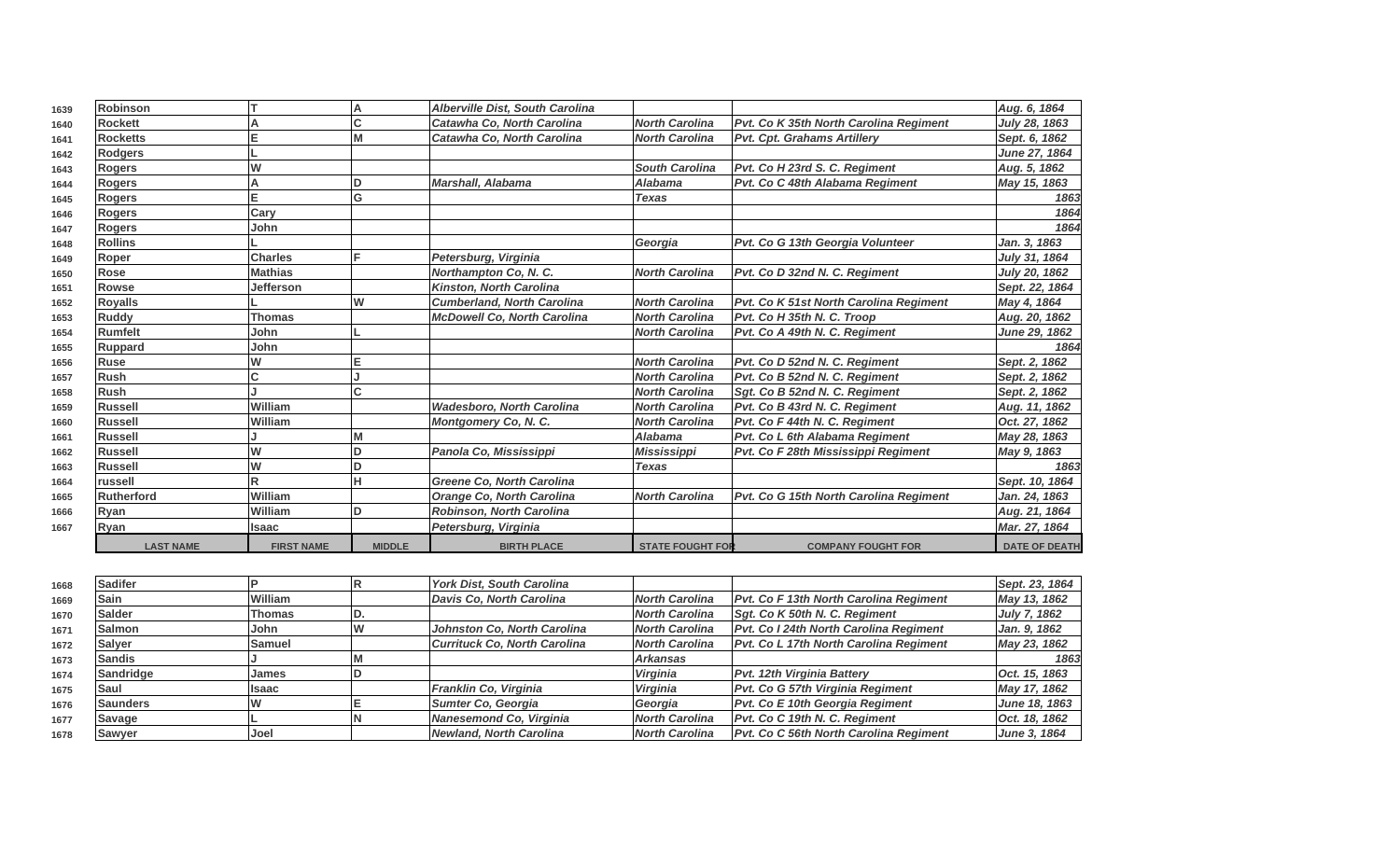| 1679 | Say              | John              |                         | <b>Walnut Grove, Alabama</b>             | <b>Alabama</b>          | Pvt. Co F 1st Alabama Cavalry          | Aug. 17, 1863        |
|------|------------------|-------------------|-------------------------|------------------------------------------|-------------------------|----------------------------------------|----------------------|
| 1680 | Schee            |                   | W                       |                                          | Georgia                 |                                        | 1863                 |
| 1681 | <b>Scott</b>     |                   |                         |                                          | <b>Texas</b>            | Pvt. Co F 6th Texas Regiment           | June 28, 1863        |
| 1682 | <b>Scott</b>     | George            |                         |                                          |                         |                                        | Sept. 12, 1864       |
| 1683 | <b>Scott</b>     | G                 | W                       |                                          |                         |                                        | July 12, 1864        |
| 1684 | <b>Scott</b>     | Joseph            | V                       | Petersburg, Virginia                     | <b>Virginia</b>         | <b>Pvt. 3rd Virginia Regiment</b>      | June 30, 1862        |
| 1685 | <b>Scruggs</b>   | Leroy             |                         | <b>Virginiia</b>                         | Virginia                | Pvt. 16th Virginia Regiment            | May 22, 1862         |
| 1686 | Seago            | William           |                         | <b>Anson Co. North Carolina</b>          | <b>North Carolina</b>   | Pvt. Co B 31st North Carolina Regiment | May 9, 1864          |
| 1687 | <b>Seagrove</b>  | R                 | ls                      | Catawha Co, North Carolina               | <b>North Carolina</b>   | Pvt. Co I 21st North Carolina Regiment | June 17, 1863        |
| 1688 | <b>Sellers</b>   | Phillip           |                         | <b>Chesterfield Co, South Carolina</b>   | <b>North Carolina</b>   | Pvt. Co I 43rd N. C. Regiment          | Aug. 9, 1862         |
| 1689 | <b>Sellers</b>   | <b>Hardy</b>      |                         | <b>Chesterfield Dist, South Carolina</b> | <b>South Carolina</b>   | Pvt. Cort. Artillery                   | Aug. 15, 1863        |
| 1690 | Sengstak         | Henry             | Herman                  | Louisiana                                | Louisiana               | Capt. Washington Artillery, Louisiana  | April 5, 1865        |
| 1691 | <b>Seward</b>    | D                 | W                       | Davis Co, North Carolina                 | North Carolina          | Pvt. Co F 42nd North Carolina Regiment | May 27, 1864         |
| 1692 | Seward           |                   | $\overline{\mathsf{w}}$ | <b>Brunswick Co, Virginia</b>            |                         |                                        | Mar. 13, 1864        |
| 1693 | Shalien          | <b>Isham</b>      |                         | <b>Dublin Co, North Carolina</b>         |                         |                                        | June 26, 1864        |
| 1694 | <b>Sharp</b>     | W                 | н                       | <b>Tennessee</b>                         | <b>Tennessee</b>        | Pvt. Co K 8th Tennessee Cavalry        | June 17, 1863        |
| 1695 | <b>Sharpe</b>    |                   | А.                      | <b>Newburn Dist, South Carolina</b>      | <b>North Carolina</b>   | Pvt. Co B 18th N. C. Troop             | Aug. 12, 1862        |
| 1696 | Shaw             | E.                | lS.                     | <b>Alabama</b>                           | <b>Alabama</b>          | Pvt. Co F. 8th Ala. Regiment           | June 26, 1862        |
| 1697 | <b>Shaw</b>      | E                 | ls                      | <b>Marion Dist, South Carolina</b>       | <b>Alabama</b>          | Pvt. Co F 8th Alabama Regiment         | <b>June 26, 1862</b> |
| 1698 | Shaw             | ls                | B                       | <b>Chappel Hill, North Carolina</b>      | <b>North Carolina</b>   | Pvt. Co E 56th North Carolina Regiment | July 28, 1863        |
| 1699 | <b>Shaw</b>      | James             | А                       | <b>Harrison Co, Texas</b>                | <b>Texas</b>            |                                        | Nov. 5, 1863         |
| 1700 | Shaw             | ls                | S                       | <b>North Carolina</b>                    |                         |                                        | July 23, 1864        |
| 1701 | <b>Shaw</b>      | G                 | lS                      | <b>Marion Dist., South Carolina</b>      | Alabama                 | Pvt. Co F 8th Alabama Regiment         | <b>June 26, 1862</b> |
| 1702 | <b>Shearer</b>   | <b>Thomas</b>     | н                       | <b>Wautauga Co, North Carolina</b>       | <b>North Carolina</b>   | Pvt. Co D 1st North Carolina Cavalry   | may 3, 1862          |
| 1703 | <b>Sheets</b>    |                   |                         |                                          | Virginia                | Pvt. Co D 50th Virginia Regiment       | Feb. 2, 1863         |
| 1704 | Sheffield        | Garland           |                         |                                          | Virginia                | Pvt. Co H 57th Virginia Regiment       | April 14, 1863       |
| 1705 | <b>Sheldon</b>   | <b>D</b>          |                         | <b>Stokes Co, North Carolina</b>         | <b>North Carolina</b>   | Pvt. Co G 7th North Carolina Regiment  | Jan. 1, 1863         |
| 1706 | Shepard          | John              |                         | Jonesville Co, North Carolina            |                         |                                        | Aug. 24, 1864        |
| 1707 | Sheppard         |                   | G                       |                                          | Virginia                | Pvt. Co F 9th Virginia Regiment        | Mar. 22, 1863        |
| 1708 | Sheridan         | James             | Ć                       |                                          | Louisiana               | Pvt. Co A 2nd Louisiana Regiment       | Mar. 9, 1862         |
| 1709 | Sheriff          | Allen             |                         | <b>Pickens Dist. South Carolina</b>      | Georgia                 | Pvt. Co D Georgia Regiment             | July 12, 1863        |
| 1710 | Sherman          | W                 | ID.                     |                                          | Georgia                 |                                        | 1863                 |
| 1711 | Sherman          | <b>Edward</b>     |                         | New Kent Co, Virginia                    |                         |                                        | July 29, 1864        |
| 1712 | Sherriff         | Allen             |                         |                                          | Georgia                 |                                        | 1863                 |
| 1713 | <b>Shiflett</b>  | Garland           |                         |                                          | Virginia                | Pvt. Co H 57th Virginia Regiment       | April 4, 1863        |
| 1714 | Shink            | John              | M                       | Pennsylvania                             |                         |                                        | 1864                 |
| 1715 | <b>Shivers</b>   | S                 | Ć                       | Webster Co, Georgia                      | <b>Kentucky</b>         | Pvt. Co K 17th Kentucky Volunteer      | May 1, 1863          |
| 1716 | <b>Shivers</b>   | ls                | C.                      | Webster Co, Georgia                      | <b>Kentucky</b>         | Pvt. Co K 17th Kentucky Volunteer      | May 7, 1863          |
| 1717 | <b>Shores</b>    | Henry             |                         | Gillsville, Georgia                      | Georgia                 | Pvt. Co I 24th Georgia Regiment        | Aug. 19, 1862        |
|      | <b>LAST NAME</b> | <b>FIRST NAME</b> | <b>MIDDLE</b>           | <b>BIRTH PLACE</b>                       | <b>STATE FOUGHT FOR</b> | <b>COMPANY FOUGHT FOR</b>              | <b>DATE OF DEATH</b> |

| 1718 | 10L<br>ıəno | IRi.<br>∶naro | Virginia<br>$\sim$ $\sim$ $\sim$ $\sim$<br>$\sim$ | <b>Virginia</b> | . п.<br>Virginia Regiment<br>. 56IN<br>. | 1863<br>. e<br>mar<br>о. |
|------|-------------|---------------|---------------------------------------------------|-----------------|------------------------------------------|--------------------------|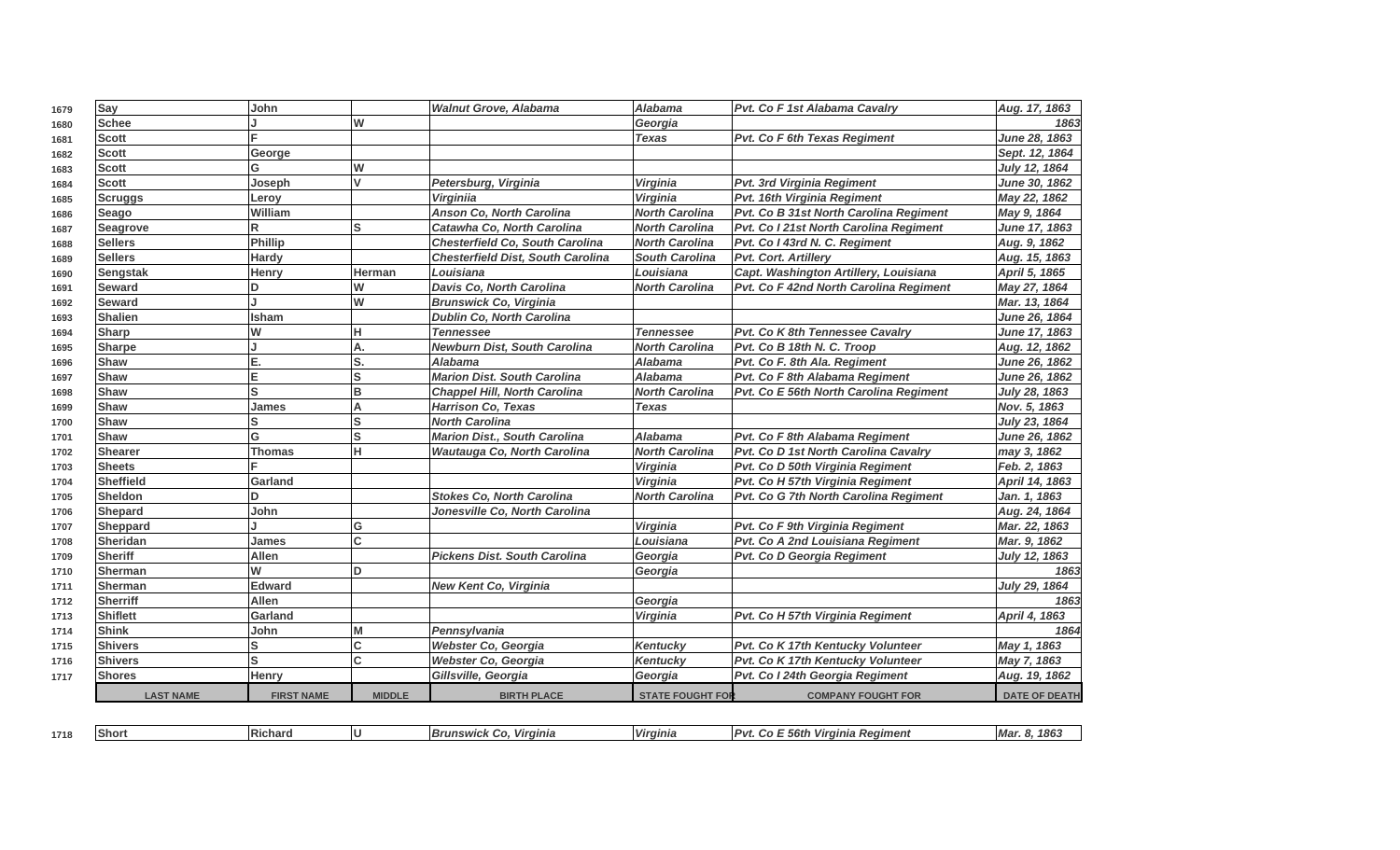| 1719 | Shortt              | <b>Francis</b> | Thomas         | Sussex Co, Virginia                  | Virginia              | <b>Petersburg Militia</b>                 | June 16, 1864        |
|------|---------------------|----------------|----------------|--------------------------------------|-----------------------|-------------------------------------------|----------------------|
| 1720 | <b>Shuping</b>      |                |                | Pittsylvania Co, Virginia            |                       |                                           | Dec. 16, 1864        |
| 1721 | <b>Shuttleworth</b> |                |                | Centerville, Alabama                 | <b>Alabama</b>        | Pvt. Co j 23rd Alabama Regiment           | June 24, 1863        |
| 1722 | <b>Siddens</b>      | Eli            | G              | Fordmills, Georgia                   | Georgia               | Pvt. Co B 10th Georgia Battery            | May 10, 1863         |
| 1723 | <b>Silcox</b>       | James          |                |                                      |                       |                                           | Aug. 23, 1864        |
| 1724 | <b>Silvery</b>      | W              | D              | Fayette Co, Georgia                  | Georgia               | Pvt. Co B 7th Georgia Regiment            | Jan. 19, 1863        |
| 1725 | <b>Simmons</b>      |                | W              | Franklin Co, Virginia                | Virginia              | Pvt. Co F 53rd Virginia Regiment          | Aug 30, 1862         |
| 1726 | <b>Simmons</b>      |                | ls             | Fayette Co., Georgia                 |                       |                                           | Sept. 22, 1864       |
| 1727 | <b>Simmons</b>      | Ė              |                |                                      |                       |                                           | June 29, 1864        |
| 1728 | <b>Simmons</b>      |                | B              |                                      |                       |                                           | July 1, 1864         |
| 1729 | <b>Simmons</b>      | D              | D              | Louisiana                            | Louisiana             | <b>Washington Artillery, Louisiana</b>    | May 19, 1864         |
| 1730 | Simms               | Henry          |                | <b>Charles City, Virginia</b>        | Virginia              | Pvt. Co A 44th Virginia Battery Volunteer | April 29, 1864       |
| 1731 | <b>Sims</b>         |                | ls             |                                      |                       |                                           | 1864                 |
| 1732 | Singleton           |                | M              |                                      | <b>North Carolina</b> | Pvt. Co F 25th North Carolina Regiment    | Jan. 5, 1863         |
| 1733 | <b>Skates</b>       | George         | G              | York Dist, South Carolina            | <b>North Carolina</b> | Pvt. 14th N. C. Regiment                  | June 12, 1862        |
| 1734 | Sleeper             | John           |                | Montgomery Co, Virginia              | Virginia              | Pvt. Co F 54th Virginia Regiment          | April 30, 1863       |
| 1735 | Sloan               | John           | P              | <b>Rutherford Co, Tennessee</b>      | <b>Tennessee</b>      | Pvt. Co C 4th Tennessee Regiment          | May 18, 1863         |
| 1736 | <b>Small</b>        |                |                | <b>South Carolina</b>                |                       |                                           | 1864                 |
| 1737 | Small               |                |                |                                      |                       |                                           | 1864                 |
| 1738 | Small               | James          | A              |                                      |                       |                                           | July 30, 1864        |
| 1739 | <b>Smith</b>        |                | B              | <b>Buncomb Co, North Carolina</b>    | <b>North Carolina</b> | Pvt. Co K 11th N. C. Regiment             | Dec. 16, 1862        |
| 1740 | <b>Smith</b>        | <b>Thomas</b>  |                | Rockingham Co, North Carolina        | <b>North Carolina</b> | Pvt. Co A 45th N. C. Troop                | July 5, 1862         |
| 1741 | <b>Smith</b>        | John           | <b>W</b>       | Macon, Georgia                       | Alabama               | Pvt. Co G 25th Alabama Regiment           | June 22, 1863        |
| 1742 | <b>Smith</b>        | John           | W              | Macon, Georgia                       | Alabama               | Pvt. Co G 25th Alabama Regiment           | June 22, 1863        |
| 1743 | <b>Smith</b>        | <b>Daniel</b>  | W              |                                      | <b>Maryland</b>       |                                           | 1863                 |
| 1744 | <b>Smith</b>        | E              | н              | <b>Carroll Co, North Carolina</b>    | <b>North Carolina</b> | Pvt. Co B North Carolina Regiment         | Jan. 31, 1863        |
| 1745 | <b>Smith</b>        | E.             | H              | Segwin, Texas                        | <b>Texas</b>          | Pvt. Co D 4th Texas Regiment              | Oct. 10, 1863        |
| 1746 | <b>Smith</b>        | <b>Thomas</b>  | $\overline{R}$ | <b>Texas</b>                         | Texas                 | Pvt. Co G 17th Texas Regiment             | May 5, 1863          |
| 1747 | <b>Smith</b>        | Henry          |                | <b>North Carolina</b>                |                       |                                           | Nov. 28, 1864        |
| 1748 | <b>Smith</b>        | Benjamin       |                | Pickinsville, South Carolina         |                       |                                           | July 9, 1864         |
| 1749 | <b>Smith</b>        | William        | ls             | <b>Dickens Dist, South Carolina</b>  |                       |                                           | <b>July 23, 1864</b> |
| 1750 | <b>Smith</b>        | н              | B              | <b>South Carolina</b>                | <b>South Carolina</b> | Pvt. Co C 25th South Carolina Regiment    | May 21. 1864         |
| 1751 | Smith               | R              | <b>c</b>       | <b>Richland Dist, South Carolina</b> |                       |                                           | Aug. 5, 1864         |
| 1752 | Smith               | Levin          |                | Princess Anne Co, Virginia           |                       |                                           | Feb. 15, 1864        |
| 1753 | <b>Smith</b>        |                | P              |                                      |                       |                                           | Sept. 4, 1864        |
| 1754 | <b>Smith</b>        | <b>Thomas</b>  |                |                                      |                       |                                           | July 4, 1864         |
| 1755 | <b>Smith</b>        | <b>Uphdia</b>  |                |                                      |                       |                                           | Aug. 12, 1864        |
| 1756 | Smith               | <b>Alfred</b>  |                | <b>Duplin Co, North Carolina</b>     | <b>North Carolina</b> | <b>Pvt 1st North Carolina Cavalier</b>    | Nov. 22, 1861        |
| 1757 | <b>Smith</b>        | Jonathan       | R              | Petersburg, Virginia                 | Virginia              | Pvt. Co G 6th Virginia Regiment           | July 1, 1862         |
| 1758 | <b>Smith</b>        |                | R              | Petersburg, Virginia                 | Virginia              | Pvt. Co G 6th Virginia Regiment           | July 1, 1862         |
| 1759 | <b>Smithson</b>     | N/A            |                |                                      | <b>South Carolina</b> |                                           | 1862                 |
| 1760 | <b>Smithson</b>     | <b>Silash</b>  |                | <b>South Carolina</b>                | <b>South Carolina</b> | Pvt. Co C 2nd South Carolina Riffles      | Mar. 6, 1863         |
| 1761 | <b>Snead</b>        | Calvin         |                | <b>Anson Co. North Carolina</b>      | <b>North Carolina</b> | Pvt. Co K 43rd N. C. Regiment             | July 8, 1862         |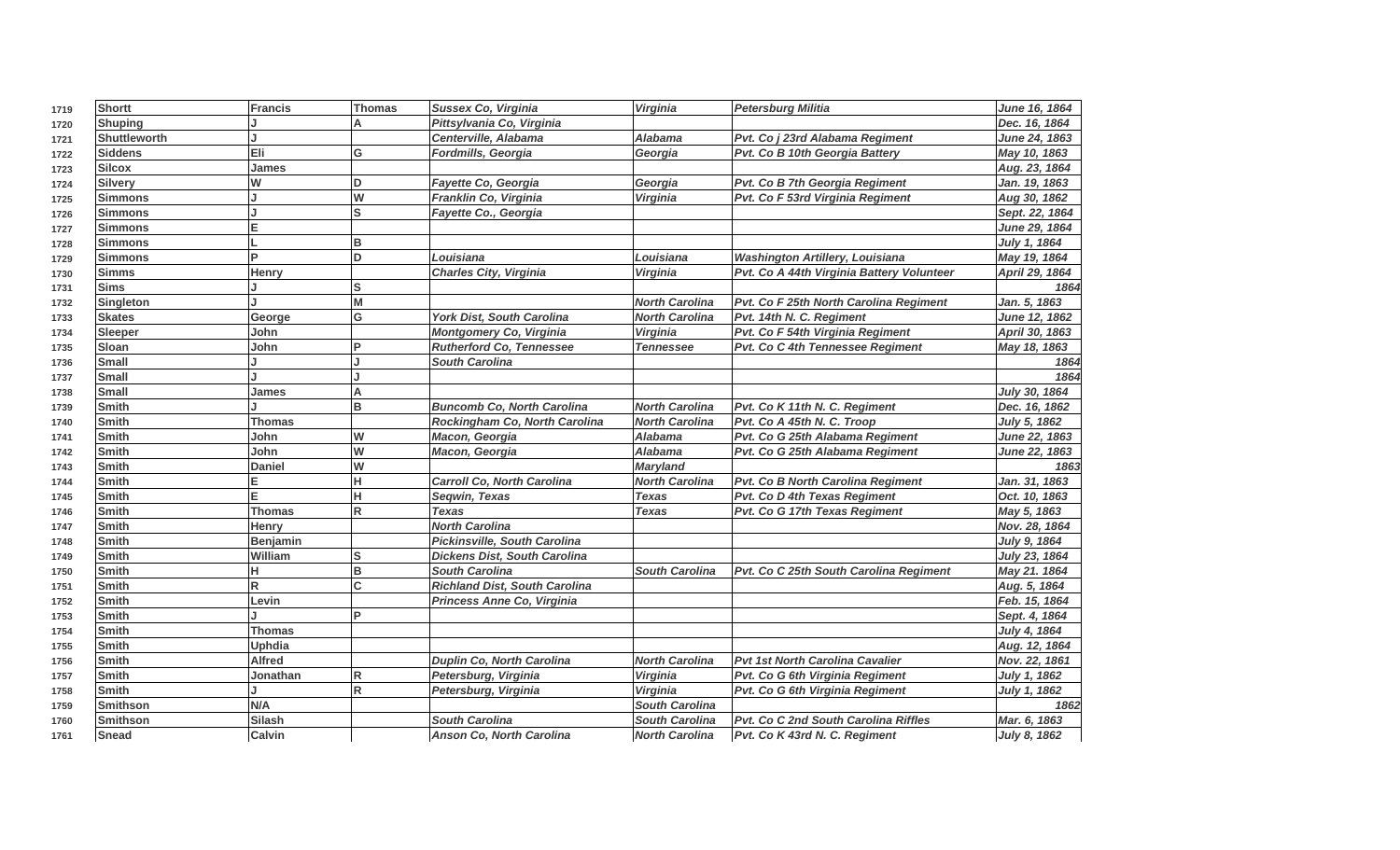| 1762 | <b>Sochee</b>    |                   |               | New Ridge, Georgia     | Georgia                 | <b>Pvt. Co L 43rd Georgia Regiment</b>                      | Aug. 25, 1863        |
|------|------------------|-------------------|---------------|------------------------|-------------------------|-------------------------------------------------------------|----------------------|
| 1763 | <b>Sorrells</b>  |                   |               | <b>Illinois</b>        | <b>Arkansas</b>         | Pvt. Co B 19th Arkansas Regiment (paroled pris May 17, 1863 |                      |
| 1764 | Soul             | <b>Isaac</b>      |               | Franklin Co, Virginia  | Virginia                |                                                             | May 17, 1862         |
| 1765 | <b>Sourell</b>   | John              |               | Deal Co. Alabama       | <b>Alabama</b>          | Pvt. Co C 15th Alabama Regiment                             | April 7, 1863        |
| 1766 | Soutell          |                   |               | <b>Shelby, Alabama</b> | Louisiana               | <b>Pvt. Co H 17th Louisianna Regiment</b>                   | Aug. 12, 1863        |
| 1767 | Southell         |                   |               | Shebby Co, Alabama     | Louisiana               | <b>Pvt. Co H 17th Louisianna Regiment</b>                   | Aug. 12, 1863        |
|      | <b>LAST NAME</b> | <b>FIRST NAME</b> | <b>MIDDLE</b> | <b>BIRTH PLACE</b>     | <b>STATE FOUGHT FOR</b> | <b>COMPANY FOUGHT FOR</b>                                   | <b>DATE OF DEATH</b> |

| 1768 | Southland         | <b>Newton</b>   |     |                                     | <b>Virginia</b>       | Pvt. Co D 34th Virginia Infantry            | May 16, 1864         |
|------|-------------------|-----------------|-----|-------------------------------------|-----------------------|---------------------------------------------|----------------------|
| 1769 | Spaight           | <b>Benjamin</b> |     | Lake Drummond, Virginia             | Virginia              | Pvt. Co A 61st Virginia Regiment            | July 1, 1862         |
| 1770 | Spright           |                 |     | <b>Ouslow, North Carolina</b>       |                       |                                             | Aug. 22, 1864        |
| 1771 | <b>Spruill</b>    |                 | M   | <b>Bowden, Georgia</b>              | Georgia               | Pvt. Co C 50th Georgia Regiment             | July 29, 1863        |
| 1772 | <b>Stafford</b>   | М               | в   |                                     | <b>Tennessee</b>      | Pvt. Co F 12th Tennessee Regiment Volunteer | May 18, 1863         |
| 1773 | <b>Stakes</b>     | <b>Charles</b>  |     |                                     | <b>South Carolina</b> | <b>Pvt. Co F 7th South Carolina Battery</b> | June 11, 1864        |
| 1774 | <b>Stalanker</b>  |                 |     |                                     | <b>Mississippi</b>    | Pvt. Co L 22nd Mississippi Regiment         | June 30, 1863        |
| 1775 | <b>Staley</b>     | W               | Е   | Randolph Co. NC                     | <b>North Carolina</b> | Pvt. Co C 10th N. C. Regiment               | Nov. 28, 1862        |
| 1776 | <b>Stalev</b>     | <b>Hiram</b>    |     | Randolph Co, North Carolina         | <b>North Carolina</b> | Pvt. Co A 53rd North Carolina Regiment      | Jan. 20. 1863        |
| 1777 | <b>Stallings</b>  | James           | G.  | Green Co., Georgia                  | Georgia               | <b>Pvt Co B 7th Georgia Regiment</b>        | Dec. 19, 1862        |
| 1778 | <b>Stallings</b>  | <b>Phillip</b>  |     | <b>Edgecombe, North Carolina</b>    | <b>North Carolina</b> | Pvt. Co E 43rd North Carolina Troop         | Feb. 4, 1863         |
| 1779 | <b>Stanley</b>    | William         |     | Davis Mills, North Carolin          | North Carolina        | <b>Pvt. Cavalry</b>                         | <b>July 7, 1862</b>  |
| 1780 | <b>Stanley</b>    | William         |     |                                     | <b>North Carolina</b> | Pvt. Co B 50th N. C. Regiment               | July 22, 1862        |
| 1781 | <b>Stanley</b>    | Jeff            |     | <b>Elasgrove, South Carolina</b>    |                       |                                             | June 30, 1864        |
| 1782 | <b>Stanley</b>    | Jeff            |     |                                     |                       |                                             | <b>June 30, 1864</b> |
| 1783 | <b>Staple</b>     | William         |     | <b>Union Co. Arkansas</b>           | <b>Arkansas</b>       | <b>Pvt. Co E 3rd Arkansas Regiment</b>      | Aug. 22, 1862        |
| 1784 | <b>Stark</b>      | W               | н   | <b>Shelby Co, Tennessee</b>         | <b>Tennessee</b>      | Pvt. Co D 38th Tennessee Regiment           | May 30, 1863         |
| 1785 | <b>Starling</b>   | Alexander       |     | Henry Co. Alabama                   | <b>Alabama</b>        | Pvt. Co A 6th Ala. Regiment                 | May 19, 1862         |
| 1786 | <b>Statton</b>    | W               | ID. | Rickens Dist., South Carolina       | <b>North Carolina</b> | Pvt. Co B 25th N. C. Volunteer              | July 29, 1862        |
| 1787 | <b>Staustock</b>  | <b>N/A</b>      |     |                                     |                       | Capt.                                       | 1864                 |
| 1788 | <b>Stead</b>      |                 | M   |                                     |                       |                                             | June 6, 1864         |
| 1789 | <b>Stears</b>     | William         |     | <b>Union Co. North Carolina</b>     | <b>North Carolina</b> | Pvt. Co F 48th N. C. Regiment               | Aug. 24, 1862        |
| 1790 | <b>Stearus</b>    | John            |     | <b>Cabaniss Co, North Carolina</b>  | <b>North Carolina</b> | Pvt. Co E 59th North Carolina Regiment      | June 7, 1864         |
| 1791 | <b>Stell</b>      |                 | в   | <b>Walton Co, Georgia</b>           |                       |                                             | Aug. 8, 1864         |
| 1792 | <b>Stephenson</b> | James           |     | <b>Wake Co. North Carolina</b>      | <b>North Carolina</b> | Pvt. Co G 31st North Carolina Regiment      | May 11, 1864         |
| 1793 | <b>Stevens</b>    | W               |     |                                     | <b>Mississippi</b>    | Pvt. Co H 1st Mississippi Regiment          | <b>July 2, 1863</b>  |
| 1794 | <b>Stevens</b>    | John            |     | <b>Bladen Co. North Carolina</b>    | <b>North Carolina</b> | Pvt. Co H 3rd North Carolina Regiment       | July 31, 1861        |
| 1795 | <b>Steward</b>    | <b>Spencer</b>  |     | Davis Co, North Carolina            | <b>North Carolina</b> | Pvt. Co E 42nd North Carolina Regiment      | Jan. 7, 1863         |
| 1796 | <b>Steward</b>    |                 | Α   | <b>Texas</b>                        | <b>Tennessee</b>      | Pvt. Co d 6th Tennessee Regiment            | May 30, 1863         |
| 1797 | <b>Steward</b>    |                 | Α   | <b>Texas</b>                        | <b>Texas</b>          | <b>Pvt. Co D 6th Texas Regiment</b>         | May 30, 1863         |
| 1798 | <b>Steward</b>    |                 | М   | <b>Chester Dist, South Carolina</b> | <b>South Carolina</b> | Pvt. Co A 17th South Carolina Regiment      | May 20, 1864         |
| 1799 | <b>Stewart</b>    | B               |     |                                     | <b>North Carolina</b> | Pvt. Co D 45th N. C. Regiment               | Oct. 4, 1862         |
| 1800 | Stewart           |                 | R.  | <b>Manchester, North Carolina</b>   | <b>North Carolina</b> | Pvt. Co H 50th N. C. Regiment               | July 23, 1862        |
| 1801 | <b>Stewart</b>    | <b>James</b>    | ID  | Pike Co, Alabama                    | <b>Alabama</b>        | Pvt. Co c 35th Alabama Regiment             | July 24, 1863        |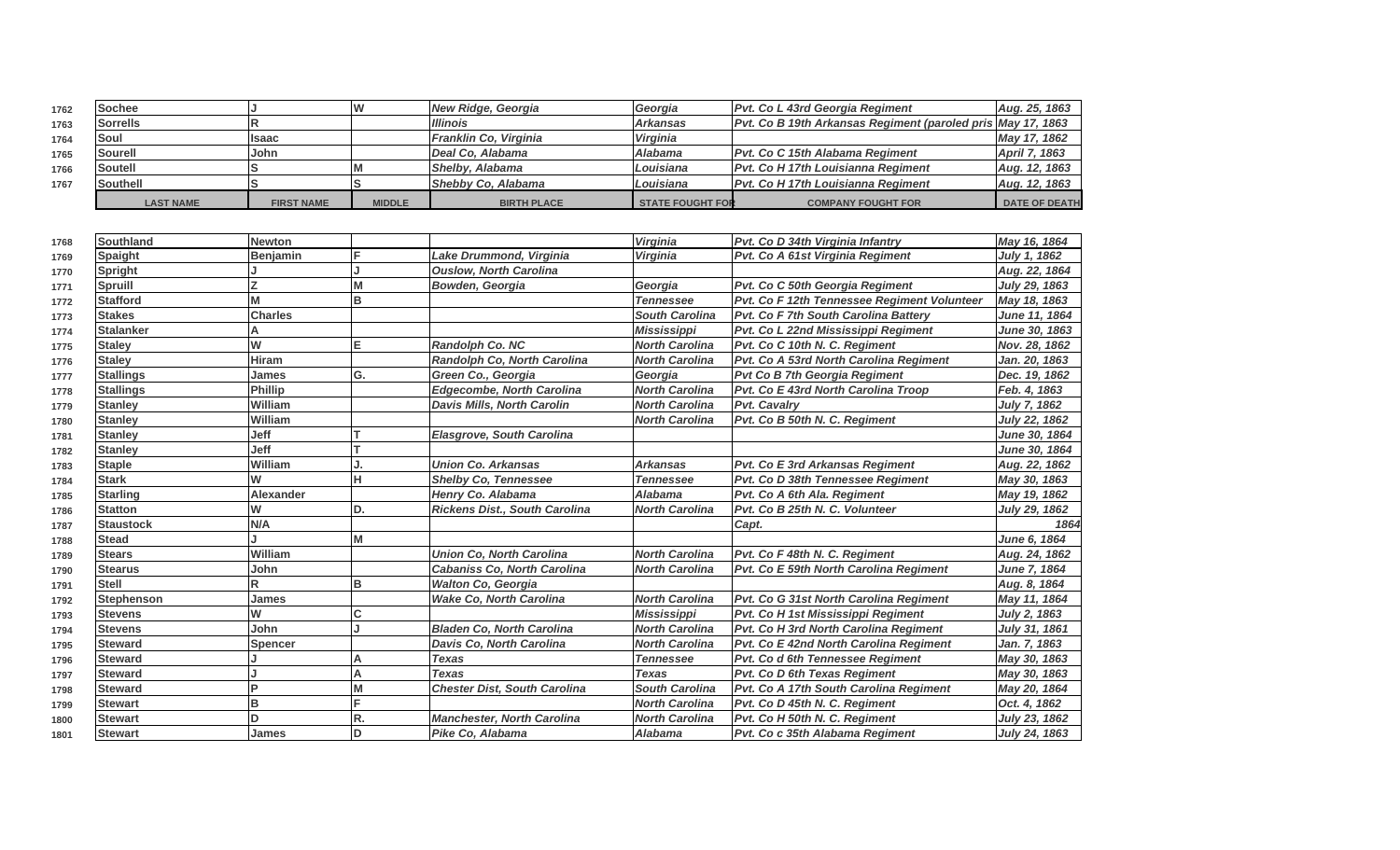| 1802 | <b>Stewart</b>    | W                 | IB            | <b>Lawrence Dist, South Carolina</b> | <b>South Carolina</b>   | <b>Pvt. P McBeth Company Light Artillery</b> | Feb. 19, 1863        |
|------|-------------------|-------------------|---------------|--------------------------------------|-------------------------|----------------------------------------------|----------------------|
| 1803 | <b>Stewart</b>    | G                 |               | <b>New Hampshire</b>                 |                         |                                              | 1864                 |
| 1804 | <b>Stoader</b>    | Joseph            |               | <b>Guilford Co. North Carolina</b>   | <b>North Carolina</b>   | <b>Pvt. Co A N. C. Regiment</b>              | 1862                 |
| 1805 | <b>Stokes</b>     |                   |               | Chatham Co, Georgia                  | Georgia                 | Pvt. Co C 1st Georgia Regiment               | Aug. 21, 1862        |
| 1806 | <b>Stokes</b>     |                   |               |                                      | Virginia                |                                              | 1863                 |
| 1807 | <b>Stone</b>      | John              |               | Alleghaney, Virginia                 | Virginia                |                                              | May 14, 1862         |
| 1808 | <b>Stoney</b>     | Joseph            | IH.           | Jackson Co, Georgia                  | Georgia                 | Pvt. Co C 24th Georgia Regiment              | Nov. 14, 1862        |
| 1809 | <b>Stoney</b>     |                   | IW            | Loplace, Alabama                     | <b>Alabama</b>          | Pvt. Co B 4th Alabama Regiment               | June 14, 1863        |
| 1810 | <b>Stover</b>     |                   |               |                                      | Arkansas                |                                              | 1863                 |
| 1811 | <b>Strader</b>    | Joseph            |               | Guilford Co, North Carolina          | Virginia                | <b>Pvt. Co C 18th Virginia Battalion</b>     | Jan. 1, 1862         |
| 1812 | <b>Strathone</b>  | Thomas            |               |                                      | Georgia                 | Pvt. Co A 1st Georgia Regiment               | Aug. 21, 1862        |
| 1813 | Straugh           | <b>William</b>    |               | <b>Chatham Co, North Carolina</b>    |                         |                                              | Sept. 23, 1864       |
| 1814 | <b>Strickland</b> | <b>Matthew</b>    |               | <b>Columbus Co. North Carolina</b>   | <b>North Carolina</b>   | Pvt. Co G 51st North Carolina Regiment       | April 23, 1864       |
| 1815 | <b>Strickland</b> |                   |               |                                      |                         |                                              | 1864                 |
| 1816 | <b>Strickland</b> | Neal              |               |                                      |                         |                                              | Sept. 3, 1864        |
| 1817 | <b>Stricklin</b>  |                   |               |                                      | <b>Alabama</b>          | <b>Pvt. Co F 47th Alabama Regiment</b>       | June 2, 1863         |
|      | <b>LAST NAME</b>  | <b>FIRST NAME</b> | <b>MIDDLE</b> | <b>BIRTH PLACE</b>                   | <b>STATE FOUGHT FOR</b> | <b>COMPANY FOUGHT FOR</b>                    | <b>DATE OF DEATH</b> |

| 1818 | <b>Strum</b>      | William        | А. | <b>Granville Co, North Carolina</b>   | <b>North Carolina</b> | Pvt. Co 1st N. C. Calvary              | Jan. 8, 1862        |
|------|-------------------|----------------|----|---------------------------------------|-----------------------|----------------------------------------|---------------------|
| 1819 | <b>Stuart</b>     | Wilson         |    | Louisiana                             | Louisiana             | <b>Washington Artillery, Louisiana</b> | Nov. 11, 1864       |
| 1820 | <b>Stubbins</b>   | William        |    | <b>Orand Co. North Carolina</b>       | <b>North Carolina</b> | Pvt. Co F 6th North Carolina Regiment  | <b>June 8, 1864</b> |
| 1821 | <b>Stubbs</b>     | <b>Paul</b>    |    | <b>Marlboro Dist, South Carolina</b>  |                       |                                        | Aug. 1, 1864        |
| 1822 | <b>Sturdivant</b> | William        |    | <b>Putman Co, Georgia</b>             |                       |                                        | Aug. 1, 1864        |
| 1823 | <b>Sullivan</b>   |                |    | <b>Monre Co, Mississippi</b>          | Mississippi           | Pvt. Co C 11th Mississippi Regiment    | June 19, 1863       |
| 1824 | <b>Sullivan</b>   |                |    |                                       |                       |                                        | Aug. 24, 1864       |
| 1825 | <b>Summite</b>    | Pinkeney       |    | Catawha Co, North Carolina            | <b>North Carolina</b> | Pvt. Co K 46th N. C. Regiment          | July 4, 1862        |
| 1826 | <b>Suter</b>      |                |    | Southampton Co, Virginia              | <b>Virginia</b>       |                                        | May 25, 1862        |
| 1827 | <b>Switle</b>     | <b>William</b> |    | <b>Bradley Co. Arkansas</b>           | <b>Arkansas</b>       | Pvt. Co F 19th Arkansas Regiment       | Aug. 8, 1863        |
| 1828 | Taie              |                |    | <b>Moore Co. North Carolina</b>       | <b>North Carolina</b> | Pvt. Co D 48th N. C. Troop             | July 6, 1862        |
| 1829 | <b>Talley</b>     | William        | υ. | <b>Draggs Stone, Alabama</b>          | <b>Alabama</b>        | Pvt. Co E 6th Ala. Regiment            | April 27, 1862      |
| 1830 | <b>Talley</b>     |                |    | Rockingham Co, North Carolina         | <b>North Carolina</b> | Pvt. Co H 45th N. C. Regiment          | Oct. 3, 1862        |
| 1831 | Talley            |                |    | <b>Mecklenburg, North Carolina</b>    | <b>North Carolina</b> | Pvt. Co I 23rd N. C. Regiment          | May 26, 1862        |
| 1832 | <b>Talley</b>     |                |    | Mecklenburg Co, Virginia              | <b>North Carolina</b> | Pvt. Co I 23rd N. C. Regiment          | May 26, 1862        |
| 1833 | <b>Talley</b>     | IS             |    |                                       | Georgia               | Pvt. Co G 11th Georgia Infantry        | May 16, 1864        |
| 1834 | Talley            | James          |    | <b>Mecklenburg Co, North Carolina</b> | <b>North Carolina</b> | Pvt. Co I 23rd N. C. Regiment          | May 26, 1862        |
| 1835 | Tanner            | R              |    | <b>Washington, Georgia</b>            | Georgia               | Pvt. Co D 59th Georgia Regiment        | May 6, 1863         |
| 1836 | Tanner            | <b>Bird A</b>  |    | Carroll Co, Virginia                  | Virginia              | Pvt. Co C 29th Virginia Regiment       | Feb. 11, 1863       |
| 1837 | Tanner            |                |    | <b>Marion Dist., South Carolina</b>   |                       |                                        | Aug. 6, 1864        |
| 1838 | Tannor            | lΕ             |    | <b>Marion Dist., South Carolina</b>   |                       |                                        | Aug. 6, 1864        |
| 1839 | Tarnell           |                |    | Columbia, Florida                     | <b>Florida</b>        | <b>Pvt. Co B Florida Regiment</b>      | Aug 6, 1863         |
| 1840 | Taylor            |                | Е. | <b>Barrowsville, Georgia</b>          | Georgia               | Pvt. Co H 44th Georgia Regiment        | July 16, 1862       |
| 1841 | Taylor            | <b>Bryant</b>  |    | <b>Craven Co. North Carolina</b>      | <b>North Carolina</b> | Pvt. Co F 2nd N. C. Regiment           | Mar. 31, 1862       |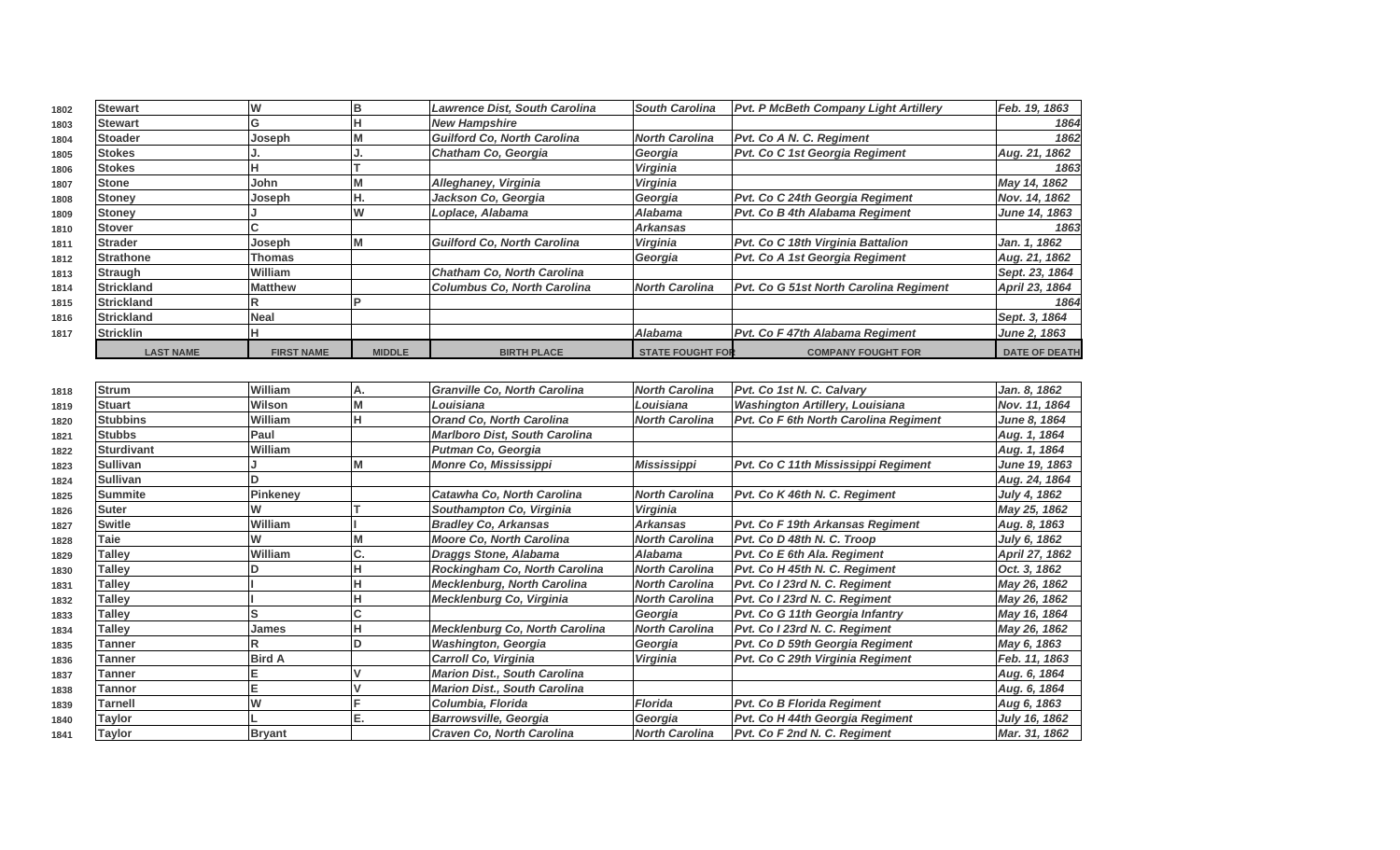| 1842 | <b>Taylor</b>    |                   |               |                                    | <b>North Carolina</b>   | Pvt. Co H 35th N. C. Troop                                                                         | Aug. 9, 1862             |
|------|------------------|-------------------|---------------|------------------------------------|-------------------------|----------------------------------------------------------------------------------------------------|--------------------------|
| 1843 | <b>Taylor</b>    | <b>Travis</b>     |               | <b>Davidson Co. North Carolina</b> | <b>North Carolina</b>   | Pvt. Co A 42nd N. C. Regiment                                                                      | Dec. 14, 1862            |
| 1844 | <b>Taylor</b>    | <b>Franklin</b>   |               |                                    | <b>North Carolina</b>   | Pvt. Co B 48th North Carolina Regiment                                                             | Jan. 24, 1863            |
| 1845 | <b>Taylor</b>    | G                 | W             | <b>Pitt Co. North Carolina</b>     | <b>North Carolina</b>   | Pvt. Co D 44th North Carolina Regiment                                                             | Mar. 17, 1863            |
| 1846 | <b>Taylor</b>    | <b>Isaac</b>      |               | Jones Co. NorthCarolina            | <b>North Carolina</b>   | Pvt. Co D 27th North Carolina Regiment                                                             | Jan. 30, 1863            |
| 1847 | <b>Taylor</b>    | <b>Berry</b>      |               | Robeson Co, North Carolina         | <b>North Carolina</b>   | Pvt. Co E 51st North Carolina Regiment                                                             | April 1, 1864            |
| 1848 | <b>Taylor</b>    |                   | W             | <b>Muller Co. South Carolina</b>   |                         |                                                                                                    | Nov. 28, 1864            |
| 1849 | Taylor           | <b>Thropholus</b> |               | Norfolk, Virginia                  |                         |                                                                                                    | Nov. 12, 1864            |
| 1850 | <b>Taylor</b>    |                   |               |                                    |                         |                                                                                                    | June 30, 1864            |
| 1851 | <b>Teacher</b>   | <b>Henry</b>      |               |                                    | Louisiana               | Pvt. Co A 15th Louisiana Regiment                                                                  | Mar. 3, 1863             |
| 1852 | Teal             | <b>Cornelius</b>  |               | Franklin Co, Virginia              | <b>Virginia</b>         | Pvt. Co H 6th Virginia Regiment                                                                    | June 1, 1862             |
| 1853 | <b>Teddler</b>   | <b>Hunter</b>     |               | <b>Wilkes Co, North Carolina</b>   | <b>North Carolina</b>   | Pvt. Co F 52nd N. C. Regiment                                                                      | Oct. 3, 1862             |
| 1854 | <b>Telford</b>   | William           |               | <b>Charleston, South Carolina</b>  |                         |                                                                                                    | June 22, 1864            |
| 1855 | Temple           |                   |               |                                    | Mississippi             | Pvt. Co B 26th Mississippi Regiment                                                                | June 27, 1863            |
| 1856 | <b>Templeton</b> | W                 | А.            | <b>South Carolina</b>              | <b>South Carolina</b>   | Pvt. Co C 3rd S. C. Regiment                                                                       | July 16, 1862            |
| 1857 | Tencedv          | George            |               |                                    | <b>North Carolina</b>   | Pvt. Co A 17th North Carolna Regiment                                                              | June 3, 1864             |
| 1858 | Tenint           |                   |               | <b>Warrenton, Georgia</b>          |                         |                                                                                                    | Mar. 8, 1864             |
| 1859 | <b>Teonell</b>   |                   |               | <b>Texas</b>                       | <b>Texas</b>            | Sqt. Co I 24th Texas Regiment                                                                      | June 5, 1863             |
| 1860 | Terrell          | Joseph            |               | Rockingham Co, North Carolina      | <b>North Carolina</b>   | Pvt. Co K 45th N. C. Reaiment                                                                      | Oct. 14, 1862            |
| 1861 | <b>Terrell</b>   |                   |               |                                    | <b>South Carolina</b>   | Pvt. Co F 21st South Carolina Regiment                                                             | <b>April 7,1864</b>      |
| 1862 | Terry            | Joseph            |               |                                    | <b>North Carolina</b>   |                                                                                                    | 1862                     |
| 1863 | Terry            |                   |               |                                    | <b>Texas</b>            | <b>Pvt. Co A 1st Texas Regiment</b>                                                                | June 9, 1863             |
| 1864 | Terry            | <b>Thomas</b>     | G             | <b>Bedford, Virginia</b>           |                         |                                                                                                    | June 25, 1864            |
| 1865 | <b>Tharin</b>    |                   |               | <b>Charleston, South Carolina</b>  | <b>South Carolina</b>   | Pvt. Co B 25th South Carolina Regiment                                                             | April 7, 1864            |
| 1866 | <b>Thomas</b>    |                   | <b>Holder</b> | Georgia                            | Georgia                 | Pvt. Co F 3rd Georgia Regiment Volunteer                                                           | June 7, 1862             |
| 1867 | Thomas           | William           |               |                                    | <b>North Carolina</b>   | Pvt. Co D 37th N. C. Regiment                                                                      | Sept. 9, 1862            |
|      | <b>LAST NAME</b> | <b>FIRST NAME</b> | <b>MIDDLE</b> | <b>BIRTH PLACE</b>                 | <b>STATE FOUGHT FOR</b> | <b>COMPANY FOUGHT FOR</b>                                                                          | <b>DATE OF DEATH</b>     |
|      |                  |                   |               |                                    |                         |                                                                                                    |                          |
| 1868 | <b>Thomas</b>    | Jesse             | w             | <b>Surry Co, NorthCarolina</b>     | <b>North Carolina</b>   | Pvt. Co I 32nd North Carolina Regiment                                                             | Jan. 25, 1863            |
| 1869 | Thomas           | <b>Allen</b>      |               | <b>Enterprise, Texas</b>           | <b>Texas</b>            | Pvt. Co H 17th Texas Regiment                                                                      | April 29, 1863           |
|      |                  |                   |               | <i>Laumanan</i> On Onemain         | $O = 0.000$             | $D_{11}$ $D_{21}$ $D_{32}$ $D_{42}$ $D_{52}$ $D_{53}$ $D_{53}$ $D_{63}$ $D_{73}$ $D_{84}$ $D_{10}$ | $A = F \cdot A \cdot CA$ |

| 1868 | попаз           | บษออน          | I V V | <b>SUITY CO, INORTOGIONIA</b>       | INULII GIUIII G       | <u>Fri. Co i szná norin Carolina Regiment</u> | Jan. 29, 1009        |
|------|-----------------|----------------|-------|-------------------------------------|-----------------------|-----------------------------------------------|----------------------|
| 1869 | Thomas          | <b>Allen</b>   |       | <b>Enterprise, Texas</b>            | Texas                 | <b>Pvt. Co H 17th Texas Regiment</b>          | April 29, 1863       |
| 1870 | Thomas          |                |       | Lawrence Co. Georgia                | Georgia               | Pvt. Co E 17th Georgia Regiment               | Apr. 5, 1864         |
| 1871 | Thomas          | <b>Richard</b> |       | Edgecomb Co, North Carolina         |                       |                                               | June 26, 1864        |
| 1872 | Thomas          |                |       | Spartansburg, South Carolina        |                       |                                               | Aug. 10, 1864        |
| 1873 | Thomason        | John           |       | Davidson Co, North Carolina         |                       |                                               | <b>July 20, 1864</b> |
| 1874 | Thompson        | William        | IS.   | <b>Madison Co. Georgia</b>          | Georgia               | Pvt. Co D 16th Georgia Regiment               | May 26, 1862         |
| 1875 | Thompson        | William        |       |                                     | North Carolina        | Pvt. Co F 25th N. C. Troop                    | July 31, 1862        |
| 1876 | Thompson        | <b>Charles</b> |       | <b>Timmonsville, South Carolina</b> | <b>South Carolina</b> | Pyt. Co I 2nd S. C. Volunteer                 | July 16, 1862        |
| 1877 | <b>Thompson</b> | James          |       | Walker Co, Georgia                  | Georgia               | Pvt. Co c 36th Georgia Regiment               | July 24, 1863        |
| 1878 | <b>Thompson</b> | James          |       | Walker Co, Louisiana                | Georgia               | Pvt. Co C 36th Georgia Regiment               | July 24, 1863        |
| 1888 | Thompson        |                |       | Warren Co, North Carolina           | <b>North Carolina</b> | <b>Pvt. Co B 35th North Carolina Regiment</b> | July 28, 1863        |
| 1889 | Thompson        | Rufus          |       | Davis Co, North Carolina            | <b>North Carolina</b> | <b>Pvt. Co E 42nd North Carolina Regiment</b> | Jan. 10, 1863        |
| 1890 | Thompson        | Robert         |       | Houston, Texas                      | Texas                 | <b>Pvt. Co H 24th Texas Regiment</b>          | April 23, 1863       |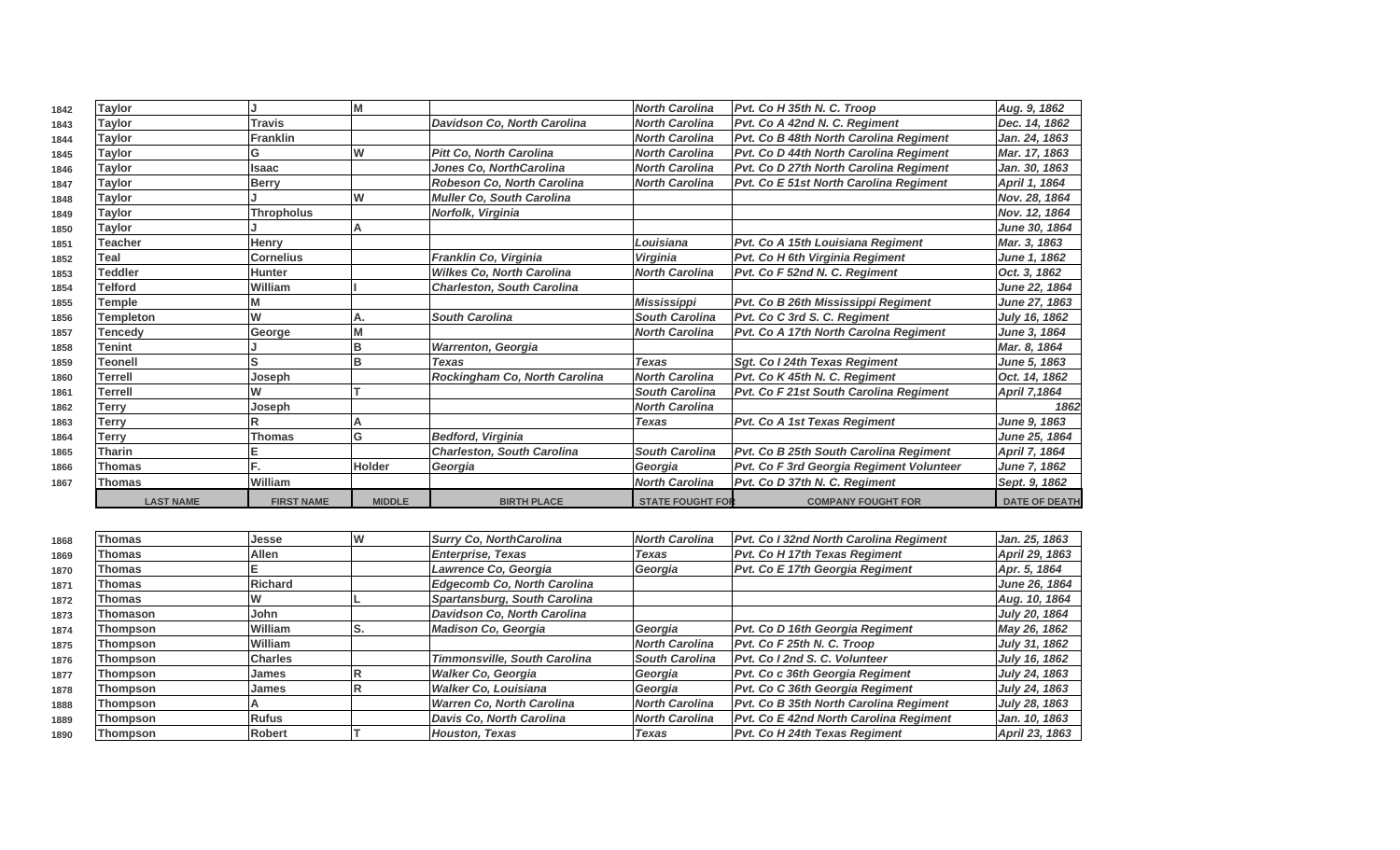| 1891 | <b>Thompson</b>  | lWilliam          |               | Warren Co, Georgia                       |                         |                                               | July 31, 1864        |
|------|------------------|-------------------|---------------|------------------------------------------|-------------------------|-----------------------------------------------|----------------------|
| 1892 | Thompson         | John              | s             | Robeson Co, North Carolina               | <b>North Carolina</b>   | <b>Pvt. Co E 51st North Carolina Regiment</b> | May 7, 1864          |
| 1893 | <b>Thompson</b>  | W                 | H.            | Rowan Co, North Carolina                 |                         |                                               | Aug. 20, 1864        |
| 1894 | Thompson         | <b>Charles</b>    |               | <b>Chesterfield Dist, South Carolina</b> |                         |                                               | Aug. 15, 1864        |
| 1895 | Thompson         |                   |               | <b>Tellersfing, South Carolina</b>       |                         |                                               | Sept. 4, 1864        |
| 1896 | Thurman          | John              |               | <b>Watkinsville, Georgia</b>             | Georgia                 | Pvt. Co K 3rd Georgia Regiment                | July 10, 1862        |
| 1897 | <b>Tillison</b>  | <b>Martin</b>     |               | <b>Granville Co, North Carolina</b>      | <b>North Carolina</b>   | Pvt. Co I 23rd N. C. Regiment                 | May 26, 1862         |
| 1898 | <b>Tillman</b>   | John              |               | Scottsville, Virginia                    | Virginia                | Pvt. Co C 1st Virginia Regiment               | Aug. 10, 1863        |
| 1899 | <b>Tinch</b>     | B                 | B             | <b>Nash Co, North Carolina</b>           | <b>North Carolina</b>   | Pvt. Co A 47th N. C. Regiment                 | Dec. 20, 1862        |
| 1900 | <b>Tindall</b>   | B                 |               |                                          |                         |                                               | Sept. 17, 1864       |
| 1901 | <b>Tobias</b>    | Thomas            | н             | <b>South Carolina</b>                    | <b>South Carolina</b>   | Pvt. Co I 25th South Carolina Volunteer       | May 16, 1864         |
| 1902 | <b>Todd</b>      |                   |               | <b>Massachusetts</b>                     | <b>Massachusetts</b>    | Pvt. Co I 24th Massachusetts Regiment         | <b>June 4, 1864</b>  |
| 1903 | <b>Todd</b>      | James             |               |                                          | <b>South Carolina</b>   | Pvt. Co H 27th South Carolina Regiment        | June 17, 1864        |
| 1904 | <b>Toledano</b>  | <b>Oswald</b>     |               | Louisiana                                | Louisiana               | <b>Washington Artillery, Louisiana</b>        | July 30, 1864        |
| 1905 | <b>Toler</b>     | <b>Coller</b>     | G             | Richmond, Virginia                       | Virginia                | 1st Sgt. Co D 59th Virginia Regiment          | May 25, 1864         |
| 1906 | <b>Tolliner</b>  | Andrew            |               | Alleghany Co, North Carolina             | <b>North Carolina</b>   | Pvt. Co I 61st North Carolina Regiment        | May 30, 1864         |
| 1907 | <b>Tollinger</b> | Andrew            |               | Alleghany Co, Virginia                   | <b>North Carolina</b>   | Pvt. Co I 61st North Carolina Regiment        | May 30, 1864         |
| 1908 | <b>Tomison</b>   | W                 |               |                                          | <b>South Carolina</b>   | Pvt. Co G 18th South Carolina Regiment        | May 5, 1864          |
| 1909 | Tort             | Godi              |               | <b>Marion Dist., South Carolina</b>      |                         |                                               | July 26, 1864        |
| 1910 | <b>Totter</b>    | R                 | R             |                                          |                         |                                               | July 13, 1864        |
| 1911 | <b>Towles</b>    | G                 | W             | Lafayette, Alabama                       | <b>Alabama</b>          |                                               | Oct. 4, 1864         |
| 1912 | <b>Townsend</b>  | Soloman           |               |                                          | <b>North Carolina</b>   | Pvt. Co C 28th N. C. Regiment                 | Aug 9, 1862          |
| 1913 | <b>Travis</b>    | William           |               | Rockingham Co, North Carolina            | <b>North Carolina</b>   | Pvt. Co H 45th N. C. Regiment                 | Aug. 17, 1862        |
| 1914 | <b>Traywick</b>  | W                 |               | Dale Co, Alabama                         | <b>Alabama</b>          | Pvt. Co E 59th Alabama Regiment               | June 7, 1864         |
| 1915 | <b>Treadway</b>  | John              |               | <b>Union Co. North Carolina</b>          | <b>North Carolina</b>   | Pvt. Co D 37th N. C. Regiment                 | Aug. 23, 1862        |
| 1916 | <b>Tria</b>      | Joel              |               | <b>Duplin Co, North Carolina</b>         |                         |                                               | June 25, 1864        |
| 1917 | Tria             | Joel              |               |                                          |                         |                                               | June 25, 1864        |
| 1918 | <b>Trimmier</b>  |                   | G             | <b>South Carolina</b>                    | <b>South Carolina</b>   | Lt. Col.                                      | May 2, 1864          |
| 1919 | <b>Tucker</b>    | William           | D.            | <b>Bibb Co, Georgia</b>                  | Georgia                 | Pvt. Co E 3rd Georgia Regiment                | June 16, 1862        |
| 1920 | <b>Tucker</b>    | D                 | ċ             |                                          | <b>North Carolina</b>   | Pvt. Co D 52nd N. C. Regiment                 | Sept. 5, 1862        |
| 1921 | <b>Tucker</b>    |                   | M             | <b>Stanley Co, North Carolina</b>        | <b>North Carolina</b>   | Pvt. Co D 37th N. C. Regiment                 | Aug. 24, 1862        |
| 1922 | <b>Tucker</b>    |                   | R.            | Montgomery Co, N. C.                     | <b>North Carolina</b>   | Pvt. Co F 44th N. C. Regiment                 | Aug. 30, 1862        |
| 1923 | <b>Tucker</b>    |                   | Ĥ             | Norfolk, Virginia                        |                         |                                               | Aug. 17, 1864        |
| 1924 | <b>Tucker</b>    | <b>Uthelio</b>    | W             | Petersburg, Virginia                     |                         |                                               | 1864                 |
| 1925 | <b>Tudor</b>     | lSims             |               | Henry Co, Virginia                       |                         |                                               | Aug. 21, 1864        |
| 1926 | <b>Turner</b>    | Lafayette         |               | Macon, Alabama                           | Alabama                 | Pvt. Co I 5th Ala Regiment                    | April 28, 1862       |
|      | <b>LAST NAME</b> | <b>FIRST NAME</b> | <b>MIDDLE</b> | <b>BIRTH PLACE</b>                       | <b>STATE FOUGHT FOR</b> | <b>COMPANY FOUGHT FOR</b>                     | <b>DATE OF DEATH</b> |

| 1927 | <b>Turner</b> | <b>M</b> |    | <b>South Carolina</b> | l Georaia       | <b>IPvt. Co G 3rd Georgia Regiment</b> | 1862<br><b>June 22.</b> |
|------|---------------|----------|----|-----------------------|-----------------|----------------------------------------|-------------------------|
| 1928 | Turner        |          | ١A | <b>North Carolina</b> | North Carolina  | IPvt. Co F 42nd N. C. Regiment         | Oct. 9. 1862            |
| 1928 | 'Turner       | ١A       |    | <b>South Carolina</b> | l Georaia       | <b>IPvt. Co G 3rd Georgia Regiment</b> | June 22, 1862           |
| 1929 | <b>Turner</b> | Thomas   |    | Virginiia             | <b>Virginia</b> | <b>IPvt. Co C Wilson's Battery</b>     | May 30, 1862            |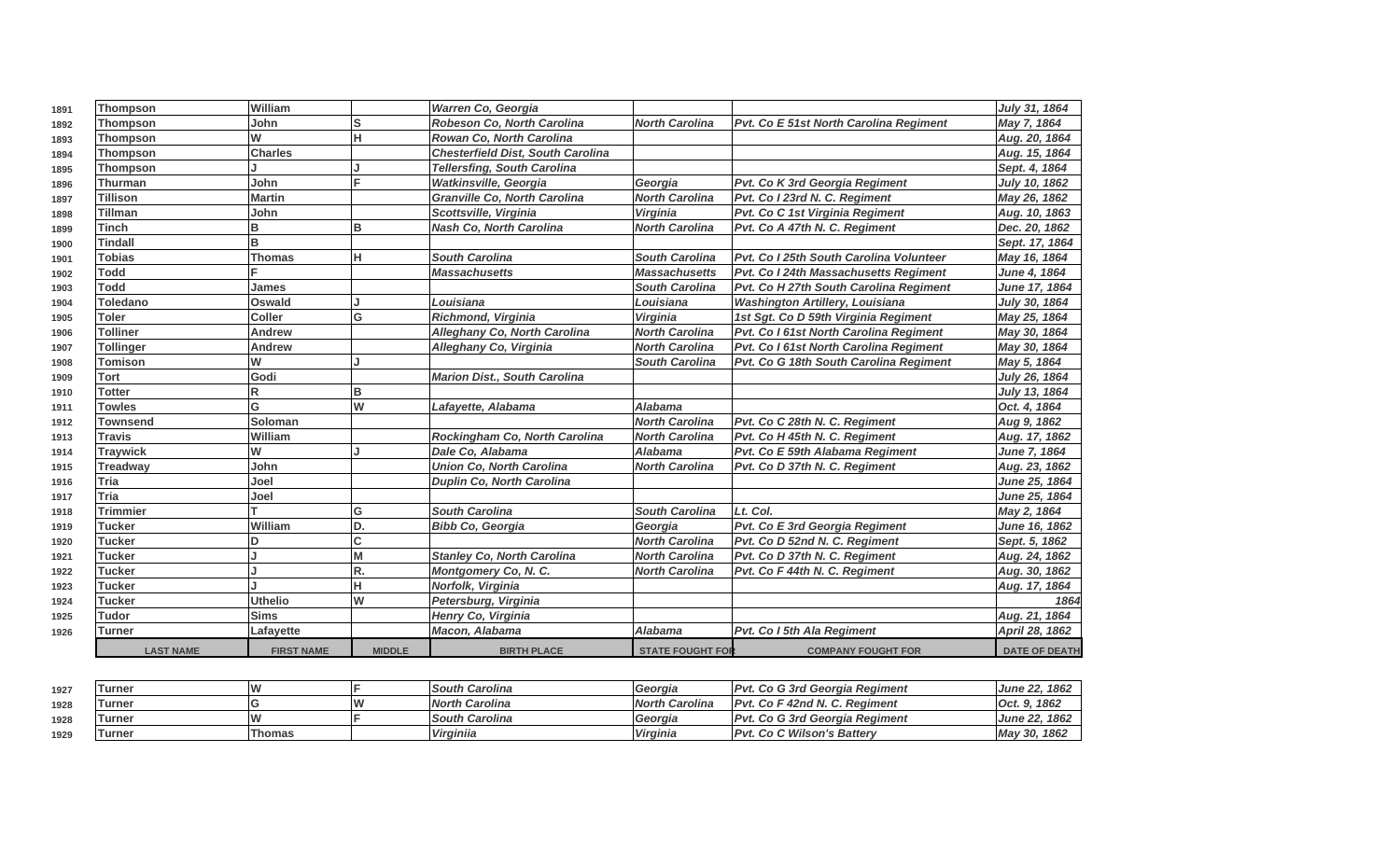| 1930 | <b>Turner</b>    | James         |    | <b>Cleveland Co, North Carolina</b>  | <b>North Carolina</b> | Pvt. Co F 55th North Carolina Regiment                        | Mar. 2, 1863        |
|------|------------------|---------------|----|--------------------------------------|-----------------------|---------------------------------------------------------------|---------------------|
| 1931 | Turner           | <b>Bird</b>   |    | Carroll Co, Virginia                 | <b>Virginia</b>       | Pvt. Co C 29th Virginia Regiment                              | Aug. 10, 1863       |
| 1932 | Turner           | н             |    |                                      | Virginia              | Pvt. Co A 63rd Virginia Regiment                              | April 11, 1863      |
| 1933 | Turner           |               | W  | <b>Waid Station, Georgia</b>         |                       |                                                               | June 25, 1864       |
| 1934 | Turner           |               | н  | <b>Pitt Co, North Carolina</b>       |                       |                                                               | June 28, 1864       |
| 1935 | Turner           |               | н  | <b>Shelby Co. North Carolina</b>     |                       |                                                               | Sept. 29, 1864      |
| 1936 | Turner           |               | N  |                                      |                       |                                                               | Sept. 30, 1864      |
| 1937 | Tweedy           | <b>Hardy</b>  |    |                                      | <b>North Carolina</b> | Pvt. Co A 17th North Carolna Regiment                         | 1864                |
| 1938 | Tyne             |               |    |                                      | <b>Tennessee</b>      | Pvt. Co G 43rd Tennessee Regiment                             | 1863                |
| 1939 | <b>Tysinger</b>  | W             |    | Randolph Co. NC                      | <b>North Carolina</b> | Pvt. Co E 42nd N. C. Regiment                                 | Sept. 19, 1862      |
| 1940 | <b>Usher</b>     | M             |    |                                      | <b>South Carolina</b> | Pvt. Co F 21st South Carolina Regiment                        | April 7, 1864       |
| 1941 | <b>Ussery</b>    | W             | S  | Lancaster Dist, South Carolina       | <b>South Carolina</b> | Pvt. 2nd S. C. Regiment                                       | <b>July 7, 1862</b> |
| 1942 | <b>Valentine</b> | н             |    |                                      |                       |                                                               | Sept. 30, 1864      |
| 1943 | Varod            | D             | Ć  | <b>Smith Co, Tennessee</b>           | <b>Tennessee</b>      | Pvt. Co D 12th Tennessee Regiment                             | April 18, 1863      |
| 1944 | Vaughan          | John          | т  | Northampton Co, VA.                  | <b>North Carolina</b> | Pvt. Co F 32nd N. C. Troop                                    | June 3, 1862        |
| 1945 | Vaughan          | Ziphoniah     |    | Isle of Wight Co, Virginia           | Virginia              | <b>Battery Co</b>                                             | May 16, 1862        |
| 1946 | Vaughan          |               |    |                                      | <b>Missouri</b>       | Pvt. Co C 5th Missouri Regiment                               | June 29, 1863       |
| 1947 | Veasley          | <b>Samuel</b> |    | Macon, Alabama                       | <b>Alabama</b>        | Pvt. Co C Ala. Regiment                                       | July 19, 1862       |
| 1948 | <b>Vick</b>      | William       | D  | <b>Washington Co, North Carolina</b> | <b>North Carolina</b> | Pvt. Co G 5th North Carolina Regiment                         | Dec. 30, 181        |
| 1949 | <b>Vickens</b>   | William       | А. | Lincoln Co, North Carolina           | <b>North Carolina</b> | PVt. Co H 49th N. C. Volunteer                                | July 27, 1862       |
| 1950 | <b>Vickers</b>   | D.            | D  | <b>Texas</b>                         | <b>Texas</b>          | Pvt. Co I 10th Texas Regiment (exchanged priso April 25, 1863 |                     |
| 1951 | <b>Vincent</b>   | <b>Drew</b>   |    |                                      | <b>North Carolina</b> |                                                               | 1863                |
| 1952 | <b>Viney</b>     | C.            |    |                                      | <b>Arkansas</b>       | Pvt. Co I 19th Arkansas Regiment                              | April 11, 1863      |
| 1953 | Vinson           | William       | н  | Northampton Co, North Carolina       | <b>North Carolina</b> | Pvt. Co C 32nd North Carolina Regiment                        | June 29, 1862       |
| 1954 | Wade             | G             | W  |                                      | Virginia              | Pvt. Dabney Virginia Regiment                                 | July 15, 1863       |
| 1955 | Wadworth         | William       | н  | <b>Cathius, South Carollina</b>      |                       |                                                               | June 25, 1864       |
| 1956 | Wagoner          | W             | M  | <b>Smith Co. Texas</b>               | <b>Texas</b>          | Pvt. Co D 17th Texas Regiment                                 | May 30, 1863        |
| 1957 | Waid             | Joseph        |    |                                      | <b>Texas</b>          | Pvt. Co F 1st Texas Regiment                                  | Feb. 2, 1863        |
| 1958 | Wait             | Zachariah     |    |                                      |                       | Pvt. Co B PS Shooters                                         | June 10, 1862       |
| 1959 | <b>Waits</b>     |               |    |                                      |                       | Corp. Sluters Battery                                         | June 19,1864        |
| 1960 | Walden           | John          |    |                                      | <b>Arkansas</b>       | Pvt. Co D 19th Arkansas Regiment                              | April 13, 1863      |
| 1961 | Walden           | Charles       | R  | Louisiana                            | Louisiana             | <b>Washington Artillery, Louisiana</b>                        | May 16, 1864        |
| 1962 | <b>Waldrop</b>   |               |    |                                      |                       |                                                               | Aug. 2, 1864        |
| 1963 | Walker           | William       | А. | Talboton, Georgia                    | Georgia               | Pvt. Co A 4th Georgia Regiment                                | July 29, 1862       |
| 1964 | Walker           |               | B  | Berona, Mississippi                  | <b>Mississippi</b>    | Pvt. Co C Mississippi Regiment                                | June 6, 1863        |
| 1965 | <b>Walker</b>    | Frederick     |    | Rutherford Co, North Carolina        | <b>North Carolina</b> | Pvt. Co I 56th North Carolina Regiment                        | <b>June 5, 1863</b> |
| 1966 | <b>Walker</b>    |               | Ć  | Tennessee                            | <b>Tennessee</b>      | Pvt. Co A 6th Tennessee Regiment                              | <b>July 7, 1863</b> |
| 1967 | Walker           | G             | W  |                                      | <b>Texas</b>          | Pvt. Co e 25th Texas Regiment                                 | May 8, 1863         |
| 1968 | Walker           | <b>Alfred</b> | J. | <b>Red Bank, Virginia</b>            | Virginia              | Pvt. Wrights Battery                                          | July 9, 1863        |
| 1969 | Wall             |               | A  |                                      |                       |                                                               | 1864                |
| 1970 | Wall             |               | A  | <b>Marion Dist., South Carolina</b>  |                       |                                                               | Feb. 15, 1864       |
| 1971 | Wallace          | Ruben         |    | Johnson Co., NC                      | <b>North Carolina</b> |                                                               | Dec. 27, 1861       |
| 1972 | Wallace          | lWilliam      |    | <b>Wilmington, North Carolina</b>    |                       |                                                               | Sept. 9, 1864       |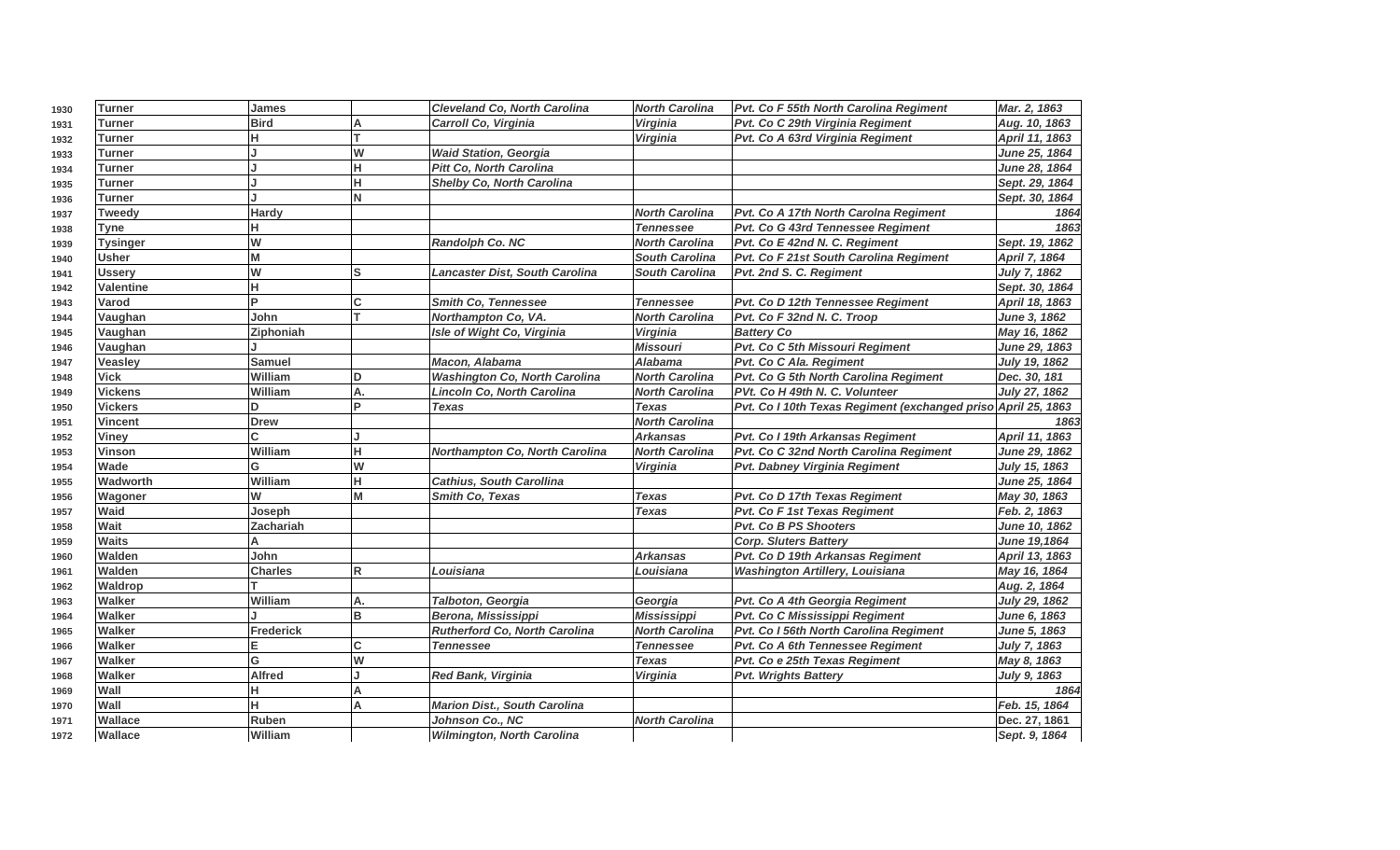| 1973 | Wallace          | llsaac            |               |                                 |                         |                                        | 1864<br>Oct. 2       |
|------|------------------|-------------------|---------------|---------------------------------|-------------------------|----------------------------------------|----------------------|
| 1974 | Walls            |                   |               | <b>Blant Co. Alabama</b>        | <b>Alabama</b>          | <b>IPvt Co F 48th Alabama Regiment</b> | 1863<br>April 7.     |
| 1975 | Walls            | John              |               | <i><b>Norfolk. Virginia</b></i> |                         |                                        | June 24, 1864        |
|      | <b>LAST NAME</b> | <b>FIRST NAME</b> | <b>MIDDLE</b> | <b>BIRTH PLACE</b>              | <b>STATE FOUGHT FOR</b> | <b>COMPANY FOUGHT FOR</b>              | <b>DATE OF DEATH</b> |

| 1976 | <b>Walls</b>   | William          |                         | James City, Virginia                 | <b>Virginia</b>       | Pvt. Co E 53rd Virginia REgiment       | May 20, 1862         |
|------|----------------|------------------|-------------------------|--------------------------------------|-----------------------|----------------------------------------|----------------------|
| 1977 | <b>Walrons</b> | <b>Elias</b>     | W                       | <b>Mystic. Connecticut</b>           | <b>Connecticut</b>    | Pvt. Co G 8th Connecticut Regiment     | May 15, 1864         |
| 1978 | Walston        |                  | $\overline{\mathsf{R}}$ | Catoosa Co, Georgia                  | Georgia               | Pvt. Co 2nd Georgia Troop              | April 20, 1863       |
| 1979 | Walter         | A                | <sub>C</sub>            | Polkville, Mississippi               | Mississippi           | Pvt. Co D 6th Mississippi Regiment     | Aug. 9, 1863         |
| 1980 | <b>Walter</b>  | George           |                         | Jonesboro, Tennessee                 | Tennessee             | Sqt. Co. A 60th Tennessee Regiment     | Aug. 11, 1863        |
| 1981 | <b>Walter</b>  | <b>Alexander</b> |                         |                                      |                       |                                        | 1864                 |
| 1982 | <b>Walton</b>  | W                | lR.                     |                                      | Virginia              | Lt. P. A. C. S Virginia                | May 8, 1863          |
| 1983 | <b>Walton</b>  | 7                |                         | King & Queen Co, Virginia            | <b>Virginia</b>       | Pvt. Co K 34th Virginia Regiment       | <b>June 7, 1864</b>  |
| 1984 | Ward           |                  | $\mathsf R$             |                                      | <b>Alabama</b>        | Pvt. Co K 47th Alabama Regiment        | May 8, 1863          |
| 1985 | Ward           |                  |                         | <b>Mississippi</b>                   |                       |                                        | 1864                 |
| 1986 | <b>Ward</b>    | W                |                         | Wilconia, North Carolina             |                       |                                        | <b>July 12, 1864</b> |
| 1987 | Ward           | <b>Alfred</b>    |                         | <b>South Carolina</b>                |                       |                                        | Aug. 17, 1864        |
| 1988 | Ware           | W                | D.                      | <b>North Carolina</b>                | <b>North Carolina</b> | Pvt. Co G 49th N. C. Regiment          | Aug. 8, 1862         |
| 1989 | <b>Warmack</b> | John             |                         | <b>Baker Co, Georgia</b>             | Louisiana             | Pvt. Co C 12th Louisiana Regiment      | Aug. 7, 1863         |
| 1990 | Warmack        | John             |                         | <b>Barker Co. Georgia</b>            | Louisiana             | Pvt. Co C 12th Louisiana Regiment      | Aug. 7, 1863         |
| 1991 | Warner         | W                | F                       | Forsythe, North Carolina             | <b>North Carolina</b> | Pvt. Co G 7th North Carolina Regiment  | Feb. 16, 1863        |
| 1992 | Warrell        | R                |                         | <b>Washington Co, North Carolina</b> | <b>North Carolina</b> | Pvt. Co C 7th North Carolina Cavalry   | June 6, 1864         |
| 1993 | Warren         | D                | W                       | <b>Buncomb Co. North Carolina</b>    | <b>North Carolina</b> | Pvt. Co I 25th N. C. Regiment          | <b>July 24, 1862</b> |
| 1994 | Warren         | John             |                         |                                      |                       |                                        | 1864                 |
| 1995 | Warren         |                  | G                       |                                      |                       |                                        | Oct. 2, 1864         |
| 1996 | <b>Warrick</b> | William          |                         |                                      |                       |                                        | Sept. 18, 1864       |
| 1997 | Washburn       |                  | W                       | <b>Onslow Co, North Carolina</b>     | <b>North Carolina</b> | Pvt. Co E 3rd North Carolina Regiment  | <b>June 8, 1862</b>  |
| 1998 | <b>Watkins</b> | John             |                         | <b>McDowell Co, North Carolina</b>   |                       |                                        | Nov. 17, 1864        |
| 1999 | <b>Watkins</b> | E                | M                       | <b>Thomas Cross, South Carolina</b>  |                       |                                        | Aug. 25, 1864        |
| 2000 | Watson         | <b>James</b>     | G                       | Fredericksburg, Virginia             | Virginia              | <b>Corpl. French Artillerv</b>         | July 27, 1862        |
| 2001 | Watson         | Henry            |                         |                                      | <b>North Carolina</b> | Pvt. Co B 25th North Carolina Regiment | June 18, 1863        |
| 2002 | Weaver         | Wilson           |                         | <b>Tennessee</b>                     | <b>Texas</b>          | Pvt. Co F 24th Texas Regiment          | May 1, 1863          |
| 2003 | Weaver         | W                | C                       | Cedar Grove, Texas                   | <b>Texas</b>          | <b>Pvt. Co C Texas Regiment</b>        | April 21, 1863       |
| 2004 | Weaver         | Wilson           |                         | <b>Tennessee</b>                     | <b>Texas</b>          | Pvt. Co F 24th Texas Regiment          | May 1, 1863          |
| 2005 | Webb           | D                | C                       | <b>Charleston, South Carolina</b>    | <b>South Carolina</b> | Pvt. Co A 27th South Carolina Regiment | June 13, 1864        |
| 2006 | Webster        | John             | W                       | <b>Montgomery, Alabama</b>           | <b>Alabama</b>        | Pvt. Co K 24th Alabama Regiment        | April 23, 1863       |
| 2007 | Weir           | D                | ls                      | <b>Wisborough, South Carolina</b>    | <b>South Carolina</b> | Pvt. Co G S. C. Regiment               | Aug. 11, 1862        |
| 2008 | Welch          | <b>Robert</b>    |                         | Cherokee Co, North Carolina          | <b>North Carolina</b> | Pvt. Co K 1st N. C. Cavalry            | April 7, 1862        |
| 2009 | Welch          | W                | lB.                     | <b>Gates Co. North Carolina</b>      | <b>North Carolina</b> | Pvt. Co F 11th N. C. Regiment          | Oct. 21, 1862        |
| 2010 | Well           | W                |                         | <b>North Carolina</b>                | <b>North Carolina</b> | Pvt. Co K 7th N. C. Regiment           | Dec. 30, 1862        |
| 2011 | <b>Wells</b>   |                  | W                       | Martinsville, Virginia               |                       |                                        | July 8, 1864         |
| 2012 | <b>Wells</b>   | <b>Norman</b>    |                         | Petersburg, Virginia                 | <b>Virginia</b>       | Pvt. Co G 61st Virginia Regiment       | June 15, 1862        |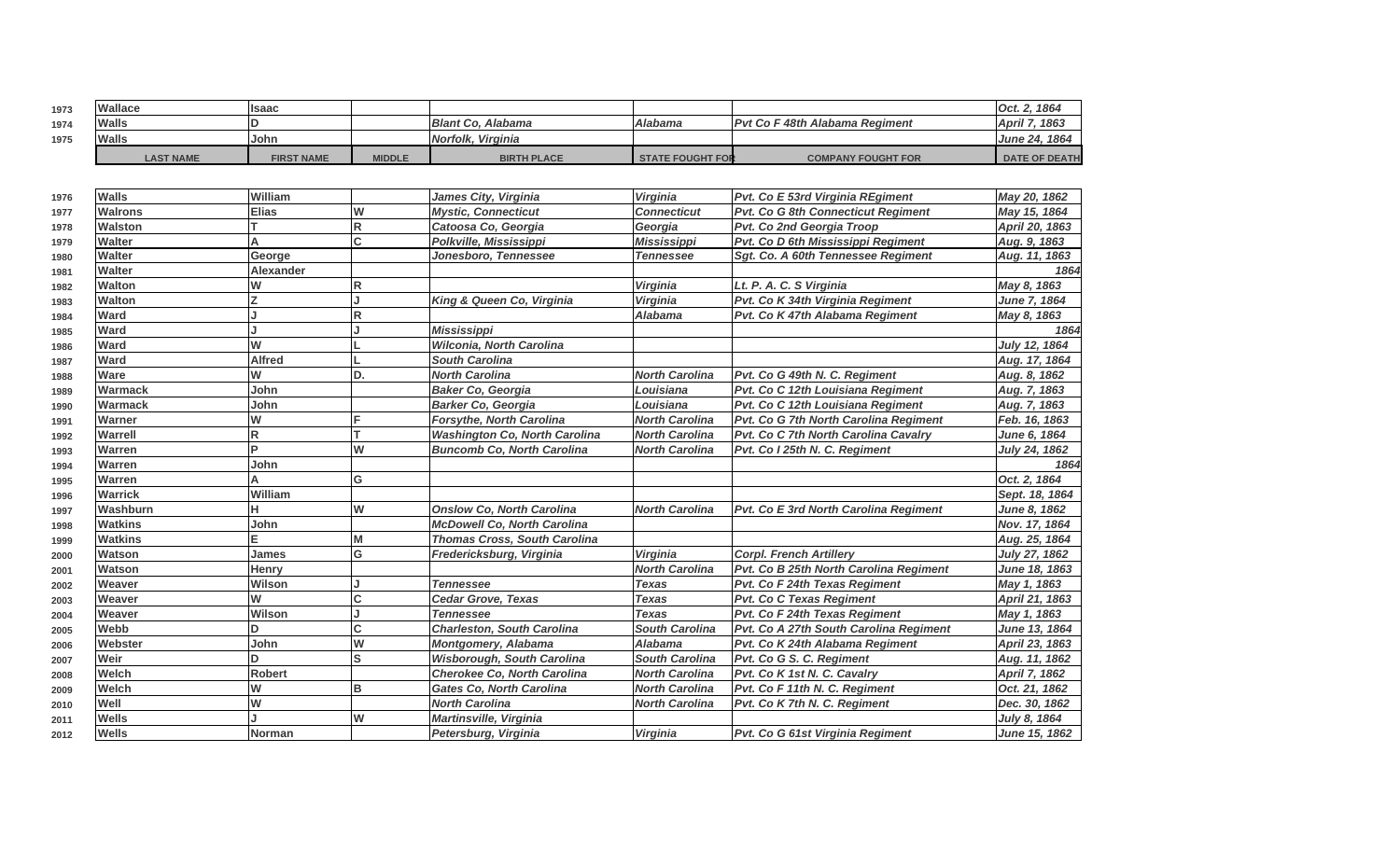| 2013 | Wendall          | John              |               |                                     | North Carolina          |                                            | 1863                 |
|------|------------------|-------------------|---------------|-------------------------------------|-------------------------|--------------------------------------------|----------------------|
| 2014 | West             | William           |               | Southampton Co. Georgia             | Georgia                 | Pvt. Co F 20th Georgia Regiment            | May 7, 1862          |
| 2015 | West             | William           |               | Southampton Co, Virginia            | Georgia                 | Pvt. Co F 20th Georgia Regiment            | May 7, 1862          |
| 2016 | West             |                   |               |                                     | <b>Arkansas</b>         | Pvt. Co D 19th Arkansas Regiment           | July 8, 1863         |
| 2017 | West             | Gentry            |               | Granville, Tennessee                | <b>Tennessee</b>        | <b>Pyt. Co I 2nd Tennessee Cavalry</b>     | April 1, 1863        |
| 2018 | West             | William           |               | Southampton Co, Virginia            |                         |                                            | Sept. 8, 1864        |
| 2019 | West             |                   |               |                                     |                         |                                            | June 28, 1864        |
| 2020 | <b>Wester</b>    |                   |               |                                     | <b>North Carolina</b>   | Pvt. Co A 55th N. C. Troop                 | Dec. 5, 1862         |
| 2021 | Wetherford       | Martin            |               | <b>Tishoving Co, Mississippi</b>    | <b>Mississippi</b>      | Pvt. Capt. Warrens Mississippi Regiment    | April 20, 1863       |
| 2022 | Wetherly         |                   |               | Wythe Co, Virginia                  | Virginia                | Pvt. Co B 29th Virginia Regiment volunteer | May 14, 1863         |
| 2023 | Wev              |                   |               | <b>Wake Co. North Carolina</b>      | <b>North Carolina</b>   | Pvt. Co H 47th N. C. Regiment              | Jan. 7, 1863         |
| 2024 | <b>Wheden</b>    | <b>Franklin</b>   |               | Sanderville, Georgia                | Georgia                 | Pvt. Co H 49th Georgia Regiment            | Aug. 29, 1863        |
| 2025 | <b>Wheevant</b>  |                   |               | <b>Antioch Dist, South Carolina</b> |                         |                                            | Aug. 11, 1864        |
|      | <b>LAST NAME</b> | <b>FIRST NAME</b> | <b>MIDDLE</b> | <b>BIRTH PLACE</b>                  | <b>STATE FOUGHT FOR</b> | <b>COMPANY FOUGHT FOR</b>                  | <b>DATE OF DEATH</b> |

| 2026 | Whever            | William         | lw  | <b>South Carolina</b>               | <b>South Carolina</b> | Pvt. Co H 26th South Carolina Regiment | May 23, 1864         |
|------|-------------------|-----------------|-----|-------------------------------------|-----------------------|----------------------------------------|----------------------|
| 2027 | <b>Whickers</b>   | Eli             |     | <b>North Carolina</b>               | <b>North Carolina</b> | Pvt. Co H 21st North Carolina Regiment | May 28, 1863         |
| 2028 | Whitaker          | <b>Robert</b>   |     |                                     | Mississippi           | Pvt. Baxters Mississippi Calvary       | July 3, 1863         |
| 2029 | Whitaker          | James           |     | <b>Orange Co, North Carolina</b>    | <b>North Carolina</b> | Pvt. Co D 57th North Carolina Regiment | Aug. 6, 1863         |
| 2030 | Whitaker          |                 |     | Wilkinson Co, Georgia               |                       |                                        | Aug. 11, 1864        |
| 2031 | Whitaker          |                 | G   | Hillsboro Co, North Carolina        |                       |                                        | July 18, 1864        |
| 2032 | Whitaker          |                 |     | <b>ST. Lawrence, North Carolina</b> |                       |                                        | July 18, 1864        |
| 2033 | Whitaker          |                 |     | <b>Wilmington, North Carolina</b>   |                       |                                        | July 10, 1864        |
| 2034 | White             | <b>Daniel</b>   |     | <b>North Carolina</b>               | <b>North Carolina</b> | Pvt. Co K 45th N. C. Regiment          | Nov. 22, 1862        |
| 2035 | White             |                 | W   | <b>Dulpin Co, North Carolina</b>    | <b>North Carolina</b> | Pvt. Co I 38th N. C. Volunteer         | April 7, 1862        |
| 2036 | White             |                 | S   | Lincoln Co, North Carolina          | <b>North Carolina</b> | Pvt. Co H 49th N. C. Regiment          | July 25, 1862        |
| 2037 | White             | Weston          |     | Johnson Co, North Carolina          | <b>North Carolina</b> | Pvt. Co H 50th N. C. Regiment          | Sept. 5, 1862        |
| 2038 | White             | William         | lS  | <b>Guilford Co. North Carolina</b>  | <b>North Carolina</b> | Pvt. Co C 45th N. C. Troop             | <b>July 25, 1862</b> |
| 2039 | White             |                 |     | Jadkin Co, North Carolina           | <b>North Carolina</b> | Pvt. Co G 44th North Carolina Regiment | Jan. 25, 1863        |
| 2040 | White             | John            | W   | <b>Concord, North Carolina</b>      | <b>North Carolina</b> | Pvt. Co F 57th North Carolina Regiment | <b>June 3, 1863</b>  |
| 2041 | White             |                 |     |                                     | <b>Texas</b>          | Lt. Co E 18th Texas Regiment           | May 9, 1863          |
| 2042 | White             | Henry           |     |                                     |                       |                                        | Sept. 10, 1864       |
| 2043 | White             |                 | R   |                                     |                       |                                        | July 31, 1864        |
| 2044 | White             | <b>Augustus</b> | M   | Robeson Co, North Carolina          | <b>North Carolina</b> | Pvt. Co C 14th North Carolina Regiment | Dec. 18, 1861        |
| 2045 | White             | N/A             |     |                                     |                       |                                        | July 31, 1864        |
| 2046 | <b>Whitehead</b>  | John            |     | <b>Watkinsville, Georgia</b>        | Georgia               | <b>Pvt. Co L 3rd Georgia Regiment</b>  | May 30, 1862         |
| 2046 | Whitener          |                 | R.  | Catawha Co, North Carolina          | <b>North Carolina</b> | Pvt. Co E 32nd N. C. Troop             | July 26, 1862        |
| 2048 | Whiteside         |                 |     |                                     |                       |                                        | 1864                 |
| 2049 | <b>Whitesides</b> |                 | ls  | <b>Gates Co, North Carolina</b>     | <b>North Carolina</b> | Pvt. Co H 1st N. C. Regiment           | Aug. 9, 1862         |
| 2050 | Whitfield         |                 |     | Person Co, North Carolina           | <b>North Carolina</b> | Pvt. Co A 50th North Carolina Regiment | Feb. 8, 1863         |
| 2051 | Whitfield         |                 | R.D | Jefferson Co, Georgia               |                       |                                        | July 3, 1864         |
| 2052 | Whitfield         |                 | W   | <b>Bladen Co, North Carolina</b>    | <b>North Carolina</b> | Pvt. Co d 51st North Carolina Regiment | May 25, 1864         |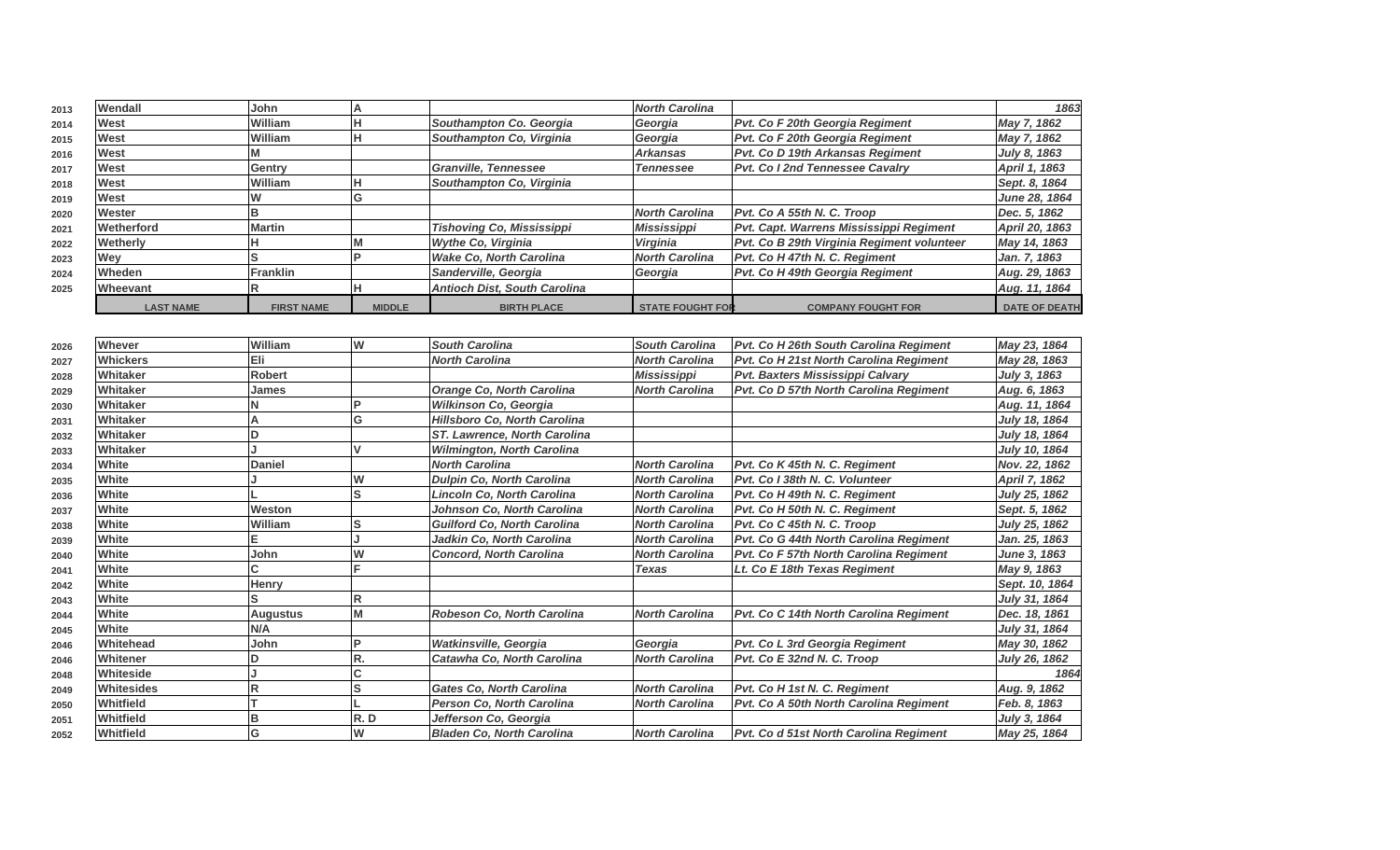| 2053 | <b>Whitfield</b> |                   |               |                                     |                         |                                                | 1864                 |
|------|------------------|-------------------|---------------|-------------------------------------|-------------------------|------------------------------------------------|----------------------|
| 2054 | <b>Whitford</b>  |                   |               | <b>Brightsville, South Carolina</b> |                         |                                                | Aug. 22, 1864        |
| 2055 | Whitner          | W.                |               | Cherokee Co, Georgia                | Georgia                 | Pvt. Co D 14th Georgia Regiment                | July 21, 1862        |
| 2056 | <b>Whitten</b>   | W                 |               | Rickens Co, Alabama                 | <b>Alabama</b>          | Pvt. Co C 41st Alabama Regiment                | June 2, 1863         |
| 2057 | Whitten          | William           |               |                                     |                         |                                                | 1864                 |
| 2058 | Whitter          |                   |               | Columbus Co, Georgia                | Georgia                 | <b>Pvt. Co K Georgia Cavalry</b>               | May 18, 1864         |
| 2059 | Whorton          | William           |               | <b>South Carolina</b>               | <b>Alabama</b>          | Pvt. Co H 47th Alabama Regiment                | June 22, 1862        |
| 2060 | <b>Wielder</b>   |                   |               |                                     | <b>Florida</b>          |                                                | 1864                 |
| 2061 | Wiggins          |                   |               | Thompson, Georgia                   |                         |                                                | July 17, 1864        |
| 2062 | Wilburne         |                   |               | <b>Nalle Crusis</b>                 | <b>North Carolina</b>   | Pvt. Co 12th North Carolina Regiment           | Aug. 14, 1863        |
| 2063 | <b>Wilcox</b>    | <b>Robert</b>     |               | Petersburg, Virginia                | <b>Virginia</b>         | Pvt. Co A 12th Virginia Regiment               | July 1, 1862         |
| 2064 | <b>Wilkes</b>    | John              |               |                                     | <b>Arkansas</b>         | Pvt., Anderson's Christians, Arkansas Regiment | 1863                 |
| 2065 | <b>Wilkow</b>    | Weally            | G             |                                     | <b>South Carolina</b>   | Pvt. Co I 17th South Carolina Evans Brigade    | 1864                 |
| 2066 | Willard          |                   |               | <b>Stokes Co, North Carolina</b>    | <b>North Carolina</b>   | Pvt. Co C 21st North Carolina Regiment         | June 9, 1864         |
| 2067 | <b>Willes</b>    | James             |               | <b>Stokes Co, North Carolina</b>    | <b>North Carolina</b>   | Pvt. Co D 45th N. C. Regiment                  | Aug. 27, 1862        |
| 2068 | <b>Williams</b>  |                   |               | Rerrian Co, Georgia                 | Georgia                 | <b>Pvt. Co B Georgia Regiment</b>              | Aug. 8, 1862         |
| 2069 | Williams         |                   |               | <b>North Carolina</b>               | <b>North Carolina</b>   | Pvt. Co C 37th N. C. Regiment                  | July 1, 1862         |
| 2070 | <b>Williams</b>  |                   |               | <b>Halifax, North Carolina</b>      | <b>North Carolina</b>   | Pvt. Co G 45th N. C. Regiment                  | <b>July 30, 1862</b> |
| 2071 | <b>Williams</b>  | Joseph            |               | <b>North Carolina</b>               | <b>North Carolina</b>   | Pvt. Co B 18th N. C. Troop                     | June 19. 1862        |
| 2072 | <b>Williams</b>  | Jessie            |               | <b>Randolph Co. NC</b>              | <b>North Carolina</b>   | Pvt. Co B 52nd N. C. Regiment                  | Nov. 25, 1862        |
| 2073 | <b>Williams</b>  | Joseph            |               |                                     | <b>North Carolina</b>   | Pvt. Co E 53rd N. C. Troop                     | Aug. 10, 1862        |
| 2074 | <b>Williams</b>  |                   |               | Halifax Co, Virginia                | <b>North Carolina</b>   | Pvt. Co G 45th N. C. Regiment                  | July 30, 1862        |
| 2075 | <b>Williams</b>  | <b>James</b>      |               | Alabama                             | <b>Texas</b>            | Pvt. Co C 15th Texas Regiment                  | April 18, 1863       |
|      | <b>LAST NAME</b> | <b>FIRST NAME</b> | <b>MIDDLE</b> | <b>BIRTH PLACE</b>                  | <b>STATE FOUGHT FOR</b> | <b>COMPANY FOUGHT FOR</b>                      | <b>DATE OF DEATH</b> |

| 2076 | <b>Williams</b> |               |    | Okaloma Co, Mississippi             | <b>Mississippi</b>    | <b>Pvt. Co L 41st Mississippi Regiment</b>    | April 17, 1863       |
|------|-----------------|---------------|----|-------------------------------------|-----------------------|-----------------------------------------------|----------------------|
| 2077 | <b>Williams</b> | James         |    | <b>Cleveland Co. North Carolina</b> | <b>North Carolina</b> | <b>Pvt. Co C 15th North Carolina Troop</b>    | June 17, 1863        |
| 2078 | <b>Williams</b> |               |    |                                     | <b>North Carolina</b> | <b>Pvt. Co I 27th North Carolina Regiment</b> | Jan. 13, 1863        |
| 2079 | <b>Williams</b> | Henry         |    |                                     | <b>South Carolina</b> | Pvt. Co A 1st South Carolina Volunteer        | Mar. 2, 1863         |
| 2080 | <b>Williams</b> |               |    | Kaufom Co, Texas                    | Texas                 | Sqt. Co C 15th Texas Regiment                 | May 14, 1863         |
| 2081 | <b>Williams</b> | James         |    | <b>Alabama</b>                      | Texas                 | Pvt. Co C 15th Texas Regiment                 | April 18, 1863       |
| 2082 | <b>Williams</b> | John          |    |                                     | Virginia              | Pvt. Co B 14th Virginia Regiment              | April 29, 1863       |
| 2083 | <b>Williams</b> | Henry         |    |                                     | <b>Virginia</b>       |                                               | 1863                 |
| 2084 | <b>Williams</b> |               |    |                                     |                       | Ward Master General Hospital                  | May 26, 1863         |
| 2085 | <b>Williams</b> |               |    | Andersonville, Georgia              |                       |                                               | July 3, 1864         |
| 2086 | <b>Williams</b> | William       |    | <b>Madison, Georgia</b>             |                       |                                               | June 23, 1864        |
| 2087 | <b>Williams</b> |               |    | Fayetteville, North Carolina        |                       |                                               | <b>July 4, 1864</b>  |
| 2088 | <b>Williams</b> | Jonas         |    | Pink Hill. North Carolina           | <b>North Carolina</b> | <b>Pvt. Co F 66th North Carolina Regiment</b> | June 13, 1864        |
| 2089 | <b>Williams</b> |               |    |                                     | <b>South Carolina</b> | Pvt. Co I 21st South Carolina Regiment        | <b>April 7, 1864</b> |
| 2090 | <b>Williams</b> |               |    | Nansemond, Virginia                 |                       |                                               | 1864                 |
| 2091 | <b>Williams</b> | <b>Thomas</b> |    |                                     |                       |                                               | Aug. 22, 1864        |
| 2092 | Williamson      |               | ıн | James City, Virginia                | <b>Virginia</b>       | Pvt. Co B 1st Virginia Regiment Artillery     | Sept. 28, 1862       |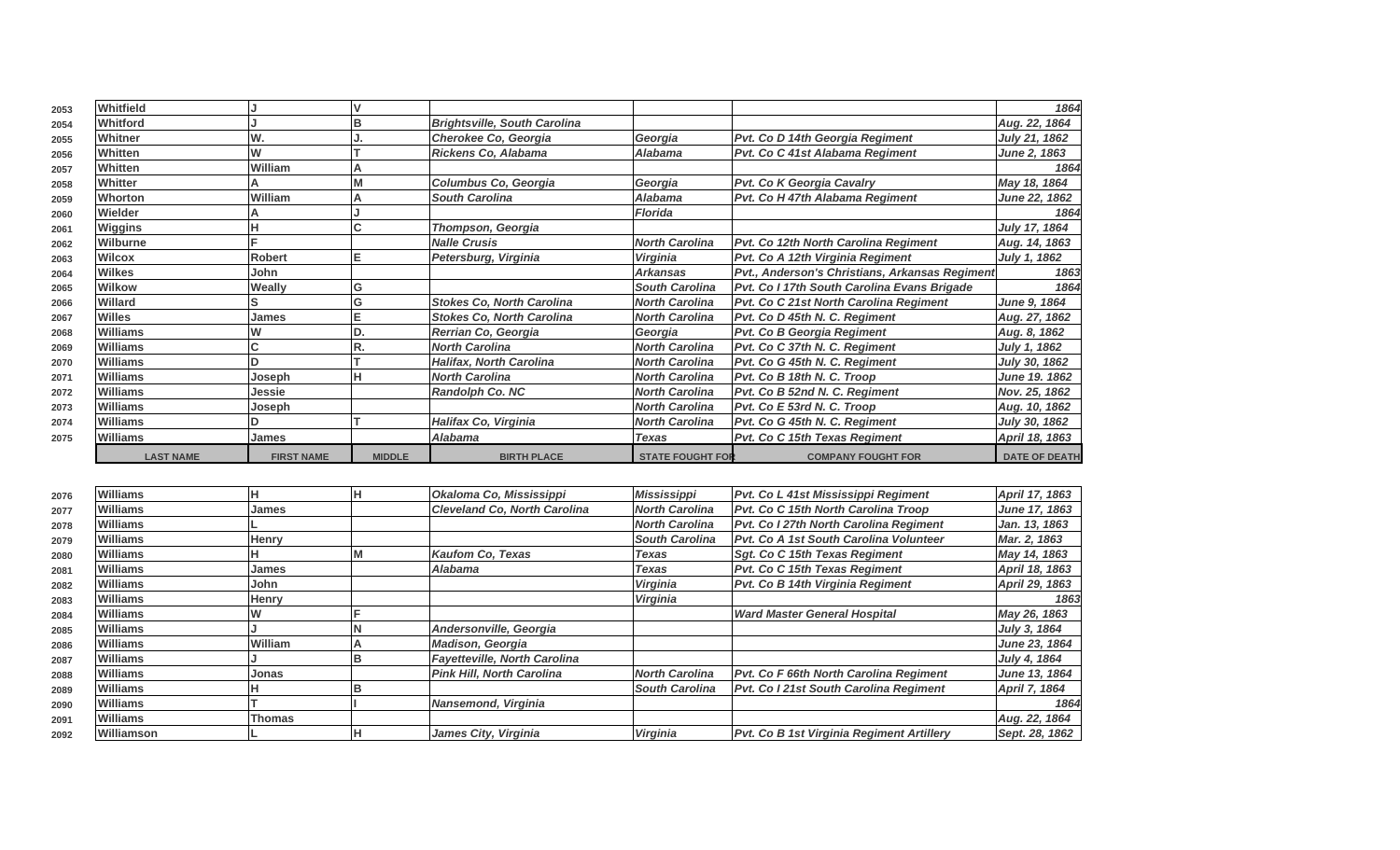| 2093 | Williamson       |                   | lв            | Newton, Mississippi                  | <b>Tennessee</b>        | Pvt. Co K 18th Tennessee Regiment           | June 17, 1863        |
|------|------------------|-------------------|---------------|--------------------------------------|-------------------------|---------------------------------------------|----------------------|
| 2094 | williamson       | <b>Shelton</b>    |               | Cerro Gardo, North Carolina          | <b>North Carolina</b>   | Cpl. Co C 20th North Carolina Regiment      | Dec. 24, 1863        |
| 2095 | Williamson       |                   | B             | <b>Granville, Tennessee</b>          | <b>Tennessee</b>        | Sgt. Co I 2nd Tennessee Cavalry             | April 18, 1863       |
| 2096 | Williamson       | William           | D             | <b>Ivey Dist, South Carolina</b>     | <b>South Carolina</b>   | Pvt. Co K 26th South Carolina Evans Brigade | May 27, 1864         |
| 2097 | Willingham       | Е                 | C             | <b>Alabama</b>                       | <b>Alabama</b>          | Pvt. Co P 23rd Alabama Regiment             | <b>July 19, 1863</b> |
| 2098 | Willis           | John              |               | Irvine Co, Georgia                   | Georgia                 | Pvt. Co 10th Georgia Battery                | April 23, 1863       |
| 2099 | <b>Willis</b>    |                   |               |                                      | Virginia                | Pvt. Co C 57th Virginia Regiment volunteer  | April 30, 1863       |
| 2100 | <b>Willis</b>    | <b>David</b>      | A             | Macon, Georgia                       |                         |                                             | <b>June 25, 1864</b> |
| 2101 | <b>Willis</b>    | <b>Allen</b>      |               | <b>Marlboro Dist, South Carolina</b> |                         |                                             | Aug. 1, 1864         |
| 2102 | Wilson           | <b>David</b>      | W             | <b>Macon Co, North Carolina</b>      | <b>North Carolina</b>   | Pvt. Co B 25th N. C. Volunteer              | June 30, 1862        |
| 2103 | Wilson           | <b>Ambrose</b>    | А.            | Mecklenburg Co, Virginia             | <b>North Carolina</b>   | Pvt. Co I 48th N. C. Troop                  | <b>June 27, 1862</b> |
| 2104 | Wilson           | John              |               |                                      | Virginia                | Pvt. Co E 53rd Virginia REgiment            | Sept. 16, 1863       |
| 2105 | Wilson           | William           |               | Green Co, Georgia                    |                         |                                             | Aug. 17, 1864        |
| 2106 | Wilson           |                   |               | <b>Pickens Dist. South Carolina</b>  |                         |                                             | July 24, 1864        |
| 2107 | Wilson           | William           | D             | Amelia Co, Virginia                  |                         |                                             | Jan. 8, 1864         |
| 2108 | Wilson           |                   |               |                                      |                         |                                             | 1864                 |
| 2109 | Wilton           | W                 | R             | <b>Hanover Co. North Carolina</b>    | <b>North Carolina</b>   | Pvt. Co A 51st North Carolina Regiment      | May 1, 1864          |
| 2110 | Winburg          | M                 | B             | <b>Martin Co, North Carolina</b>     | <b>North Carolina</b>   | Pvt. Co B 44th North Carolina Regiment      | Jan. 16, 1863        |
| 2111 | Witherly         | н                 |               |                                      | Virginia                |                                             | 1863                 |
| 2112 | <b>Withers</b>   | $\overline{R}$    | D             | Henry Co, Virginia                   | Virginia                | <b>Graham's Petersburg Artillery</b>        | Aug. 19, 1862        |
| 2113 | Witherspoon      | н                 |               | Catawha Co, North Carolina           | <b>North Carolina</b>   | Pvt. Co F 32nd N. C. Troop                  | Aug. 24, 1862        |
| 2114 | Womble           | W                 |               | <b>Alabama</b>                       | <b>Alabama</b>          |                                             | Dec. 1. 1864         |
| 2115 | Womsely          | <b>James</b>      | C             | Greenville Co, Virginia              |                         |                                             | May 3, 1864          |
| 2116 | Wood             | <b>Thomas</b>     | н             | <b>Guilford Co. North Carolina</b>   | <b>North Carolina</b>   | Pvt. Co K 45th N. C. Regiment               | July 27, 1862        |
| 2117 | Wood             | <b>Martin</b>     |               | Yorktown, Virginia                   | <b>Texas</b>            | Pvt. Co K 24th Texas Cavalry                | April 18, 1863       |
| 2118 | Wood             | н                 |               | <b>Bible Co. Georgia</b>             |                         |                                             | Aug. 7, 1864         |
| 2119 | <b>Wood</b>      | W                 | M             | Georgia                              |                         | Capt. Co A 28th Georgia Regiment            | May 20, 1864         |
| 2120 | Wood             | John              |               |                                      | <b>North Carolina</b>   | Pvt. Co D 3rd North Carolina Regiment       | Aug. 1, 1861         |
| 2121 | Wood             |                   |               | Lauderdale, Mississippi              | <b>Mississippi</b>      | Pvt. Co C 4th Mississippi Regiment          | April 17, 1863       |
| 2122 | Woodard          | <b>Thomas</b>     |               | <b>Richmond Co, North Carolina</b>   | <b>North Carolina</b>   | Pvt. Co E 52nd North Carolina Regiment      | Aug. 22, 1863        |
| 2123 | Woodburn         |                   |               | <b>Guilford Co, North Carolina</b>   | <b>North Carolina</b>   | Pvt. Co G 22nd N. C. Regiment               | Oct. 18, 1862        |
| 2124 | Woodell          | <b>Harrison</b>   |               | <b>Wilkes Co, North Carolina</b>     | <b>North Carolina</b>   | Pvt. Co I 26th N. C. Regiment               | Nov. 21, 18/62       |
| 2125 | Wooding          | William           |               | Wautauga Co, North Carolina          | <b>North Carolina</b>   | Pvt. Co D 1st North Carolina Cavalry        | Dec. 10, 1861        |
|      | <b>LAST NAME</b> | <b>FIRST NAME</b> | <b>MIDDLE</b> | <b>BIRTH PLACE</b>                   | <b>STATE FOUGHT FOR</b> | <b>COMPANY FOUGHT FOR</b>                   | <b>DATE OF DEATH</b> |

| 2126 | Woodley         | lHenrv         | Lee Co. Mississippi       | <b>Mississippi</b> | <b>Richard's Mississippi Light Artillery</b> | <b>June 23. 1862</b> |
|------|-----------------|----------------|---------------------------|--------------------|----------------------------------------------|----------------------|
| 2127 | <b>Woods</b>    | <b>Martin</b>  | Yorktown. Virginia        | Texas              | <b>Pvt. Co K 24th Texas Cavalry</b>          | April 18, 1863       |
| 2128 | <b>Woods</b>    | Johnson        | Bertie Co. North Carolina |                    |                                              | July 23, 1864        |
| 2129 | <b>Woodward</b> | <b>William</b> | Wake Co. North Carolina   |                    |                                              | July 5, 1864         |
| 2130 | Woodward        |                |                           |                    |                                              | July 7, 1864         |
| 2131 | Woodv           | James          | Delonega, Georgia         | Georgia            | <b>Pvt. Co D 52nd Georgia Regiment</b>       | Aug. 21, 1863        |
| 2132 | Woody           | lAnson         | Richmond, Virginia        | <b>Virginia</b>    | Pvt. Co C 12th Virginia Regiment             | June 1, 1862         |